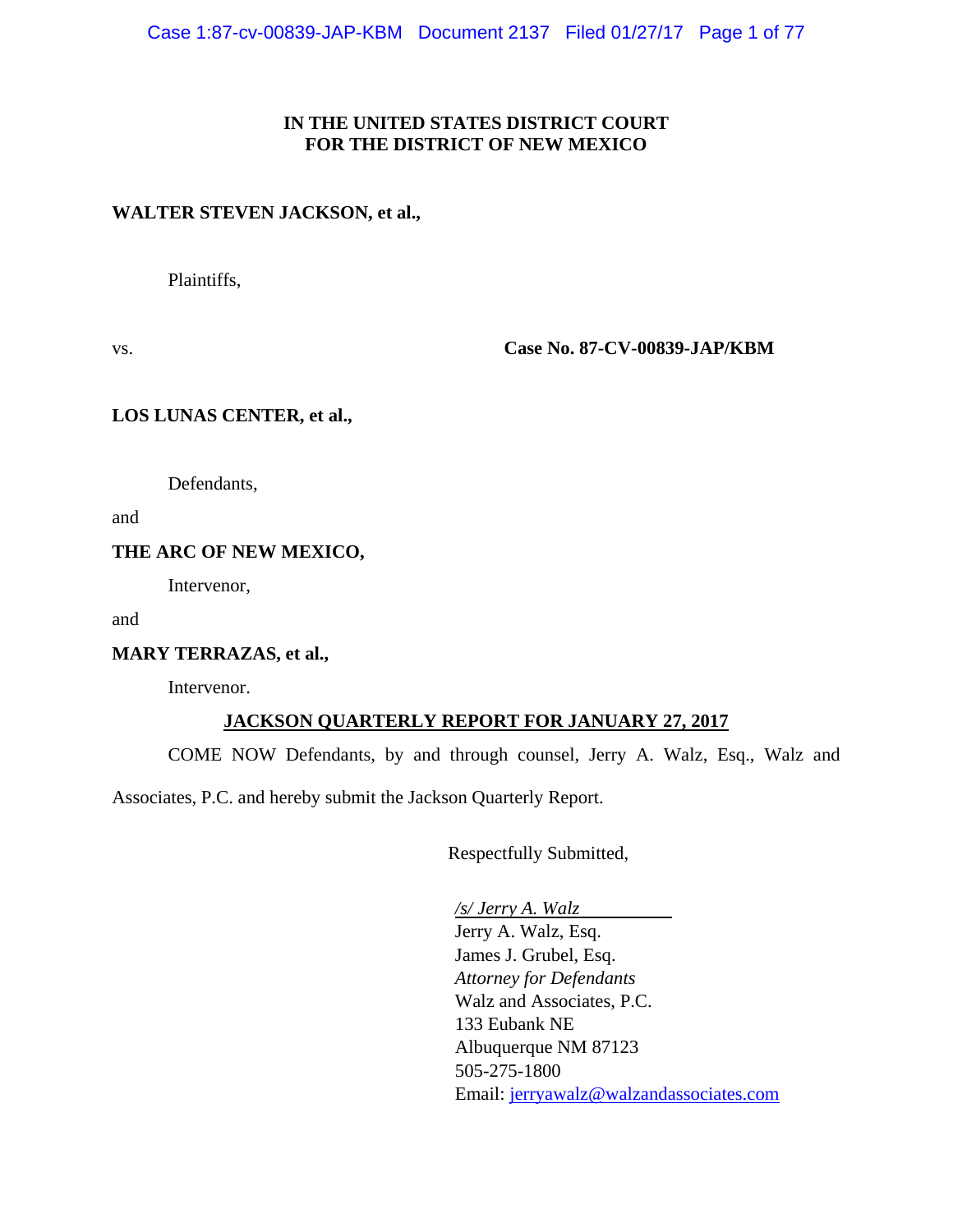I HEREBY CERTIFY that on the  $27<sup>th</sup>$  day of January 2017, I filed the foregoing pleading electronically through the CM/ECF system, which caused all counsel of record and interested parties be served by electronic means as more fully reflected in the Notice of Electronic Filing.

/s/Jerry A. Walz Jerry A. Walz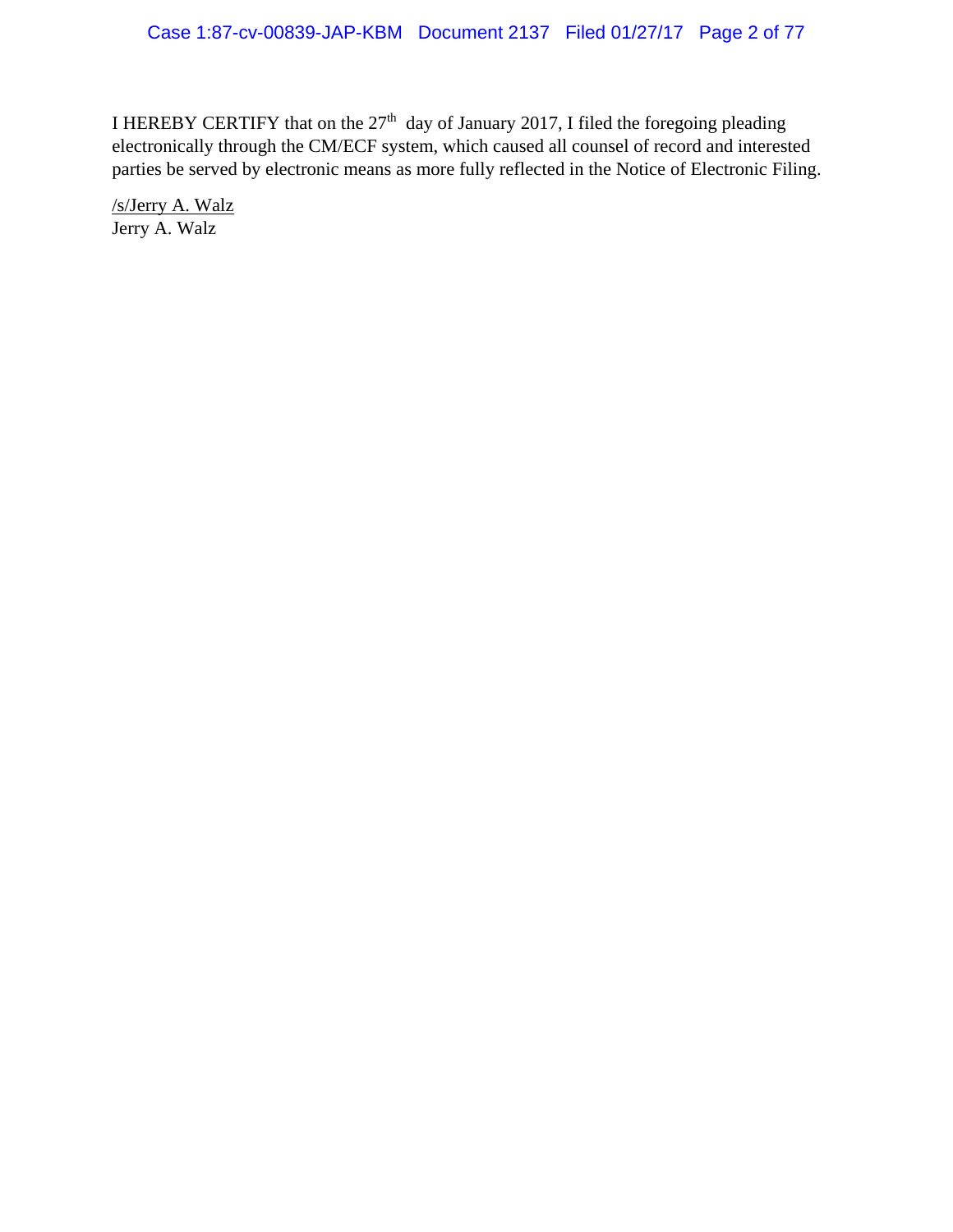|                                                                                                                                                                                                          | Date of<br>Completion                                                          | Component<br><b>Manager</b> | <b>Comments</b>                                                                                                                                                                                                                                                                                                                                                                                                                                                                                                                                                                                                                                                                                                                                                                                                                                                                                                                 |
|----------------------------------------------------------------------------------------------------------------------------------------------------------------------------------------------------------|--------------------------------------------------------------------------------|-----------------------------|---------------------------------------------------------------------------------------------------------------------------------------------------------------------------------------------------------------------------------------------------------------------------------------------------------------------------------------------------------------------------------------------------------------------------------------------------------------------------------------------------------------------------------------------------------------------------------------------------------------------------------------------------------------------------------------------------------------------------------------------------------------------------------------------------------------------------------------------------------------------------------------------------------------------------------|
| <b>HEALTH PLAN</b>                                                                                                                                                                                       |                                                                                |                             |                                                                                                                                                                                                                                                                                                                                                                                                                                                                                                                                                                                                                                                                                                                                                                                                                                                                                                                                 |
| that are carried out and measured at the provider, region and state level.                                                                                                                               |                                                                                |                             | Health Objective H1.1 Expectations for healthcare coordination are appropriate as evidenced by well-defined roles and responsibilities                                                                                                                                                                                                                                                                                                                                                                                                                                                                                                                                                                                                                                                                                                                                                                                          |
| H1.1a The Department of Health (DOH)<br>must define health care coordination roles<br>and responsibilities at the provider, regional,<br>and state levels in DOH policies,<br>procedures, and standards. | Original<br>Date: 9/30/15<br>Date Ext. 1:<br>2/29/16<br>Date Ext 2:<br>6/30/16 | <b>CSB</b> Bureau<br>Chief  | Milestones achieved toward completion:<br>In May of 2016, the HCC plan and timelines were<br>refined, and implementation of DDSD's Health Care<br>Coordination Plan began with the initial stakeholder<br>meeting on June 29, 2016. A follow up meeting was<br>held on November 1, 2016 and was very productive in<br>developing a framework for improving coordination of<br>case management and MCO care coordination. Over 40<br>stakeholders participated, including representatives from<br>DD Waiver provider agencies, HSD, Medicaid Managed<br>Care Organizations, case management agencies,<br>advocacy organizations, DDSD, and the Jackson<br>Community Monitor.<br>Adopted definition of health care coordination.<br><b>Activities Completed in the Quarter:</b><br>DDSD completed edits to Healthcare Coordination<br>definition, roles and responsibilities document. These<br>were sent to the JCA on 1/6/2017. |
| H1.1b The DOH must disseminate the<br>definitions referred to in H1.1a to all<br>pertinent providers.                                                                                                    | Original<br>Date: 9/30/15<br>Date Ext. 1:                                      | <b>CSB</b> Bureau<br>Chief  | <b>Activities Completed in the Quarter:</b><br>This activity is pending agreement on document noted                                                                                                                                                                                                                                                                                                                                                                                                                                                                                                                                                                                                                                                                                                                                                                                                                             |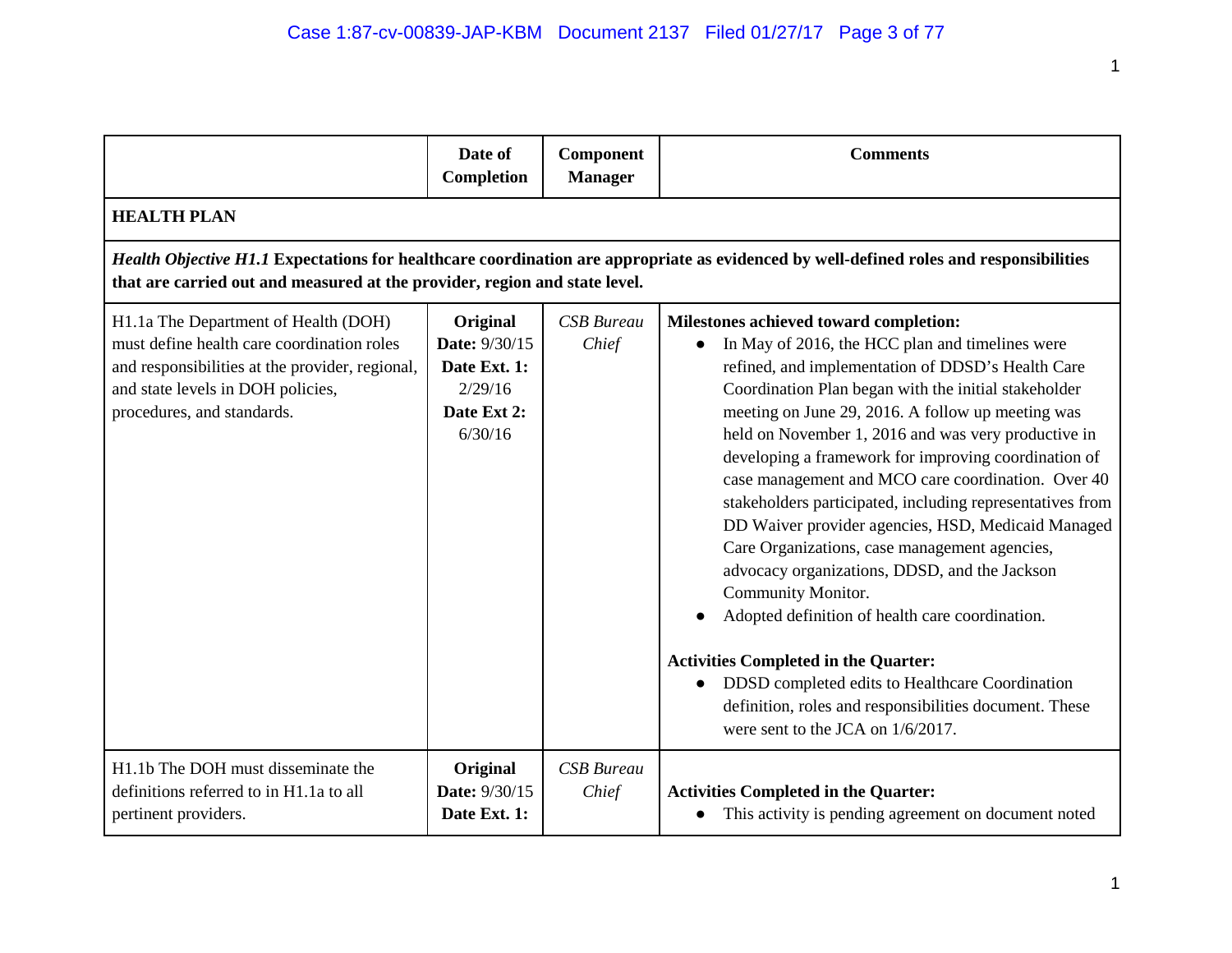|                                                                                                                                                                                                                                                                         | 2/29/16<br>Date Ext 2:<br>6/30/16<br>Date Ext 3:<br>12/31/16                                                     |                            | above.                                                                                                                                                                                                                                                              |
|-------------------------------------------------------------------------------------------------------------------------------------------------------------------------------------------------------------------------------------------------------------------------|------------------------------------------------------------------------------------------------------------------|----------------------------|---------------------------------------------------------------------------------------------------------------------------------------------------------------------------------------------------------------------------------------------------------------------|
| H1.1c The definitions of healthcare<br>coordination roles and responsibilities must<br>contain measurable performance indicators<br>so that the DOH can assess whether the<br>assigned responsibilities are carried out at<br>the provider, regional, and state levels. | Original<br><b>Date: 9/30/15</b><br>Date Ext. 1:<br>2/29/16<br>Date Ext 2:<br>6/30/16<br>Date Ext 3:<br>12/31/16 | <b>CSB</b> Bureau<br>Chief | <b>Activities Completed in the Quarter:</b><br>Meetings were scheduled in December 2016 between<br>DDSD, plaintiffs and JCA to discuss the plan for<br>healthcare coordination. These were postponed due to<br>illness and are now scheduled on February 8-9, 2017. |
| H1.1d The DOH must annually evaluate the<br>performance of healthcare coordination<br>roles and responsibilities consistent with the<br>measurable performance indicators through<br>the use of the health field survey tool or<br>other appropriate tools.             | Original<br>Date:<br>12/31/15<br>Date Ext. 1:<br>12/31/17                                                        | <b>CSB</b> Bureau<br>Chief | <b>Activities Completed in the Quarter:</b><br>Pending agreement on the HCC document.                                                                                                                                                                               |
| H1.1e The DOH must take prompt action to<br>address healthcare coordination performance<br>that does not meet the measurable<br>performance indicators.                                                                                                                 | Original<br><b>Date:</b> 4/30/16<br>Date Ext. 1:<br>9/30/17                                                      | <b>CSB</b> Bureau<br>Chief | <b>Activities Completed in the Quarter:</b><br>Pending agreement on the HCC document                                                                                                                                                                                |

*Health Objective H1.2* **Nurses routinely monitor Jackson Class Members' individual health needs through (1) oversight, (2) communication with DSP (Direct Support Professionals), and (3) corrective actions in order to implement the Jackson Class Members' health plans, to ensure that the Jackson Class Members' health needs are being met, and to timely respond to changes in Jackson Class Members' health status.**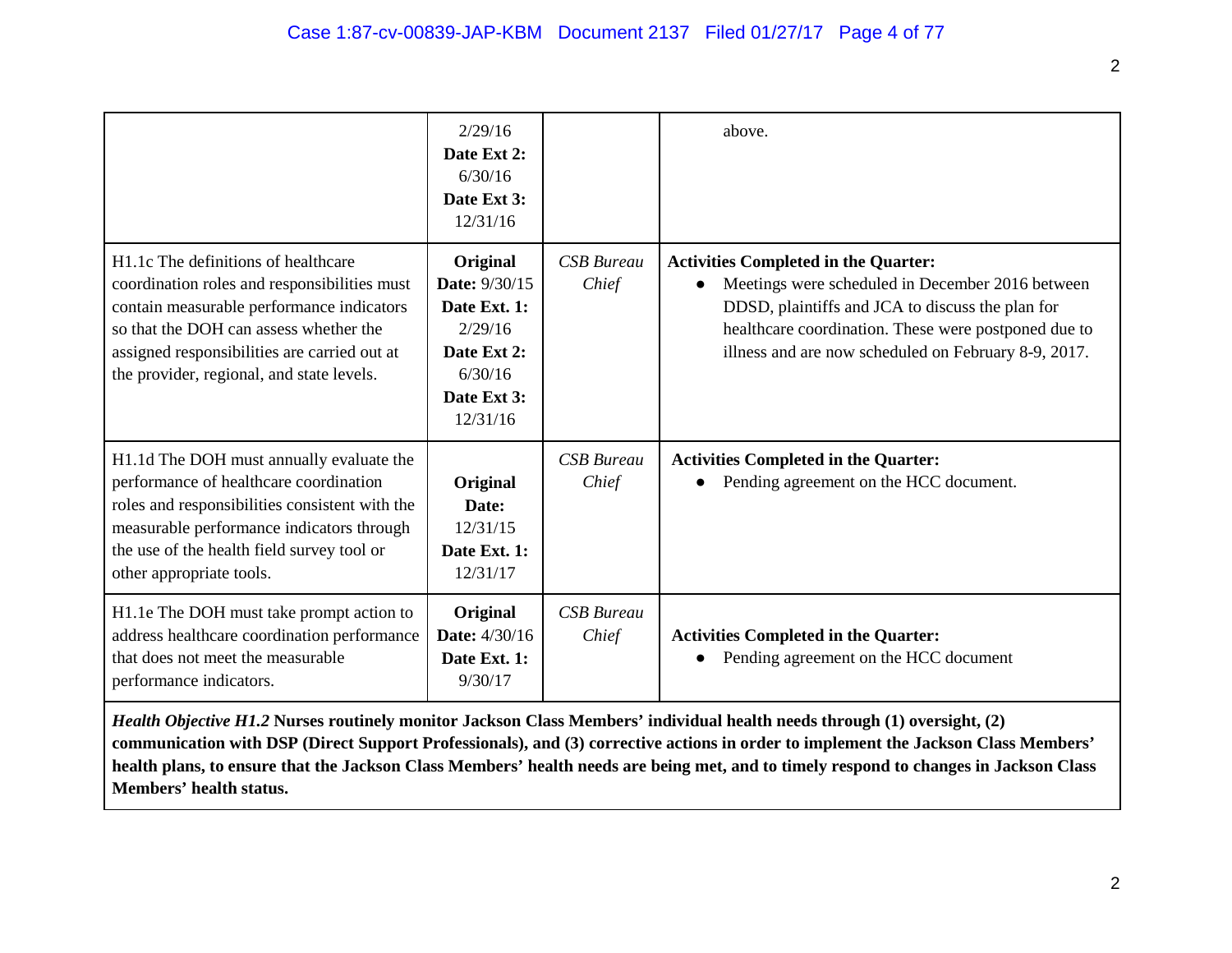| H1.2a Defendants must ensure that each<br>JCM's healthcare needs, conditions, and risk<br>factors are accurately documented in the<br>JCM's healthcare record. | Original<br>Date:<br>10/31/15<br>Date Ext. 1:<br>4/30/16<br>Date Ext 2:<br>6/30/16<br>Date Ext 3:<br><b>TBD</b> | Regional<br>Office Bureau<br>Chief | <b>Activities Completed in the Quarter:</b><br>Therap Audit process designed and currently being<br>reviewed by the JCA and Community Monitor for<br>feedback: Provider Agency Nurses and Regional Office<br>(RO) Nurses will complete quality assurance reviews of<br>the health record for Jackson Class Members (JCM).                                                                                                                 |
|----------------------------------------------------------------------------------------------------------------------------------------------------------------|-----------------------------------------------------------------------------------------------------------------|------------------------------------|-------------------------------------------------------------------------------------------------------------------------------------------------------------------------------------------------------------------------------------------------------------------------------------------------------------------------------------------------------------------------------------------------------------------------------------------|
| H1.2b DSP and their supervisors must<br>receive training by nurses in order to<br>competently and correctly implement each<br>JCM's healthcare plan.           | Original<br>Date:<br>10/31/15<br>Date Ext. 1:<br>4/30/16<br>Date Ext 2:<br>6/30/16<br>Date Ext 3:<br><b>TBD</b> | DHI / DDSD<br>Deputies             | <b>Activities Completed in the Quarter:</b><br>Therap Audit Process created<br>Individual Specific Training (IST) Task Force created<br>$\bullet$<br>and meeting monthly to identify potential gaps in IST.<br>Task Force includes DDSD Deputy Director, IMB<br>Deputy Bureau Chief, BBS Bureau Chief, Regional<br>Office Bureau Chief, Litigation Management Bureau<br>Chief and Metro RO staff.<br>QQMM to track IMB training findings. |
| H1.2c Nurses must visit each JCM in<br>accordance with DOH requirements.                                                                                       | Original<br>Date:<br>10/31/15<br>Date Ext. 1:<br>4/30/16<br>Date Ext 2:<br>6/30/16<br>Date Ext 3:<br><b>TBD</b> | <b>CSB</b> Bureau<br>Chief         | Milestones achieved toward completion:<br>Director's release dated August 11, 2016 established<br>practice standards for Nurse visits<br>Two webinar sessions were held for DDW agencies<br>$\bullet$<br>statewide that provided an overview of the Director's<br>Release in order to support provider agency awareness<br>and compliance with nurse visit requirement.                                                                   |
| H1.2d Nurses must meet with DSP's as<br>needed based upon the JCM's ECHAT                                                                                      | Original<br>Date:                                                                                               | <b>CSB</b> Bureau<br>Chief         | Milestones achieved toward completion:<br>Practice standard requirements for Nurse visits based on<br>$\bullet$                                                                                                                                                                                                                                                                                                                           |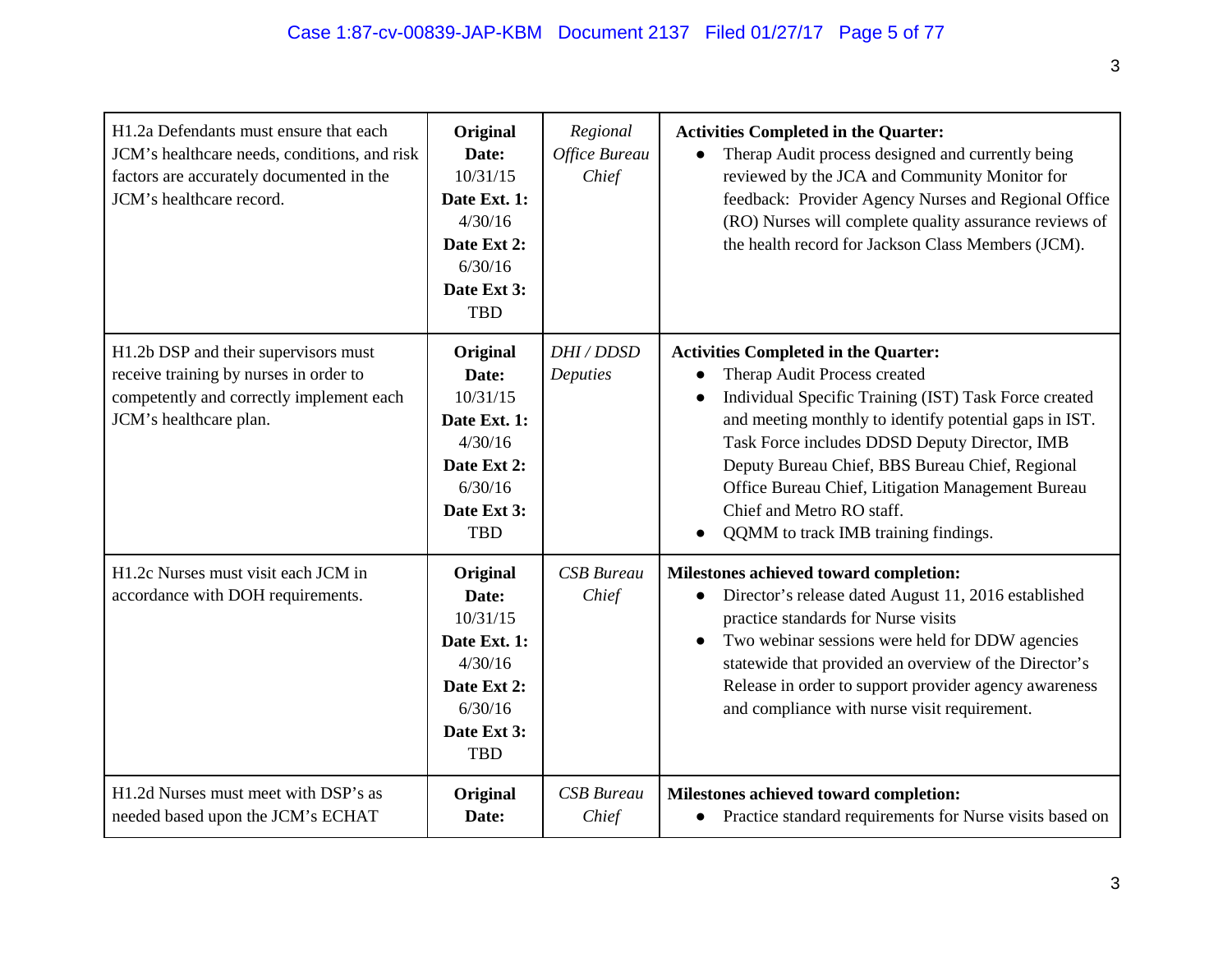| acuity level and any significant change in<br>health status to monitor the individual. | 10/31/15<br>Date Ext. 1:<br>4/30/16<br>Date Ext 2:<br>6/30/16 |               | acuity and change in health status established in<br>Director's Release, dated August 11, 2016.<br>Two webinar sessions were held for DDW agencies<br>statewide that provided an overview of the Director's<br>Release in order to support provider agency awareness |
|----------------------------------------------------------------------------------------|---------------------------------------------------------------|---------------|----------------------------------------------------------------------------------------------------------------------------------------------------------------------------------------------------------------------------------------------------------------------|
|                                                                                        | Date Ext 3:                                                   |               | and compliance with nurse visit requirement.                                                                                                                                                                                                                         |
|                                                                                        | <b>TBD</b>                                                    |               | <b>Activities Completed in the Quarter:</b>                                                                                                                                                                                                                          |
|                                                                                        |                                                               |               | No data to report                                                                                                                                                                                                                                                    |
| H1.2e Defendants must ensure prompt                                                    | Original                                                      | Regional      | Milestones achieved toward completion:                                                                                                                                                                                                                               |
| revision of a JCM's healthcare plan if there                                           | Date:                                                         | Office Bureau | Practice standard related to health care plan revisions                                                                                                                                                                                                              |
| is a change in the JCM's health status.                                                | 10/31/15<br>Date Ext. 1:                                      | Chief         | established in Director's Release, dated August 11,<br>2016.                                                                                                                                                                                                         |
|                                                                                        | 4/30/16                                                       |               |                                                                                                                                                                                                                                                                      |
|                                                                                        | Date Ext 2:                                                   |               | <b>Activities Completed in the Quarter:</b>                                                                                                                                                                                                                          |
|                                                                                        | 6/30/16                                                       |               | Therap Audit Tool and Process developed and will                                                                                                                                                                                                                     |
|                                                                                        | Date Ext 3:<br><b>TBD</b>                                     |               | include review of whether health care plans are updated<br>when there is a change in the JCM's health status.                                                                                                                                                        |
| Health Objective H1.3 Teams use accurate health records for Jackson Class Members.     |                                                               |               |                                                                                                                                                                                                                                                                      |
| H1.3a Defendants must monitor the                                                      | Original                                                      | Regional      | Milestones achieved toward completion:                                                                                                                                                                                                                               |
| accuracy of each JCM's health record,                                                  | Date:                                                         | Office Bureau | Practice standard related to Nurse visits established in                                                                                                                                                                                                             |
| including the JCM's current healthcare                                                 | 10/31/15                                                      | Chief         | Director's Release, dated August 11, 2016.                                                                                                                                                                                                                           |
| plans.                                                                                 | Date Ext. 1:<br>4/30/16                                       |               |                                                                                                                                                                                                                                                                      |
|                                                                                        | Date Ext 2:                                                   |               | <b>Activities Completed in the Quarter:</b><br>Therap Audit tool and Process created. See H1.2e.                                                                                                                                                                     |
|                                                                                        | 6/30/16                                                       |               |                                                                                                                                                                                                                                                                      |
|                                                                                        | Date Ext 3:                                                   |               |                                                                                                                                                                                                                                                                      |
|                                                                                        | <b>TBD</b>                                                    |               |                                                                                                                                                                                                                                                                      |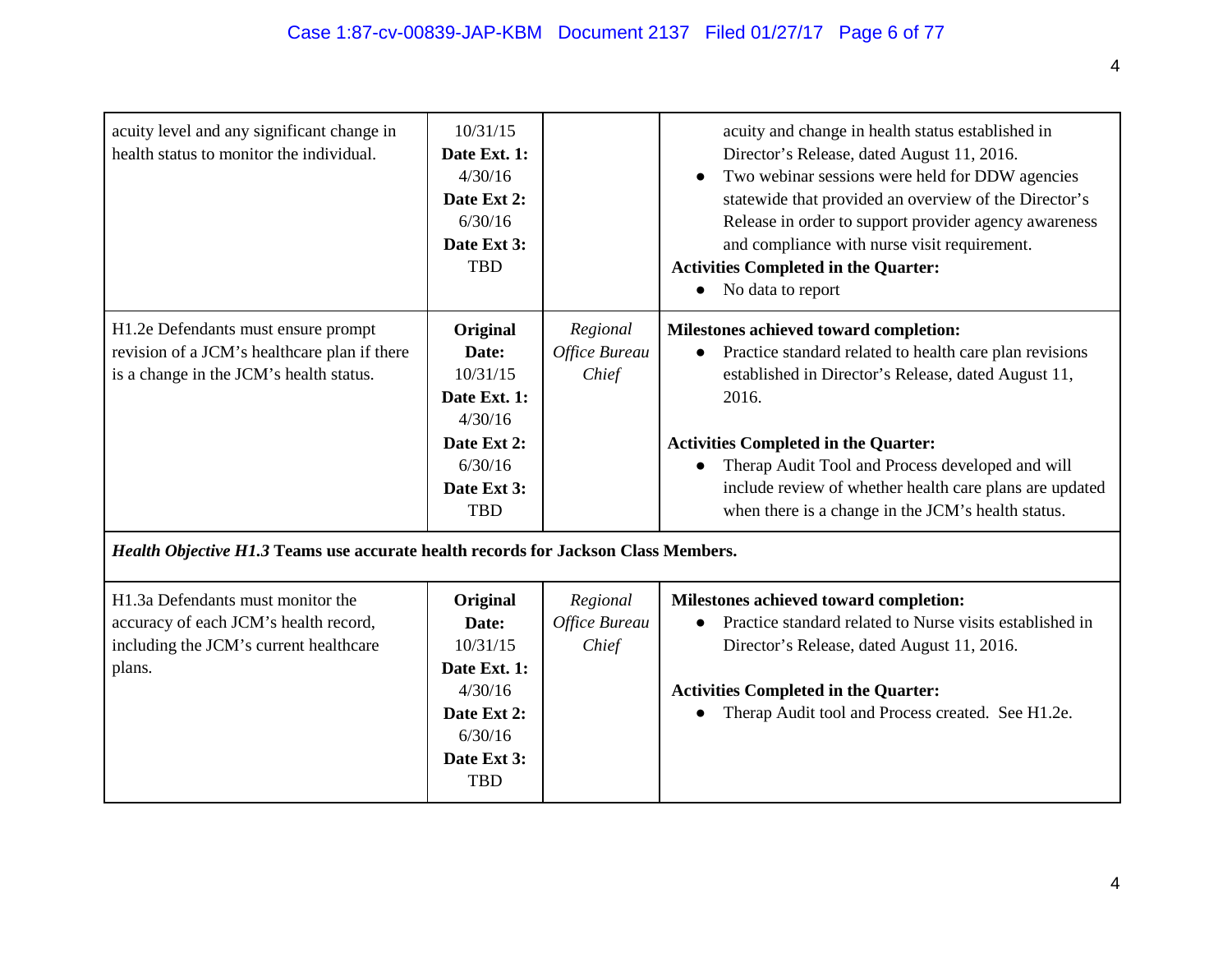| H1.3b Each JCM's "Therap eCHATs"<br>("Electronic Comprehensive Assessment<br>Tool") must be updated within 45 days<br>before an IDT (Interdisciplinary Team)<br>Meeting at which the JCM's annual ISP<br>(Individual Service Plan) is created.                                                                                                                            | Original<br>Date:<br>10/31/15<br>Date Ext. 1:<br>4/30/16<br>Date Ext. 2:<br>6/30/16<br>Date Ext 3:<br>10/31/16 | <b>BSI</b> Bureau<br>Chief                | Milestones achieved toward completion:<br>This eCHAT 45-day report review has been in place<br>$\bullet$<br>since October 2015. (We have seen a steady decline in<br>non-compliance with this particular measure).<br><b>Activities Completed in the Quarter:</b><br>Reviewed and analyzed this quarter's data. Providers<br>$\bullet$<br>with non-compliance have been contacted for<br>remediation.<br><b>Supporting Documentation:</b><br>Q4 45 Day eCHAT report and summary (Bates number 0001-<br>$0004$ ). |  |  |
|---------------------------------------------------------------------------------------------------------------------------------------------------------------------------------------------------------------------------------------------------------------------------------------------------------------------------------------------------------------------------|----------------------------------------------------------------------------------------------------------------|-------------------------------------------|------------------------------------------------------------------------------------------------------------------------------------------------------------------------------------------------------------------------------------------------------------------------------------------------------------------------------------------------------------------------------------------------------------------------------------------------------------------------------------------------------------------|--|--|
| Health Objective H1.4 Teams (including the individual) have information (education, consultant and technical assistance) needed to<br>achieve goals stated in individual Healthcare Plans, MERPs [Medical Emergency Response Plans], CARMPs [Comprehensive Aspiration<br>Risk Management Plans] and written direct support instructions as appropriate to the individual. |                                                                                                                |                                           |                                                                                                                                                                                                                                                                                                                                                                                                                                                                                                                  |  |  |
| H1.4a Upon request, DDSD will assist IDTs<br>to identify professionals with specialized<br>skills to provide needed information,<br>consultation, and technical assistance.<br>DDSD will inform IDTs of the availability<br>of DDSD's assistance.                                                                                                                         | Original<br>Date: 7/31/15<br>Date Ext. 1:<br>7/31/16                                                           | <b>DDSD</b><br>Medical<br><b>Director</b> | Milestones achieved toward completion:<br>The DDSD Medical Director initiated a monthly<br>Community of Practice, which creates an informal<br>forum for communication and sharing of experience<br>regarding clinical cases and clinical care.<br><b>Activities Completed in the Quarter:</b><br>Medical Director and CSB routinely assist to identify<br>professionals with specialized skills as requested.<br>Offer of assistance is reiterated at Nursing Community<br>of Practice monthly calls.           |  |  |
| H1.4b Each JCM must have access to<br>healthcare professionals with specialized<br>skills, as needed.                                                                                                                                                                                                                                                                     | Original<br>Date:<br>12/31/15<br>Date Ext. 1:<br>7/31/16                                                       | <b>DDSD</b><br>Medical<br><b>Director</b> | <b>Activities Completed in the Quarter:</b><br>Medical Director and CSB assist to identify<br>$\bullet$<br>professionals with specialized skills as requested. Offer<br>of assistance reiterated at Nursing Community of<br>Practice monthly call.                                                                                                                                                                                                                                                               |  |  |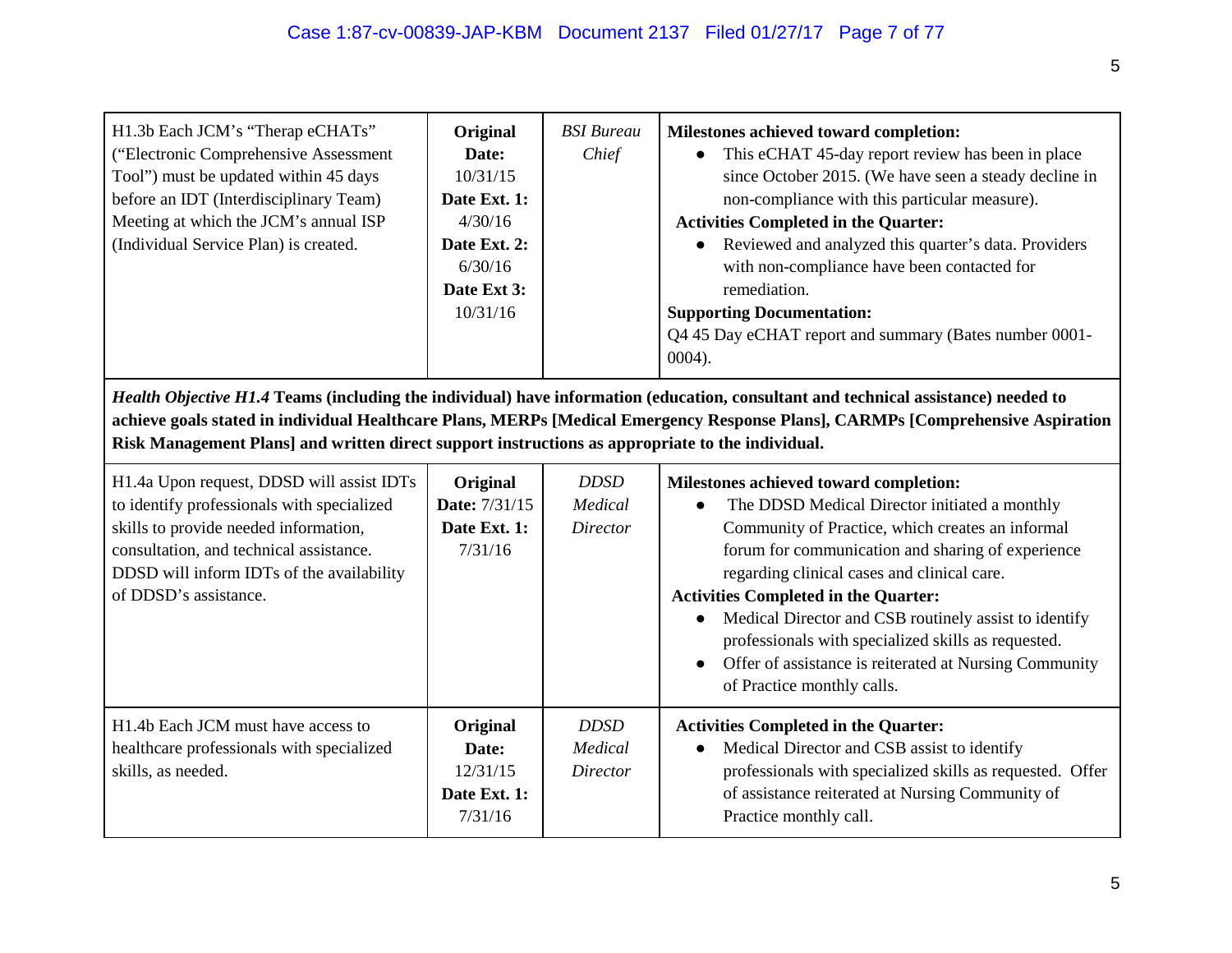|                                                                                                                                                                                                                                                                                                                                                                           | Date Ext. 2:<br>12/31/16                                                                                        |                                          |                                                                                                                                                                                                                             |  |  |
|---------------------------------------------------------------------------------------------------------------------------------------------------------------------------------------------------------------------------------------------------------------------------------------------------------------------------------------------------------------------------|-----------------------------------------------------------------------------------------------------------------|------------------------------------------|-----------------------------------------------------------------------------------------------------------------------------------------------------------------------------------------------------------------------------|--|--|
| Health Objective H1.5 Identified health needs for Jackson Class Members, including daily medical considerations, are addressed in<br>individualized healthcare plans, MERPs, CARMPs, and written direct support instructions as appropriate to the Jackson Class<br>Members. Healthcare plans are reviewed and promptly modified in response to changes in health status. |                                                                                                                 |                                          |                                                                                                                                                                                                                             |  |  |
| H1.5a Defendants must prepare quarterly<br>reports on a sample of the JCMs to monitor<br>the accuracy of the JCMs' individual<br>healthcare record.                                                                                                                                                                                                                       | Original<br>Date:<br>10/31/15<br>Date Ext. 1:<br>4/30/16<br>Date Ext 2:<br>6/30/16<br>Date Ext 3:<br><b>TBD</b> | Regional<br>Office Bureau<br>Chief       | <b>Activities Completed in the Quarter:</b><br>Therap Audit tool and Process created. (See H1.2e).                                                                                                                          |  |  |
| H1.5b Defendants must take action to<br>correct inaccuracies in the JCMs' individual<br>healthcare record.                                                                                                                                                                                                                                                                | Original<br>Date:<br>10/31/15<br>Date Ext. 1:<br>4/30/16<br>Date Ext 2:<br>6/30/16<br>Date Ext 3:<br><b>TBD</b> | Regional<br>Office Bureau<br>Chief       | <b>Activities Completed in the Quarter:</b><br>Therap Audit process outlines actions for correcting<br>inaccuracies and includes content about further contract<br>management activities if inaccuracies are not corrected. |  |  |
|                                                                                                                                                                                                                                                                                                                                                                           |                                                                                                                 |                                          | Health Objective H1.6 Current and complete information is provided to the healthcare professionals treating or evaluating the individual.                                                                                   |  |  |
| H1.6a Healthcare professionals, who treat or<br>evaluate a JCM, must have a copy of the<br>JCM's accurate "Health Passport."                                                                                                                                                                                                                                              | Original<br>Date:<br>12/31/15                                                                                   | Litigation<br>Management<br><b>Nurse</b> | Milestones achieved toward completion:<br>Practice standards related to Health Passport established<br>in Director's Release, dated August 11, 2016.                                                                        |  |  |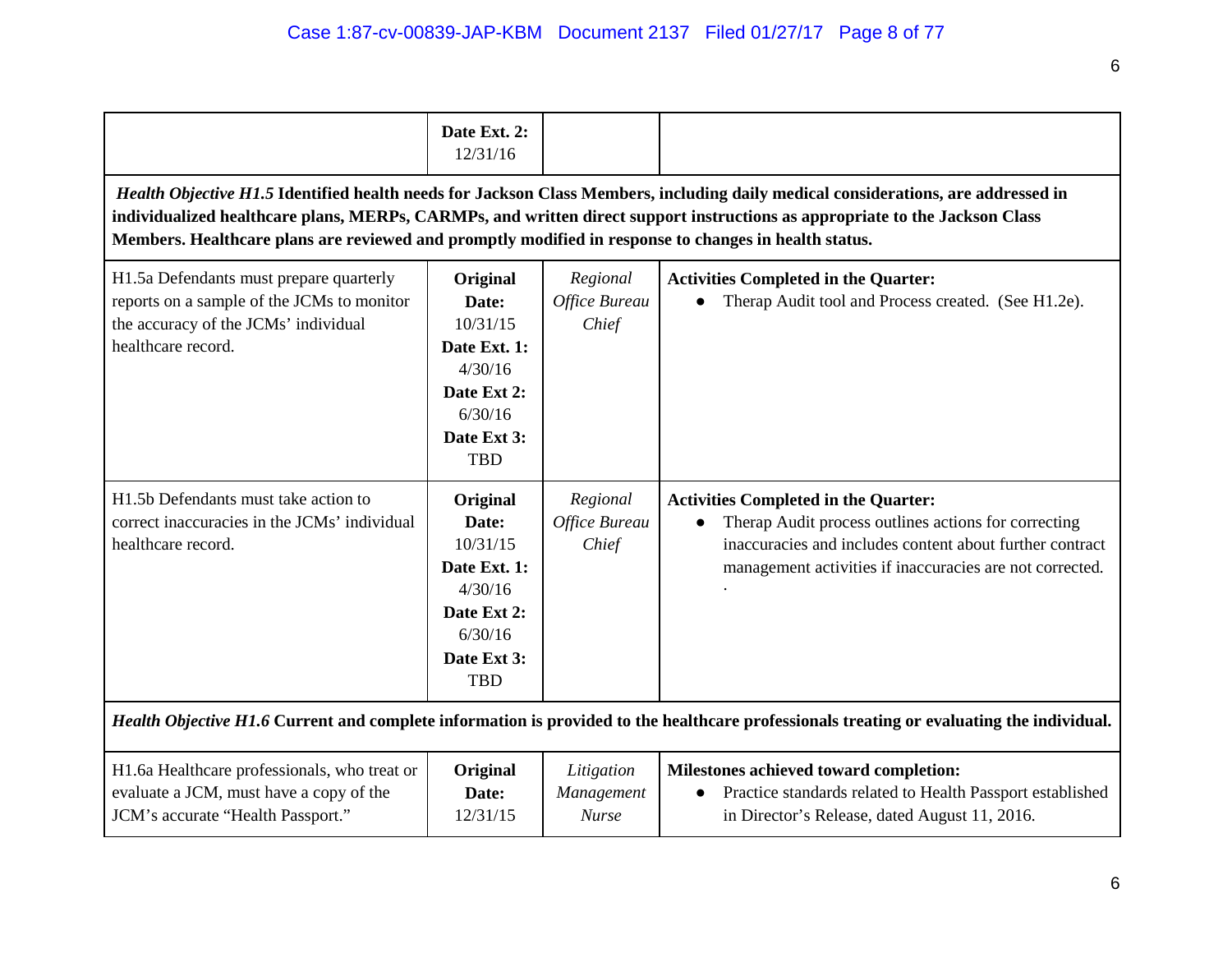|                                                                                                                                                                                                                                                                                                               | Date Ext. 1:<br>6/30/16<br>Date Ext 2:<br>12/31/16                                  |                                          | Defendants finalized the Out of Home Placement Report<br>$\bullet$<br>Policy and Procedure on 10-04-16. Defendants met with<br>JCA regarding Policy and incorporated<br>recommendations. Out of Home Placement Report<br>template includes tracking of delivery of Health<br>Passport during Out of Home placements<br><b>Activities Completed in the Quarter:</b><br>DDSD monitored and collected data on compliance<br>using weekly Out of Home placement reports.<br>Out of Home Policy and Procedure reviewed for<br>potential amendment based on data below.<br>OOH Health Passport compliance data for Q1 2017:<br>Metro -23 OOH, 13 with a Health Passport<br>$\bigcirc$<br>SERO -7 OOH, 7 with a Health Passport<br>$\bigcirc$<br>SWRO -2 OOH, 2 with a Health Passport<br>$\circlearrowright$<br>NERO - 7 OOH, 6 with a Health Passport<br>$\circ$<br>NWRO - 4 OOH, 4 with a Health Passport<br>$\bigcirc$<br>Metro Regional nurses' meeting scheduled for 1/30/17.<br><b>Supporting Documentation:</b><br>Out of Home Placement Reports are provided to plaintiffs<br>weekly and are available upon request. |
|---------------------------------------------------------------------------------------------------------------------------------------------------------------------------------------------------------------------------------------------------------------------------------------------------------------|-------------------------------------------------------------------------------------|------------------------------------------|------------------------------------------------------------------------------------------------------------------------------------------------------------------------------------------------------------------------------------------------------------------------------------------------------------------------------------------------------------------------------------------------------------------------------------------------------------------------------------------------------------------------------------------------------------------------------------------------------------------------------------------------------------------------------------------------------------------------------------------------------------------------------------------------------------------------------------------------------------------------------------------------------------------------------------------------------------------------------------------------------------------------------------------------------------------------------------------------------------------------|
| H1.6b DOH will revise and distribute the<br>Health Passport policy and procedure clearly<br>stating that it is the DDW provider's<br>responsibility to provide, in all settings, the<br>accurate and up to date Health Passport and<br>Physicians Consultation form to treating<br>health care professionals. | Original<br>Date:<br>12/31/15<br>Date Ext. 1:<br>6/30/16<br>Date Ext 2:<br>12/31/16 | Litigation<br>Management<br><b>Nurse</b> | Milestones achieved toward completion:<br>This EC was completed via the Health Director's<br>Release dated $8/11/2016$ as this is the appropriate<br>mechanism for issuing new requirements to providers.<br><b>Activities Completed in the Quarter:</b><br>See H1.6a                                                                                                                                                                                                                                                                                                                                                                                                                                                                                                                                                                                                                                                                                                                                                                                                                                                  |
| H1.6c A JCM's provider must ensure a                                                                                                                                                                                                                                                                          | Original                                                                            | Litigation                               | <b>Activities Completed in the Quarter:</b>                                                                                                                                                                                                                                                                                                                                                                                                                                                                                                                                                                                                                                                                                                                                                                                                                                                                                                                                                                                                                                                                            |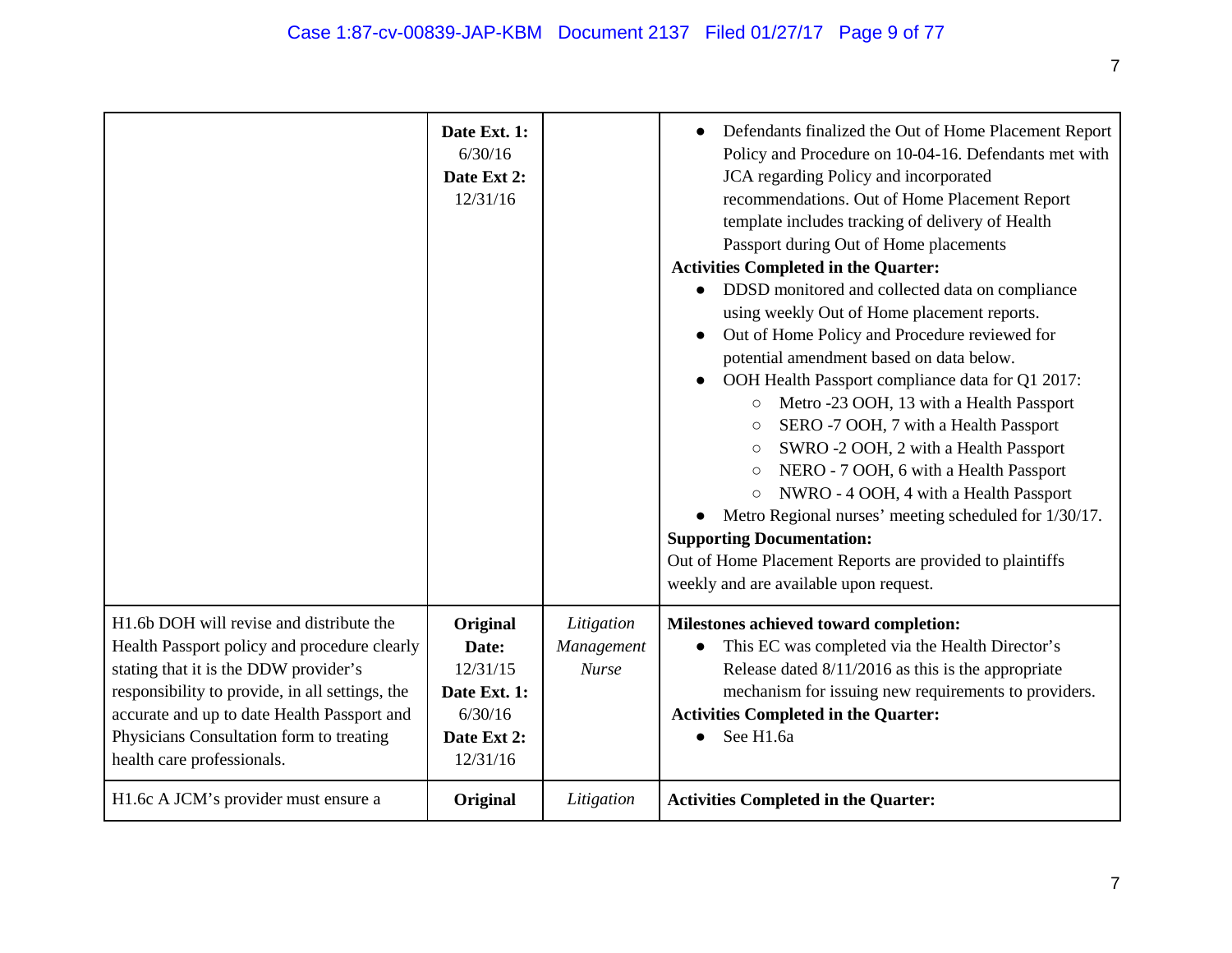| JCM's current healthcare information is<br>provided to treating and evaluating health<br>care professionals and the case manager<br>must verify that through review of the<br>Physician Consultation Form.                                                                                                                                                                                                       | Date:<br>12/31/15<br>Date Ext. 1:<br>6/30/16<br>Date Ext 2:<br>12/31/16 | Management<br><b>Nurse</b>          | See H1.6a                                                                                                                                                                                                                                                                                                                                                                                                                                                                                                                                                                                                                                                                                                                                                                                                                                                                                                                       |
|------------------------------------------------------------------------------------------------------------------------------------------------------------------------------------------------------------------------------------------------------------------------------------------------------------------------------------------------------------------------------------------------------------------|-------------------------------------------------------------------------|-------------------------------------|---------------------------------------------------------------------------------------------------------------------------------------------------------------------------------------------------------------------------------------------------------------------------------------------------------------------------------------------------------------------------------------------------------------------------------------------------------------------------------------------------------------------------------------------------------------------------------------------------------------------------------------------------------------------------------------------------------------------------------------------------------------------------------------------------------------------------------------------------------------------------------------------------------------------------------|
| recommendation is declined.                                                                                                                                                                                                                                                                                                                                                                                      |                                                                         |                                     | Health Objective H1.7 The team assures recommendations from healthcare professionals are reviewed with the individual and guardian<br>in a manner that supports informed decision making and [are] either implemented, or documented in a Decision Consultation Form if                                                                                                                                                                                                                                                                                                                                                                                                                                                                                                                                                                                                                                                         |
| H1.7a A JCM's IDT must ensure that a<br>healthcare professional's recommendations<br>and assessments (1) are promptly<br>communicated to the nurse, guardian, DSP,<br>and entire healthcare team, as needed, and<br>(2) are implemented, unless the individual or<br>their healthcare decision maker declines the<br>healthcare professional's recommendations<br>by completing a Decision Consultation<br>Form. | Original<br>Date:<br>10/31/15<br>Date Ext. 1:<br>12/31/16               | <b>DDSD</b><br>Statewide CM<br>Lead | Milestones achieved toward completion:<br>Director's Release, dated August 11, 2016, established<br>policy and defined required actions to ensure that a<br>healthcare professional's recommendations are<br>communicated and implemented unless specifically<br>declined using a <i>Decision Consultation Form</i> . Release<br>also directed that the JCM's nurse must assure that the<br>JCM's healthcare records accurately identify and reflect<br>all recommendations and assessments of the JCM's<br>treating and evaluating healthcare professionals. It also<br>mandated that all healthcare recommendations must be<br>implemented within the timeframe prescribed by the<br>treating professional, unless the recommendation has<br>been declined by the individual or his/her healthcare<br>decision maker.<br>Training with case managers on expectations and<br>communication regarding healthcare professionals' |

recommendations and assessments was completed. Additionally, use of the Decision Consultation Form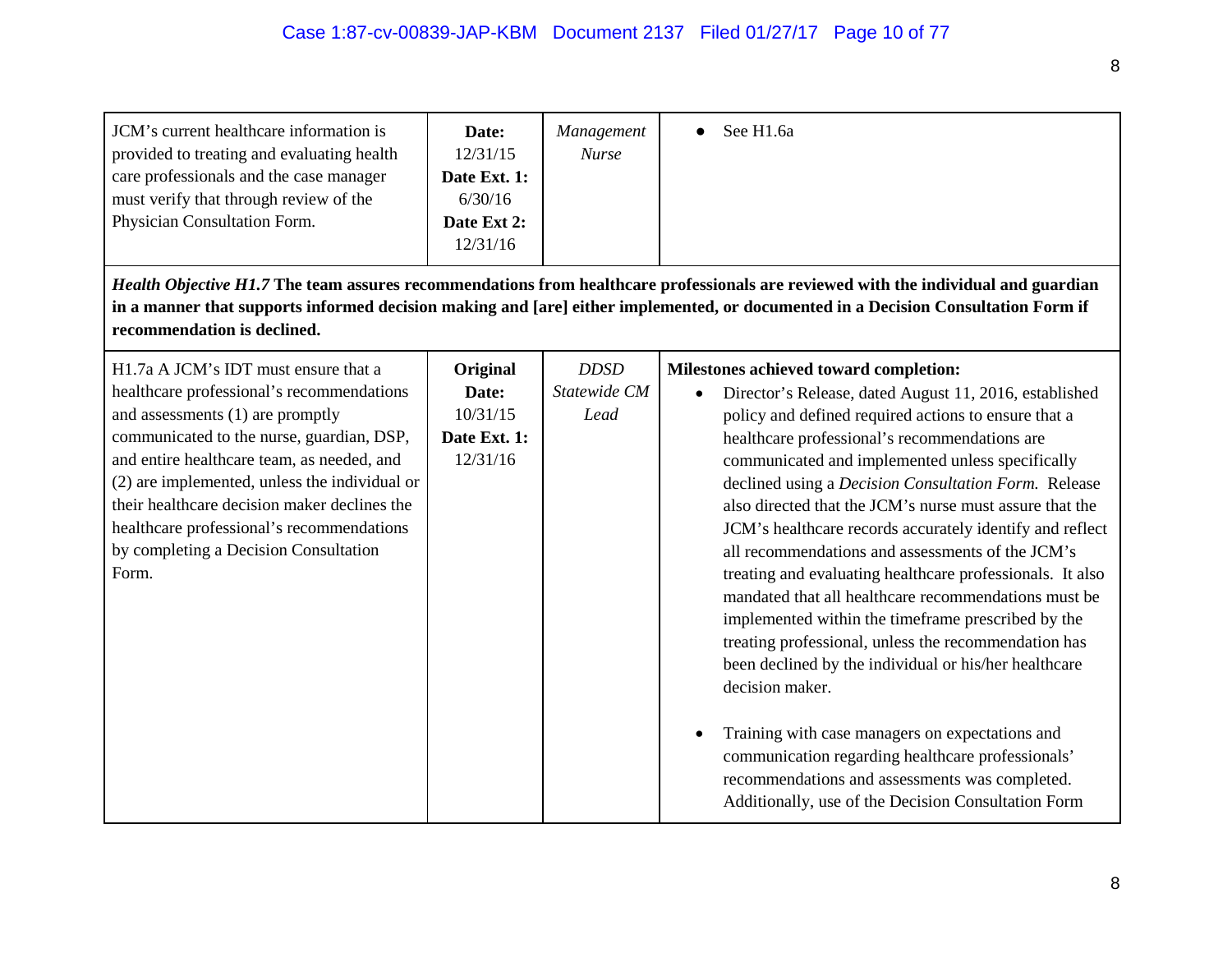|                                                                                                                                                                                                                                    |                                                           |                                           | was included in this training that was facilitated by<br>Jennifer Rodriguez, DDSD at the statewide quarterly<br>case management meeting on January 29, 2015.                                                                                                                                                                                                              |  |
|------------------------------------------------------------------------------------------------------------------------------------------------------------------------------------------------------------------------------------|-----------------------------------------------------------|-------------------------------------------|---------------------------------------------------------------------------------------------------------------------------------------------------------------------------------------------------------------------------------------------------------------------------------------------------------------------------------------------------------------------------|--|
| H1.7b A JCM's healthcare records must<br>accurately identify and reflect any<br>recommendations and assessments of the<br>JCM's treating and evaluating healthcare<br>professionals.                                               | Original<br>Date:<br>10/31/15<br>Date Ext. 1:<br>12/31/16 | Regional<br>Office Bureau<br>Chief        | <b>Activities Completed in the Quarter:</b><br>Therap Audit process designed: Provider Agency<br>Nurses and Regional Office (RO) Nurses will complete<br>quality assurance reviews of the health record for<br>Jackson Class Members (JCM) which will include a<br>review of whether recommendations and assessments<br>are included in the health record as appropriate. |  |
| H1.7c Defendants, through appropriate<br>personnel, e.g., provider agencies and case<br>managers, must ensure that a healthcare<br>professional's recommendations are<br>implemented within the prescribed<br>timeframe.           | Original<br>Date:<br>10/31/15<br>Date Ext. 1:<br>12/31/16 | <b>DDSD</b><br>Medical<br><b>Director</b> | Milestones achieved toward completion:<br>Practice standard established in Director's Release,<br>dated August 11, 2016.<br><b>Activities Completed in the Quarter:</b><br>Discussions with Community Monitor and Therap to<br>$\bullet$<br>develop electronic method for tracking this information.                                                                      |  |
| H1.7d The JCM's Case Manager must<br>complete a Decision Consultation Form, as<br>appropriate, for use by the JCM's healthcare<br>professionals. The Decision Consultation<br>Form must be kept in the JCM's healthcare<br>records | Original<br>Date:<br>10/31/15<br>Date Ext. 1:<br>12/31/16 | <b>DDSD</b><br>Statewide CM<br>Lead       | See H1.7a                                                                                                                                                                                                                                                                                                                                                                 |  |
| Health Objective H1.8 Each Jackson Class Member will receive the Jackson Class Member's medications (1) in the doses prescribed, (2)<br>in the manner and frequency prescribed, and (3) at the times prescribed.                   |                                                           |                                           |                                                                                                                                                                                                                                                                                                                                                                           |  |
| H1.8a Defendants must monitor the<br>accuracy of administration of prescription                                                                                                                                                    | Original<br>Date:                                         | <b>BSI</b> Bureau<br>Chief                | Milestones achieved toward completion:<br>The Significant Events Committee reviews medication<br>$\bullet$                                                                                                                                                                                                                                                                |  |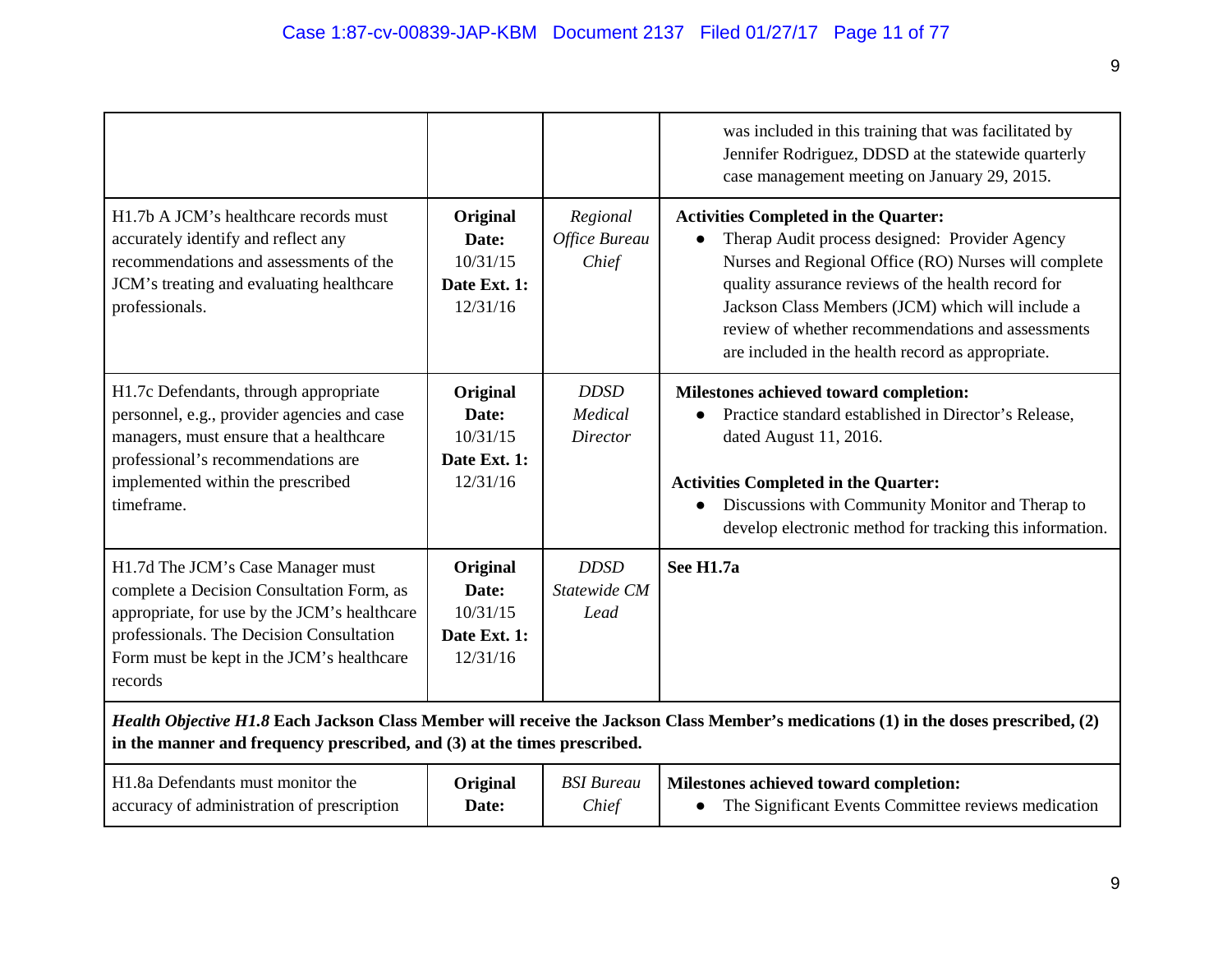| medications to each JCM.                                                                                                                               | 10/31/15<br>Date Ext. 1:<br>4/30/16<br>Date Ext 2:<br>6/30/16<br>Date Ext 3:<br><b>TBD</b>                      |                                    | errors using both the GER and IMB data. There is also a<br>Jackson Class specific medication error review<br>identifying both provider and individual.<br><b>Activities Completed in the Quarter:</b><br>Significant Events Meeting on 10/26/16 and 1/25/17.                                                                                                                              |  |
|--------------------------------------------------------------------------------------------------------------------------------------------------------|-----------------------------------------------------------------------------------------------------------------|------------------------------------|-------------------------------------------------------------------------------------------------------------------------------------------------------------------------------------------------------------------------------------------------------------------------------------------------------------------------------------------------------------------------------------------|--|
| H1.8b Defendants must take prompt action<br>to correct any failure to properly administer<br>medications to a JCM in accordance with<br>prescriptions. | Original<br>Date:<br>10/31/15<br>Date Ext. 1:<br>4/30/16<br>Date Ext 2:<br>6/30/16<br>Date Ext 3:<br><b>TBD</b> | Regional<br>Office Bureau<br>Chief | <b>Activities Completed in the Quarter:</b><br>Significant medication errors are required to be reported<br>to IMB. Guidelines provided in GER guidelines).<br>Safety and corrective and preventative action plans are<br>often required.<br>Regional office continues to provide technical assistance<br>regarding medication errors via Therap review, GER<br>review, site visits, etc. |  |
| Health Objective H2.1 Jackson Class Members receive age appropriate preventive/early detection screening/immunizations for health<br>risk factors.     |                                                                                                                 |                                    |                                                                                                                                                                                                                                                                                                                                                                                           |  |
| $\mathbf{H}$ 1. The DOII and soll be a large set                                                                                                       | $\mathbf{Q}$ $\mathbf{Q}$ $\mathbf{Q}$ $\mathbf{Q}$ $\mathbf{Q}$ $\mathbf{Q}$ $\mathbf{Q}$                      | $\overline{11}$                    |                                                                                                                                                                                                                                                                                                                                                                                           |  |

| H <sub>2</sub> .1a The DOH must publish and promote | Original             | Medical  | Milestones achieved toward completion:                                                             |
|-----------------------------------------------------|----------------------|----------|----------------------------------------------------------------------------------------------------|
| routine preventive and early detection              | <b>Date:</b> 9/30/15 | Director | The proposed use of the <i>HealthFinder, gov</i> online                                            |
| healthcare screening standards guidelines           | Date Ext. 1:         |          | prevention recommendations was discussed with the                                                  |
| that are consistent with national standards         | 2/29/16              |          | MCO medical directors.                                                                             |
| and adjustable for the age and the specific         | Date Ext 2:          |          | Two new sets of condition-specific prevention                                                      |
| condition of each JCM.                              | 6/30/16              |          | guidelines have been identified and means to                                                       |
|                                                     | Date Ext 3:          |          | incorporate them into the overall preventive services                                              |
|                                                     | 10/31/16             |          | recommendations are being explored.                                                                |
|                                                     |                      |          | <b>Activities Completed in the Quarter:</b><br>Used Nursing Community of Practice forum to discuss |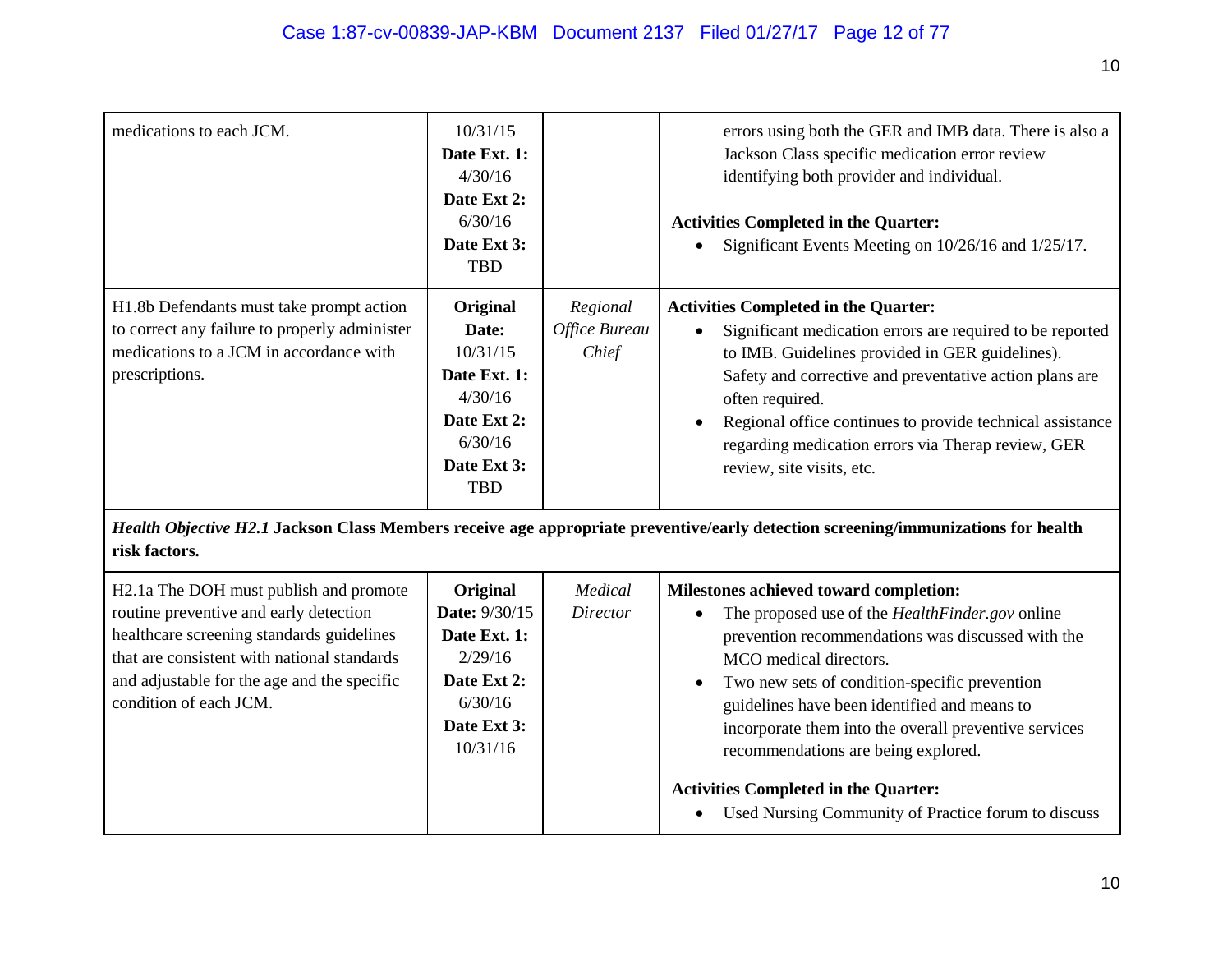|                                                                                                                                                                                                                                                                                                                                      |                                                                                                                |                            | implementation issues with provider and regional nurses<br>and to refine protocol.                                                                                                                                                                                                                                                                                                                                                                                                                                    |
|--------------------------------------------------------------------------------------------------------------------------------------------------------------------------------------------------------------------------------------------------------------------------------------------------------------------------------------|----------------------------------------------------------------------------------------------------------------|----------------------------|-----------------------------------------------------------------------------------------------------------------------------------------------------------------------------------------------------------------------------------------------------------------------------------------------------------------------------------------------------------------------------------------------------------------------------------------------------------------------------------------------------------------------|
| H <sub>2.1</sub> b Each JCM must receive routine<br>preventive screening and immunizations<br>consistent with the national standards unless<br>the JCM, in conjunction with the JCM's<br>guardian and primary healthcare provider,<br>makes an informed choice to reject the<br>recommended screening and immunization<br>standards. | Original<br>Date:<br>12/31/15<br>Date Ext. 1:<br>4/30/16<br>Date Ext 2:<br>6/30/16<br>Date Ext 3:<br>10/31/16  | <b>CSB</b> Bureau<br>Chief | Milestones achieved toward completion:<br>An online tool which was developed by the United<br>States Preventive Services Task Force (USPSTF) has<br>been identified, which will greatly facilitate<br>communication with the JCM's primary care physician<br>regarding the preventive services that are recommended<br>for the JCM.<br><b>Activities Completed in the Quarter:</b><br>A separate tool is under development to address<br>preventive services that are specific to the JCM's<br>specific condition(s). |
|                                                                                                                                                                                                                                                                                                                                      |                                                                                                                |                            | Health Objective H3.1 Jackson Class Members receive increased intensity of services during acute episodes or illnesses.                                                                                                                                                                                                                                                                                                                                                                                               |
| H3.1a A nurse's monitoring, including<br>nursing assessments and oversight, must<br>increase during a JCM's acute episodes or<br>illnesses.                                                                                                                                                                                          | Original<br>Date:<br>10/31/15<br>Date Ext. 1:<br>4/30/16<br>Date Ext. 2:<br>6/30/16<br>Date Ext 3:<br>12/31/16 | <b>CSB</b> Bureau<br>Chief | Milestones achieved toward completion:<br>Practice standard established in Director's Release,<br>dated August 11, 2016.<br><b>Activities Completed in the Quarter:</b><br>Individual record reviews were completed in the SW<br>Region using the Health Field Survey Tool.                                                                                                                                                                                                                                           |
| H3.1b Prompt face to face visits by a Nurse<br>must occur upon a JCM's significant change<br>of condition unless the Nurse directs and the                                                                                                                                                                                           | Original<br>Date:<br>10/31/15                                                                                  | <b>CSB</b> Bureau<br>Chief | Milestones achieved toward completion:<br>See H3.1                                                                                                                                                                                                                                                                                                                                                                                                                                                                    |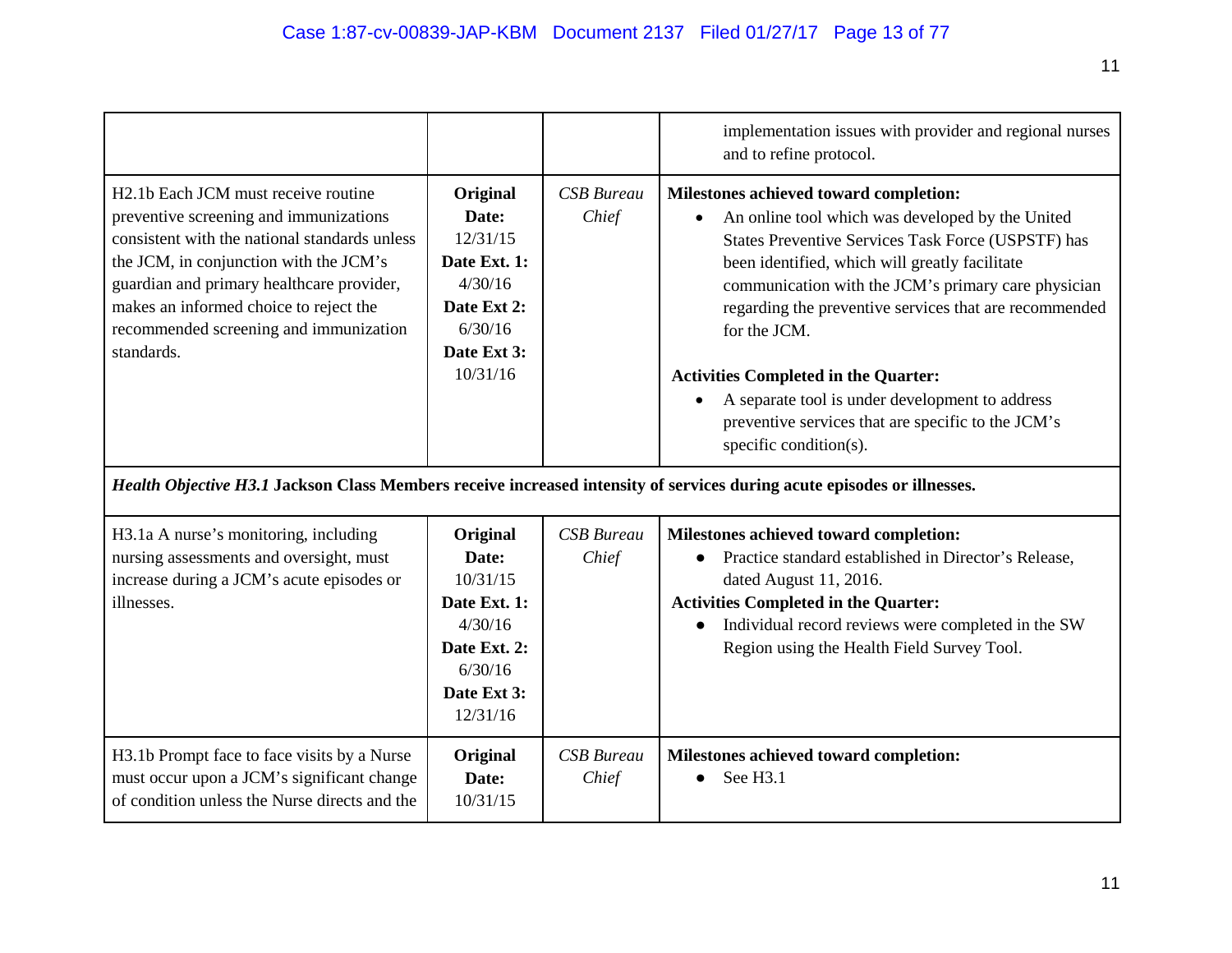| JCM receives care from a Healthcare<br>Practitioner, from urgent care or from<br>emergency services. This visit will include a<br>nursing assessment, monitoring and<br>management of JCMs acute illness or<br>episodes. If the JCM receives care from a<br>Healthcare Practitioner, from urgent care or<br>from emergency services the nurse will<br>promptly assess the JCM at the conclusion<br>of the care. | Date Ext. 1:<br>4/30/16<br>Date Ext. 2:<br>6/30/16<br>Date Ext 3:<br>12/31/16                                  |                            | <b>Activities Completed in the Quarter:</b><br>Individual record reviews were completed in the SW<br>Region using the Health Field Survey Tool.                                   |
|-----------------------------------------------------------------------------------------------------------------------------------------------------------------------------------------------------------------------------------------------------------------------------------------------------------------------------------------------------------------------------------------------------------------|----------------------------------------------------------------------------------------------------------------|----------------------------|-----------------------------------------------------------------------------------------------------------------------------------------------------------------------------------|
| H3.1c In each individual case where a Nurse<br>fails to comply with DOH requirements<br>regarding significant health status change,<br>the provider will report the failure to IMB.<br>IMB will investigate and take appropriate<br>action and DOH will review patterns and<br>trends via the health field tool and identify<br>nurse performance issues, and will take<br>corrective action.                   | Original<br>Date:<br>10/31/15<br>Date Ext. 1:<br>4/30/16<br>Date Ext. 2:<br>6/30/16<br>Date Ext 3:<br>12/31/16 | <b>CSB</b> Bureau<br>Chief | Milestones achieved toward completion:<br>Practice standard established in Director's Release,<br>dated August 11, 2016.                                                          |
| Health Objective H3.2 Direct Service Personnel/supervisors are able to identify subtle signs of change/acute symptoms.                                                                                                                                                                                                                                                                                          |                                                                                                                |                            |                                                                                                                                                                                   |
| H <sub>3</sub> .2a The DOH must issue healthcare<br>guidelines for use by healthcare provider<br>staff about the timely identification of and<br>response to changes in the health status of a                                                                                                                                                                                                                  | Original<br>Date:<br>10/31/15<br>Date Ext. 1:                                                                  | Medical<br>Director        | Milestones achieved toward completion:<br>Practice standard established in Director's Release,<br>dated August 11, 2016.<br>Health Alert issued regarding early identification of |

● *Health Alert* issued regarding early identification of subtle or other early signs of a change in health status.

| unnecessary pain, loss of optimal function, |  |                                                  |
|---------------------------------------------|--|--------------------------------------------------|
| or regression. The DOH may develop "fact    |  | <b>Activities Completed in the Quarter:</b>      |
| sheets" that define a specific health       |  | Falls Alert distributed to providers on 1/25/17. |

7/31/16

JCM so that a JCM does not experience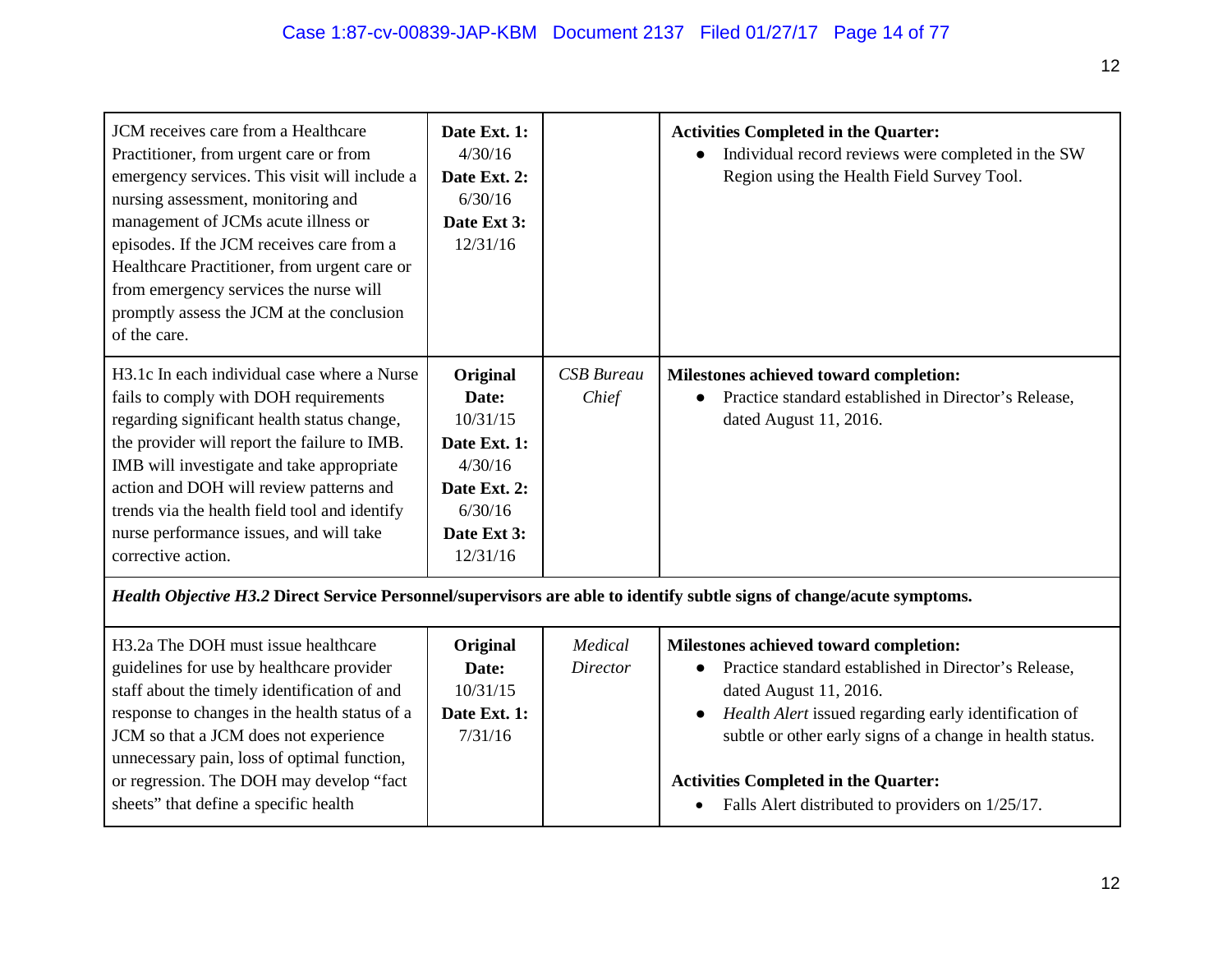| condition, related signs and symptoms, and<br>recommended actions, or the DOH may<br>develop other pertinent policies and<br>procedures that provide the required<br>guidance.            |                                                                                                                  |                                               |                                                                                                                                                                                                                                                                                                                                                                                                                                        |
|-------------------------------------------------------------------------------------------------------------------------------------------------------------------------------------------|------------------------------------------------------------------------------------------------------------------|-----------------------------------------------|----------------------------------------------------------------------------------------------------------------------------------------------------------------------------------------------------------------------------------------------------------------------------------------------------------------------------------------------------------------------------------------------------------------------------------------|
| H3.2b Each JCM's healthcare plans and<br>MERP's must contain individual specific<br>information on how provider agency staff<br>can identify subtle signs of change or acute<br>symptoms. | Original<br>Date:<br>10/31/15<br>Date Ext. 1:<br>4/30/16<br>Date Ext. 2:<br>6/30/16<br>Date Ext 3:<br><b>TBD</b> | Regional<br>Office Bureau<br>Chief            | <b>Activities Completed in the Quarter:</b><br>Therap Audit process designed: Provider Agency<br>Nurses and Regional Office (RO) Nurses will complete<br>quality assurance reviews of the health record for<br>Jackson Class Members (JCM). The quality assurance<br>reviews will include a review of whether healthcare<br>plans and MERPs contain individual specific<br>information on subtle signs of change or acute<br>symptoms. |
| H3.2c DSP and supervisors must receive<br>and must complete appropriate training on<br>how to timely identify signs of change or<br>acute symptoms in a JCM.                              | Original<br>Date:<br>10/31/15<br>Date Ext. 1:<br>4/30/16<br>Date Ext. 2:<br>6/30/16<br>Date Ext 3:<br><b>TBD</b> | Medical<br>Director and<br><b>DDSD</b> Deputy | Milestones achieved toward completion:<br>Health Alert issued on recognition of subtle signs and<br>symptoms.                                                                                                                                                                                                                                                                                                                          |
| H3.2d DSP and supervisors must promptly<br>notify the nurse and document any acute<br>symptoms and any signs of change in a<br>JCM's health status.                                       | Original<br>Date:<br>10/31/15<br>Date Ext. 1:<br>4/30/16<br>Date Ext. 2:                                         | <b>CSB</b> Bureau<br>Chief                    | Milestones achieved toward completion:<br>Practice standard established in Director's Release,<br>dated August 11, 2016.<br><b>Activities Completed in the Quarter:</b><br>Individual record reviews were completed in the SW<br>$\bullet$                                                                                                                                                                                             |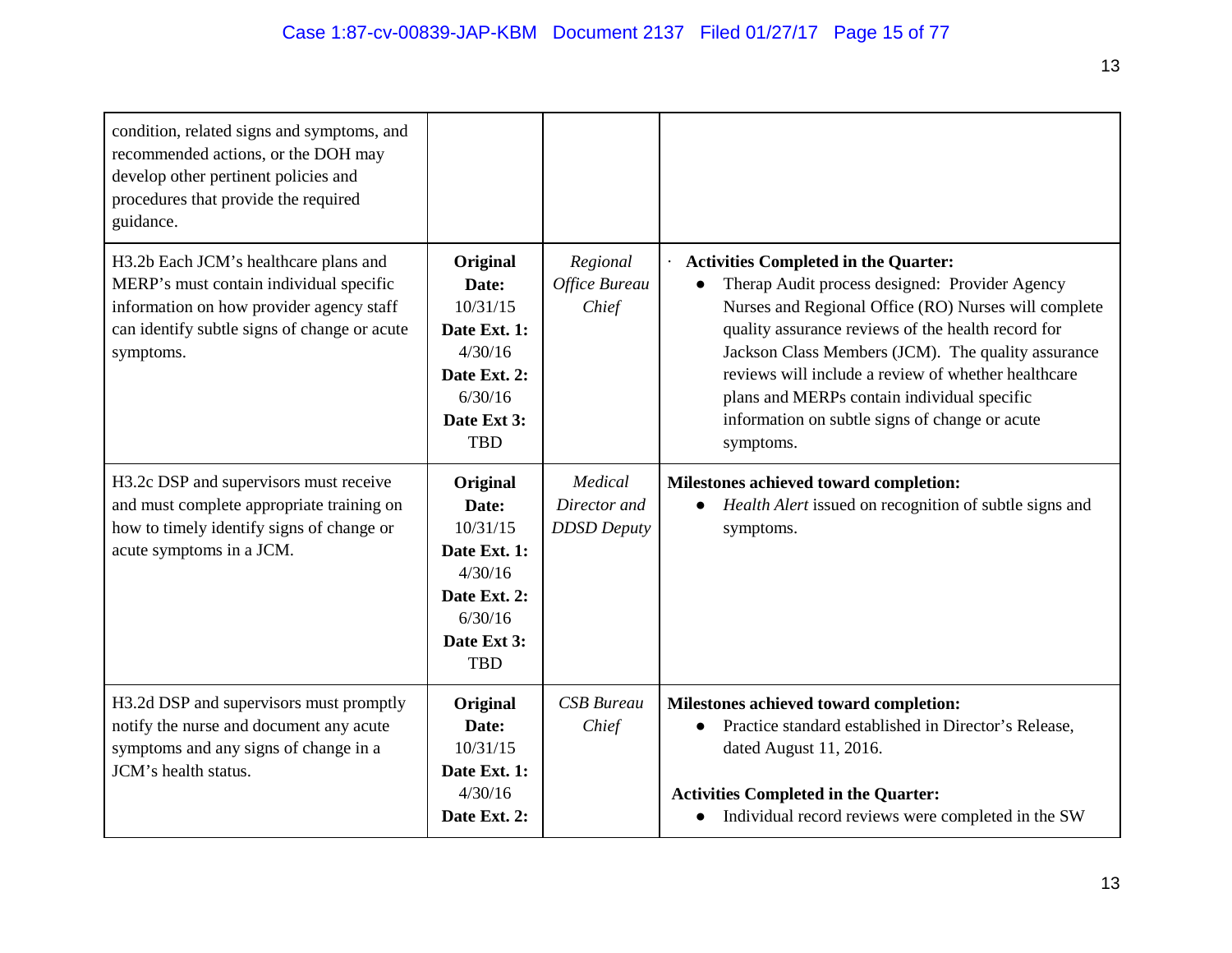|                                                                                                                                                                                                                                        | 6/30/16<br>Date Ext 3:<br><b>TBD</b>                                                                                |                            | Region using the Health Field Survey Tool.                                                                                                                                                                                                                                               |
|----------------------------------------------------------------------------------------------------------------------------------------------------------------------------------------------------------------------------------------|---------------------------------------------------------------------------------------------------------------------|----------------------------|------------------------------------------------------------------------------------------------------------------------------------------------------------------------------------------------------------------------------------------------------------------------------------------|
| immediate action.                                                                                                                                                                                                                      |                                                                                                                     |                            | Health Objective H3.3 When informed of signs of change in health status (including chronic and acute pain) agency nurses take                                                                                                                                                            |
| H3.3a The pertinent DDW agency nurse<br>must implement pain management strategies<br>for addressing a JCM's chronic and acute<br>pain.                                                                                                 | Original<br><b>Date:</b> 1/31/16<br>Date Ext. 1:<br>4/30/16<br>Date Ext. 2:<br>6/30/16<br>Date Ext 3:<br><b>TBD</b> | <b>CSB</b> Bureau<br>Chief | Milestones achieved toward completion:<br>Practice standard established in Director's Release,<br>dated August 11, 2016.<br><b>Activities Completed in the Quarter:</b><br>Individual record reviews were completed in the SW<br>Region using the Health Field Survey Tool.              |
| H3.3b The DOH or pertinent agency must<br>communicate these effective pain<br>management strategies to the JCM's treating<br>healthcare professionals.                                                                                 | Original<br><b>Date:</b> 1/31/16<br>Date Ext. 1:<br>4/30/16<br>Date Ext. 2:<br>6/30/16<br>Date Ext 3:<br><b>TBD</b> | <b>CSB</b> Bureau<br>Chief | Milestones achieved toward completion:<br>Practice standard established in Director's Release,<br>dated August 11, 2016.<br><b>Activities Completed in the Quarter:</b><br>Individual record reviews were completed in the SW<br>$\bullet$<br>Region using the Health Field Survey Tool. |
| H3.3c: The DDW Agency Nurse will<br>evaluate the effectiveness of pain<br>management strategies and record the<br>effectiveness in nursing notes or on the<br>MAR. If needed, the JCM's healthcare<br>record will be promptly updated. | Original<br><b>Date:</b> 1/31/16<br>Date Ext. 1:<br>4/30/16<br>Date Ext. 2:<br>6/30/16<br>Date Ext 3:               | <b>CSB</b> Bureau<br>Chief | Milestones achieved toward completion:<br>Practice standard established in Director's Release dated<br>August 11, 2016.<br><b>Activities Completed in the Quarter:</b><br>Individual record reviews were completed in the SW<br>Region using the Health Field Survey Tool.               |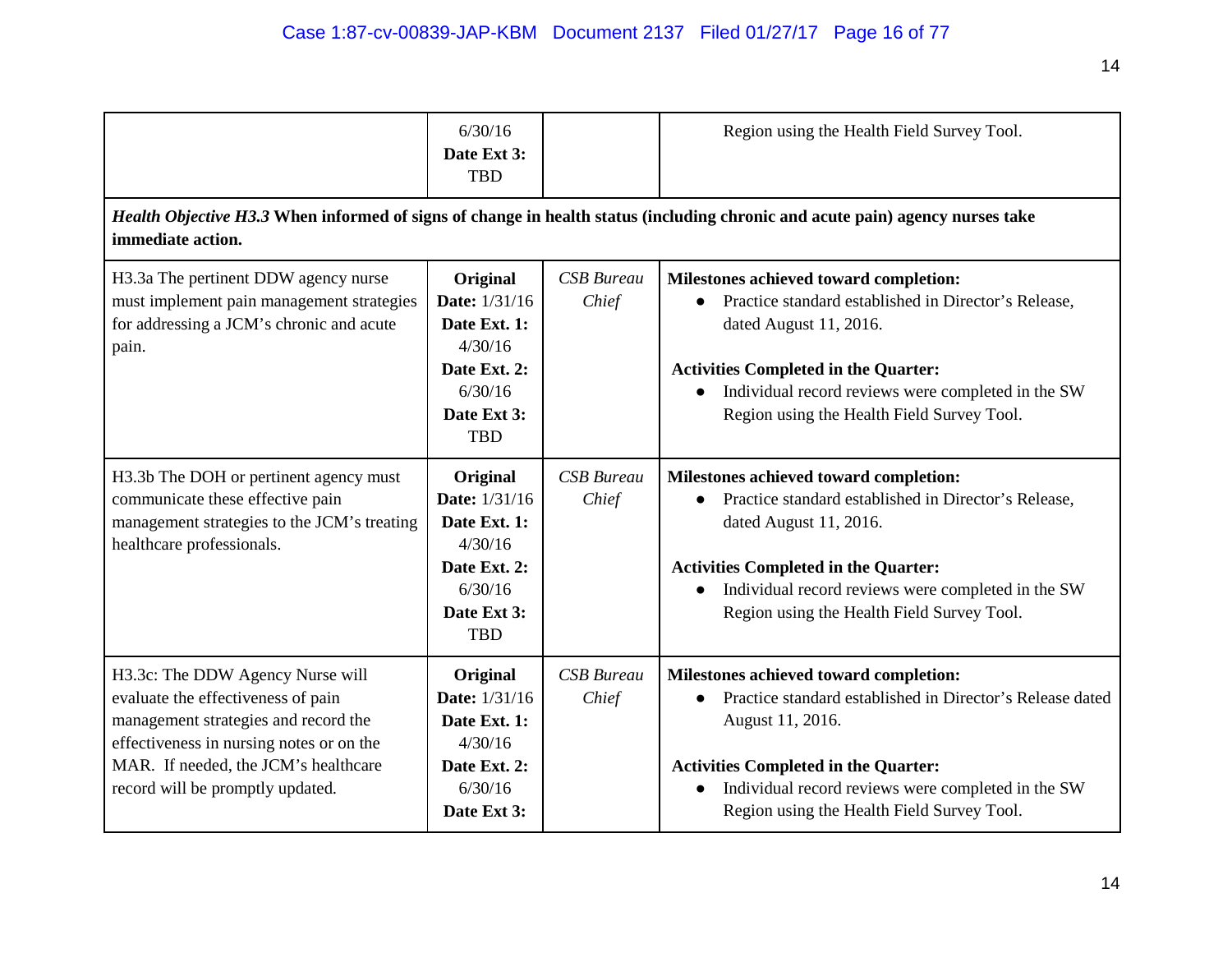15

|                                                                                                                                                                                                                                                   | <b>TBD</b>                                                                                                          |                                          |                                                                                                                                                                                                                                                                                                                                                                    |
|---------------------------------------------------------------------------------------------------------------------------------------------------------------------------------------------------------------------------------------------------|---------------------------------------------------------------------------------------------------------------------|------------------------------------------|--------------------------------------------------------------------------------------------------------------------------------------------------------------------------------------------------------------------------------------------------------------------------------------------------------------------------------------------------------------------|
| H3.3d Nurses must identify and must<br>respond to signs of a JCM's chronic and<br>acute pain and must take prompt action to<br>reduce or to eliminate the JCM's pain.                                                                             | Original<br><b>Date:</b> 1/31/16<br>Date Ext. 1:<br>4/30/16<br>Date Ext. 2:<br>6/30/16<br>Date Ext 3:<br><b>TBD</b> | <b>CSB</b> Bureau<br>Chief               | Milestones achieved toward completion:<br>Practice standard established in Director's Release dated<br>August 11, 2016.<br><b>Activities Completed in the Quarter:</b><br>Individual record reviews were completed in the SW<br>Region using the Health Field Survey Tool.                                                                                         |
| will be provided and the individual's existing adaptive equipment that can be used in that setting will be offered.                                                                                                                               |                                                                                                                     |                                          | Health Objective H3.4 When an individual is receiving healthcare in an out of home setting, critical health and functional information                                                                                                                                                                                                                             |
| H3.4a The DOH must develop and must<br>implement a procedure to ensure<br>communication of a JCM's need for existing<br>AT, adaptive equipment and supports to an<br>out-of-home provider.                                                        | Original<br>Date:<br>10/31/15<br>Date Ext. 1:<br>4/30/16<br>Date Ext 2:<br>6/30/16<br>Date Ext 3:<br>12/31/16       | Litigation<br>Management<br><b>Nurse</b> | Milestones achieved toward completion:<br>Practice standard established in Director's Release dated<br>August 11, 2016.<br>Out of Home Policy, dated 10/4/2016<br><b>Activities Completed in the Quarter:</b><br>DDSD monitored compliance with the requirements set<br>forth in Director's Release by monitoring the Out of<br>Home placement representative.     |
| H3.4b The out-of-home provider must<br>receive a JCM's Health Passport, along with<br>information concerning the JCM's mobility,<br>comfort, safety, and sensory items within 24<br>hours of the JCM's placement with an out-of<br>home provider. | Original<br>Date:<br>12/31/15<br>Date Ext. 1:<br>4/30/16<br>Date Ext 2:<br>6/30/16<br>Date Ext 3:                   | Litigation<br>Management<br><b>Nurse</b> | Milestones achieved toward completion:<br>Practice standards related to out of home placements<br>established in Director's Release, dated August 11,<br>2016.<br>Defendants finalized the Out of Home Placement report<br>Policy and Procedure on 10-04-16.<br>Out of Home placement Report template includes<br>tracking of delivery of Health Passport and Home |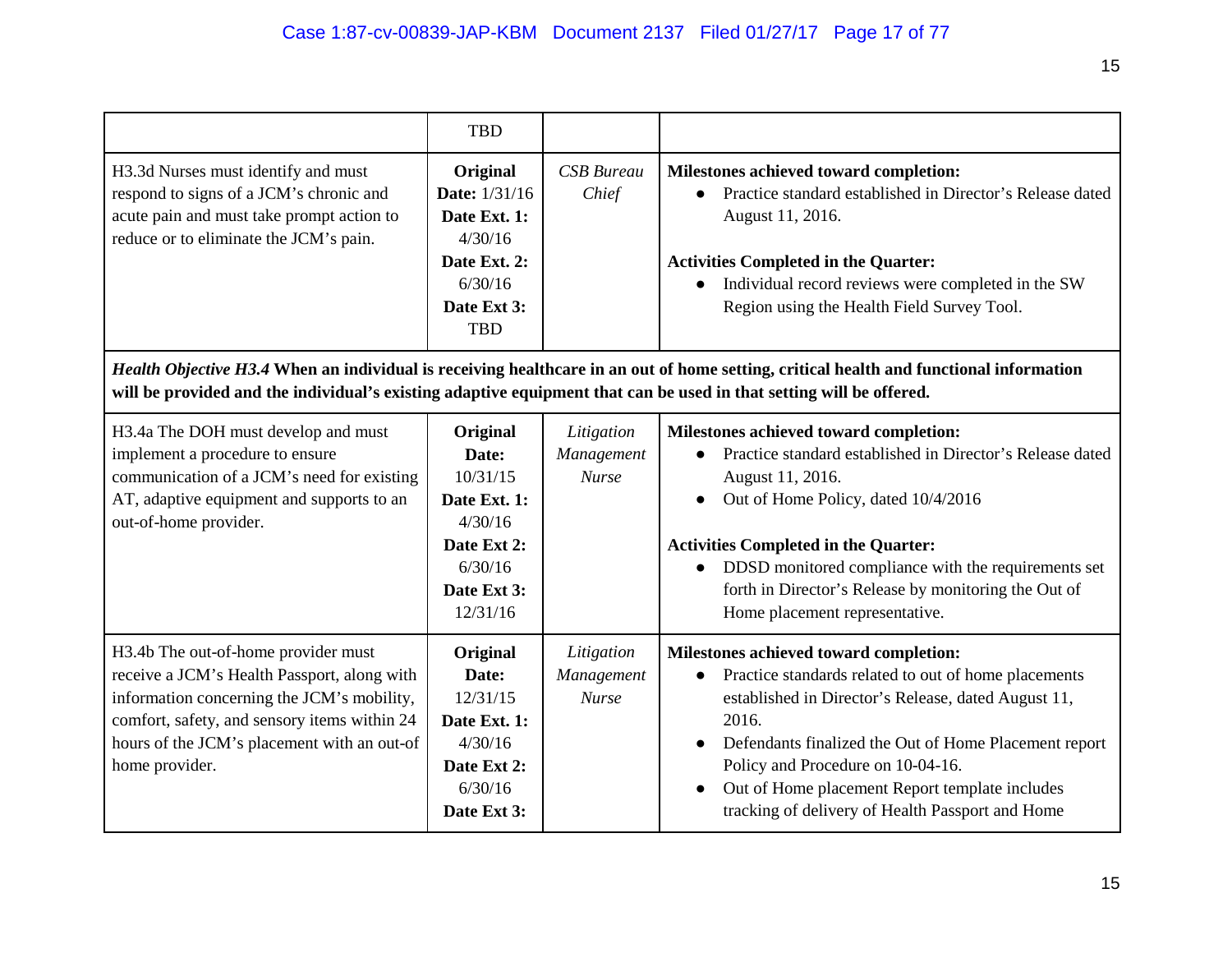|                                                                                                                                                                                          | 12/31/16                                                                                                      |                                          | placements.<br><b>Activities Completed in the Quarter:</b><br>See H1.6<br><b>Supporting Documentation:</b><br>Weekly Out of Home Placement Reports are provided to<br>plaintiffs weekly and are available upon request.                                                                                                                                                                                                                                                                                                                                                                                                                                                                                                                                                                        |
|------------------------------------------------------------------------------------------------------------------------------------------------------------------------------------------|---------------------------------------------------------------------------------------------------------------|------------------------------------------|------------------------------------------------------------------------------------------------------------------------------------------------------------------------------------------------------------------------------------------------------------------------------------------------------------------------------------------------------------------------------------------------------------------------------------------------------------------------------------------------------------------------------------------------------------------------------------------------------------------------------------------------------------------------------------------------------------------------------------------------------------------------------------------------|
| H3.4c The necessary adaptive supports<br>already used by a JCM must be offered to<br>the out-of-home provider within 24 hours of<br>the JCM's placement with an out-of-home<br>provider. | Original<br>Date:<br>10/31/15<br>Date Ext. 1:<br>4/30/16<br>Date Ext 2:<br>6/30/16<br>Date Ext 3:<br>12/31/16 | Litigation<br>Management<br><b>Nurse</b> | Milestones achieved toward completion:<br>Director's Release dated 8/11/2016<br>Out of Home Policy dated 10/4/2016<br><b>Activities Completed in the Quarter:</b><br>Compiled aggregate data from Out of Home Placement<br>Report. Data for Q1 2017:<br>Metro-20 out of 23 JCMs had information &<br>AT given to providers<br>SERO-6 out of 7 JCMs had information & AT<br>$\bigcirc$<br>given to providers<br>SWRO-1 out of 2 JCMs had information & AT<br>$\bigcirc$<br>given to providers<br>NERO 7 out of 7 JCMs had information & AT<br>given to providers<br>NWRO 2 out of 4 JCMs had information & AT<br>$\circ$<br>given to providers<br><b>Supporting Documentation:</b><br>Weekly Out of Home Placement Reports are provided to<br>plaintiffs weekly and are available upon request. |

*Health Objective H3.5* **When a JCM is receiving healthcare in an out-of-home setting, the IDT will plan for a smooth transition back to the JCM's home as soon as medically feasible.**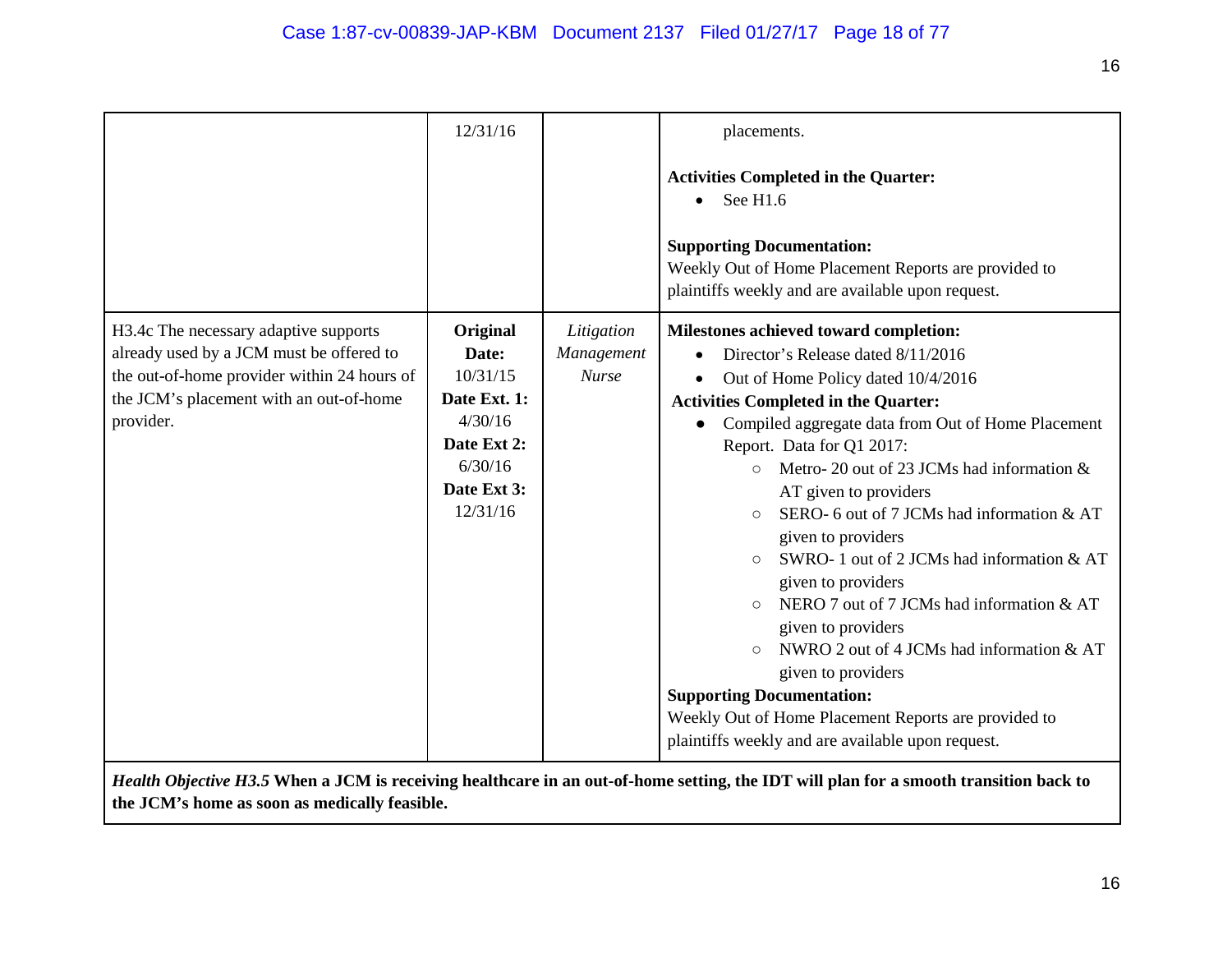| H3.5a The JCM's case managers, Agency<br>Nurses and pertinent Regional Office staff<br>will meet promptly to plan for a JCM's safe<br>discharge.                                                                                                                                                            | Original<br>Date:<br>10/31/15<br>Date Ext. 1:<br>4/30/16<br>Date Ext 2:<br>6/30/16<br>Date Ext 3:<br>12/31/16 | Litigation<br>Management<br><b>Nurse</b> | Milestones achieved toward completion:<br>Practice standards related to out of home placement and<br>discharge established in Director's Release, dated<br>August 11, 2016. Providers must assure that the JCM's<br>case manager(s), Agency Nurse(s) and, as appropriate,<br>DDSD Regional Office staff will coordinate with<br>appropriate staff at the hospital or other out-of-home<br>setting to plan for a JCM's safe and smooth discharge.<br>Providers must assure that nurses and other appropriate<br>healthcare providers update the JCM's e-CHAT and<br>other health records in accordance with the 2015<br>Standards. Healthcare recommendations and adaptive<br>supports that the JCM received from the out-of-home<br>provider should be implemented in order to ensure a<br>safe and smooth transition back to the JCM's home.<br><b>Activities completed in the Quarter:</b><br>LMB Nurse working with DDSD Deputy Director to<br>amend Out of Home template to include tracking of<br>discharge planning. |
|-------------------------------------------------------------------------------------------------------------------------------------------------------------------------------------------------------------------------------------------------------------------------------------------------------------|---------------------------------------------------------------------------------------------------------------|------------------------------------------|----------------------------------------------------------------------------------------------------------------------------------------------------------------------------------------------------------------------------------------------------------------------------------------------------------------------------------------------------------------------------------------------------------------------------------------------------------------------------------------------------------------------------------------------------------------------------------------------------------------------------------------------------------------------------------------------------------------------------------------------------------------------------------------------------------------------------------------------------------------------------------------------------------------------------------------------------------------------------------------------------------------------------|
| H3.5b The JCM's e-CHAT and other<br>healthcare records must be promptly<br>updated by appropriate healthcare providers<br>to indicate healthcare and adaptive supports<br>that the JCM received from the out-of-home<br>provider in order to ensure a safe and<br>smooth transition back to the JCM's home. | Original<br>Date:<br>10/31/15<br>Date Ext. 1:<br>4/30/16<br>Date Ext 2:<br>6/30/16<br>Date Ext 3:<br>12/31/16 | Litigation<br>Management<br><b>Nurse</b> | Milestones achieved toward completion:<br>Practice standards related to Health Passport established<br>in Director's Release, dated August 11, 2016.<br>Defendants finalized the Out of Home Placement Report<br>$\bullet$<br>Policy and Procedure on 10-04-16.<br>Out of Home Placement Report template includes<br>tracking of required eCHAT update.<br><b>Activities Completed in the Quarter:</b><br>Compiled aggregate data from the Out of Home<br>Placement Report. Data for Q1 2017:                                                                                                                                                                                                                                                                                                                                                                                                                                                                                                                              |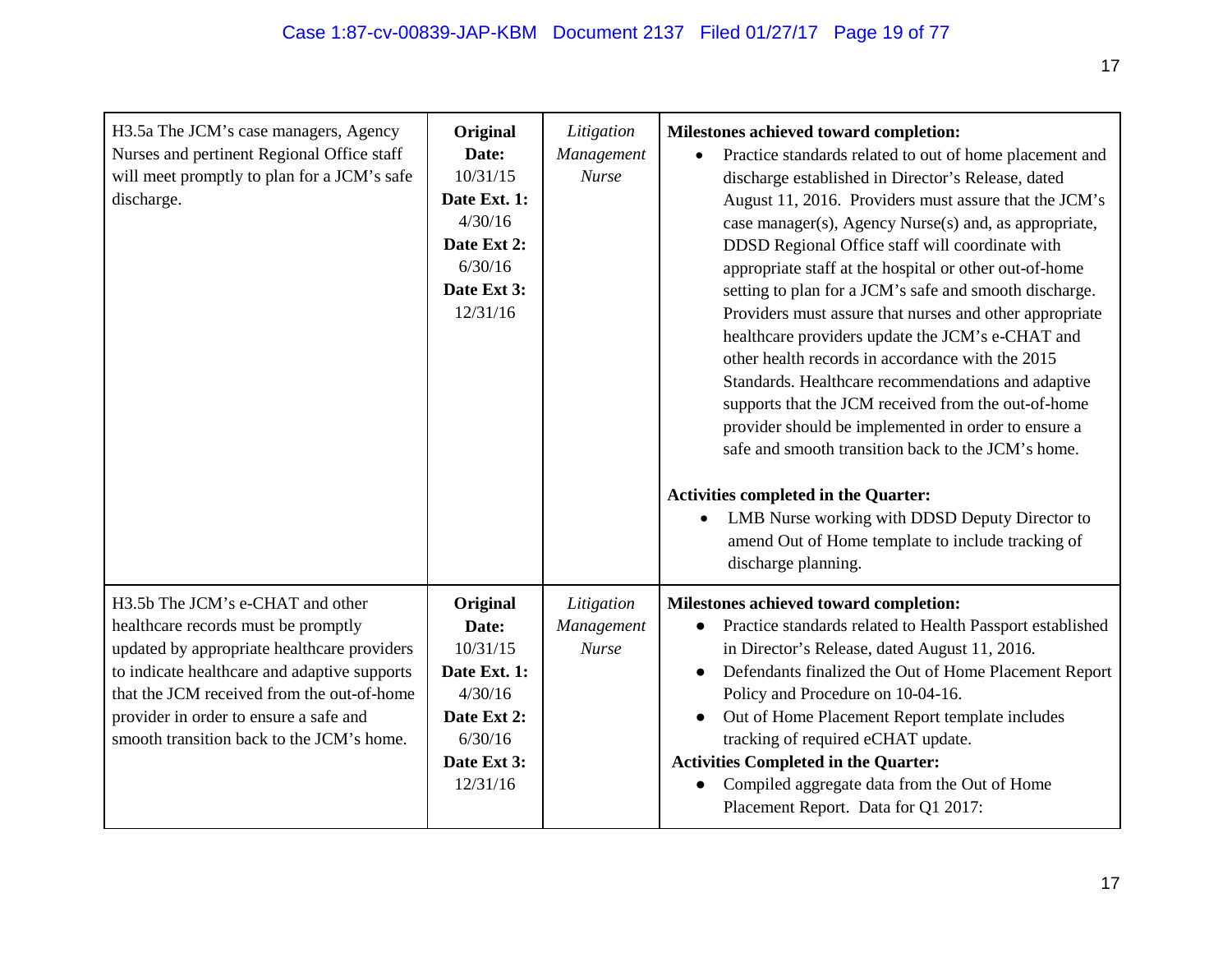|                                                                                                                                    |                                                                                                                               |                                                                | Metro 23 OOH, 15 with eCHAT updated<br>$\bigcirc$<br>SERO-7 OOH, 6 with eCHAT updated<br>$\bigcirc$<br>SWRO-2 OOH, 2 with eCHAT updated<br>$\bigcirc$<br>NERO 7 OOH, 6 with eCHAT updated<br>$\bigcirc$<br>NWRO 4 OOH, 3 with eCHAT updated<br>$\circ$<br><b>Supporting Documentation:</b><br>Weekly Out of Home Placement Reports are provided to<br>plaintiffs weekly and are available upon request.                                                                                                                                                                                                                                                                                                                                                                                                                                                             |
|------------------------------------------------------------------------------------------------------------------------------------|-------------------------------------------------------------------------------------------------------------------------------|----------------------------------------------------------------|---------------------------------------------------------------------------------------------------------------------------------------------------------------------------------------------------------------------------------------------------------------------------------------------------------------------------------------------------------------------------------------------------------------------------------------------------------------------------------------------------------------------------------------------------------------------------------------------------------------------------------------------------------------------------------------------------------------------------------------------------------------------------------------------------------------------------------------------------------------------|
| Members. (Ashton #6, 7, 8)                                                                                                         |                                                                                                                               |                                                                | Health Objective H4.1 Competent personnel (nurses, DSP, front line supervisors, ancillary providers, and case managers), who have<br>received and passed competency based training related to prevention and early identification, provide services to Jackson Class                                                                                                                                                                                                                                                                                                                                                                                                                                                                                                                                                                                                |
| H4.1a The parties and the JCA must develop<br>a mandatory competency based training<br>program.                                    | Original<br>Date:<br>10/31/15<br>Date Ext. 1:<br>3/31/16<br>Date Ext. 2:<br>Pending<br>further<br>discussion<br>with the JCA. | <b>DDSD</b><br>Training Unit<br>and CSB<br><b>Bureau Chief</b> | Milestones achieved toward completion:<br>There are current established, mandatory training<br>requirements in the 2015 version of the DD Waiver<br>Standards for nursing and therapy (OT, PT and SLP).<br>7 trainings are required for nurses. 4 trainings are<br>required for Therapists.<br>An additional analysis of the nursing orientation<br>program "Introduction to Developmental Disabilities<br>Nursing in New Mexico" was completed on June 10,<br>2016. This analysis demonstrated that the majority of<br>the slides (64%) are focused on orienting the new<br>nurse to the DDSD system and funding structure while<br>44% of the slides in that session are related to health<br>issues. While atypical or subtle signs are not included<br>in Orientation, this topic is addressed in Health Care<br>Planning and Aspiration Risk Management (ARM). |
| H4.1b Nurses, DSP, front-line supervisors,<br>ancillary providers, and case managers must<br>satisfactorily complete the mandatory | Original<br>Date: 1/31/16<br>Date Ext. 1:                                                                                     | <b>DDSD</b><br>Training Unit<br>and CSB                        | <b>Activities Completed in the Quarter:</b><br>DDSD's core curriculum competency-based trainings<br>that address issues related to prevention and early                                                                                                                                                                                                                                                                                                                                                                                                                                                                                                                                                                                                                                                                                                             |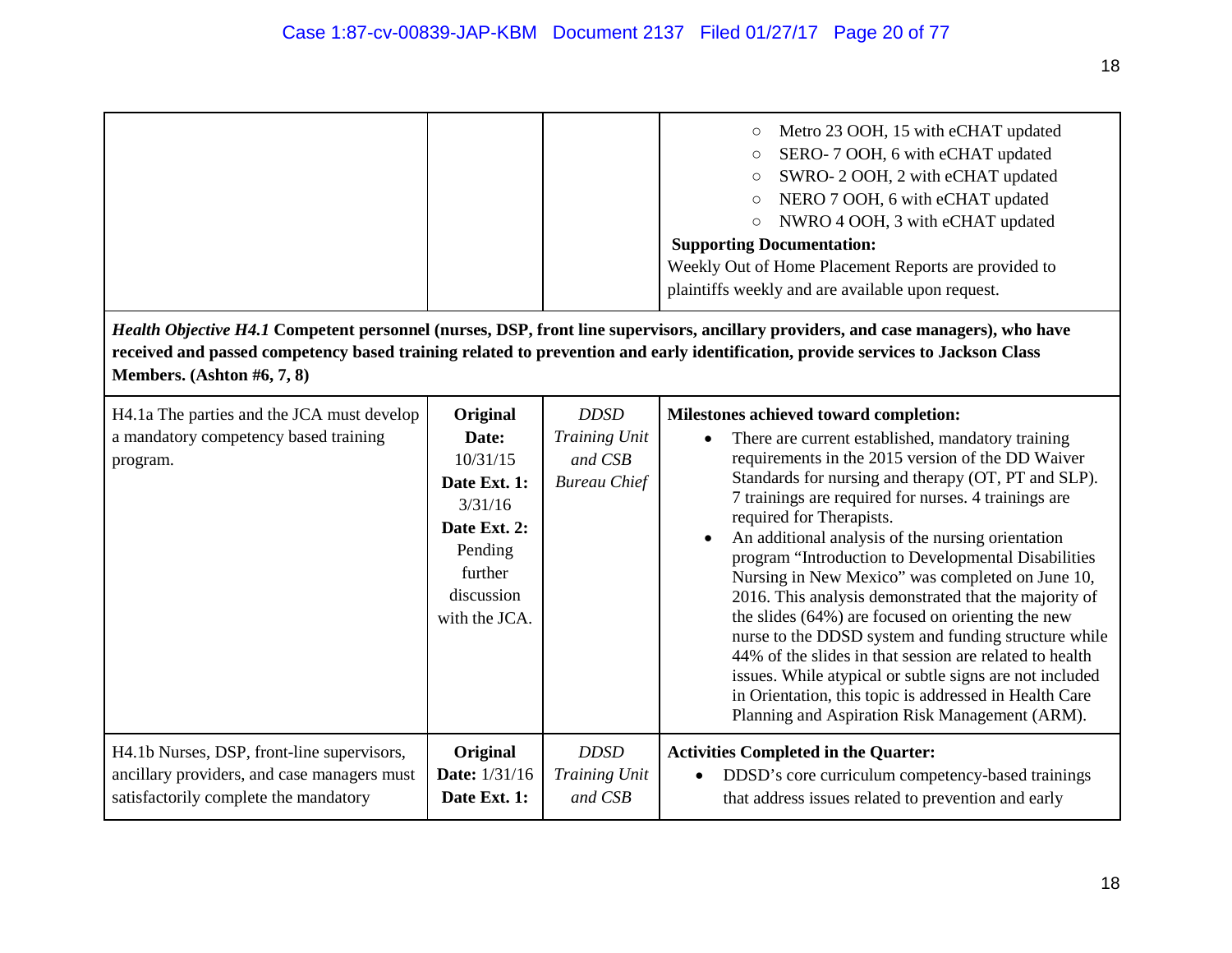| competency based training program.                                                                                                                                                                            | 9/30/16<br>Date Ext. 2:<br>Pending<br>further<br>discussion<br>with the JCA.                                              | <b>Bureau Chief</b>                                            | identification were provided to Case Managers, Direct<br>Support Personnel, and Direct Support Supervisors<br>throughout the state of NM. This is happening on an<br>ongoing basis.                                                                                                                                                                                                                                                                                                                                                                                                     |
|---------------------------------------------------------------------------------------------------------------------------------------------------------------------------------------------------------------|---------------------------------------------------------------------------------------------------------------------------|----------------------------------------------------------------|-----------------------------------------------------------------------------------------------------------------------------------------------------------------------------------------------------------------------------------------------------------------------------------------------------------------------------------------------------------------------------------------------------------------------------------------------------------------------------------------------------------------------------------------------------------------------------------------|
| H4.1c The DOH must independently<br>measure compliance by nurses, DSP, front-<br>line supervisors, ancillary providers, and<br>case managers with mandatory competency<br>based training.                     | Original<br>Date: 1/31/16<br>Date Ext. 1:<br>9/30/16<br>Date Ext. 2:<br>Pending<br>further<br>discussion<br>with the JCA. | <b>BSI</b> Bureau<br>Chief and<br><b>DDSD</b> Deputy           | Milestones achieved toward completion:<br>This measure is now being monitored and analyzed as<br>part of the DDSQI process.<br>Activities Completed in the Quarter<br>The CDD database has been updated to support this<br>process. All Nursing and Therapy data has been<br>updated.<br>Regional compliance reports have been received for DS,<br>DSS, and CMs. Compliance report completed.<br><b>Supporting Documentation:</b><br>DDSQI Key Performance Indicator Training Quad Charts (Bates<br>number 0005-8); Compliance Report 2Q FY17 - Regional<br>Summary (Bates number 0009) |
| H4.1d The DOH must take prompt remedial<br>action for nurses, DSP, frontline<br>supervisors, ancillary providers, and case<br>managers who are found deficient in the<br>mandatory competency based training. | Original<br>Date: 1/31/16<br>Date Ext. 1:<br>9/30/16<br>Date Ext. 2:<br>Pending<br>further<br>discussion                  | <b>DDSD</b><br>Training Unit<br>and CSB<br><b>Bureau Chief</b> | <b>Activities Completed in the Quarter:</b><br>Training Unit performed routine follow-up action with<br>agencies that were below established compliance<br>percentages for DSP, DSS, and CM. These activities are<br>included in the Training Compliance Status Summary.<br><b>Supporting Documentation:</b><br>FY16 Q1 Training Compliance Status Summary (Bates number<br>$0010-11$                                                                                                                                                                                                   |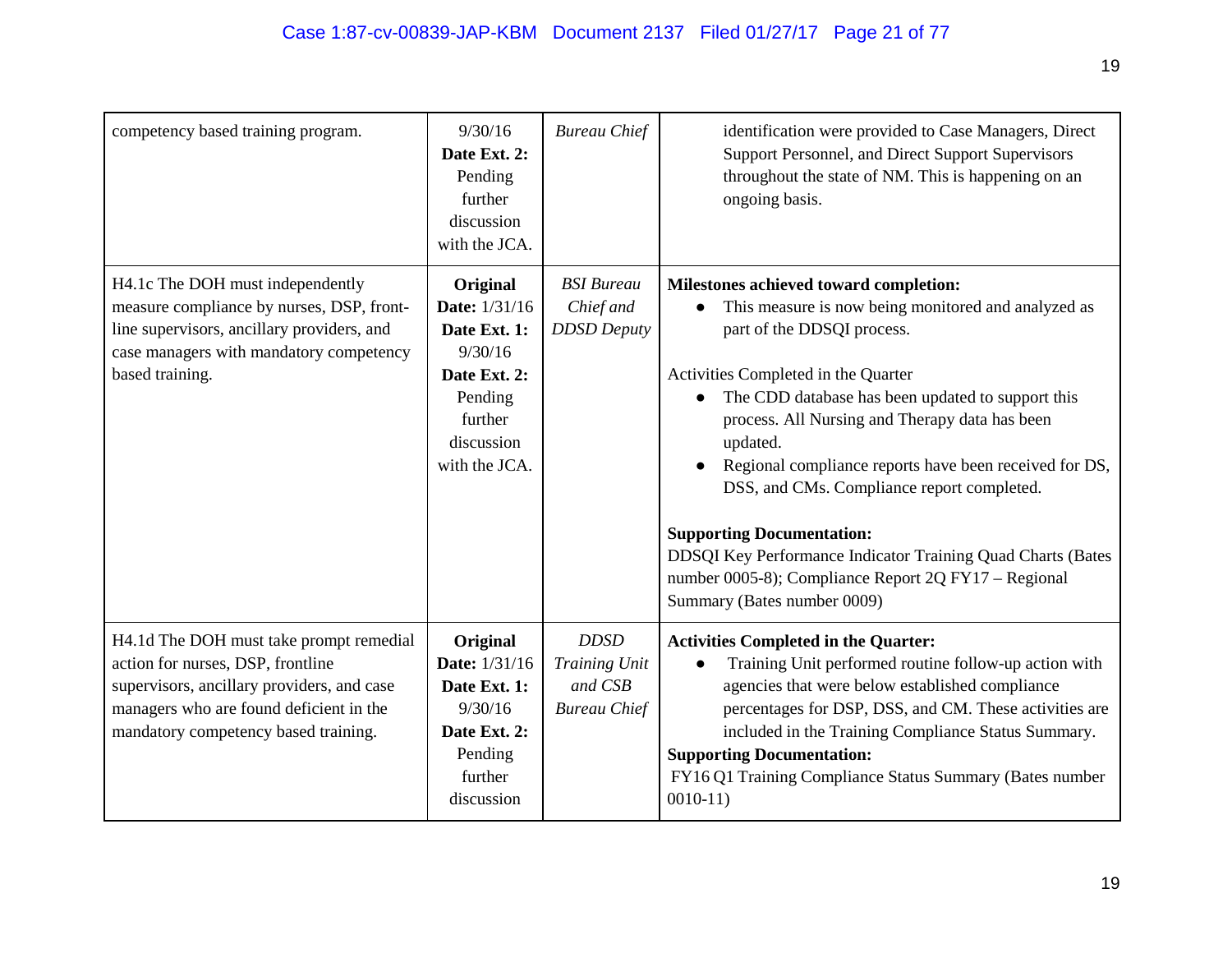|                                                                                                                                                                                                                                                                    | with the JCA.                                                                    |                                                                |                                                                                                                                                                                                                                                                                          |
|--------------------------------------------------------------------------------------------------------------------------------------------------------------------------------------------------------------------------------------------------------------------|----------------------------------------------------------------------------------|----------------------------------------------------------------|------------------------------------------------------------------------------------------------------------------------------------------------------------------------------------------------------------------------------------------------------------------------------------------|
| H4.1e Nurses, DSP, front-line supervisors,<br>ancillary providers, and case managers must<br>receive information specific to Ashton #6, 7,<br>and 8, as outlined in the Health<br><b>Communications Matrix.</b>                                                    | Original<br>Date:<br>10/31/15<br>Moot per<br>letter of<br>$1/28/16$ from<br>JCA. | <b>DDSD</b><br>Training Unit<br>and CSB<br><b>Bureau Chief</b> | Moot per letter of 1/28/16 from JCA.                                                                                                                                                                                                                                                     |
| and have access to palliative care consistent with their individual needs.                                                                                                                                                                                         |                                                                                  |                                                                | Health Objective H4.2 IDTs provide for the changing health supports class members need as they age including advanced care planning                                                                                                                                                      |
| H4.2a Case managers and agency nurses<br>must provide up-to-date information and<br>resources to JCMs and their guardians about<br>advanced care planning and palliative or<br>end-of-life care so that the JCMs and their<br>guardians can make informed choices. | Original<br>Date:<br>10/31/15<br>Date Ext. 1:<br>12/31/16                        | Medical<br><b>Director</b>                                     | Milestones achieved toward completion:<br>Practice standard established in Director's Release,<br>dated August 11, 2016.<br><b>Activities Completed in the Quarter:</b><br>Individual record reviews were completed in the SW<br>$\bullet$<br>Region using the Health Field Survey Tool. |
| H4.2b The DOH must identify, and must<br>document on an annual basis in the pertinent<br>healthcare records, those JCMs who want<br>advanced care planning, including palliative<br>care, and those JCMs who decline advanced<br>care planning.                    | Original<br>Date:<br>10/31/15<br>Date Ext. 1:<br>12/31/16                        | Medical<br><b>Director</b>                                     |                                                                                                                                                                                                                                                                                          |
| H4.2c The DOH must provide advanced<br>care planning and palliative care to those                                                                                                                                                                                  | Original<br>Date:                                                                | Medical<br><b>Director</b>                                     | Milestones achieved toward completion:<br>Practice standard established in Director's Release,<br>$\bullet$                                                                                                                                                                              |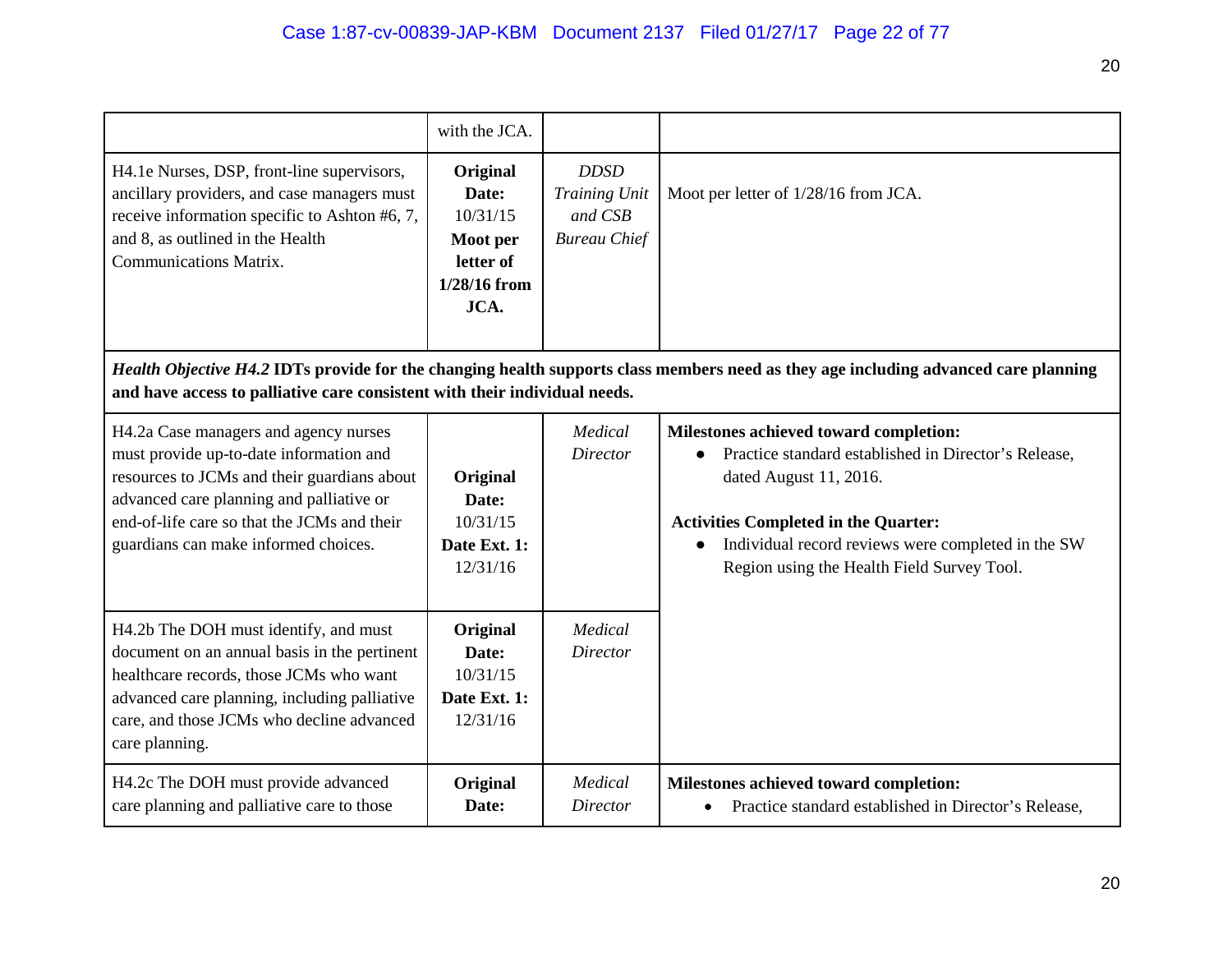| JCMs who choose to have advanced care<br>planning and palliative care. | 10/31/15<br>Date Ext. 1:<br>12/31/16 | dated August 11, 2016. Directing staff to utilize the<br>existing ISP questions to inquire if a JCM or his/her<br>guardian wants information about advanced directives<br>can be found in the last few pages of the ISP. Directing<br>that if the JCM or the individual's guardian chooses<br>advance care planning, the Case Manager should<br>inform the individual or the individual's guardian that<br>assistance is available from UNM Continuum of Care.<br>Directing that discussions and follow-up about<br>advance care planning and referrals to UNM<br>Continuum of Care should be documented in the IDT<br>meeting minutes. This documentation needs to include<br>both whether the discussion regarding advanced care<br>planning/palliative care occurred; and whether the<br>JCM/guardian wanted advanced care planning,<br>including palliative care. |
|------------------------------------------------------------------------|--------------------------------------|-----------------------------------------------------------------------------------------------------------------------------------------------------------------------------------------------------------------------------------------------------------------------------------------------------------------------------------------------------------------------------------------------------------------------------------------------------------------------------------------------------------------------------------------------------------------------------------------------------------------------------------------------------------------------------------------------------------------------------------------------------------------------------------------------------------------------------------------------------------------------|
|                                                                        |                                      | <b>Activities Completed in the Quarter:</b><br>This is done through DDW case managers and the UNM<br>Continuum of Care upon request.                                                                                                                                                                                                                                                                                                                                                                                                                                                                                                                                                                                                                                                                                                                                  |

*Health Objective H4.3* **Quality Assurance information is used to improve health outcomes.**

| H4.3a. The DOH must use existing quality           | Original             | <b>DDSD</b> Deputy | <b>Milestones achieved</b>                             |
|----------------------------------------------------|----------------------|--------------------|--------------------------------------------------------|
| assurance information and tools – including        | <b>Date:</b> 1/31/16 | Director and       | Significant Events review takes place each quarter     |
| the measurements found in the CPR                  | Date Ext. 1:         | <b>BSI</b> Bureau  | including out of home placement, Emergency Services,   |
| (Community Practice Review), Out-of-               | 6/30/16              | Chief              | and ANE. The review of this is shared prior to the     |
| Home Placement, Emergency Services                 | Date Ext. 2:         |                    | Significant Events meeting to address patterns in real |
| Utilization, ANE (Abuse, Neglect, and              | Pending              |                    | time. The significant Events group has identified      |
| Exploitation) Reporting, and Provider QA           | further              |                    | Jackson Class events and the number of Jackson's       |
| <b>Quality Assurance)</b> Reports to identify gaps | discussion           |                    | specific to each event type.                           |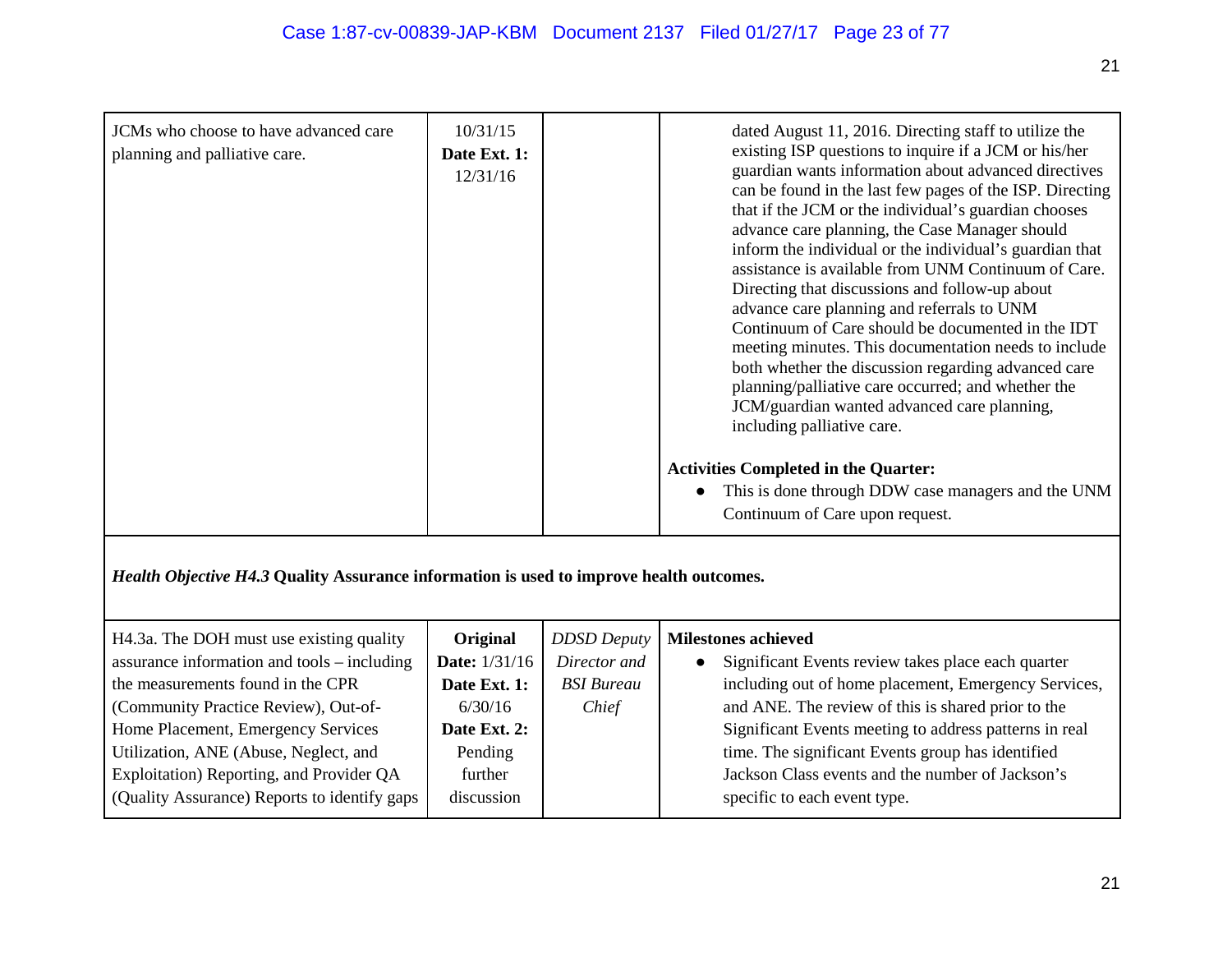| in the healthcare services to JCMs and to<br>improve healthcare outcomes to JCMs.                                                                                                            | with the JCA                                                                           |                  | <b>Activities Completed in the Quarter:</b><br>Significant Events Quarterly meeting 10/26/16<br>Weekly review of Out of Home Placement Reports from<br>the five regions (Metro, SERO, SWRO, NERO, and<br>NWRO) and compilation of At Risk List.<br>Draft CPR report for 2016 reviewed with Community<br>Monitor on 1/18/17. (See S3.4).<br>Defendants are in the process of drafting a formal<br>response to report (see S3.6).<br><b>Supporting Documentation:</b><br>10/26/16 Meeting Summary (Bates number 0012-13) |
|----------------------------------------------------------------------------------------------------------------------------------------------------------------------------------------------|----------------------------------------------------------------------------------------|------------------|------------------------------------------------------------------------------------------------------------------------------------------------------------------------------------------------------------------------------------------------------------------------------------------------------------------------------------------------------------------------------------------------------------------------------------------------------------------------------------------------------------------------|
| <b>SAFETY PLAN</b>                                                                                                                                                                           |                                                                                        |                  |                                                                                                                                                                                                                                                                                                                                                                                                                                                                                                                        |
| (APS) definitions.                                                                                                                                                                           |                                                                                        |                  | Safety Objective S1.1.1 Define "Abuse, Neglect and Exploitation" (ANE) consistent with New Mexico Statutory Adult Protective Services                                                                                                                                                                                                                                                                                                                                                                                  |
| S1.1a The DOH must promulgate revised<br>regulations that define ANE consistent with<br>APS definitions.                                                                                     | 7/2/14<br>Complete and<br>sustained                                                    | <b>IMB</b> Chief | Disengaged on February 11, 2016. See Doc 2095                                                                                                                                                                                                                                                                                                                                                                                                                                                                          |
| Safety Objective S1.1.2 Provide educational information about how to detect ANE.                                                                                                             |                                                                                        |                  |                                                                                                                                                                                                                                                                                                                                                                                                                                                                                                                        |
| S1.2a The DOH must develop and must<br>provide annually educational information to<br>providers, physicians, clinicians, families,<br>guardians, and law enforcement about<br>detecting ANE. | Original<br><b>Date:</b> 7/1/15<br>Date Ext. 1:<br>9/30/16<br>Date Ext. 2:<br>10/31/16 | <b>IMB</b> Chief | Milestones achieved toward completion:<br>On 11/02/16 IMB issued the FY2016 Annual Report to<br>Providers, Guardians, families, DDSD and DHI staff.<br>IMB contacted the Albuquerque PD, Rio Rancho PD,<br>$\bullet$<br>Bernalillo County SO, and New Mexico State Police<br>about conducting training on ANE for their officers and<br>have commitments from each.<br>Contacts are currently scheduled with the Los Lunas                                                                                             |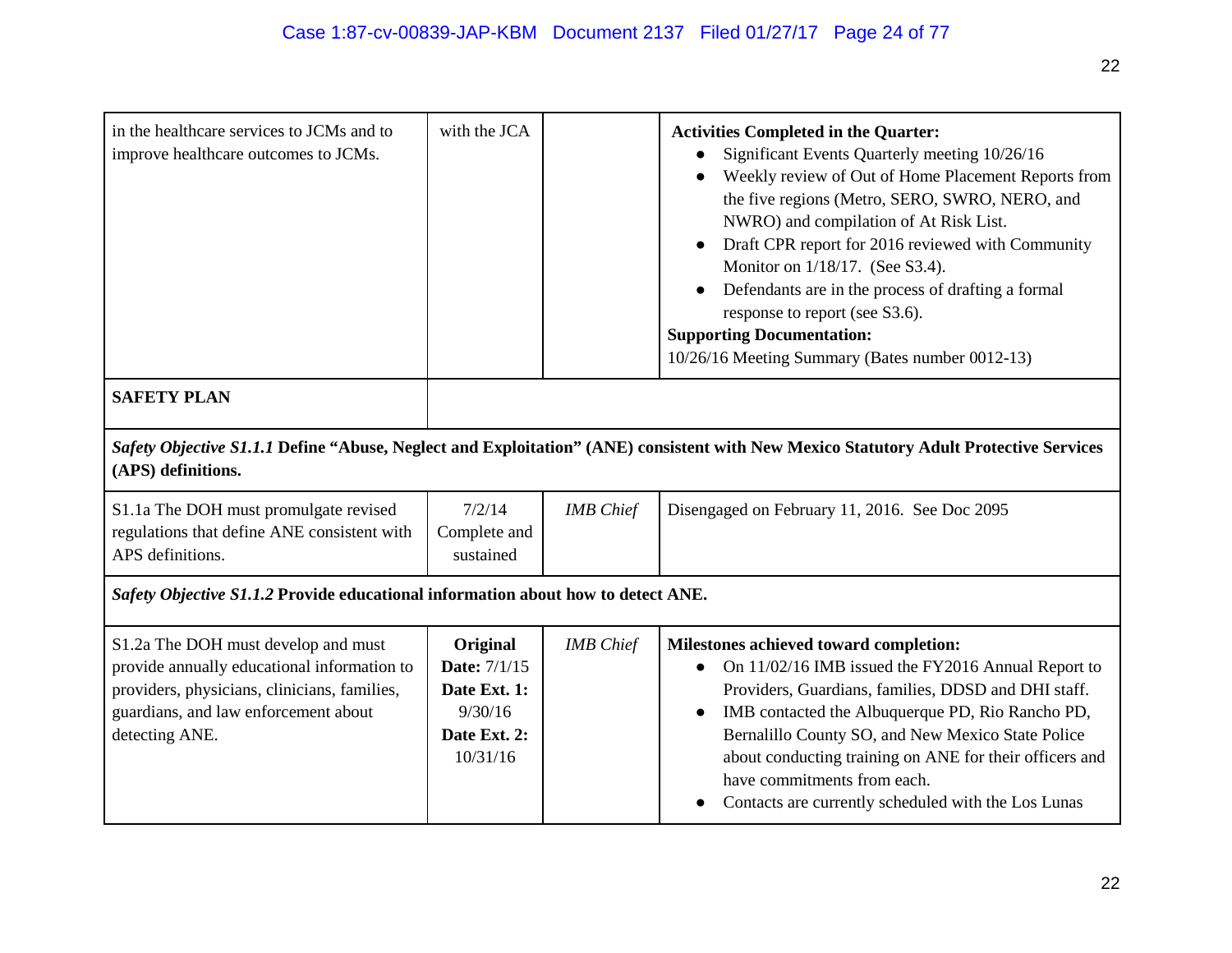|                                                                                                                                | PD, Los Alamos PD and Sandoval County SO.<br><b>Activities Completed in the Quarter:</b><br>IMB is developing a law enforcement training<br>curriculum with DDSD assistance.<br><b>Supporting Documentation:</b><br>FY2016 Annual Report (Bates number 0014-0029) |  |
|--------------------------------------------------------------------------------------------------------------------------------|-------------------------------------------------------------------------------------------------------------------------------------------------------------------------------------------------------------------------------------------------------------------|--|
| Safety Objective S1.1.3 The individuals listed in POA [Plan of Action] CIMS B [Community Incident Management System] [regional |                                                                                                                                                                                                                                                                   |  |

**coordinators, agency coordinators, direct contact staff, DD[S] D staff, case managers, agency executive staff, IMB investigators, agency IMCs, agency direct service staff] will receive the training described in the Eva Kutas Recommendations #7 and #8 and will pass a formal test of the individuals' knowledge and understanding of IMB provider policy requirements.**

| S1.3a All current and new staff as listed in<br>POA CIMS B and the DDSD staff (Regional<br>Directors, Assistant Regional Office Bureau<br>Chief, and the DDSD Training Unit) must<br>successfully complete DHI's competency<br>based training on ANE from a DHI Trainer<br>or a DHI approved trainer that incorporates<br>the principles of adult learning as described<br>in Kutas Recommendations #7 and #8<br>before working alone with JCMs and their<br>guardians. | Original<br>Date:<br>12/31/15<br>Date Ext. 1:<br>12/31/16 | <b>DHI</b> Trainer | Milestones achieved toward completion:<br>Overall for 2016, 835 agency personnel and state<br>employees have been trained on the new class.<br>DHI issued a director's release requiring all agencies to<br>$\bullet$<br>implement the new ANE training on January 1, 2017 for<br>all new staff and for recertifying current staff.<br><b>Activities Completed in the Quarter:</b><br>DHI is developing the new ANE annual refresher<br>training as an on-line, competency-based class.<br>DHI is developing the new ANE annual refresher<br>training as an on-line, competency-based class. |
|-------------------------------------------------------------------------------------------------------------------------------------------------------------------------------------------------------------------------------------------------------------------------------------------------------------------------------------------------------------------------------------------------------------------------------------------------------------------------|-----------------------------------------------------------|--------------------|----------------------------------------------------------------------------------------------------------------------------------------------------------------------------------------------------------------------------------------------------------------------------------------------------------------------------------------------------------------------------------------------------------------------------------------------------------------------------------------------------------------------------------------------------------------------------------------------|
| S1.3b. All current and new staff in POA<br>CIMS B and the DDSD staff must<br>demonstrate a knowledge and understanding<br>of the training received in S1.3a and S1.3b<br>by passing a formal test.                                                                                                                                                                                                                                                                      | Original<br>Date:<br>12/31/15<br>Date Ext. 1:<br>12/31/16 | <b>DHI</b> Trainer | Five ANE classes were held for DDSD and DHI staff;<br>Additional classes for DOH staff are scheduled for<br>January and February<br>11 DDSD staff were trained<br>21 DHI staff were trained<br>30 new trainers were trained and certified to teach the<br>class, there is now 118 certified ANE trainers statewide.                                                                                                                                                                                                                                                                          |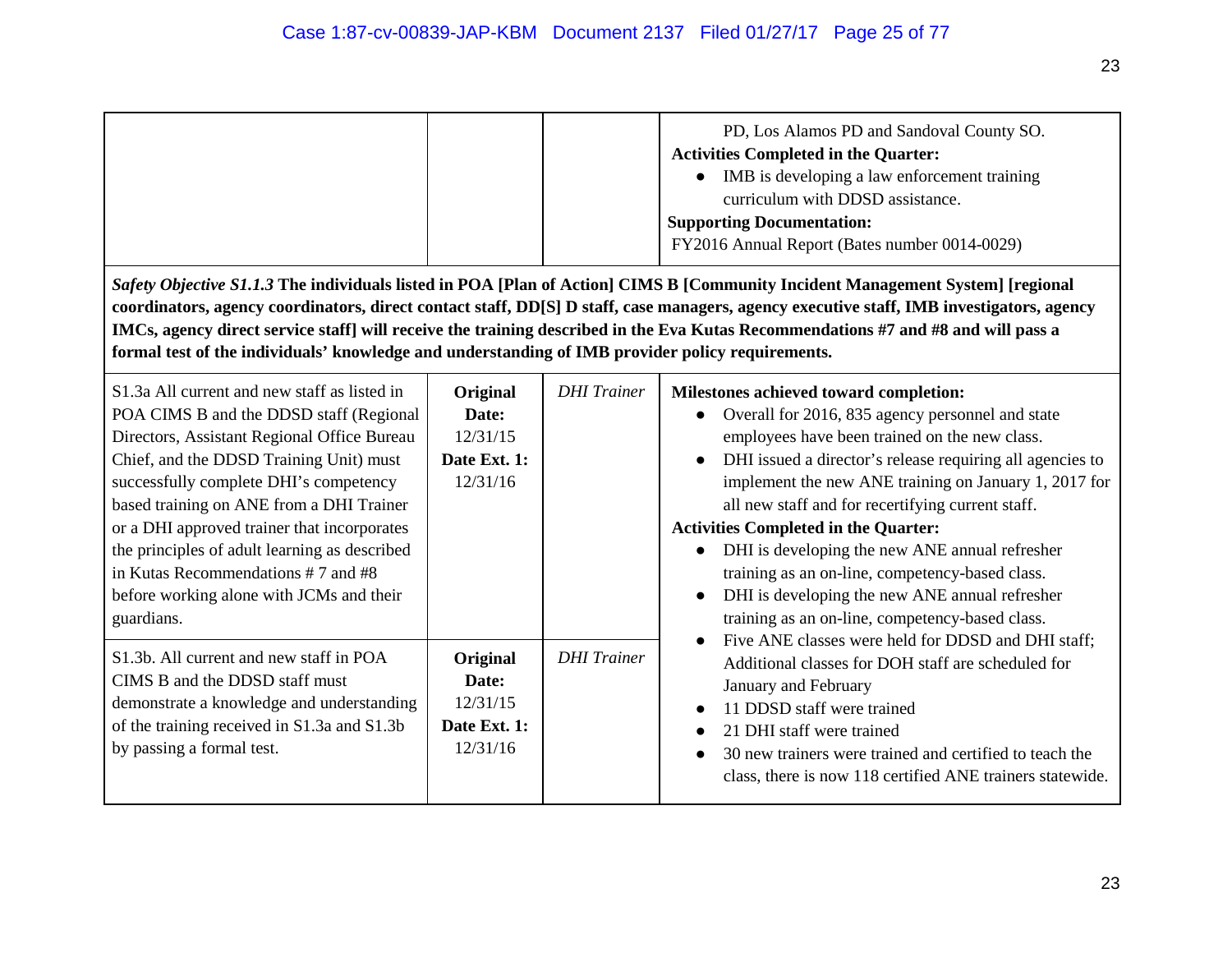| S1.3c. All current and new staff listed in<br>POA CIMS B and the DDSD staff must<br>receive refresher competency based training<br>on an annual basis.<br>Safety Objective S1.1.4 ANE is reported immediately. JCA Disengagement Determination Received on 10/19/16. | Original<br>Date:<br>12/31/15<br>Date Ext. 1:<br>12/31/16                                                        | <b>DHI</b> Trainer         | 321 additional agency personnel and state employees<br>were trained and certified with the new ANE training on<br>recognizing and reporting ANE.<br><b>Supporting Documentation:</b><br>Course attendance summary for Q2 FY17 (Bates number 0030);<br>Course attendance summary for Q2 FY17 by region (Bates<br>number 0031-0035) |
|----------------------------------------------------------------------------------------------------------------------------------------------------------------------------------------------------------------------------------------------------------------------|------------------------------------------------------------------------------------------------------------------|----------------------------|-----------------------------------------------------------------------------------------------------------------------------------------------------------------------------------------------------------------------------------------------------------------------------------------------------------------------------------|
|                                                                                                                                                                                                                                                                      |                                                                                                                  |                            |                                                                                                                                                                                                                                                                                                                                   |
| S1.4a The DOH must maintain a toll-free 24<br>hour, 7 days a week, telephone number to<br>receive reports of ANE.                                                                                                                                                    | Original<br><b>Date: 7/2/14</b><br>Date Ext. 1:<br>6/30/16<br>Date Ext. 2:<br>7/31/16<br>Date Ext. 3:<br>8/31/16 | <b>IMB</b> Bureau<br>Chief | Objective complete and sustained                                                                                                                                                                                                                                                                                                  |
| S1.4b The DOH must communicate to its<br>staff and the providers who have contact<br>with JCMs that ANE of JCMs must be<br>reported immediately.                                                                                                                     | Original<br><b>Date:</b> 7/2/14<br>Date Ext. 1:<br>6/30/16<br>Date Ext. 2:<br>7/31/16<br>Date Ext. 3:<br>8/31/16 | <b>IMB</b> Bureau<br>Chief |                                                                                                                                                                                                                                                                                                                                   |
| S1.4c IMB must formally document reports<br>of ANE of JCMs and must take corrective<br>action when ANE is not reported                                                                                                                                               | Original<br><b>Date:</b> 7/2/14<br>Date Ext. 1:                                                                  | <b>IMB</b> Bureau<br>Chief |                                                                                                                                                                                                                                                                                                                                   |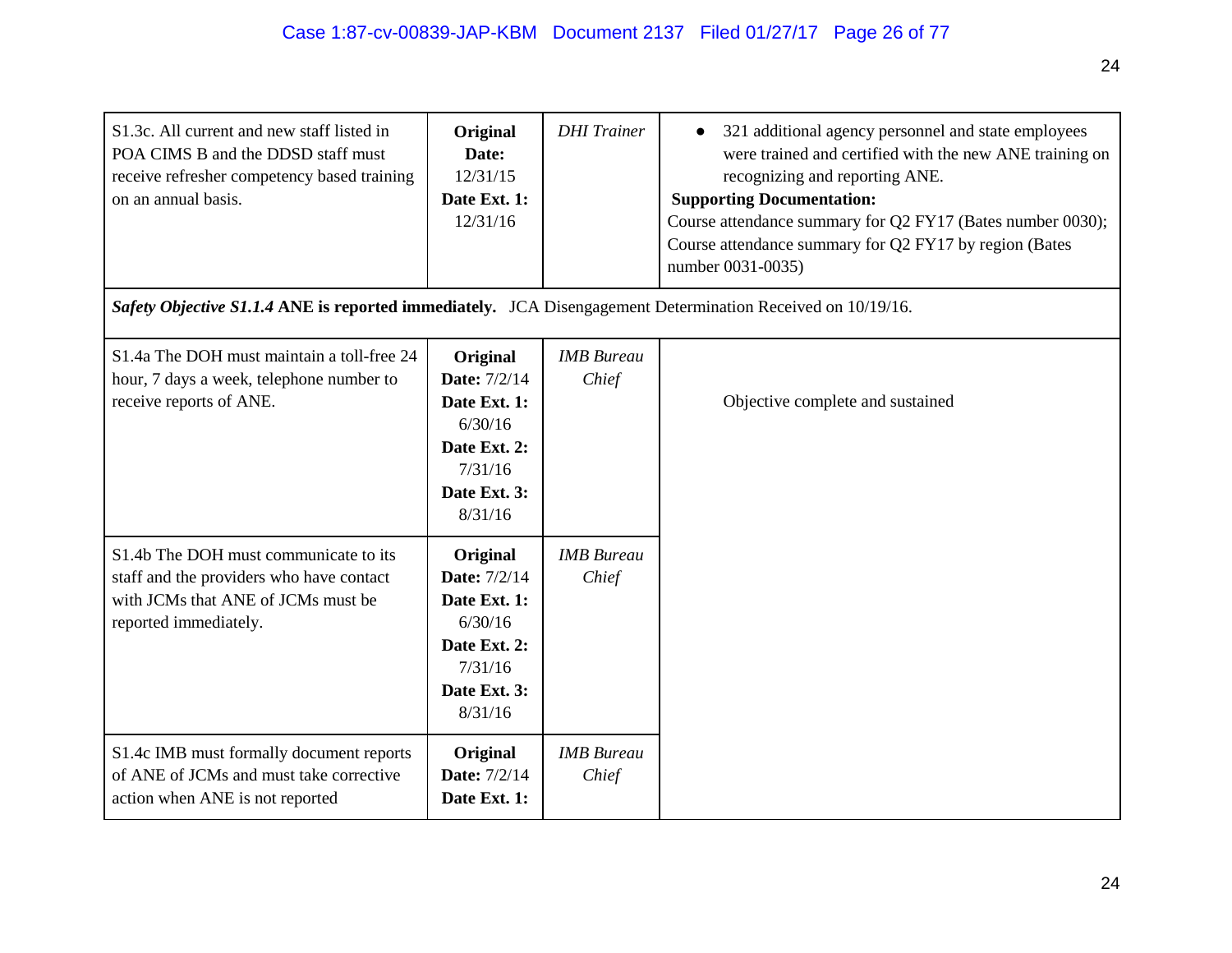| immediately.                                                                                                                                                           | 6/30/16<br>Date Ext. 2:<br>7/31/16<br>Date Ext. 3:<br>8/31/16                                                    |                            |                                                                                                                                          |
|------------------------------------------------------------------------------------------------------------------------------------------------------------------------|------------------------------------------------------------------------------------------------------------------|----------------------------|------------------------------------------------------------------------------------------------------------------------------------------|
| victim(s) during the course of an investigation. JCA Disengagement Determination Received on 9/29/16.                                                                  |                                                                                                                  |                            | Safety Objective S1.1.5. Providers will take immediate action to develop a safety plan after an allegation of ANE to protect the alleged |
| S1.5a Providers for JCMs must immediately<br>develop, with IMB approval and monitoring,<br>an Immediate Action and Safety Plan<br>(IASP) in all cases of reported ANE. | Original<br><b>Date: 7/2/14</b><br>Date Ext. 1:<br>4/30/16<br>Date Ext. 2:<br>7/31/16<br>Date Ext. 3:<br>8/31/16 | <b>IMB</b> Bureau<br>Chief | Objective Complete and sustained.                                                                                                        |
| S1.5b The DOH must monitor providers for<br>compliance with IASPs and must take<br>corrective action as needed.                                                        | Original<br><b>Date:</b> 7/2/14<br>Date Ext. 1:<br>4/30/16<br>Date Ext. 2:<br>7/31/16<br>Date Ext. 3:<br>8/31/16 | <b>IMB</b> Bureau<br>Chief |                                                                                                                                          |
| Safety Objective S1.1.6 Severity of the<br>alleged ANE dictates the investigation<br>response.                                                                         |                                                                                                                  |                            | This objective was submitted to the JCA for disengagement on 08/23/16.                                                                   |
| S1.6a The DOH must establish a priority of                                                                                                                             | 4/7/14                                                                                                           | <b>IMB</b> Bureau          | Milestones achieved toward completion:                                                                                                   |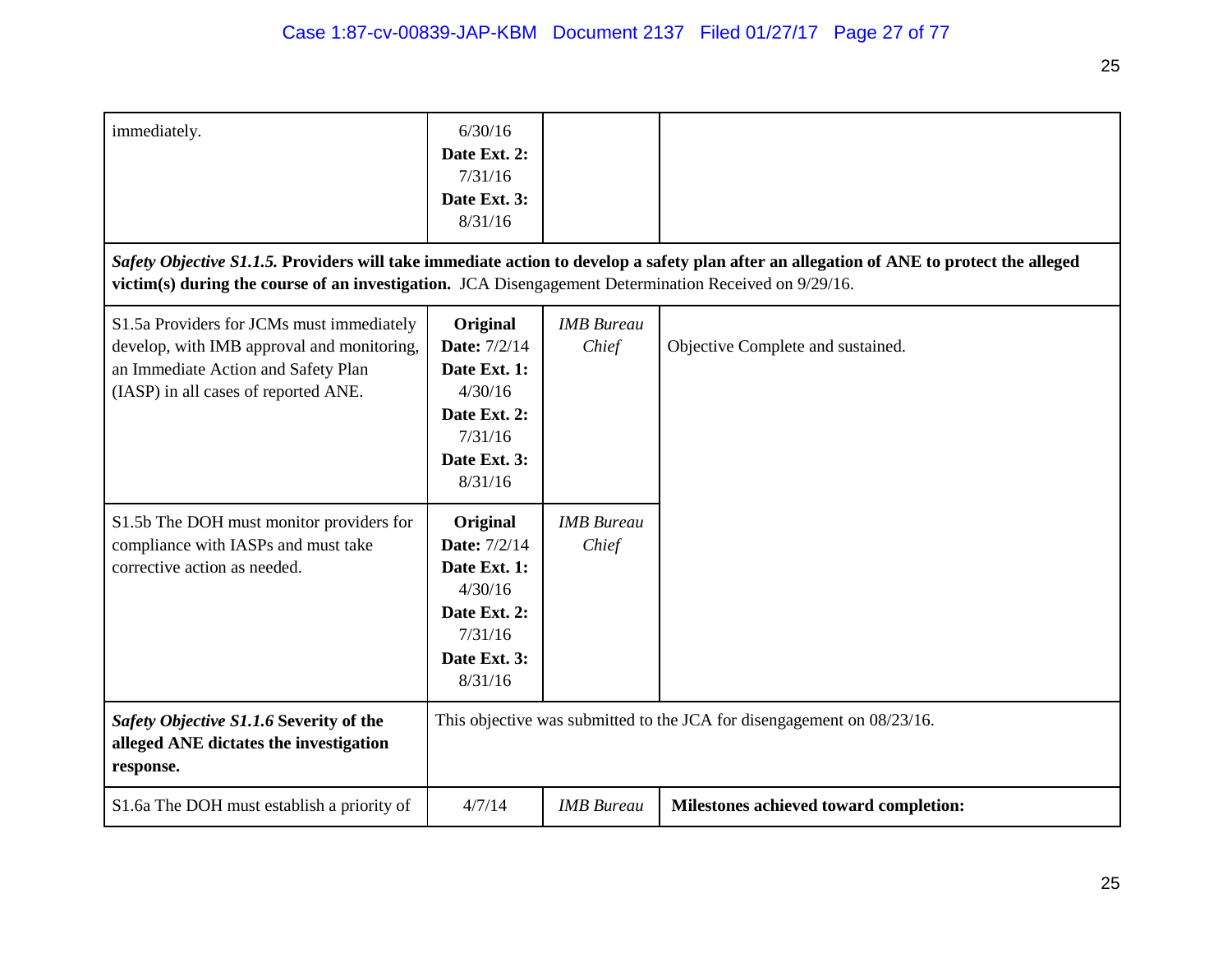| investigation responses consistent with the<br>applicable policy and severity guidelines<br>which requires investigative responses be<br>three hours or less for emergencies, 24 hours<br>or less for Priority 1 incidents, and 5 days or<br>less for Priority 2 incidents. | Date Ext. 1:<br>8/31/16                                                                | Chief                      | This objective was submitted to the JCA for<br>disengagement on 08/23/16.<br><b>Activities Completed in the Quarter:</b><br>On 10/17/16 IMB made significant changes to the "case<br>initiation" timeline. The JCA consultants have been<br>reviewing Intake packets to evaluate the priority of<br>investigation responses to ensure compliance with the<br>EC. |
|-----------------------------------------------------------------------------------------------------------------------------------------------------------------------------------------------------------------------------------------------------------------------------|----------------------------------------------------------------------------------------|----------------------------|------------------------------------------------------------------------------------------------------------------------------------------------------------------------------------------------------------------------------------------------------------------------------------------------------------------------------------------------------------------|
| Safety Objective S [Kutas] 1.2.1 Competent ANE Investigators conduct professionally adequate investigations.                                                                                                                                                                |                                                                                        |                            |                                                                                                                                                                                                                                                                                                                                                                  |
| S2.1a ANE Investigators must pass Core<br>Competency and Field Training before<br>conducting investigations of ANE.                                                                                                                                                         | Original<br><b>Date:</b> 7/2/14<br>Date Ext. 1:<br>10/1/16<br>Date Ext. 2:<br>12/31/16 | <b>IMB</b> Bureau<br>Chief | Milestones achieved toward completion:<br>IMB centralized all training documentation in one<br>$\bullet$<br>location. IMB reviewed the training records for all<br>current Investigators to verify compliance. Compliance<br>is 100%.                                                                                                                            |
| S2.1b The JCM Supervisory Review Tool<br>must be used to assess an ANE investigation<br>in every case of ANE.                                                                                                                                                               | Original<br><b>Date: 7/2/14</b><br>Date Ext. 1:<br>10/1/16<br>Date Ext. 2:<br>12/31/16 | <b>IMB</b> Bureau<br>Chief | Milestones achieved toward completion:<br>The JCM Supervisory Review tool is used on all IMB<br>cases.<br>This Evaluative Component is complete.                                                                                                                                                                                                                 |
| S2.1c ANE investigations must not be<br>closed until they meet the standards of the<br>Supervisory Review Tool, which verifies<br>whether the investigation meets the standard<br>for professionally adequate investigations.                                               | Original<br><b>Date:</b> 7/2/14<br>Date Ext. 1:<br>10/1/16<br>Date Ext. 2:             | <b>IMB</b> Bureau<br>Chief | Milestones achieved toward completion:<br>The JCM Supervisory Review tool is used on all IMB<br>cases.                                                                                                                                                                                                                                                           |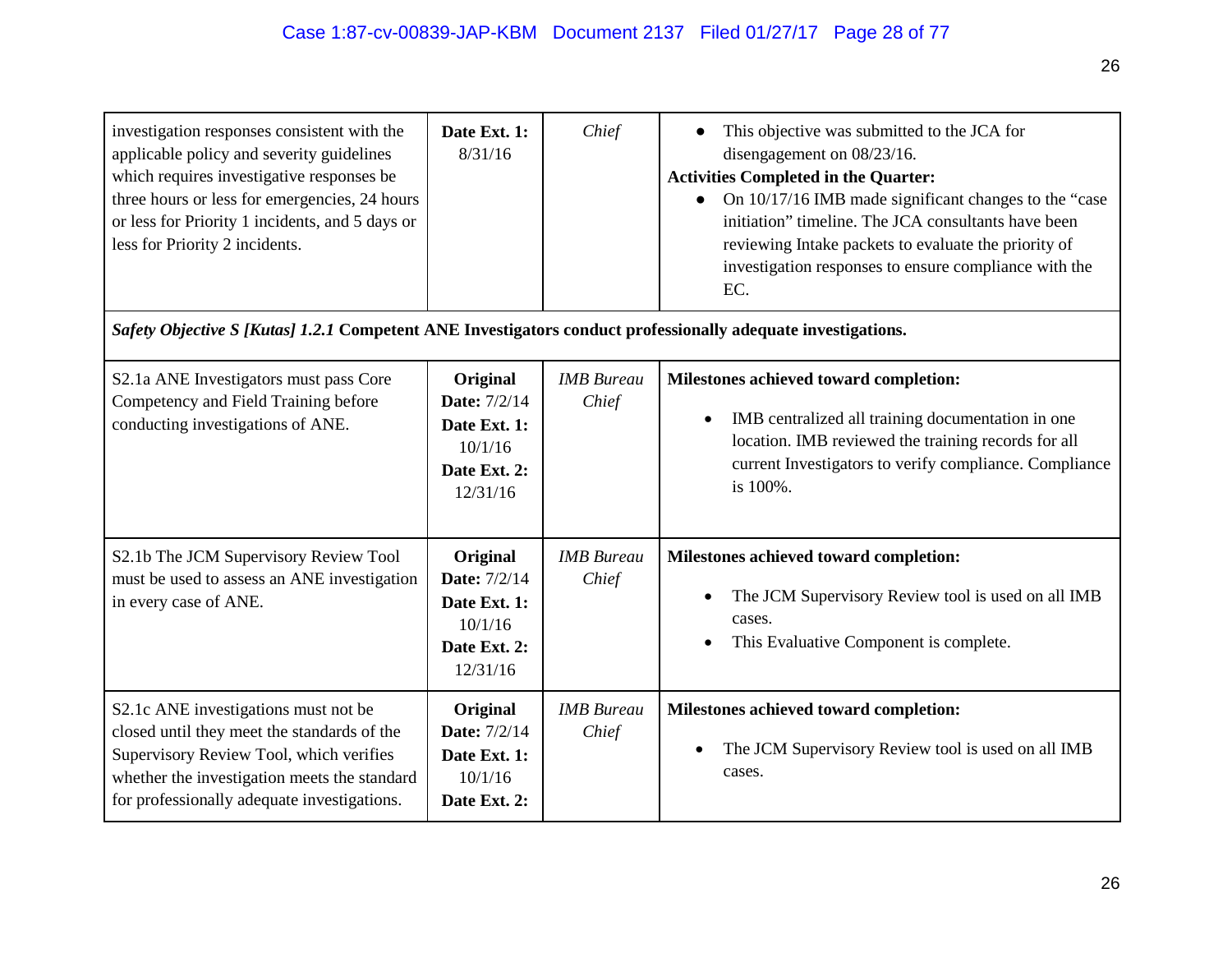|                                                                                                                                                                                       | 12/31/16                                                                               |                            | This Evaluative Component is complete.                                                                                                                                                                                                                                                                                                                                                                                                                                                                                                                                                                                                             |
|---------------------------------------------------------------------------------------------------------------------------------------------------------------------------------------|----------------------------------------------------------------------------------------|----------------------------|----------------------------------------------------------------------------------------------------------------------------------------------------------------------------------------------------------------------------------------------------------------------------------------------------------------------------------------------------------------------------------------------------------------------------------------------------------------------------------------------------------------------------------------------------------------------------------------------------------------------------------------------------|
| S2.1d The DOH must review ANE intake<br>and investigation quality, consistent with the<br>Kutas quality indicators, on a quarterly<br>basis.                                          | Original<br><b>Date:</b> 7/2/14<br>Date Ext. 1:<br>10/1/16<br>Date Ext. 2:<br>12/31/16 | <b>IMB</b> Bureau<br>Chief | Milestones achieved toward completion:<br>The Intake QA review tool and policy were finalized<br>and approved by the JCA consultants.<br><b>Activities Completed in the Quarter:</b><br>Two Intake QA reviews have been conducted.<br>The FY17 Q1 Investigation QA was conducted using<br>the new investigation QA tool. Minor adjustments to the<br>tool were made, and the Q2 review is scheduled.<br><b>Supporting Documentation:</b><br>Intake analysis and report 4/1/16-6/30/16 (Bates number 0336-<br>340)<br>Intake analysis and report 7/1/16-9/30/16 (Bates number 0341-<br>345)<br>FY 17 Q1 Investigator review (Bates number 0346-349) |
| investigations. JCA Disengagement Determination Received on 9/30/16                                                                                                                   |                                                                                        |                            | Safety Objective S [Kutas] 1.3.1 Consistent with the IGA (Inter-Governmental Agreement), IMB will be the primary authority for ANE                                                                                                                                                                                                                                                                                                                                                                                                                                                                                                                 |
| S3.1a The DOH must promulgate<br>administrative rules that delineate the IMB's<br>responsibilities as they relate to the IMB's<br>primary authority to conduct ANE<br>investigations. | Original<br><b>Date:</b> 7/2/14<br>Date Ext. 1:<br>6/30/16<br>Date Ext. 2:<br>8/31/16  | <b>IMB</b> Bureau<br>Chief | This objective is complete and sustained.                                                                                                                                                                                                                                                                                                                                                                                                                                                                                                                                                                                                          |
| S3.1b The DOH must monitor the provider's<br>compliance with these administrative rules                                                                                               | Original<br><b>Date:</b> 10/1/14                                                       | <b>IMB</b> Bureau<br>Chief |                                                                                                                                                                                                                                                                                                                                                                                                                                                                                                                                                                                                                                                    |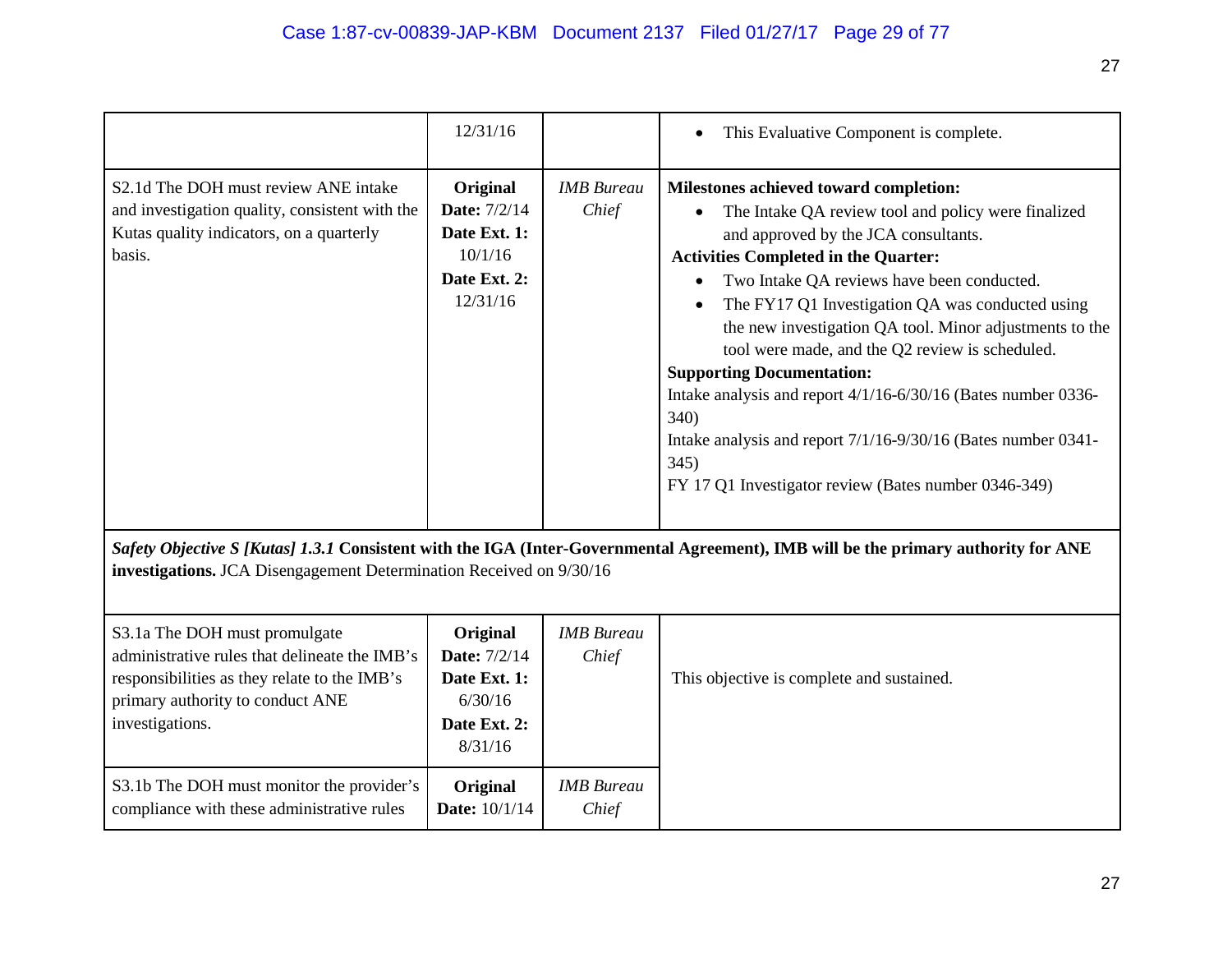| on a quarterly basis and must promptly<br>correct any deficiencies.                                                                                                                                                                                                               | Date Ext. 1:<br>6/30/16<br>Date Ext. 2:<br>8/31/16                                                                |                            |                                                                                                                                                                                                                                                                                                                                                                                                                                                                        |
|-----------------------------------------------------------------------------------------------------------------------------------------------------------------------------------------------------------------------------------------------------------------------------------|-------------------------------------------------------------------------------------------------------------------|----------------------------|------------------------------------------------------------------------------------------------------------------------------------------------------------------------------------------------------------------------------------------------------------------------------------------------------------------------------------------------------------------------------------------------------------------------------------------------------------------------|
| Safety Objective S [Kutas] 1.4.1 Provide information regarding ANE reports/investigations to designated stakeholders.                                                                                                                                                             |                                                                                                                   |                            |                                                                                                                                                                                                                                                                                                                                                                                                                                                                        |
| S4.1a The DOH must provide timely<br>information regarding ANE reports,<br>investigations, and findings to JCMs,<br>stakeholders (families, guardians, providers,<br>case managers), and other individuals or<br>staff who need that information to ensure the<br>safety of JCMs. | Original<br><b>Date:</b> 7/2/14<br>Date Ext. 1:<br>6/30/16<br>Date Ext. 2:<br>8/31/16<br>Date Ext. 3:<br>12/31/16 | <b>IMB</b> Bureau<br>Chief | Milestones achieved toward completion:<br>This objective was submitted to the JCA for<br>disengagement on 08/23/16.<br><b>Activities Completed in the Quarter:</b><br>Change in process for IMB to notify all Reporters of the<br>$\bullet$<br>outcome of the IMB investigation (no longer asking if<br>the Reporter wants to be notified).<br>Investigators were instructed to notify the alleged victim<br>at the time of their interview, regardless of the alleged |
| S4.1b The reporter of ANE must receive<br>information from the DOH about the status<br>of the ANE report and any findings.                                                                                                                                                        | Original<br><b>Date:</b> 7/2/14<br>Date Ext. 1:<br>6/30/16<br>Date Ext. 2:<br>8/31/16<br>Date Ext. 3:<br>12/31/16 | <b>IMB</b> Bureau<br>Chief | victim's perceived ability to understand.<br>Case managers will notify the alleged victim of<br>investigation outcomes in unsubstantiated cases.<br>To ensue case managers are trained on this policy,<br>defendants will make this part of the case management<br>core competency training.                                                                                                                                                                           |
| S4.1c Notification of substantiation of ANE<br>reports must comply with New Mexico<br>Administrative Code 7.1.14.12 (Notification<br>of Investigation Results).                                                                                                                   | Original<br><b>Date:</b> 7/2/14<br>Date Ext. 1:<br>6/30/16<br>Date Ext. 2:                                        | <b>IMB</b> Bureau<br>Chief |                                                                                                                                                                                                                                                                                                                                                                                                                                                                        |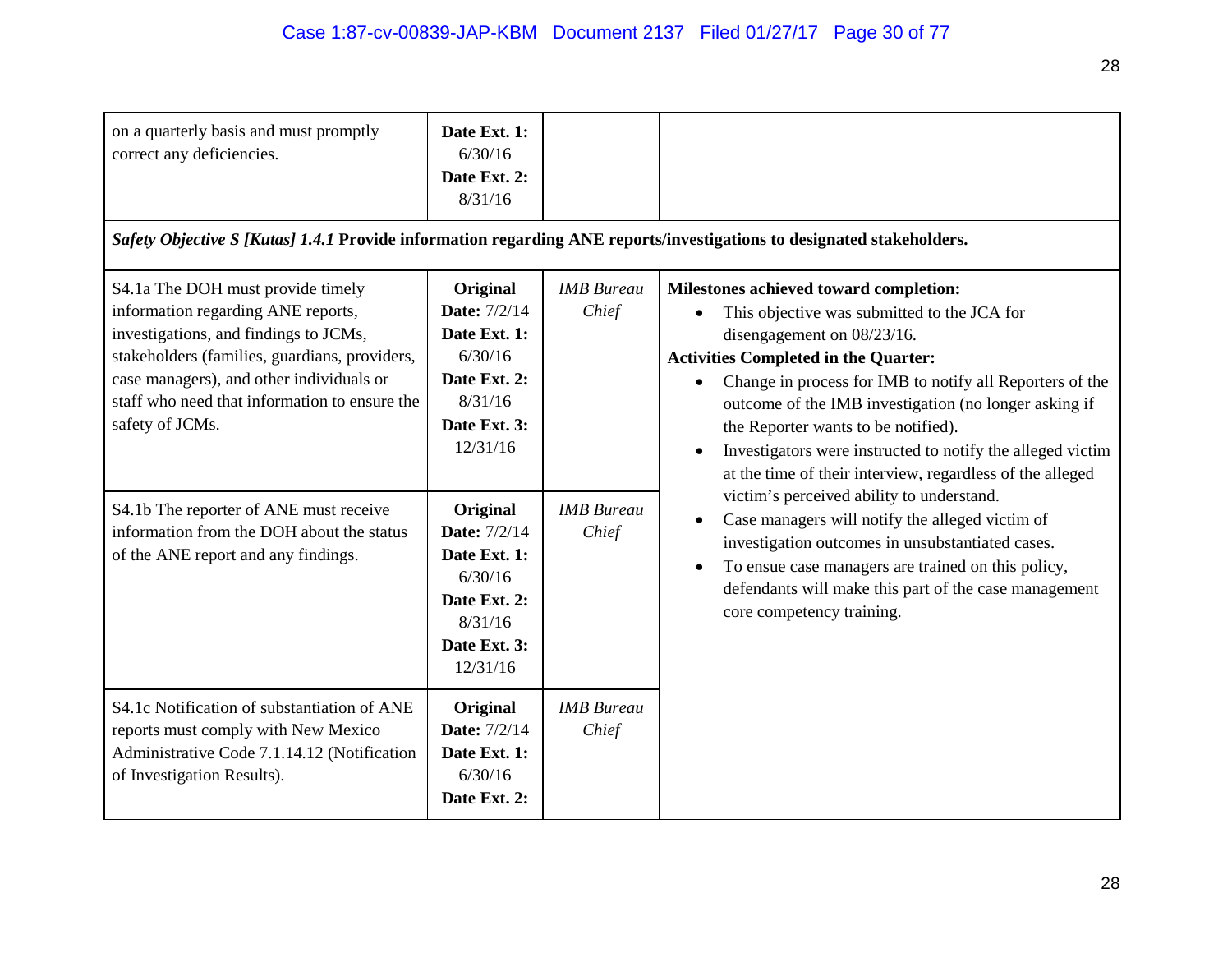|                                                                                                                                                                                               | 8/31/16<br>Date Ext. 3:<br>12/31/16                                                  |                            |                                                                                                                                                                                                                                                                                                                                                                                                                                                    |  |
|-----------------------------------------------------------------------------------------------------------------------------------------------------------------------------------------------|--------------------------------------------------------------------------------------|----------------------------|----------------------------------------------------------------------------------------------------------------------------------------------------------------------------------------------------------------------------------------------------------------------------------------------------------------------------------------------------------------------------------------------------------------------------------------------------|--|
| Safety Objective S [Kutas] 1.5.1 Risk of ANE is reduced when individual/systems issues are identified and prevent [vie] and remedial<br>measures are taken.                                   |                                                                                      |                            |                                                                                                                                                                                                                                                                                                                                                                                                                                                    |  |
| S5.1a When there is substantiated ANE,<br>Defendants must take immediate preventive<br>and remedial action at the individual and<br>provider levels and if indicated at the<br>systems level. | Original<br><b>Date: 7/2/14</b><br>Date Ext. 1:<br>7/1/16<br>Date Ext. 2:<br>8/31/16 | <b>IMB</b> Bureau<br>Chief | Milestones achieved toward completion:<br>This objective was submitted to the JCA for<br>disengagement on 08/23/16.<br><b>Activities Completed in the Quarter:</b><br>Change made in IMB procedure to always enter the IDT<br>meeting minutes and the corrective and preventive                                                                                                                                                                    |  |
| S5.1b When there is substantiated ANE, the<br>case manager must ensure that identified<br>health and safety risks for a JCM are<br>addressed and remediated.                                  | Original<br><b>Date:</b> 7/2/14<br>Date Ext. 1:<br>7/1/16<br>Date Ext. 2:<br>8/31/16 | <b>IMB</b> Bureau<br>Chief | action plan as an Exhibit in the case file.<br>For every substantiated case, timeliness, effectiveness<br>and sustainability of the corrective and preventive action<br>plan is thoroughly discussed at each monthly Regional<br>meeting, and an action plan is created for any "no"<br>answer.<br>The IDT meeting minutes and the corrective and                                                                                                  |  |
| S5.1c Providers and regional office staff<br>must review ANE investigations and<br>findings to determine if responses to<br>substantiated ANE are timely, effective, and<br>sustained.        | Original<br><b>Date:</b> 7/2/14<br>Date Ext. 1:<br>7/1/16<br>Date Ext. 2:<br>8/31/16 | <b>IMB</b> Bureau<br>Chief | preventive action plan are reviewed to ensure they<br>adequately address the reason for the substantiated<br>finding, and ensure health and safety.<br>Change in IMB procedure to notify the Case Manager<br>$\bullet$<br>and the Responsible Provider in writing of the<br>substantiated finding (versus by phone) so they have<br>detailed information on which to create the corrective<br>and preventive action plan and hold the IDT meeting. |  |
| S5.1d When there is substantiated ANE, the                                                                                                                                                    | Original                                                                             | <b>IMB</b> Bureau          |                                                                                                                                                                                                                                                                                                                                                                                                                                                    |  |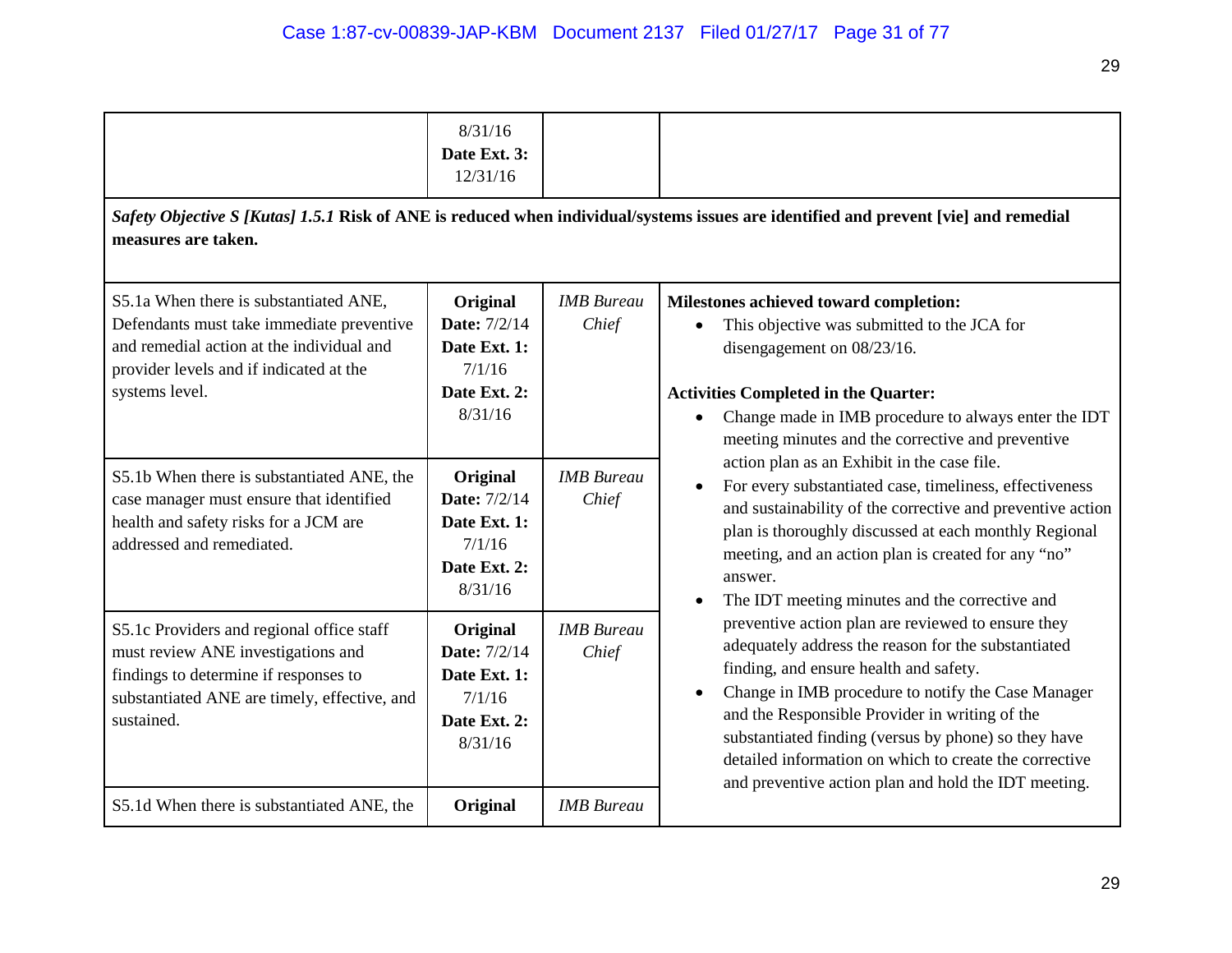| JCM's IDT must meet as required by<br>NMAC and pertinent information about the<br>ANE investigation and the ANE report must<br>be properly documented, including in the<br>IDT meeting minutes for purposes of<br>reducing and preventing ANE.<br>Safety Objective S [Kutas] 1.6.1 Use ANE information to improve health/safety. | <b>Date:</b> 7/2/14<br>Date Ext. 1:<br>7/1/16<br>Date Ext. 2:<br>8/31/16 | Chief                                                                               |                                                                                                                                                                                                                                                                                                                                                                                                                                                                                                                                                                                                                                                               |
|----------------------------------------------------------------------------------------------------------------------------------------------------------------------------------------------------------------------------------------------------------------------------------------------------------------------------------|--------------------------------------------------------------------------|-------------------------------------------------------------------------------------|---------------------------------------------------------------------------------------------------------------------------------------------------------------------------------------------------------------------------------------------------------------------------------------------------------------------------------------------------------------------------------------------------------------------------------------------------------------------------------------------------------------------------------------------------------------------------------------------------------------------------------------------------------------|
|                                                                                                                                                                                                                                                                                                                                  |                                                                          |                                                                                     |                                                                                                                                                                                                                                                                                                                                                                                                                                                                                                                                                                                                                                                               |
| S6.1a The DOH must implement the IMB<br>database to identify patterns concerning<br>ANE at the individual, program, and<br>systems levels.                                                                                                                                                                                       | Original<br>Date:<br>10/31/15<br>Date Ext. 1:<br>12/31/16                | <b>IMB</b> Bureau<br>Chief and<br><b>DDSD</b><br>Regional<br>Office Bureau<br>Chief | Milestones achieved toward completed:<br>The new IMB database went live on 7/27/16.<br><b>Activities Completed in the Quarter:</b><br>Information from the database was used in the FY2016<br>Annual Report to identify patterns and trends in ANE.<br><b>Supporting Documentation:</b><br>See S1.1.2                                                                                                                                                                                                                                                                                                                                                         |
| S6.1b Quarterly, the DHI and DDSD must<br>examine IMB data and must identify<br>patterns of ANE, indicated, for example, by<br>multiple reports of ANE by providers or<br>JCMs, by substantiated cases of ANE, by<br>use of emergency services in response to<br>ANE, and by out-of-home placements<br>resulting from ANE.       | Original<br>Date:<br>10/31/15<br>Date Ext. 1:<br>12/31/16                | <b>IMB</b> Bureau<br>Chief and<br><b>DDSD</b><br>Regional<br>Office Bureau<br>Chief | <b>Activities Completed in the Quarter:</b><br>The Regional Offices continue to review Out of Home<br>Placement reports, Jackson Class Member Emergency<br>Service General Event Reports, and monitor Regional<br>Performance Improvement Plans. All of these reports<br>are reviewed at the monthly Quality Management<br>meetings with the Division of Health Improvement.<br>Concerns or follow up that cannot be resolved at the<br>monthly meetings are referred and discussed at the<br>Quarterly Quality Management Meeting (QQMM).<br><b>Supporting Documentation:</b><br>Monthly Regional Jackson Class Member Emergency<br>Services Tracking Grids. |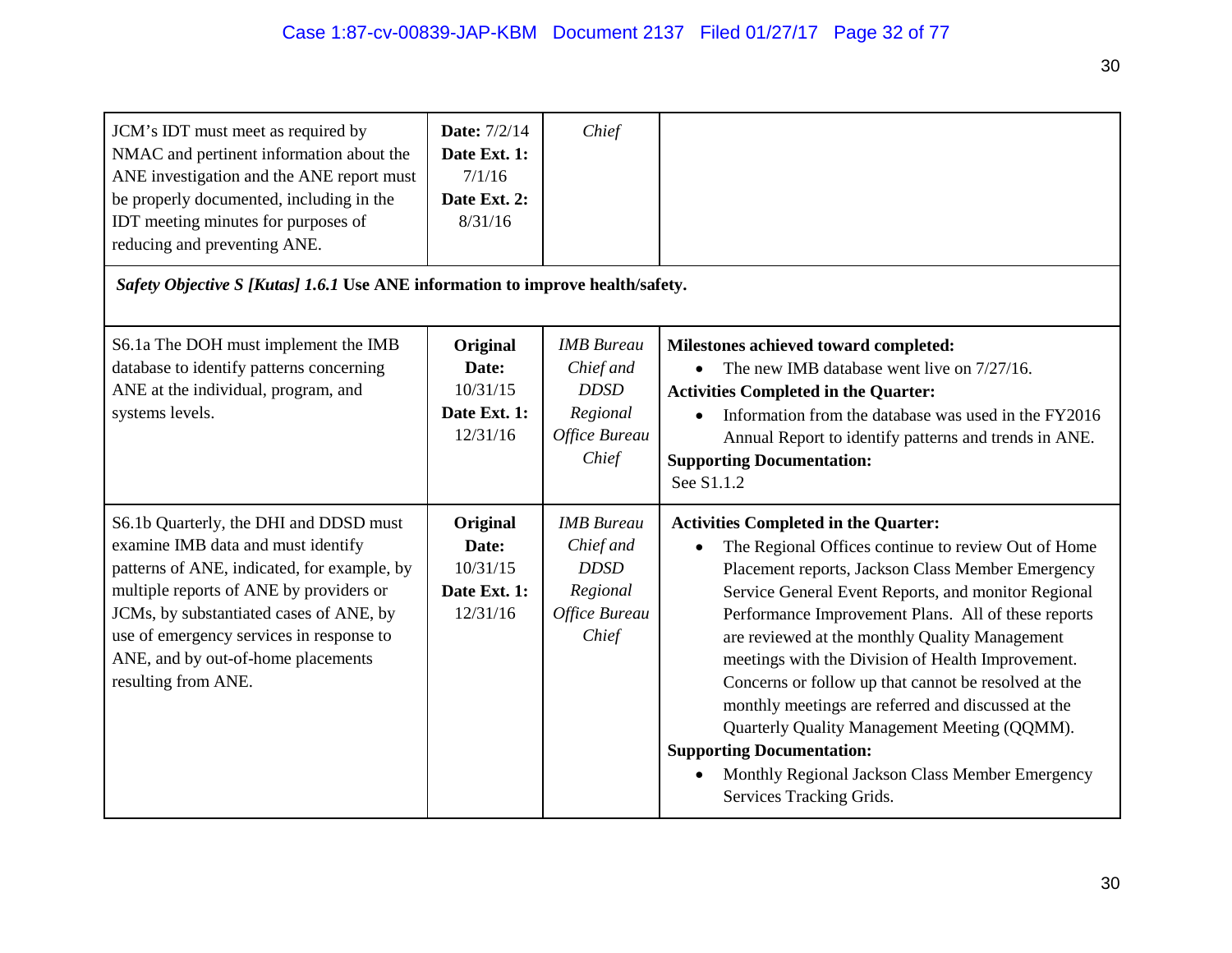|                                                                                                                                                                                                                                                                                             |                                                           |                                                                                     | Monthly Quality Management meeting minutes.<br>$\bullet$                                                                                                                                                                                          |
|---------------------------------------------------------------------------------------------------------------------------------------------------------------------------------------------------------------------------------------------------------------------------------------------|-----------------------------------------------------------|-------------------------------------------------------------------------------------|---------------------------------------------------------------------------------------------------------------------------------------------------------------------------------------------------------------------------------------------------|
| S6.1c The DOH must disseminate at least<br>annually, to providers and stakeholders,<br>information about ANE, including patterns<br>of ANE, identified "systems" issues<br>concerning ANE, and identified causes and<br>contributing factors of ANE.                                        | Original<br>Date:<br>10/31/15<br>Date Ext. 1:<br>12/31/16 | <b>IMB</b> Bureau<br>Chief and<br><b>DDSD</b><br>Regional<br>Office Bureau<br>Chief | <b>Activities Completed in the Quarter:</b><br>SFY 2016 Incident Management Bureau (IMB)<br>$\bullet$<br>Annual Report SFY2016 was published and distributed<br>on 12/9/16.<br><b>Supporting Documentation:</b><br>SFY16 Annual report            |
| analysis will be used to strategically reduce the likelihood of preventable deaths.                                                                                                                                                                                                         |                                                           |                                                                                     | Safety Objective S2.1 All deaths are reviewed and a root cause analysis is done of preventable deaths. The findings from the root cause                                                                                                           |
| S2.1a Qualified independent healthcare<br>professionals must timely review and report<br>to the Mortality Review Committee (MRC)<br>on all JCM deaths. Relevant administrative<br>personnel must timely report to the MRC<br>and review all JCM deaths.                                     | Original<br>Date:<br>12/31/15<br>Date Ext. 1:<br>9/30/16  | <b>DDSD</b><br>Medical<br><b>Director</b>                                           | Milestones achieved toward completion:<br>All JCM deaths are reviewed by a physician with DD<br>experience and is external to NMDOH. All deaths are<br>reviewed by internal staff to prepare reviews for the<br>NMDOH Mortality Review Committee. |
| S2.1b The DOH must provide autopsy<br>reports and independent healthcare<br>professionals' reports of JCMs' deaths to the<br>Mortality Review Committee (MRC),<br>promptly after their receipt that then reviews<br>and analyzes all JCM deaths, and makes<br>findings and recommendations. | Original<br>Date:<br>12/31/15<br>Date Ext. 1:<br>9/30/16  | <b>DDSD</b><br>Medical<br><b>Director</b>                                           | Milestones achieved toward completion:<br>All autopsy reports are provided to the Mortality<br>Review Committee.                                                                                                                                  |
| S2.1c The DOH must identify and take<br>appropriate actions in response to the                                                                                                                                                                                                              | Original<br>Date:                                         | <b>DDSD</b><br>Medical                                                              | Milestones achieved toward completion:<br>• Recommendations are tracked and actions reported to                                                                                                                                                   |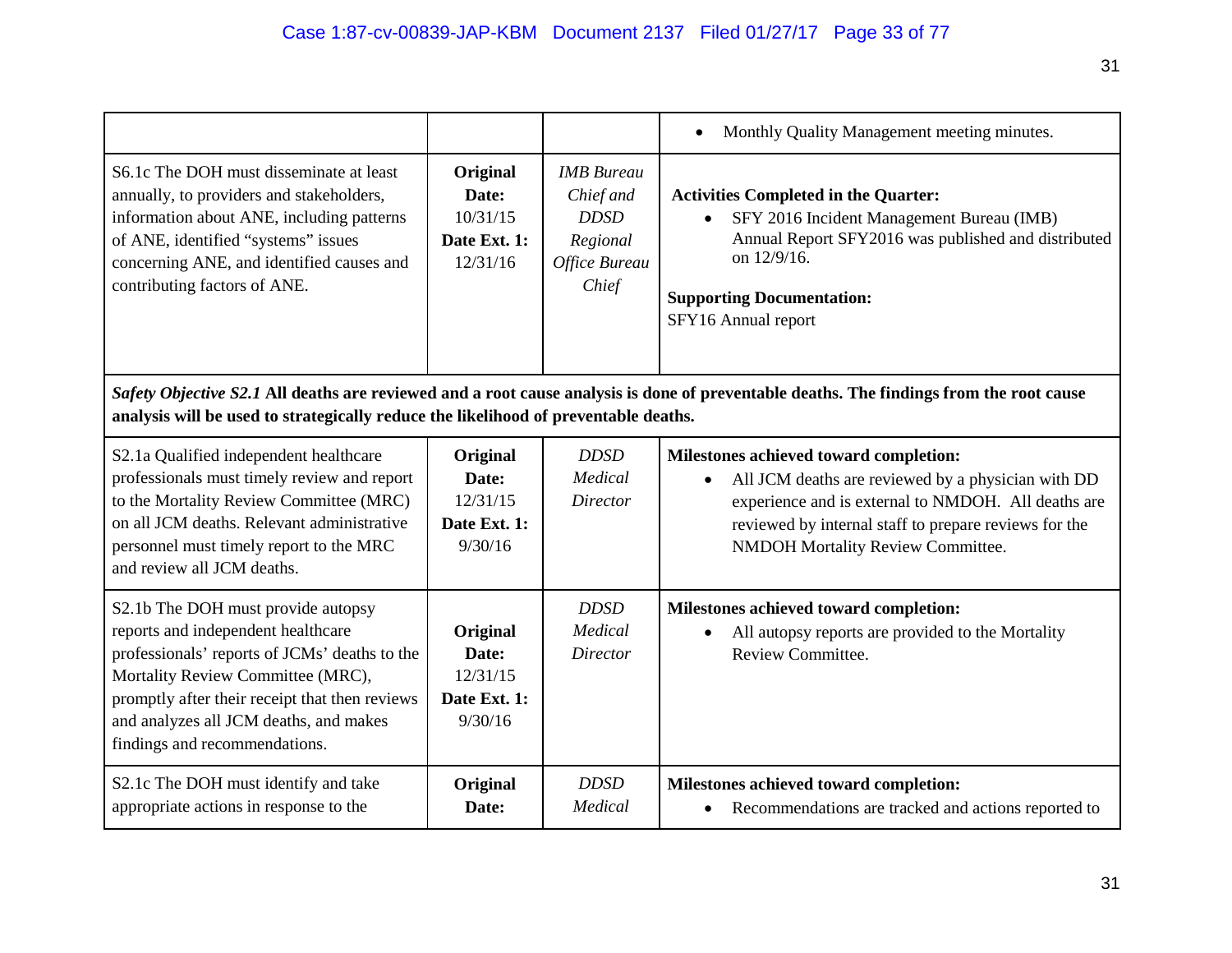| MRC's findings and recommendations.                                                                                                                                                                                                                                                      | 12/31/15<br>Date Ext. 1:<br>9/30/16                                                    | Director                           | the MRC.                                                                                                                       |
|------------------------------------------------------------------------------------------------------------------------------------------------------------------------------------------------------------------------------------------------------------------------------------------|----------------------------------------------------------------------------------------|------------------------------------|--------------------------------------------------------------------------------------------------------------------------------|
| S2.1.d The DOH mortality review process<br>must be consistent with the components in<br>the General Accounting Office Mortality<br>Review Report, GAO-08-529, as tailored for<br>New Mexico's population and<br>demographics.                                                            | Original<br><b>Date:</b> 1/31/16<br>Date Ext. 1:<br>7/31/16<br>Date Ext. 2:<br>9/30/16 | <i>DDSD</i><br>Medical<br>Director | Milestones achieved toward completion:<br>The MRC operates in a manner consistent with this<br>$\bullet$<br>GAO report.        |
| S2.1e In response to analysis of JCMs'<br>deaths and the mortality review process, in<br>the case of preventable deaths the DOH<br>must identify root causes of the JCM deaths<br>and must remediate identified deficiencies<br>so as to reduce the likelihood of preventable<br>deaths. | Original<br>Date:<br>12/31/15<br>Date Ext. 1:<br>9/30/16                               | <b>DDSD</b><br>Medical<br>Director | Milestones achieved toward completion:<br>Root cause analysis consistently is used by the MRC.<br>$\bullet$                    |
|                                                                                                                                                                                                                                                                                          |                                                                                        |                                    | Safety Objective S3.1 Establish and use indicators to measure quality of DD [Developmentally Disabled] Services in New Mexico. |

32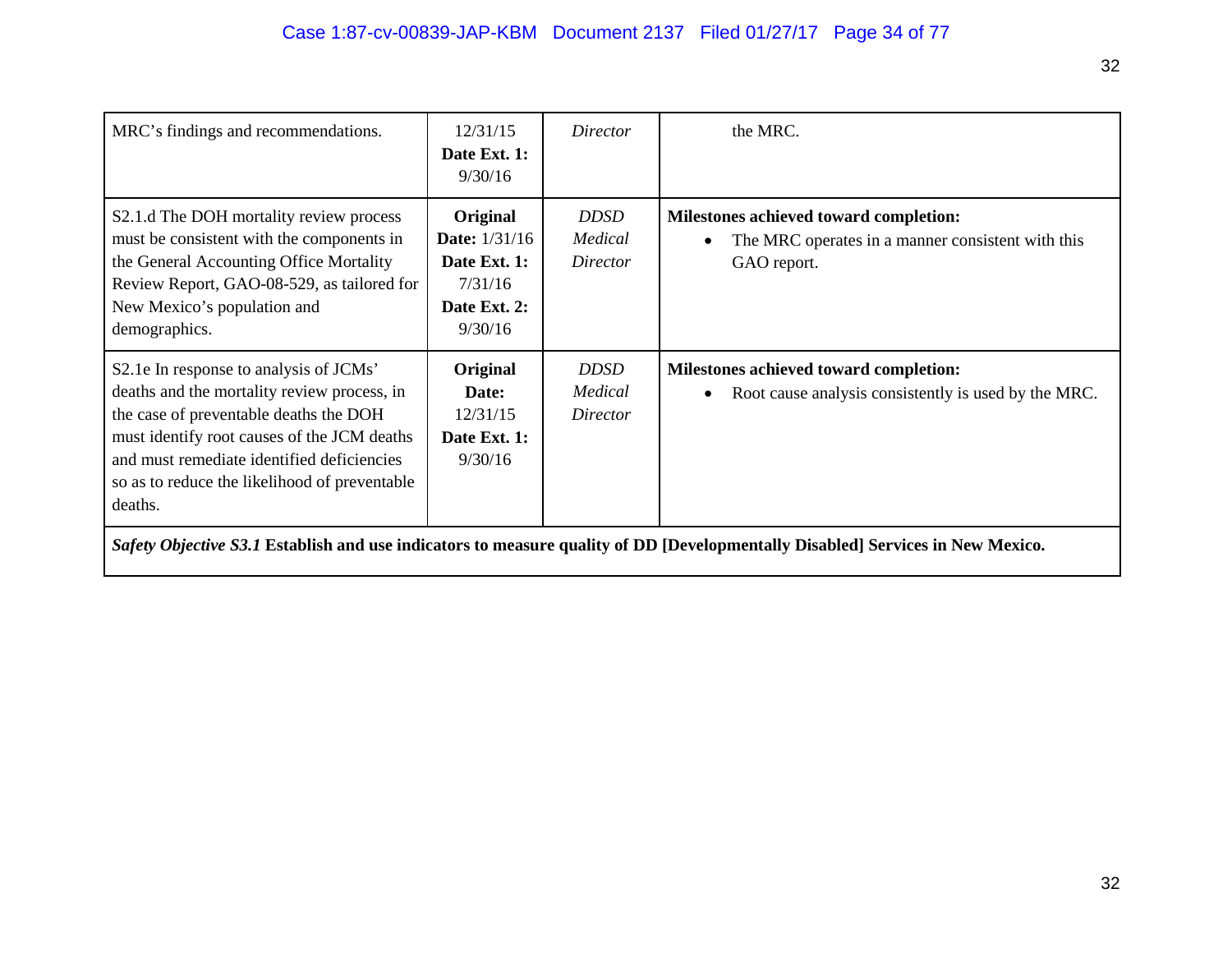| S3.1a The DOH must establish "DD key<br>indicators" at the individual, program, and<br>systems levels that guide programs and<br>services for JCMs.                                                                                                                            | Original<br>Date:<br>11/30/15                                                                                                   | <b>BSI</b> Bureau<br>Chief and<br><b>DDSD</b> Deputy<br><b>Director</b> | Milestones achieved toward completion:<br>DD Key indicators established<br>$\bullet$<br>Key Performance Indicators (KPI) for each indicator<br>$\bullet$<br>established<br><b>Activities Completed in the Quarter:</b><br>New KPI format completed at the last DDSQI Monthly<br>meeting<br>CDD Training Data updated in the database<br><b>Supporting Documentation:</b><br>DDSD KPI data and Quad Charts (Bates number 0036-53)                                                                               |
|--------------------------------------------------------------------------------------------------------------------------------------------------------------------------------------------------------------------------------------------------------------------------------|---------------------------------------------------------------------------------------------------------------------------------|-------------------------------------------------------------------------|----------------------------------------------------------------------------------------------------------------------------------------------------------------------------------------------------------------------------------------------------------------------------------------------------------------------------------------------------------------------------------------------------------------------------------------------------------------------------------------------------------------|
| S3.1b The DOH must ensure that the DD<br>key indicators are present in the DDW<br>provider agreements, DDW<br>(Developmentally Disabled Waiver)<br>standards, and the QMB (Quality<br>Management Bureau) review tool.                                                          | Original<br>Date:<br>12/31/15                                                                                                   | <b>BSI</b> Bureau<br>Chief and<br><b>DDSD</b> Deputy<br><b>Director</b> | Milestones achieved toward completion:<br>Key Indicators are in the standards and provider<br>agreements.                                                                                                                                                                                                                                                                                                                                                                                                      |
| S3.1c Through the use of the CPR, QMB<br>and other JCM data, the DOH will identify<br>and document whether the JCM's<br>preferences and needs, with respect to<br>gaining skills, increasing independence, and<br>participating in integrated community<br>activities are met. | Original<br><b>Date:</b> 3/31/16<br>Date Ext. 1:<br>6/30/16<br>Date Ext. 2:<br>Pending<br>further<br>discussion<br>with the JCA | <b>BSI</b> Bureau<br>Chief and<br><b>DDSD</b> Deputy<br><b>Director</b> | <b>Activities Completed in the Quarter:</b><br>ISP Strategic Plan initial planning meeting with<br>stakeholders occurred on 10/17/16. A second, larger<br>stakeholder meeting occurred on 11/21/16 to begin work<br>on developing a new ISP document. Next stakeholder<br>meeting will be scheduled in March 2017.<br>Met with case managers on 10/27/16 to review the high<br>level ISP Strategic Plan.<br>Met with Case Management Advocacy and Action<br>Committee (CMAAC) on 11/16/16 to review high level |
| S3.1d The DOH and providers must respect                                                                                                                                                                                                                                       | Original                                                                                                                        | <b>BSI</b> Bureau                                                       | ISP Strategic Plan.                                                                                                                                                                                                                                                                                                                                                                                                                                                                                            |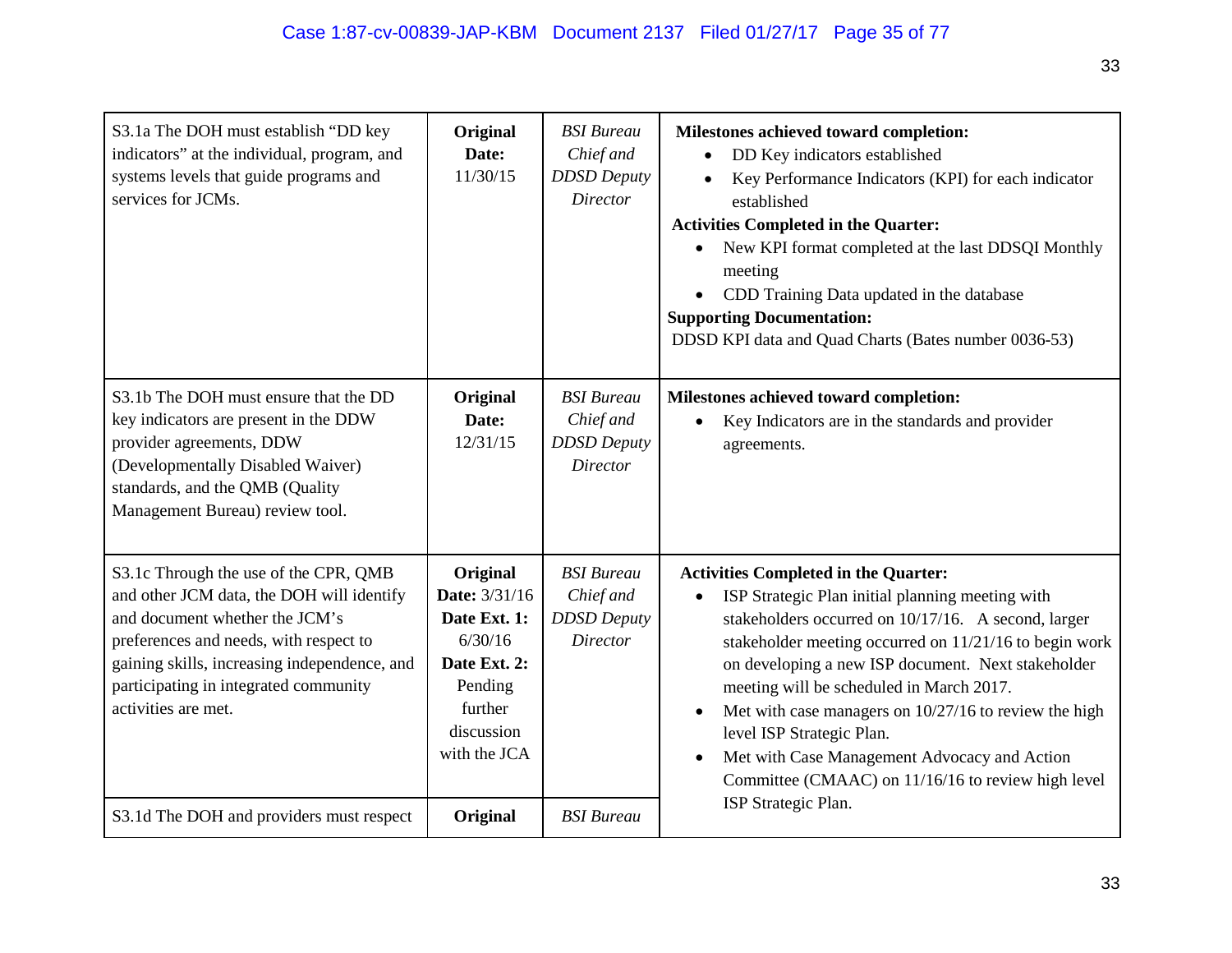| a JCM's informed choices for program<br>development and services to meet the JCM's<br>preferences and needs.                                                                                          | <b>Date:</b> 3/31/16<br>Date Ext. 1:<br>6/30/16<br>Date Ext. 2:<br>Pending<br>further<br>discussion<br>with the JCA             | Chief and<br><b>DDSD</b> Deputy<br><b>Director</b>                      | High level ISP Strategic Plan updated 9/1/16 and again<br>on 1/18/17. CPB Chief cross-walking 2016 CPR data,<br>DDSD ISP QA and Site Visit Monitoring data from<br>2016, the CMS Final Rule: HCBS Settings<br>Requirements and the Evaluative Components to<br>develop a more detailed ISP Plan that addresses areas of<br>deficiencies, revisions and/or additions to monitoring<br>processes and tools, training needs and resources.<br>Met with the JCA on 11/18/16 to review case<br>management areas of concern. |
|-------------------------------------------------------------------------------------------------------------------------------------------------------------------------------------------------------|---------------------------------------------------------------------------------------------------------------------------------|-------------------------------------------------------------------------|------------------------------------------------------------------------------------------------------------------------------------------------------------------------------------------------------------------------------------------------------------------------------------------------------------------------------------------------------------------------------------------------------------------------------------------------------------------------------------------------------------------------|
| S3.1e Providers must use information from<br>the DD key indicators, the CPR, and the<br>JCM to promptly correct deficiencies in<br>programs and services and to improve<br>practice.                  | Original<br><b>Date:</b> 3/31/16<br>Date Ext. 1:<br>6/30/16<br>Date Ext. 2:<br>Pending<br>further<br>discussion<br>with the JCA | <b>BSI</b> Bureau<br>Chief and<br><b>DDSD</b> Deputy<br><b>Director</b> |                                                                                                                                                                                                                                                                                                                                                                                                                                                                                                                        |
| competency based training.                                                                                                                                                                            |                                                                                                                                 |                                                                         | Safety Objective S3.2 Community Practice Reviews are provided by competent personnel as evidenced by reviewers who have passed                                                                                                                                                                                                                                                                                                                                                                                         |
| S3.2a Community Practice Reviewers must<br>satisfactorily complete mandatory<br>competency-based training as identified by<br>the Community Monitor before<br>independently participating in the CPR. | Completed as<br>per<br>Community<br>Monitor                                                                                     | Community<br>Monitor and<br>JCO                                         | Completed as per Community Monitor                                                                                                                                                                                                                                                                                                                                                                                                                                                                                     |
| S3.2b The Community Monitor must<br>approve Community Practice Reviewers and<br>Case Judges.                                                                                                          | Completed as<br>per<br>Community<br>Monitor                                                                                     | Community<br>Monitor and<br>JCO                                         |                                                                                                                                                                                                                                                                                                                                                                                                                                                                                                                        |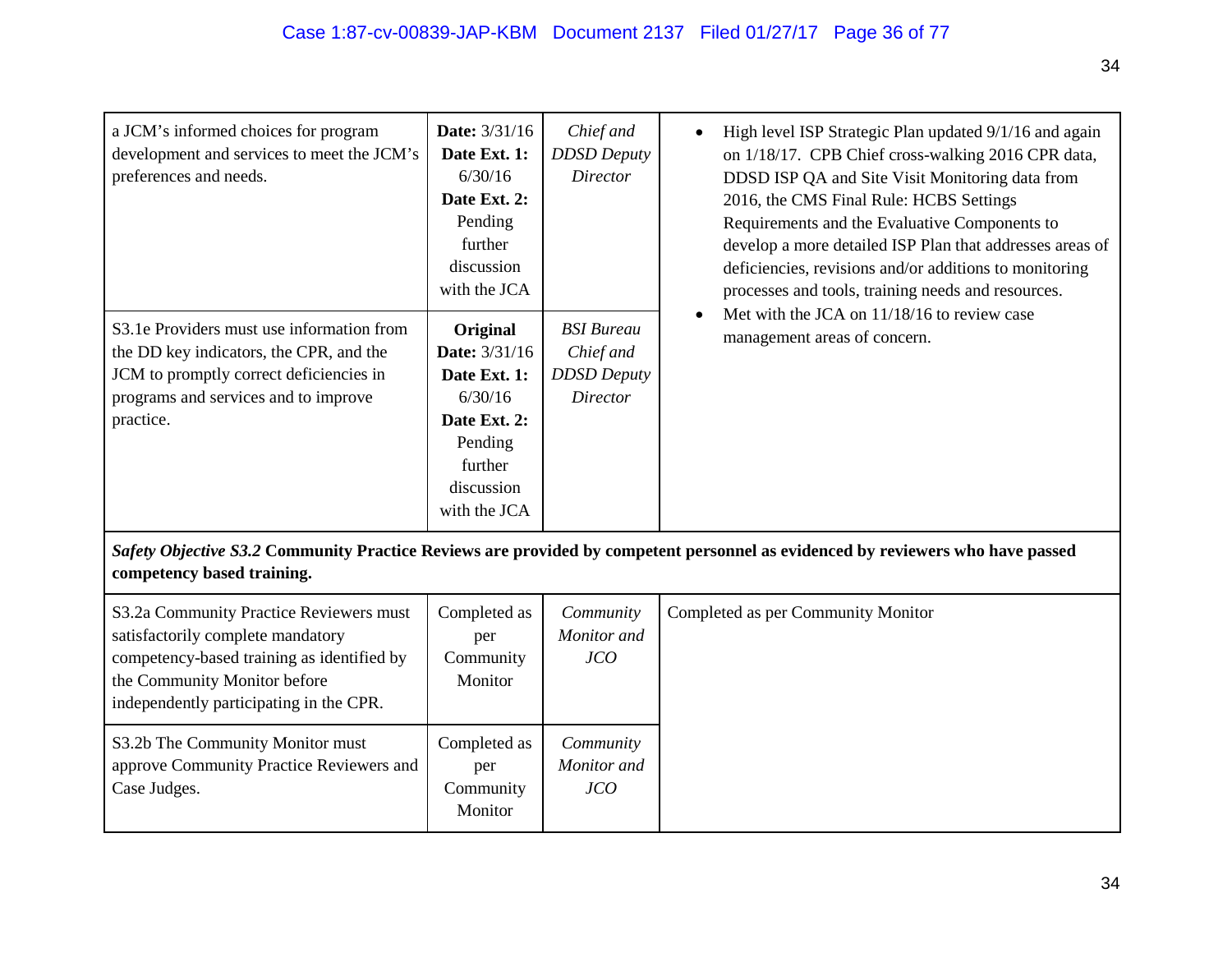| S3.2c The Community Monitor must<br>determine the CPR sampling methodology,<br>protocol instrument, reviewers' guidelines,<br>scoring, and evidence used to assess<br>compliance with the elements of the CPR,<br>consistent with related requirements in the<br>JSD (Joint Stipulation on Disengagement) | Completed as<br>per<br>Community<br>Monitor                  | Community<br>Monitor and<br>JCO |                                                                                                                                                                                                                                                                                                                                                                                                                                                                                                                                                                                                                                                                                                                                                                                                                                                                                                                                                                                                                                                            |
|-----------------------------------------------------------------------------------------------------------------------------------------------------------------------------------------------------------------------------------------------------------------------------------------------------------|--------------------------------------------------------------|---------------------------------|------------------------------------------------------------------------------------------------------------------------------------------------------------------------------------------------------------------------------------------------------------------------------------------------------------------------------------------------------------------------------------------------------------------------------------------------------------------------------------------------------------------------------------------------------------------------------------------------------------------------------------------------------------------------------------------------------------------------------------------------------------------------------------------------------------------------------------------------------------------------------------------------------------------------------------------------------------------------------------------------------------------------------------------------------------|
| Safety Objective S3.3 Implement the CPR.                                                                                                                                                                                                                                                                  |                                                              |                                 |                                                                                                                                                                                                                                                                                                                                                                                                                                                                                                                                                                                                                                                                                                                                                                                                                                                                                                                                                                                                                                                            |
| S3.3a The DOH must annually conduct the<br>CPR consistent with the Community<br>Monitor's existing sampling methodology,<br>protocol instrument, reviewers' guidelines,<br>scoring, and evidence.                                                                                                         | Complete and<br>contract will<br>be established<br>for FY16. | <b>DDSD CPR</b><br>Lead and JCO | Milestones achieved toward completion:<br>The 2016 CPR was completed. A total of 93 Jackson<br>Class Members were in the 2016 sample.<br>The Individual Quality Review draft protocol and<br>$\bullet$<br>schedules are in place and initial testing has begun on<br>the protocol.<br><b>Activities Completed in the Quarter:</b><br>Metro 2 CPR cycle was completed. This was the final<br>cycle in the 2016 CPR year.<br>Progress continues with the development of the<br>Individual Quality Review. Drafts of the Review Tool,<br>Calendar, Process and Scoring were developed.<br>Progress has been made with the creation of the<br>Individual Quality Review, schedules, and testing<br>samples have initiated.<br>The IQR Steering Committee and Parties met on<br>12/6/16 to review the proposed IQR work plan and<br>activities to date, discussed Continuous Improvement,<br>reviewed draft IQR tools, calendar, and scoring, and<br>discussed identified staffing issues and next steps.<br>The proposed CPR to IQR transition components have |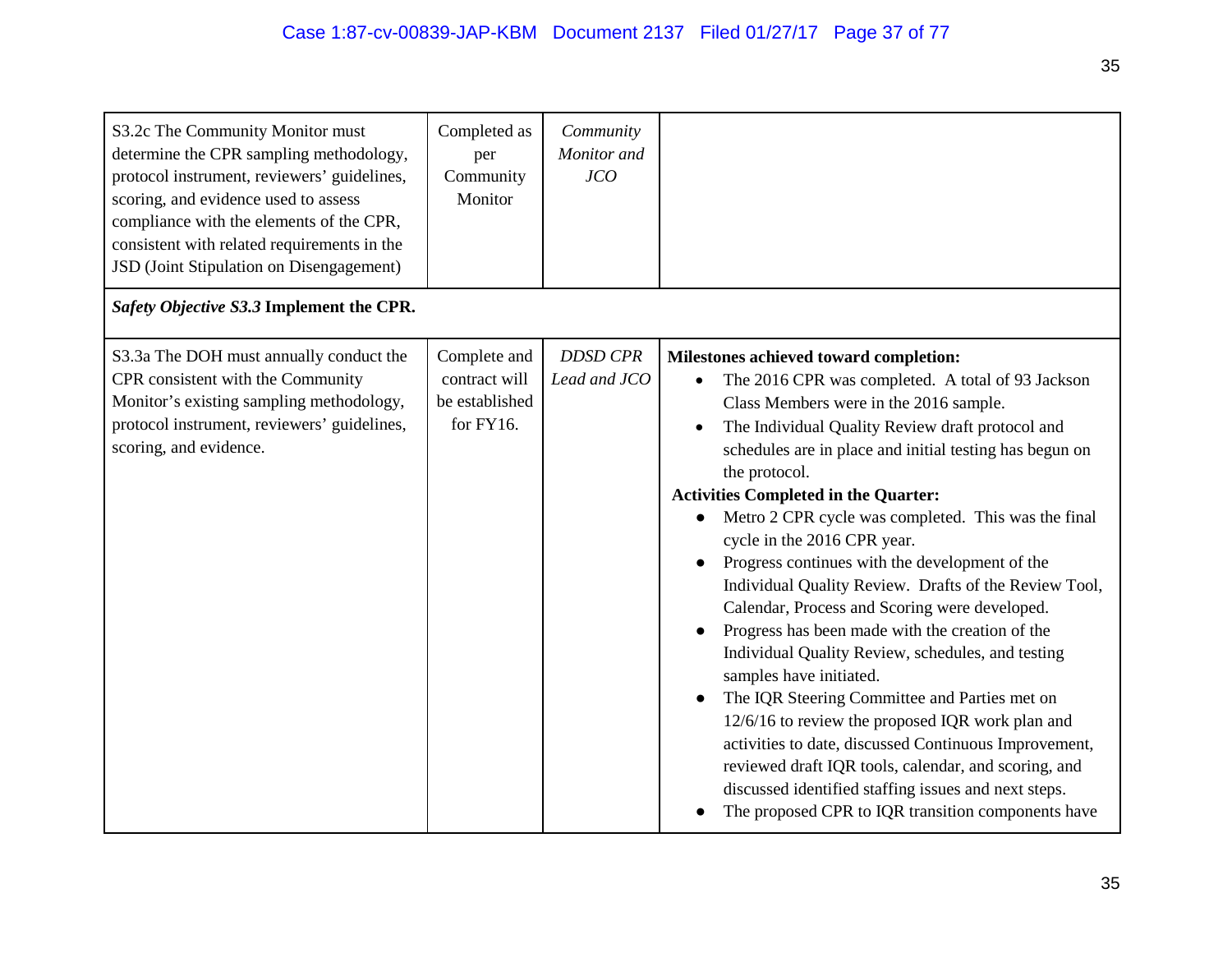|                                                                                                                                                                |                                                                 |                                 | been developed and provided to the Parties.<br>Test #1 of the IQR protocol is completed.<br><b>Supporting Documentation:</b><br>Community Monitor website with CPR reports for each region<br>and statewide report; Agenda 12.6.16 (Bates number 00054);<br>IQR Transition Draft (Bates number 0055-056).                                                                                                                                                                                                                                                                                   |
|----------------------------------------------------------------------------------------------------------------------------------------------------------------|-----------------------------------------------------------------|---------------------------------|---------------------------------------------------------------------------------------------------------------------------------------------------------------------------------------------------------------------------------------------------------------------------------------------------------------------------------------------------------------------------------------------------------------------------------------------------------------------------------------------------------------------------------------------------------------------------------------------|
| S3.3b The Community Monitor must issue<br>individual, regional, and statewide reports<br>that contain the Community Monitor's<br>findings and recommendations. | Complete and<br>contract will<br>be established<br>for $FY16$ . | <b>DDSD CPR</b><br>Lead and JCO | <b>Activities Completed in the Quarter:</b><br>The Metro Region Combined PowerPoint Report was<br>issued on 11/8/16.<br>A draft of the Statewide Report was issued by the<br>Community Monitor which includes Appendix A:<br>Findings and Recommendations Summary.<br>Jackson Class member Final draft reports were issued<br>by the Community Monitor for Metro 2 CPR.<br><b>Supporting Documentation:</b><br>See Community Monitor website with CPR reports for each<br>region and statewide report. See DRAFT CPR 2016 State<br>Report 12.22.16 provided by Community Monitor to parties |
| S3.3c The DOH must continue to provide<br>adequate resources to support the<br>implementation of the CPR for purposes of<br>demonstrating sustainability.      | Complete and<br>contract will<br>be established<br>for FY16.    | <b>DDSD CPR</b><br>Lead and JCO | Milestones achieved toward completion:<br>DOH posted 7 new positions for the Individual Quality<br>$\bullet$<br>Review including one manager, one clerk and five<br>healthcare surveyors.<br><b>Activities completed in the Quarter:</b><br>7 new positions with DHI were posted for the Individual<br>Quality Review. These postings will close end of<br>January 2017.<br>Team meetings with the Community Monitor were<br>scheduled and took place for the Metro 2 region.                                                                                                               |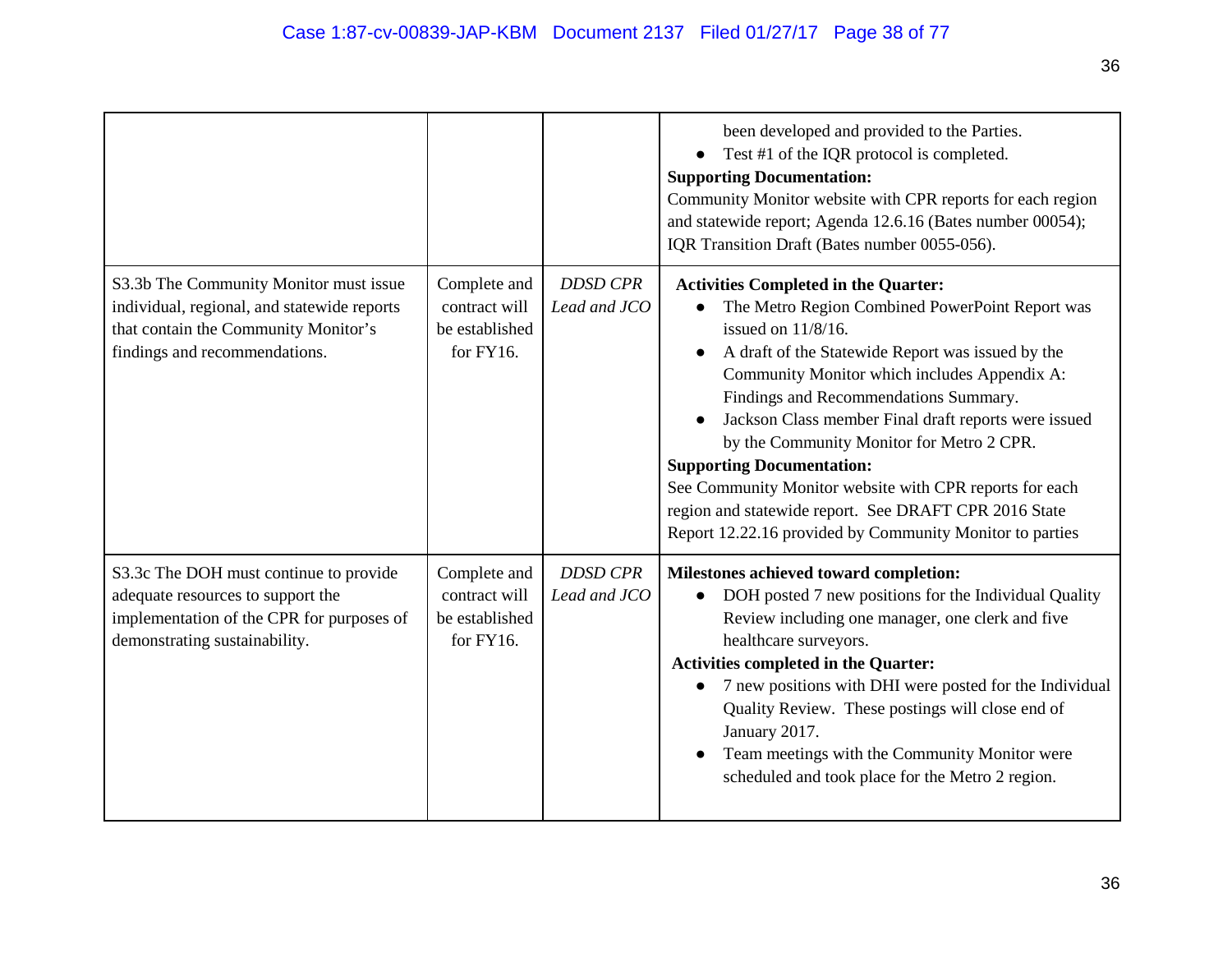|                                                                                                                                                                                                                                             |                                                                                                   |                                               | <b>Supporting Documentation:</b><br>See Team Mtgs Day 1; (Bates number 0057) Team Mtgs Day 2<br>(Bates number 0058) Team Mtgs Day 3 (Bates number 0059).<br>Safety Objective S3.4 Use the findings from the CPR to improve services for class members and to improve the system of services for                                                                                                                                                                                                                                                                                                                                                                                                                                                                                                                                                                                                                 |
|---------------------------------------------------------------------------------------------------------------------------------------------------------------------------------------------------------------------------------------------|---------------------------------------------------------------------------------------------------|-----------------------------------------------|-----------------------------------------------------------------------------------------------------------------------------------------------------------------------------------------------------------------------------------------------------------------------------------------------------------------------------------------------------------------------------------------------------------------------------------------------------------------------------------------------------------------------------------------------------------------------------------------------------------------------------------------------------------------------------------------------------------------------------------------------------------------------------------------------------------------------------------------------------------------------------------------------------------------|
| <b>Jackson class members.</b>                                                                                                                                                                                                               |                                                                                                   |                                               |                                                                                                                                                                                                                                                                                                                                                                                                                                                                                                                                                                                                                                                                                                                                                                                                                                                                                                                 |
| S3.4a DDSD must work with service<br>providers and case management agencies<br>that have "repeat findings" of deficiencies or<br>problems to improve and sustain<br>improvement with respect to the identified<br>deficiencies or problems. | Original<br>Date:<br>10/31/15<br>Date Ext. 1:<br>Pending<br>further<br>discussion<br>with the JCA | JCO and<br>Regional<br>Office Bureau<br>Chief | Milestones achieved toward completion:<br>Defendants instituted a revised internal policy and<br>procedure related for Regional Office Follow up to CPR<br>Finding and Recommendations effective August 2015<br>(provided in previous quarterly reports).<br>The Regional Office Bureau Chief and Litigation<br>Management Bureau Chief continue to review and close<br>all repeat findings and recommendations. Many of the<br>repeat issues are identified and a decision is rendered on<br>the appropriate interventions, which is tailored to the<br>identified deficiency. An intervention may include<br>stepped up monitoring from the regional office or a<br>performance Improvement Plan implemented by the<br>agency. See 30-60-90 day reports, which detail these<br>interventions.<br><b>Supporting Documentation:</b><br>30 60 90 day reports uploaded to Filezilla on the 5th of every<br>month. |
| S3.4b The DDSD and providers must use<br>the 2013-2015 CPR findings and<br>recommendations.                                                                                                                                                 | Original<br>Date:<br>10/31/15<br>Date Ext. 1:<br>Pending<br>further                               | JCO and<br>Regional<br>Office Bureau<br>Chief | See S3.4a, S3.4c, S3.4d                                                                                                                                                                                                                                                                                                                                                                                                                                                                                                                                                                                                                                                                                                                                                                                                                                                                                         |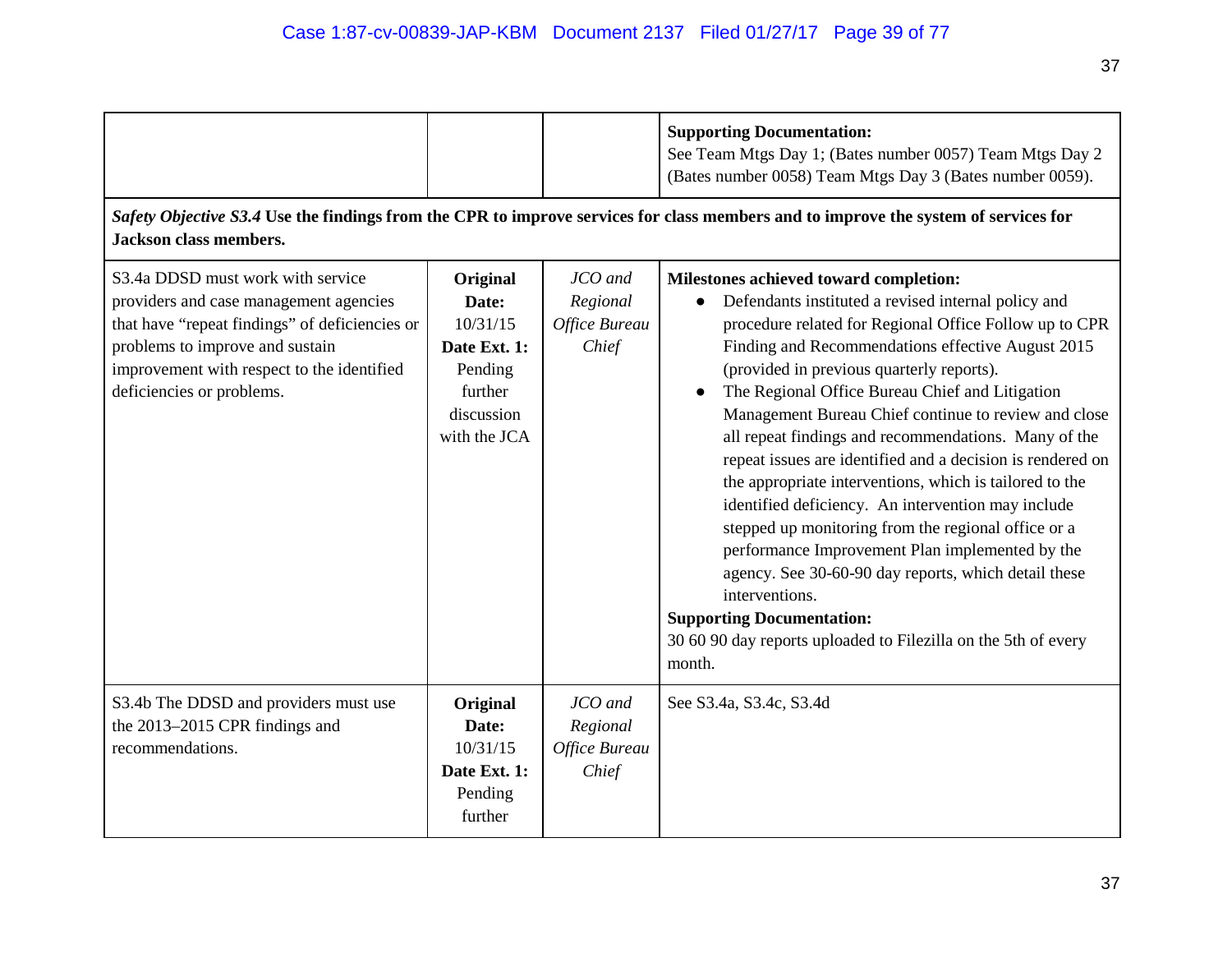|                                                                                                                                                                                                                                | discussion<br>with the JCA                                                                        |                                               |                                                                                                                                                                                                                                                                                                                                                                                                                                                                                                                                                                                                                                                                                                                                                                                                                                                                                                                                                                                                                                                                                                                                                                                                                                                                                                                                                                              |
|--------------------------------------------------------------------------------------------------------------------------------------------------------------------------------------------------------------------------------|---------------------------------------------------------------------------------------------------|-----------------------------------------------|------------------------------------------------------------------------------------------------------------------------------------------------------------------------------------------------------------------------------------------------------------------------------------------------------------------------------------------------------------------------------------------------------------------------------------------------------------------------------------------------------------------------------------------------------------------------------------------------------------------------------------------------------------------------------------------------------------------------------------------------------------------------------------------------------------------------------------------------------------------------------------------------------------------------------------------------------------------------------------------------------------------------------------------------------------------------------------------------------------------------------------------------------------------------------------------------------------------------------------------------------------------------------------------------------------------------------------------------------------------------------|
| S3.4c DDSD must meet with providers that<br>have high health risk-related findings and<br>providers that have the highest number or<br>2013-2015 CPR findings of deficiencies to<br>improve those providers' services to JCMs. | Original<br>Date:<br>10/31/15<br>Date Ext. 1:<br>Pending<br>further<br>discussion<br>with the JCA | JCO and<br>Regional<br>Office Bureau<br>Chief | Milestones achieved toward completion:<br>The Regional Offices met with the identified Providers<br>with the highest health risk-related findings and<br>Providers that have the highest number of 2013-2014<br>CPR findings of deficiencies.<br>JCO, RO Bureau Chief and BSI Chief reviewed QA/QI<br>plans and or/other agreed upon interventions post CPR<br>meetings to determine whether providers had effectively<br>implemented the necessary changes to their QA/QI<br>plans and measured the effectiveness of their<br>interventions.<br>DDSD compiled a summary report of their work with<br>providers on this particular Objective (submitted in<br>August 2016 Quarterly Report).<br><b>Activities Completed in the Quarter:</b><br>DDSD met with the Community Monitor on November<br>29th to identify an alternative method to satisfy the<br>intent of the activities. Introduced the idea of working<br>on provider quality assurance and improvement via the<br>Provider Application process.<br>DDSD formed a provider application workgroup with<br>the task of revising the additional program description<br>section of the provider application to include more<br>specific information about interventions and<br>measurement of their effectiveness. Workgroup held<br>their first meeting on January 6th.<br>BSI met with the ACQ Policy and Quality |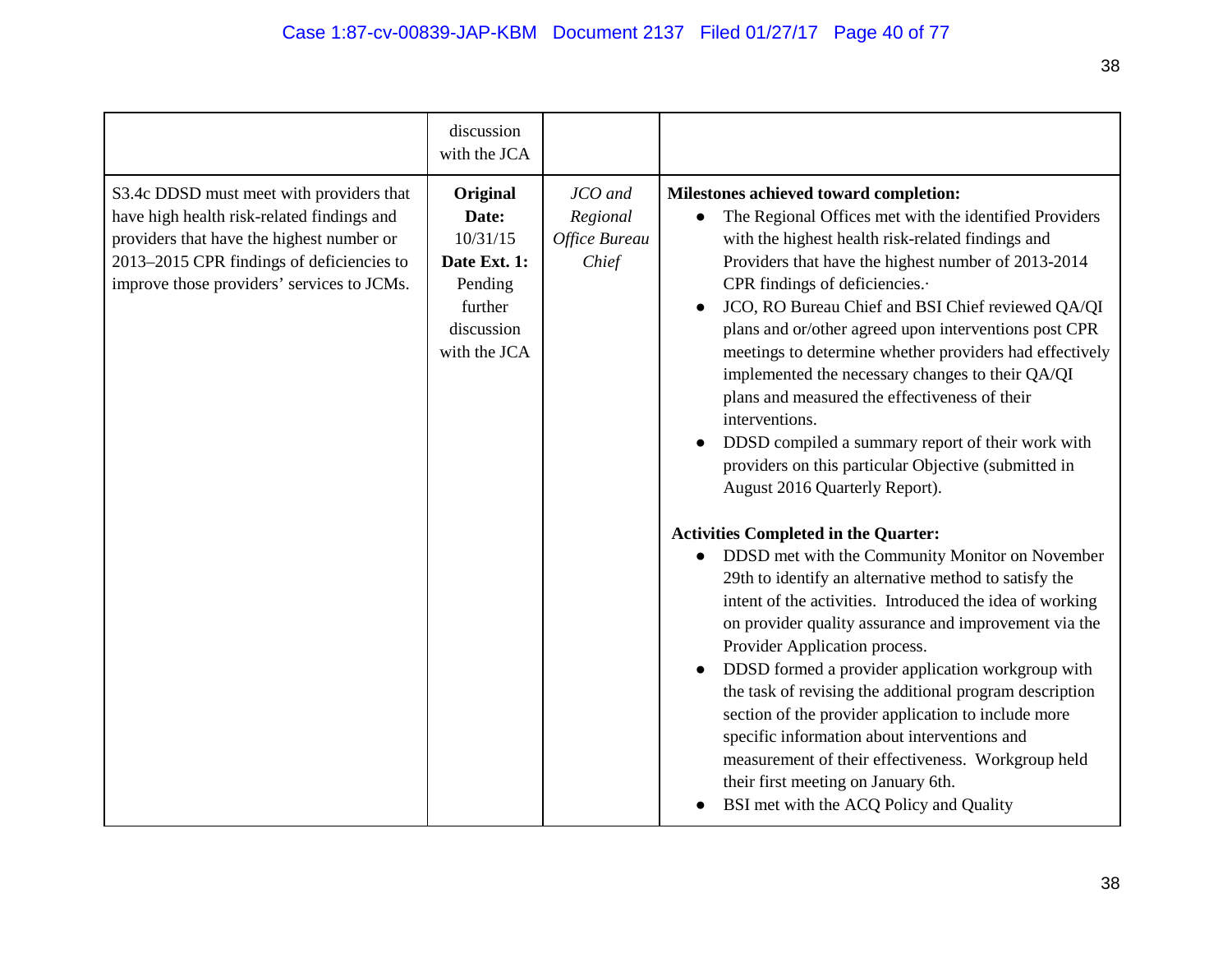|                                                                                                                                            |                                                                                                   |                                               | subcommittee and created a draft template for QA/QI<br>plans to assist providers in developing effective plans.<br>The draft template was presented and during the<br>provider application workgroup.                                                                                                                                                                                                                                                                                                                                                                                                                                                                                     |
|--------------------------------------------------------------------------------------------------------------------------------------------|---------------------------------------------------------------------------------------------------|-----------------------------------------------|-------------------------------------------------------------------------------------------------------------------------------------------------------------------------------------------------------------------------------------------------------------------------------------------------------------------------------------------------------------------------------------------------------------------------------------------------------------------------------------------------------------------------------------------------------------------------------------------------------------------------------------------------------------------------------------------|
| S3.4d Defendants must identify actions<br>taken in response to the 2013–2015 CPR<br>findings and ensure that deficiencies are<br>remedied. | Original<br>Date:<br>10/31/15<br>Date Ext. 1:<br>Pending<br>further<br>discussion<br>with the JCA | JCO and<br>Regional<br>Office Bureau<br>Chief | Milestones achieved toward completion:<br>See S3.4a, S3.4c.<br><b>Activities Completed in the Quarter:</b><br>CPR statewide Lead and LM Bureau Chief meet bi-<br>monthly with the RO Bureau Chief and Deputy Director<br>to identify barriers to follow up and need for a higher<br>level of intervention.<br>Defendants issued two Civil Monetary Penalties in<br>January 2017 for agencies that were deficient in their<br>response to 2015 CPR follow up and will continue to<br>utilize the RO contract management policy in this way<br>as appropriate.<br>CPB Chief cross-walked data with additional data<br>sources to include in a revised version of the ISP<br>Strategic Plan. |

*Safety Objective S3.5* **Competency based training is provided based in part on analysis of identified deficiencies from the CPR through the DDSD required trainings and to specific entities as appropriate.**

| S3.5a DDSD must evaluate CPR findings to | Original             | <i>DDSD</i>    | Milestones achieved toward completion:                |
|------------------------------------------|----------------------|----------------|-------------------------------------------------------|
| identify deficiencies in its required    | <b>Date:</b> 3/27/15 | Training Unit  | • CPR Findings and recommendations were reviewed at   |
| competency-based training.               | Date Ext. 1:         | <i>Manager</i> | the Training Unit Strategic Planning meeting in April |
|                                          | Pending              |                | 2016, and it was discovered that the Findings and     |
|                                          | further              |                | Recommendations had not changed in substance from     |
|                                          | discussion           |                | 2015                                                  |
|                                          | with the JCA         |                | <b>Activities Completed in the Quarter:</b>           |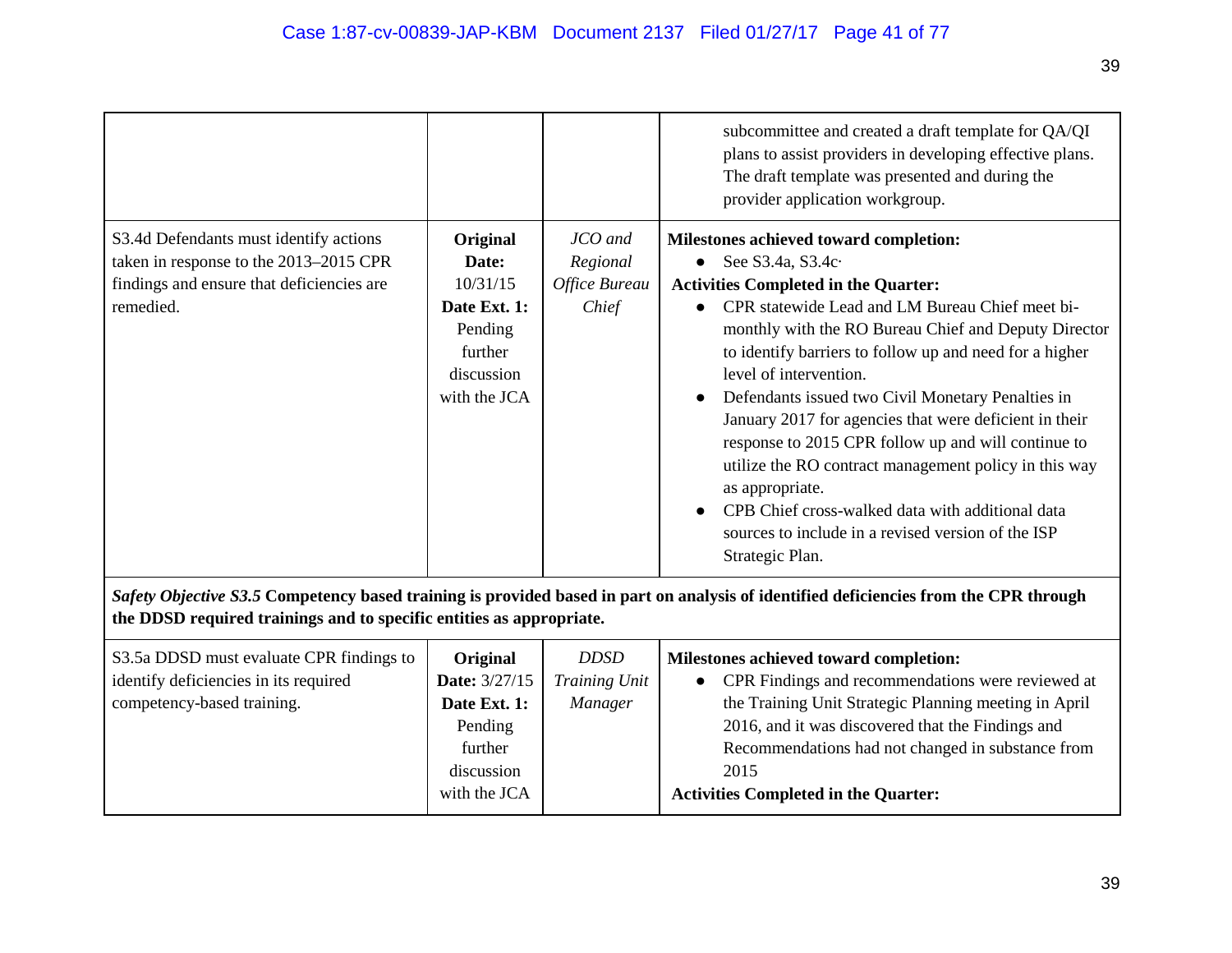| S3.5b Using its evaluation of CPR findings,<br>the DDSD must modify existing<br>competency-based training or must provide<br>additional competency-based training to<br>address identified deficiencies. | Original<br><b>Date:</b> 4/29/15<br>Date Ext. 1:<br>Pending<br>further<br>discussion<br>with the JCA | <i>DDSD</i><br>Training Unit<br>Manager | Sally Karingada, DDSD CPR lead attended two-Day<br>ISP, Health and Wellness Coordination, and ISP<br>Critiques to look for potential gaps in training content<br>regarding CPR Findings and Recommendations; she<br>reported that the primary gap she found was a lack of<br>information on person-centered assessments<br>A follow-up meeting regarding PCAs and Supported |
|----------------------------------------------------------------------------------------------------------------------------------------------------------------------------------------------------------|------------------------------------------------------------------------------------------------------|-----------------------------------------|-----------------------------------------------------------------------------------------------------------------------------------------------------------------------------------------------------------------------------------------------------------------------------------------------------------------------------------------------------------------------------|
| S3.5c When training is needed to address<br>identified deficiencies, competency based<br>training must be provided to address<br>deficiencies.                                                           | Original<br>Date:<br>12/31/15<br>Date Ext. 1:<br>Pending<br>further<br>discussion<br>with the JCA    | <i>DDSD</i><br>Training Unit<br>Manager | Employment was scheduled with Carrie Roberts and<br>other DDSD staff on November 28, 2016, but got<br>cancelled due to illness. Another meeting will be<br>scheduled.<br>Training Unit Manager attended the ISP Strategic<br>Planning Meeting at CDD on November 21, 2016.                                                                                                  |

*Safety Objective S3.6* **Use information from the CPR in an integrated manner to inform program development and management for class members.**

| S3.6a DOH must develop, modify, and<br>manage the service system for JCMs based<br>on identified correlations in the CPR<br>information and other JCM data. | Original<br><b>Date</b> 1/31/16<br>Date Ext. 1:<br>6/30/16<br>Date Ext. 2:<br>Pending<br>further<br>discussion<br>with the JCA | JCO | <b>Activities Completed in the Quarter:</b><br>See S <sub>3.4</sub><br>Defendants met with the Community Monitor on<br>1/18/17 to review the draft 2016 Statewide Report.<br>Defendants are in the process of responding to the<br>Community Monitor's 10 recommendations and will<br>produce their formal response upon completion. |
|-------------------------------------------------------------------------------------------------------------------------------------------------------------|--------------------------------------------------------------------------------------------------------------------------------|-----|--------------------------------------------------------------------------------------------------------------------------------------------------------------------------------------------------------------------------------------------------------------------------------------------------------------------------------------|
| S3.6b DDSD must file semi-annual reports                                                                                                                    | Original                                                                                                                       | JCO |                                                                                                                                                                                                                                                                                                                                      |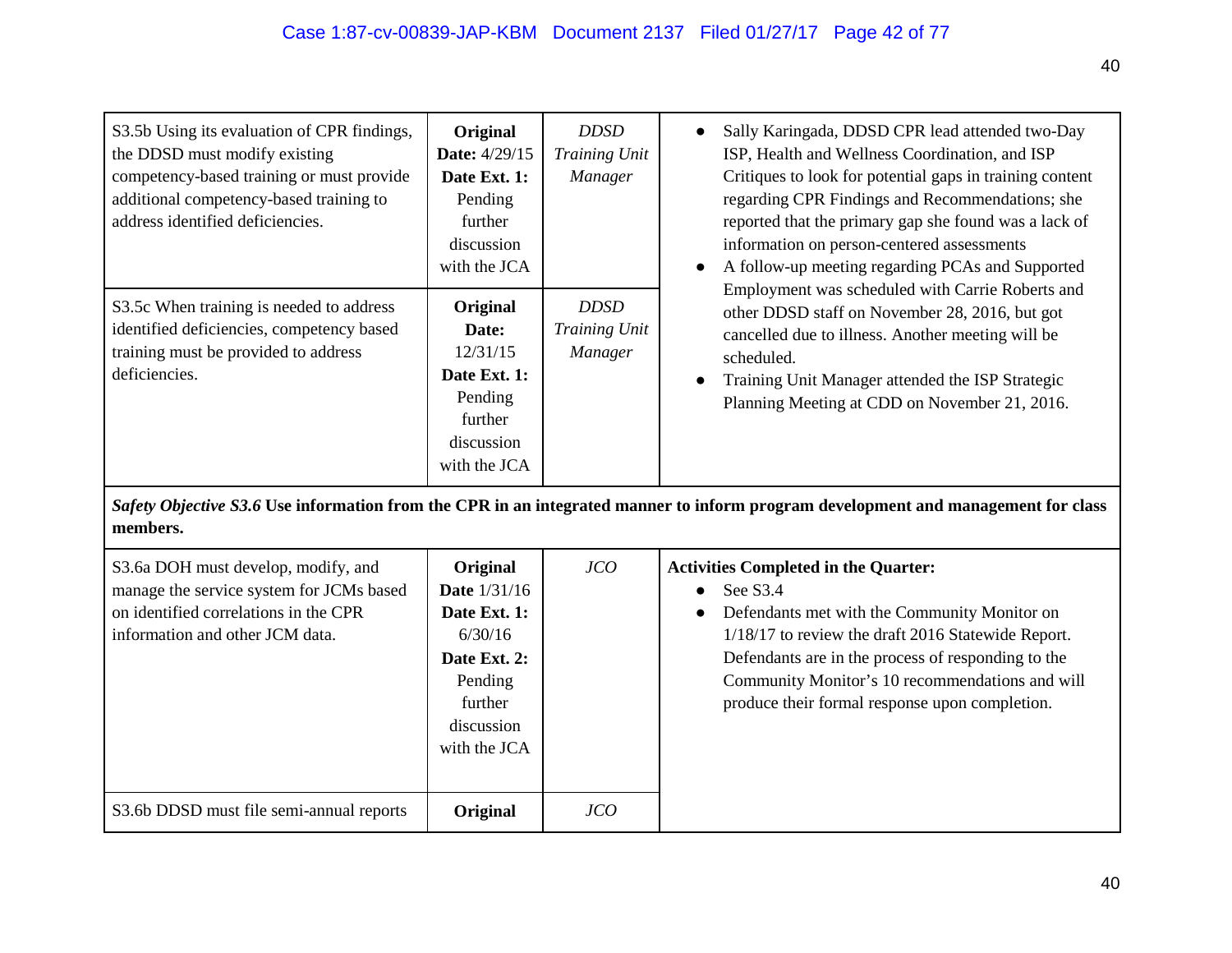| identifying program development and<br>implementation.                                                                                        | <b>Date</b> 1/31/16<br>Date Ext. 1:<br>6/30/16<br>Date Ext. 2:<br>Pending<br>further<br>discussion<br>with the JCA |                            |                                                                                                                                                                                                                                                                                                                                                   |
|-----------------------------------------------------------------------------------------------------------------------------------------------|--------------------------------------------------------------------------------------------------------------------|----------------------------|---------------------------------------------------------------------------------------------------------------------------------------------------------------------------------------------------------------------------------------------------------------------------------------------------------------------------------------------------|
| specific to their QMB roles and responsibilities.                                                                                             |                                                                                                                    |                            | Safety Objective S3.7 Regulatory program reviews are completed by staff who have received and passed competency based training                                                                                                                                                                                                                    |
| S3.7a DHI/QMB staff must receive<br>competency-based training for evaluating<br>programs that serve JCMs.                                     | Original<br><b>Date: 7/1/15</b><br>Date Ext. 1:<br>7/31/16<br>Date Ext. 2:<br>8/31/16<br>Date Ext. 3:<br>12/31/16  | <b>QMB</b> Bureau<br>Chief | Milestones achieved toward completion:<br>• QMB "draft" operations manual<br><b>Activities Completed in the Quarter:</b><br>Revisions to the Operations Manual continue based on<br>guidance received from Dr. Gant on 10/2/2016.<br><b>Supporting Documentation:</b><br><b>QMB DD Waiver Operations Manual draft (Bates</b><br>number 0060-0135) |
| S3.7b DHI/QMB staff must satisfactorily<br>complete competency-based training before<br>evaluating programs and providers that<br>serve JCMs. | Original<br><b>Date: 7/1/15</b><br>Date Ext. 1:<br>7/31/16<br>Date Ext. 2:<br>8/31/16<br>Date Ext. 3:<br>12/31/16  | QMB Bureau<br>Chief        | Milestones achieved toward completion:<br>Input received from Dr. Gant and consultant Rosanna<br>Soloperto relating surveyor probes for case<br>management.<br><b>Activities Completed in the Quarter:</b><br>Pending. Staff will be retrained when operations<br>manual is completed and approved.                                               |

41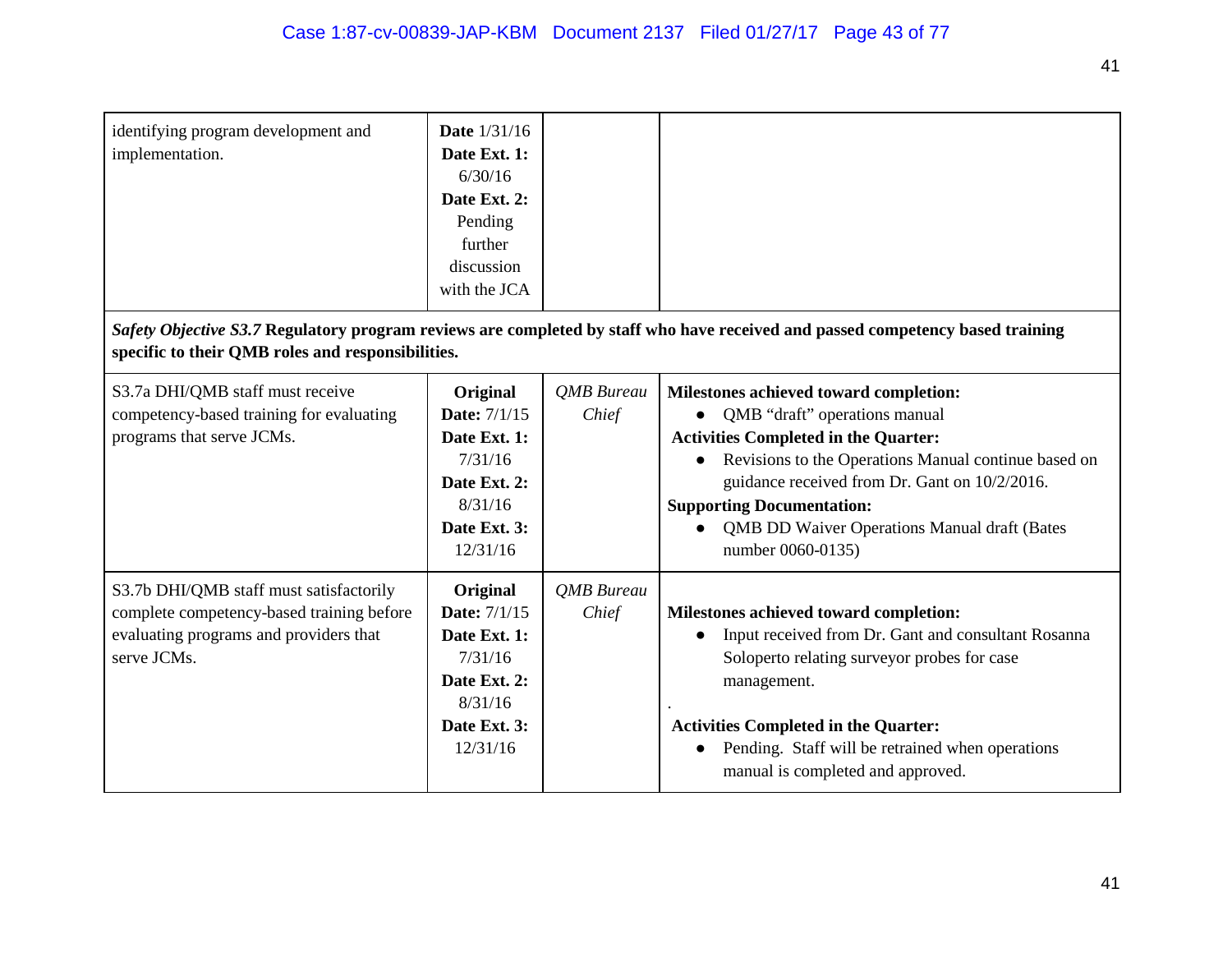| Safety Objective S3.8 Regulatory review of CM [case management] agencies by the QMB, will include a review of essential services as<br>determined by professional assessments and IDT decisions of individual needs and preferences. |                                                                                                                 |                            |                                                                                                                                                                                                                                                                                                                                                                                                                                                                                                                                                                                                                                                                                                                                                                                                       |  |
|--------------------------------------------------------------------------------------------------------------------------------------------------------------------------------------------------------------------------------------|-----------------------------------------------------------------------------------------------------------------|----------------------------|-------------------------------------------------------------------------------------------------------------------------------------------------------------------------------------------------------------------------------------------------------------------------------------------------------------------------------------------------------------------------------------------------------------------------------------------------------------------------------------------------------------------------------------------------------------------------------------------------------------------------------------------------------------------------------------------------------------------------------------------------------------------------------------------------------|--|
| S3.8a QMB must identify and must review<br>the essential services that should be<br>provided to JCMs, consistent with IDT<br>decisions and determinations by medical<br>professionals, therapists, and nutritional<br>experts.       | Original<br>Date:<br>11/30/15<br>Date Ext. 1:<br>4/30/16<br>Date Ext. 2:<br>8/31/16<br>Date Ext. 3:<br>12/31/16 | <b>QMB</b> Bureau<br>Chief | <b>Activities Completed in the Quarter:</b><br>QMB Bureau Chief and CPB Chief met and reviewed<br>the DHI Case Manager Interview Tool and Agency<br>Individual Case File and Billing Field Tool on 12/29/16.<br>Information from the JCM Case Management<br>Consultant was reviewed and considered. Areas were<br>identified that are not appropriate for these tools and<br>CPB Chief will address these findings in other areas of<br>the case management system. DDSD Site Visit<br>Monitoring and ISP QA tools were sources identified<br>where this information can be monitored upon revision<br>of tools.<br>Based on 12/29/2016 meeting revisions to case<br>management tools will be made during next quarter.<br>11/29/16 and 12/5/16 participated in CM Indicators of<br>Quality meetings. |  |
| S3.8b QMB must modify its CM data to<br>reflect the identified essential services for<br>JCMs.                                                                                                                                       | Original<br>Date: 4/15/16<br>Date Ext. 1:<br>7/31/16<br>Date Ext. 2:<br>8/31/16<br>Date Ext. 3:<br>12/31/16     | <b>QMB</b> Bureau<br>Chief | Milestones achieved toward completion:<br>Between July 1, 2016 - Dec 31, 2016 QMB has<br>completed more than 50% of case management surveys<br>have been completed.<br><b>Activities Completed in the Quarter:</b><br>Oct 1 - Dec 31, 2016 four case management compliance<br>surveys have been completed.<br><b>Supporting Documentation:</b><br>FY 2017 1st Q - CM Compliance by TAGS - Updated 12-11-<br>2016 (Bates number 00136-0140)                                                                                                                                                                                                                                                                                                                                                            |  |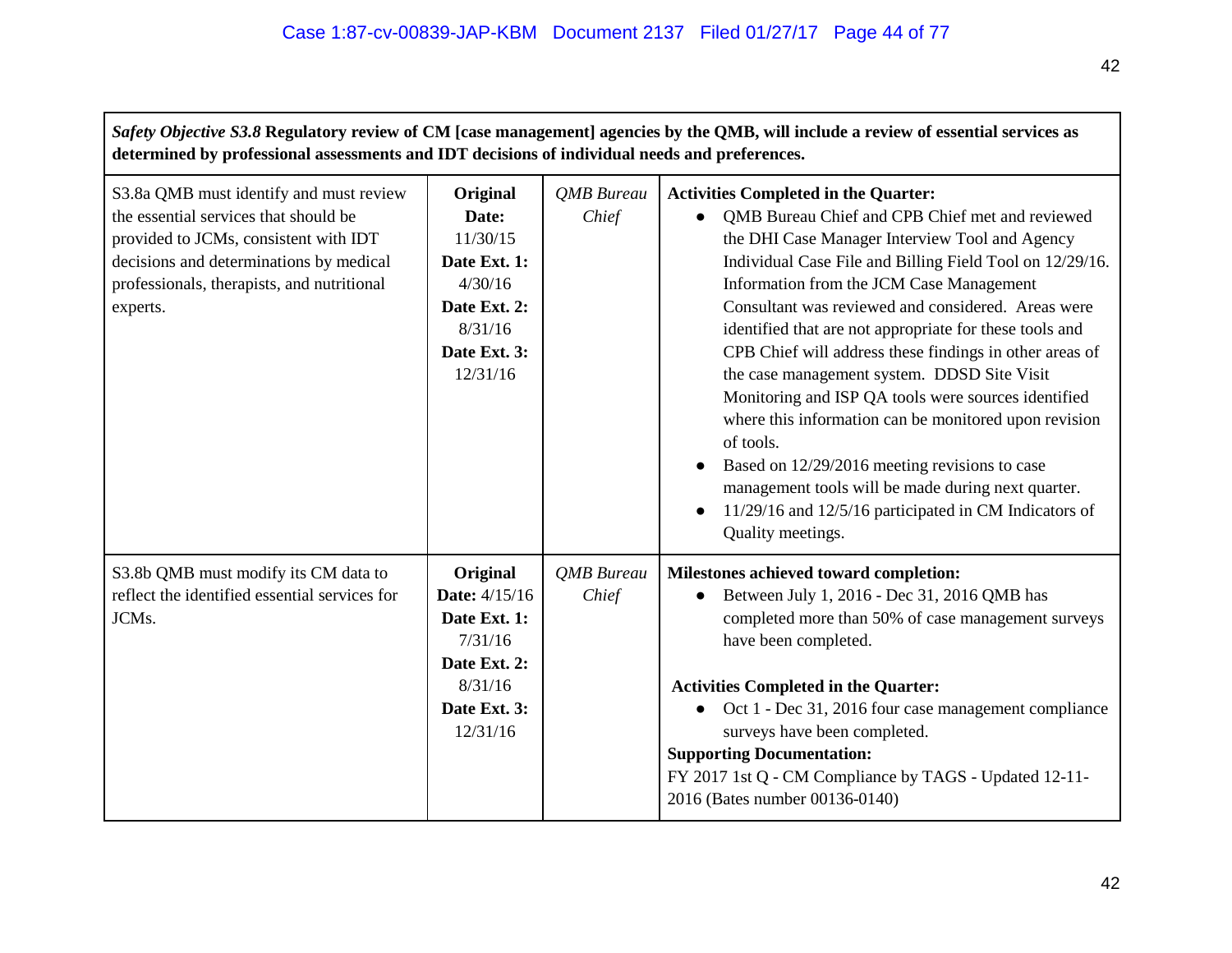| S3.8c QMB must review CM agencies on an<br>annual basis, using quality indicators<br>consistent with the DDSD 2006 Case<br>Management Manual Resource Guide and<br><b>DDSD</b> Service Standards, to ensure<br>essential services are being provided to<br>JCMs.                                                                                                                                                                                                          | Original<br>Date:<br>11/30/15<br>Date Ext. 1:<br>7/31/16<br>Date Ext. 2:<br>8/31/16<br>Date Ext. 3:<br>12/31/16 |                            | <b>Activities Completed in the Quarter:</b><br>Oct 1 - Dec 31, 2016 four case management compliance<br>$\bullet$<br>surveys have been completed.                                                                                                                                                                                                                                                                                       |  |  |
|---------------------------------------------------------------------------------------------------------------------------------------------------------------------------------------------------------------------------------------------------------------------------------------------------------------------------------------------------------------------------------------------------------------------------------------------------------------------------|-----------------------------------------------------------------------------------------------------------------|----------------------------|----------------------------------------------------------------------------------------------------------------------------------------------------------------------------------------------------------------------------------------------------------------------------------------------------------------------------------------------------------------------------------------------------------------------------------------|--|--|
| Safety Objective S4.1 Examine current Quality Assurance and Quality Improvement processes and activities intended to safeguard<br>Jackson Class Members and to improve the quality of provider performance in relation to Jackson Class Members. Take steps to<br>increase transparency, accountability, and effective remediation. Establish measurable indicators that are consistent with the pertinent<br>standards that address the quality of provider performance. |                                                                                                                 |                            |                                                                                                                                                                                                                                                                                                                                                                                                                                        |  |  |
| S4.1a Using stakeholder input, DDSD will<br>analyze its quality assurance and quality<br>improvement systems and will modify these<br>systems accordingly to improve the quality<br>of services and of provider performance for<br>JCMs.                                                                                                                                                                                                                                  | Original<br><b>Date:</b> 1/31/16<br>Date Ext. 1:<br>7/31/16                                                     | <b>BSI</b> Bureau<br>Chief | Milestones achieved toward completion:<br>Met with the ACQ policy and quality subcommittee to<br>develop a new Quality Improvement plan template.<br>Received stakeholder input.<br><b>Activities Completed in the Quarter:</b><br>Template created and reviewed with Bureau Chiefs.<br><b>Supporting Documentation:</b><br>QA/ QI plan template (Bates number 0141-0152)                                                              |  |  |
| S4.1b The DOH must annually evaluate the<br>quality of providers' services and must<br>promptly issue "provider report cards" that<br>use measurable indicators to identify<br>strengths, deficiencies, and remediation<br>plans of the providers.                                                                                                                                                                                                                        | Original<br>Date: 1/31/16<br>Date Ext. 1:<br>7/31/16<br>Date Ext. 2:<br>7/31/17                                 | <b>BSI</b> Bureau<br>Chief | <b>Activities Completed in the Quarter:</b><br>BSI Has met with the SW, SE, and NW Providers to<br>review the DDW scorecard and receive feedback.<br>Presented the most recent revision of the provider<br>$\bullet$<br>scorecard to the ACQ Policy and Quality Subcommittee.<br>Scorecard Draft and data package has been sent to<br>$\bullet$<br>Senior Management for final review.<br>Met with IT to upload data to ACT NM Website |  |  |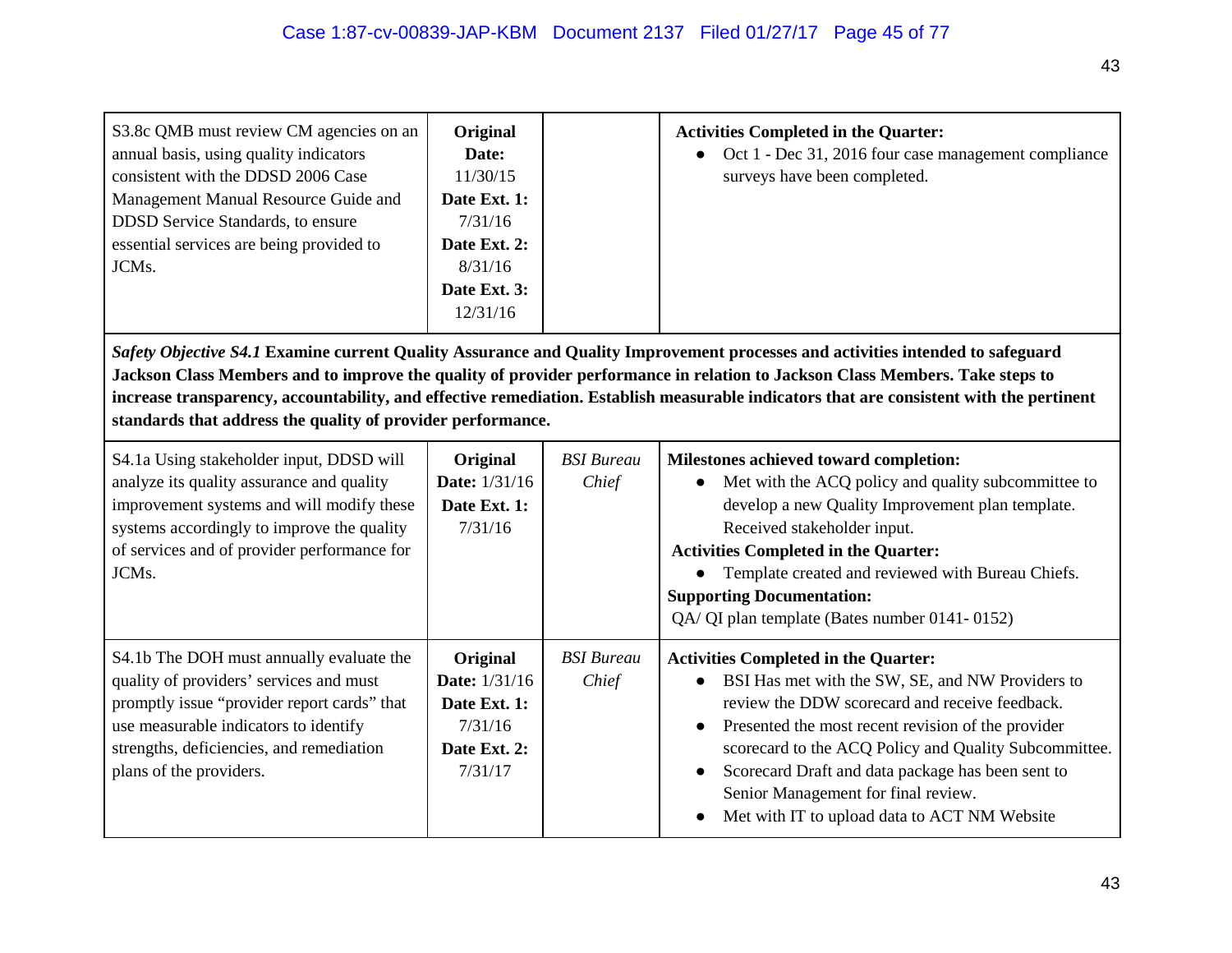|                                                                                                                                                                                                   |                                                                                        |                            | <b>Supporting Documentation:</b>                                                                                                                                                                                                                               |  |
|---------------------------------------------------------------------------------------------------------------------------------------------------------------------------------------------------|----------------------------------------------------------------------------------------|----------------------------|----------------------------------------------------------------------------------------------------------------------------------------------------------------------------------------------------------------------------------------------------------------|--|
|                                                                                                                                                                                                   |                                                                                        |                            | Provider Scorecard document (Bates number 0153-0158)                                                                                                                                                                                                           |  |
| S4.1c The DOH must allow public access to<br>the provider report cards                                                                                                                            | Original<br><b>Date:</b> 1/31/16<br>Date Ext. 1:<br>7/31/16<br>Date Ext. 2:<br>7/31/17 | <b>BSI</b> Bureau<br>Chief | Milestones achieved toward completion:<br>Shared with ACQ, ADDCP, and outlying regional<br>providers<br><b>Activities Completed in the Quarter:</b><br>See above<br>Met with IT to upload provider summary<br><b>Supporting Documentation:</b><br>See above    |  |
| S4.1d Clear, current and specific<br>information about available provider<br>services will be available to the public as<br>part of the Provider Selection Guide.                                 | Original<br>Date:<br>11/30/15                                                          | <b>BSI</b> Bureau<br>Chief | Milestones achieved toward completion:<br>Provider Selection guide complete and available                                                                                                                                                                      |  |
| S4.1e The DOH must review a provider<br>more frequently in cases where there is<br>evidence that the provider has an increased<br>number of deficiencies or increasingly<br>serious deficiencies. | Complete and<br>sustained.                                                             | <b>BSI</b> Bureau<br>Chief | Milestones achieved toward completion:<br>QMB has a Focused Survey process in place to address<br>$\bullet$<br>this type of review.                                                                                                                            |  |
| Safety Objective S4.2 DOH response is proportionate to the seriousness of the contractor's alleged substandard performance when<br>corrective action is not effectively implemented.              |                                                                                        |                            |                                                                                                                                                                                                                                                                |  |
| S4.2a Defendants must identify a provider's<br>deficiencies in cases where the contractor<br>failed to effectively implement corrective<br>action.                                                | Original<br>Date: 7/31/15<br>Date Ext. 1:<br>5/31/16<br>Date Ext. 2:<br>7/31/16        | <b>IRC</b> Chair           | Milestones achieved toward completion:<br>System to review case classification and past actions<br>developed, conducted bi-annually<br><b>Activities Completed in the Quarter:</b><br>Second bi-annual review of case classification<br>completed in Nov. 2016 |  |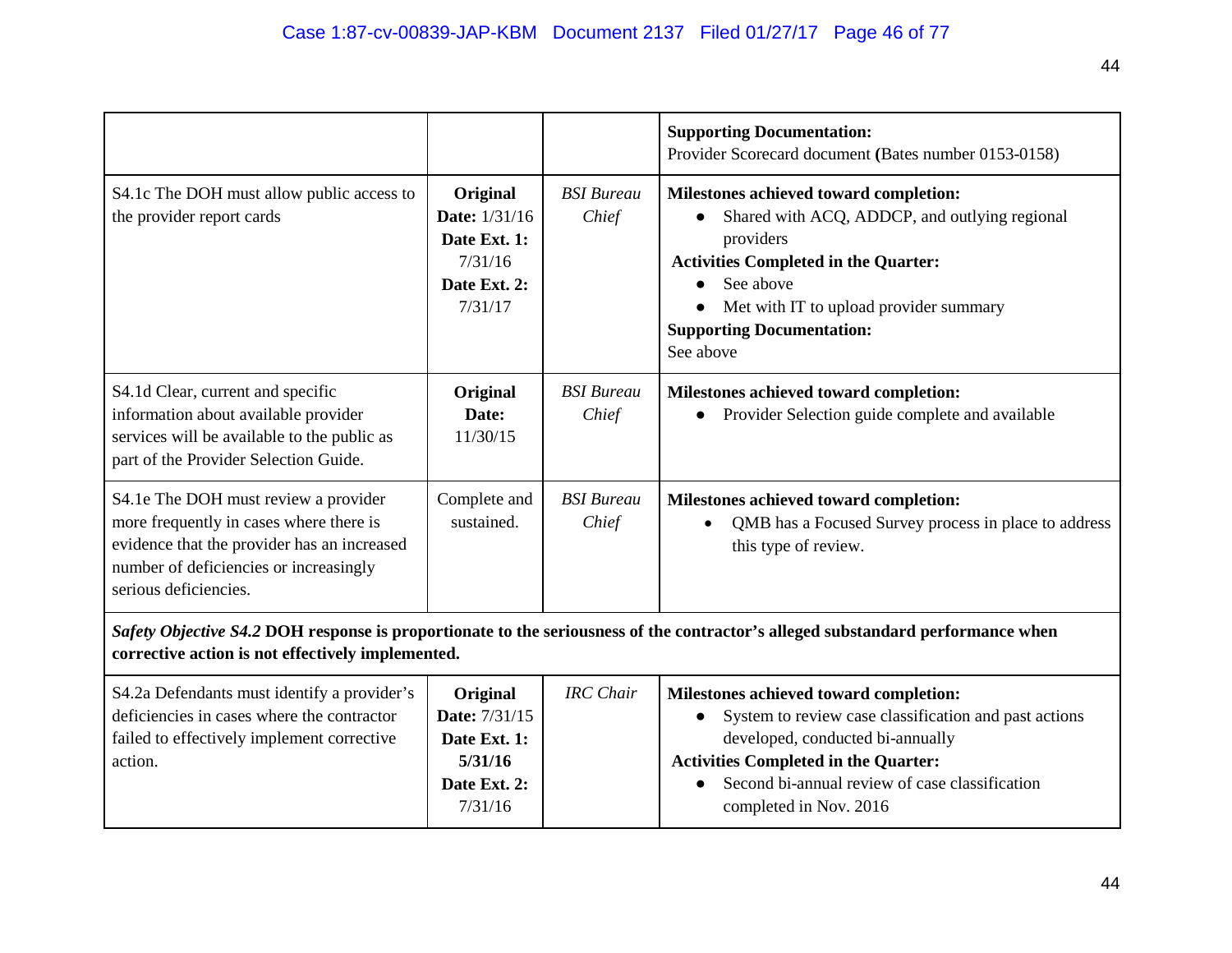|                                                                                                                                                                                                          | Date Ext. 3:<br>9/30/16                                                                |                  | <b>Supporting Documentation:</b><br>IRC comprehensive report Bi-annual review of last 20 cases<br>(Bates number 0159-0202); Bi-annual review IRC tracking Log<br>(Bates number 0203); Bi-annual Review IRC Case tracking<br>visual (Bates number 0204)                                                           |
|----------------------------------------------------------------------------------------------------------------------------------------------------------------------------------------------------------|----------------------------------------------------------------------------------------|------------------|------------------------------------------------------------------------------------------------------------------------------------------------------------------------------------------------------------------------------------------------------------------------------------------------------------------|
| S4.2b Defendants must take remedial action<br>proportional to the seriousness of the<br>substandard performance by a provider that<br>fails to effectively implement an identified<br>corrective action. | Original<br><b>Date:</b> 1/31/16<br>Date Ext. 1:<br>7/31/16<br>Date Ext. 2:<br>9/30/16 | <b>IRC</b> Chair | Milestones achieved toward completion:<br>• System to review case classification and past actions<br>developed, conducted bi-annually<br><b>Activities Completed in the Quarter:</b><br>Second bi-annual review of case classification<br>completed in Nov. 2016<br><b>Supporting Documentation:</b><br>See S4.2 |

*Safety Objective S5.1* **Providers will use the identified performance indicators as part of their agency quality assurance system to improve quality.**

| S5.1a The DOH must establish measurable<br>quality indicators, including (1)<br>implementation of a QA/QI (Quality<br>Assurance/Quality Improvement) Plan, (2)<br>implementation of ISPs, (3) analysis of<br>General Events Reports data, (4) compliance | Original<br>Date:<br>11/30/15 | QMB Bureau<br>Chief | Milestones achieved toward completion:<br>DDSD identified Key Performance Indicators.<br><b>Activities Completed in the Quarter:</b><br>Key Performance Indicator information provided to<br>$\bullet$<br>DDSD Bureau of Systems Improvement for FY17 Q1. |
|----------------------------------------------------------------------------------------------------------------------------------------------------------------------------------------------------------------------------------------------------------|-------------------------------|---------------------|-----------------------------------------------------------------------------------------------------------------------------------------------------------------------------------------------------------------------------------------------------------|
| with Caregivers Criminal History Screening<br>requirements, (5) compliance with                                                                                                                                                                          |                               |                     | <b>Supporting Documentation:</b>                                                                                                                                                                                                                          |
| Employee Abuse Registry requirements, (6)<br>compliance with DDSD training<br>requirements, (7) patterns of reporting<br>incidents, and (8) results of improvement<br>actions taken in Quarters, at the individual,<br>program, and systems levels.      |                               |                     | See S3.1a                                                                                                                                                                                                                                                 |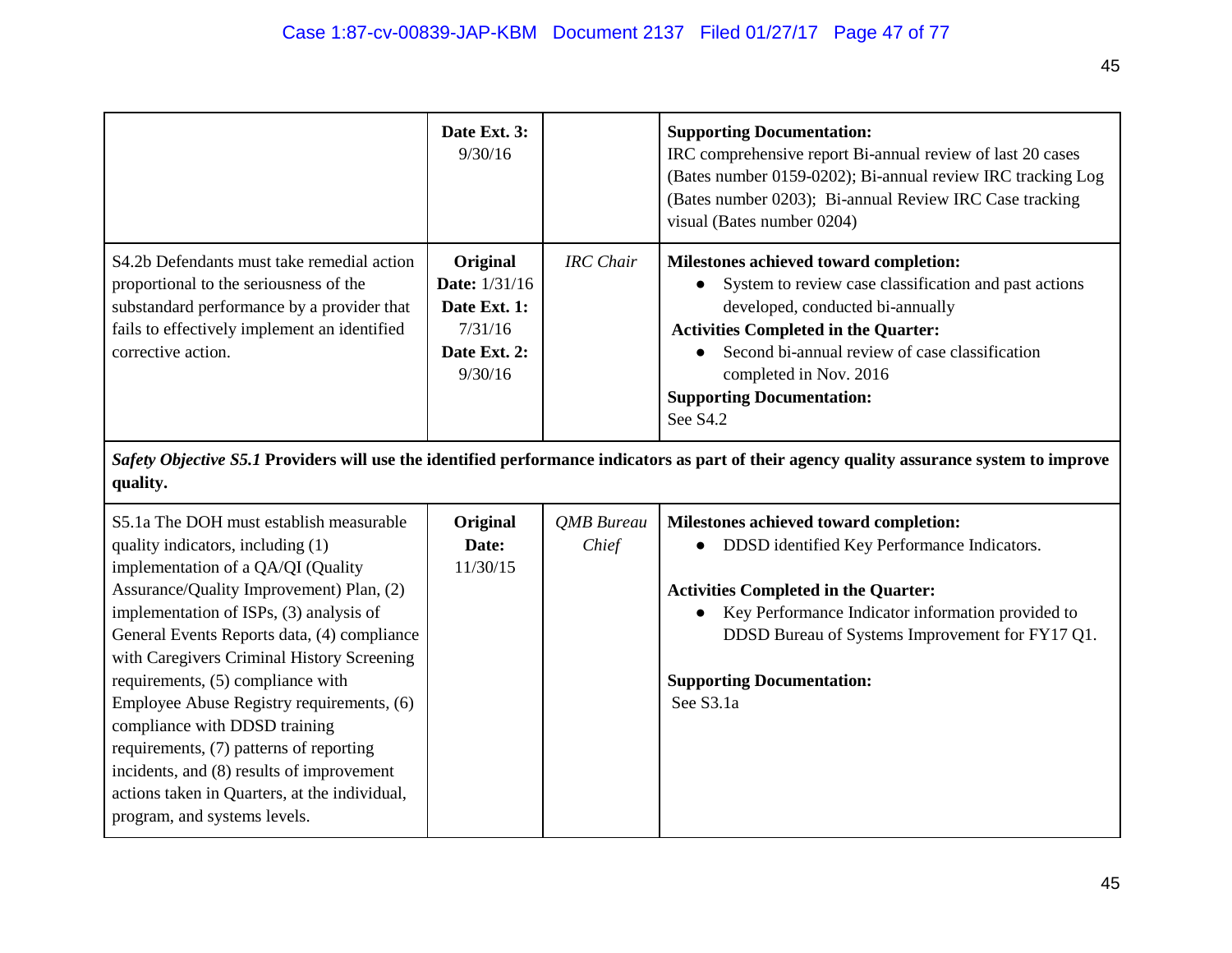| S5.1b The DOH must communicate these<br>required measurable quality indicators to<br>providers.                                     | Original<br>Date:<br>12/31/15                                                                               | <b>OMB</b> Bureau<br>Chief | Milestones achieved toward completion:<br>Information is documented in Provider Agreement.<br><b>Activities Completed in the Quarter:</b><br>None<br>$\bullet$<br><b>Supporting Documentation:</b>                                                                                                                                                                                                                                                           |
|-------------------------------------------------------------------------------------------------------------------------------------|-------------------------------------------------------------------------------------------------------------|----------------------------|--------------------------------------------------------------------------------------------------------------------------------------------------------------------------------------------------------------------------------------------------------------------------------------------------------------------------------------------------------------------------------------------------------------------------------------------------------------|
| S5.1c Providers must use the required<br>measurable quality indicators to improve the<br>quality of their services to JCMs.         | Original<br>Date: 1/31/16<br>Date Ext. 1:<br>7/31/16<br>Date Ext. 2:<br>9/30/16<br>Date Ext. 3:<br>12/31/16 | <b>OMB</b> Bureau<br>Chief | <b>Activities Completed in the Quarter:</b><br>In FY 2017 QMB 10/1/2016 - 12/31/2016 QMB has<br>completed 18 compliance surveys.                                                                                                                                                                                                                                                                                                                             |
| S5.1d The DOH must determine providers'<br>compliance in using the measurable quality<br>indicators through the use of QMB surveys. | Original<br>Date: 4/30/16<br>Date Ext. 1:<br>9/30/16<br>Date Ext. 2:<br>12/31/16                            | QMB Bureau<br>Chief        | Milestones achieved toward completion:<br>During FY 17 1st & 2nd quarters QMB has completed<br>39 DDW compliance surveys<br><b>Activities Completed in the Quarter:</b><br>In FY 2017 QMB 10/1/2016 - 12/31/2016 QMB has<br>$\bullet$<br>completed 18 compliance surveys. All surveys<br>completed by QMB require a Plan of Correction for all<br>deficient practices identified.<br><b>Supporting Documentation:</b><br>See DHI website for survey reports. |

*Safety Objective S5.2* **Use significant events reported through GER (General Events Reporting) -- including use of emergency services, falls, medication errors, and law enforcement incidents -- to support DD system management, that includes responses to significant events.**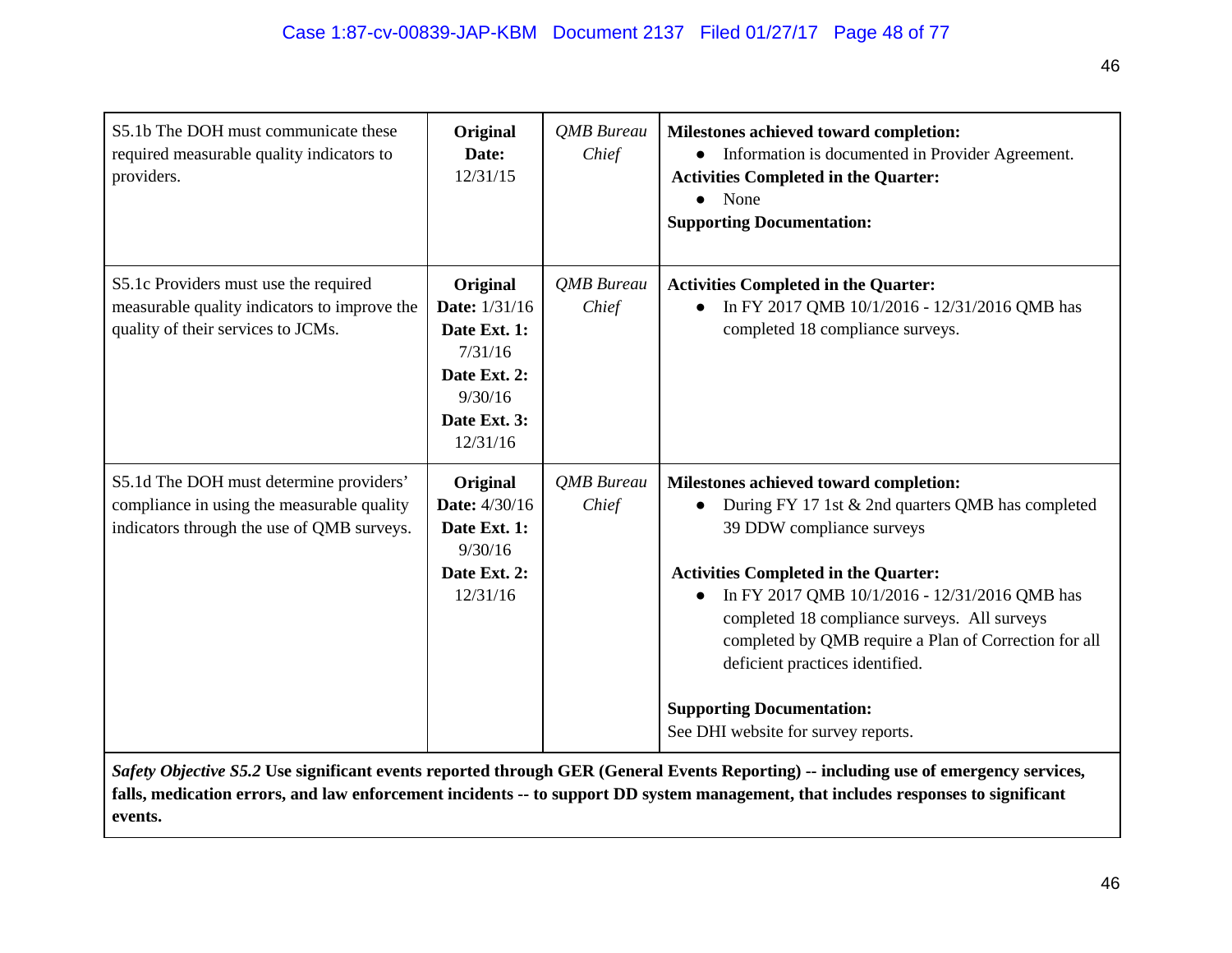| S5.2a Defendants must use the GER<br>information to identify the JCMs most at<br>risk, to inform providers and regional staff<br>of JCMs most at risk, and to request the<br>development and implementation of<br>prevention plans specific to a JCM's<br>identified risks. | Original<br>Date:<br>12/31/15<br>Date Ext. 1:<br>9/30/16<br>Date Ext. 2:<br>12/31/16 | <b>DDSD</b> Deputy<br><b>Director</b> | <b>Activities Completed in the Quarter:</b><br>Met with the JCA consultants Rosanna Soloperto and<br>$\bullet$<br>Jodi Simmons to recreate At Risk List process. DDSD<br>adopted JCA's methodology for creating At Risk List.<br>Completed At Risk List for FY 17 Q2<br>Designed template for tracking interventions.<br><b>Supporting Documentation:</b><br>At Risk List 2 <sup>nd</sup> Quarter, October - December, FY2017 (Bates<br>number 0205-0253).                                                                                                                                                                                                                                                                                                                                                                                                                                                                                                                                                                             |
|-----------------------------------------------------------------------------------------------------------------------------------------------------------------------------------------------------------------------------------------------------------------------------|--------------------------------------------------------------------------------------|---------------------------------------|----------------------------------------------------------------------------------------------------------------------------------------------------------------------------------------------------------------------------------------------------------------------------------------------------------------------------------------------------------------------------------------------------------------------------------------------------------------------------------------------------------------------------------------------------------------------------------------------------------------------------------------------------------------------------------------------------------------------------------------------------------------------------------------------------------------------------------------------------------------------------------------------------------------------------------------------------------------------------------------------------------------------------------------|
| S5.2b Defendants must provide DDSQI with<br>significant event information found in<br>electronic reporting through Therap GER for<br>use by members of the joint DDSD and DHI<br>Significant Events Committee in program<br>development and improvement.                    | Original<br>Date:<br>10/31/15<br>Date Ext. 1:<br>9/30/16<br>Date Ext. 2:<br>12/31/16 | <b>DDSD</b> Deputy<br><b>Director</b> | Milestones achieved toward completion:<br>BSI provides Significant Events information to DDSQI<br>for consideration in program development and division<br>action plans.<br><b>Activities Completed in the Quarter:</b><br>Significant Events Committee meets Quarterly to<br>$\bullet$<br>review BSI data analysis of all GERs. Regional Office<br>Directors, nurses, BBS, litigation management are<br>members of the committee. Data is sent one week in<br>advance for full review for possible need for<br>intervention, further analysis and identification of<br>trends.<br>Interventions and action plans are tracked through<br>committee meeting minutes.<br>Falls were identified as an area in need of intervention,<br>$\bullet$<br>action plan was created and falls alert was sent out,<br>falls tracking template was drafted with assistance<br>ACQ Policy and Quality Subcommittee. Significant<br>events will continue to review falls data to determine if<br>interventions are effective and if further action is |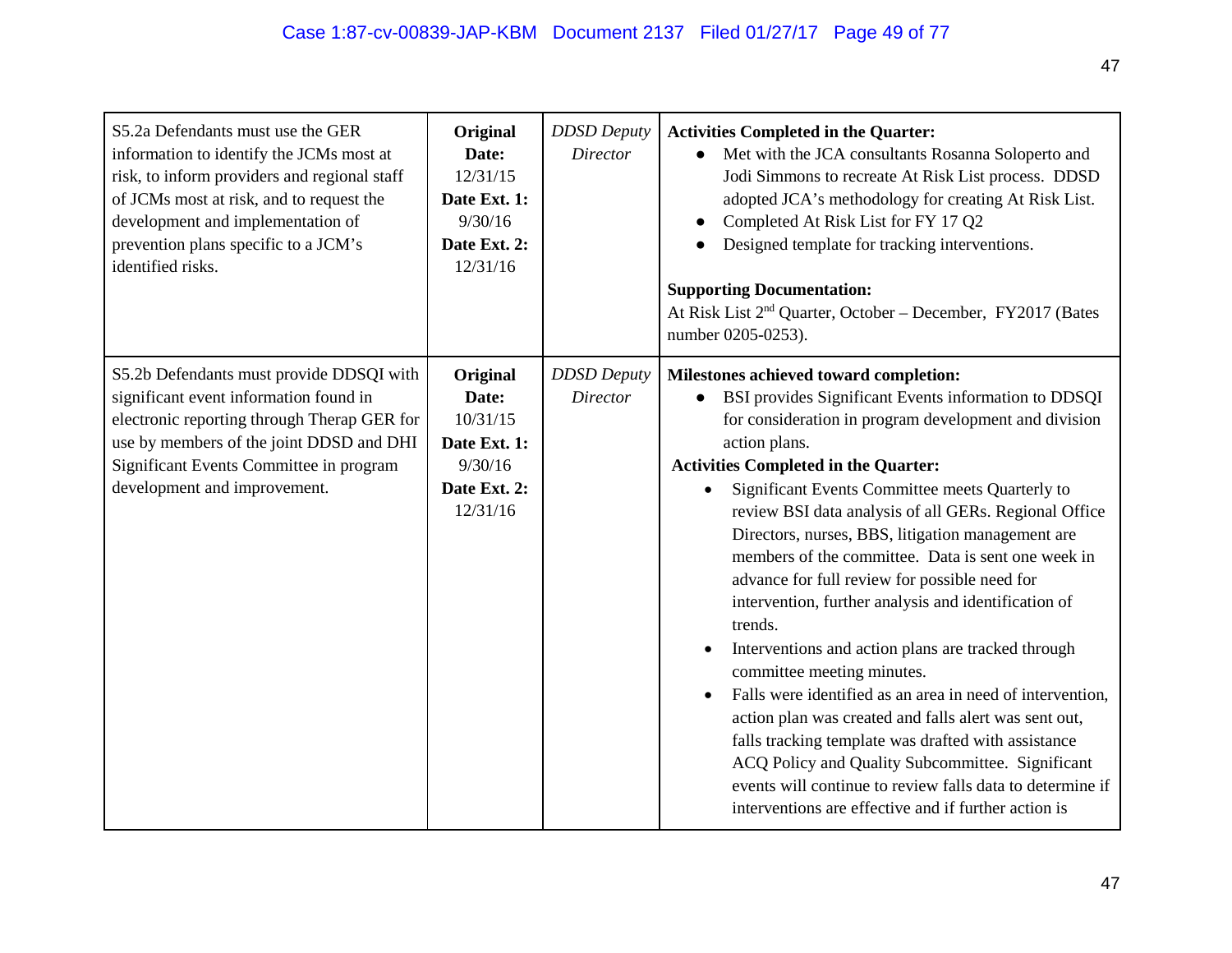|                                                                                                                                                                                                        |                                                                                  |                                                          | required.<br><b>Supporting Documentation:</b><br>See H3.2 for Supporting documents                                                                                                                                                                                                                                                                                                                                                                                                                                                                                                                                                                                                                                                                                                                        |
|--------------------------------------------------------------------------------------------------------------------------------------------------------------------------------------------------------|----------------------------------------------------------------------------------|----------------------------------------------------------|-----------------------------------------------------------------------------------------------------------------------------------------------------------------------------------------------------------------------------------------------------------------------------------------------------------------------------------------------------------------------------------------------------------------------------------------------------------------------------------------------------------------------------------------------------------------------------------------------------------------------------------------------------------------------------------------------------------------------------------------------------------------------------------------------------------|
| S5.2c The DOH must (1) analyze significant<br>event information, (2) identify trends in<br>provider performance, (3) intervene, and<br>evaluate the effectiveness of the<br>intervention.              | Original<br>Date: 4/30/16<br>Date Ext. 1:<br>9/30/16<br>Date Ext. 2:<br>12/31/16 | <b>DDSD</b> Deputy<br><b>Director</b>                    | See S5.2b                                                                                                                                                                                                                                                                                                                                                                                                                                                                                                                                                                                                                                                                                                                                                                                                 |
| and services.                                                                                                                                                                                          |                                                                                  |                                                          | Safety Objective S5.3 Implement a responsive and effective case management system as evidenced by the provision of needed supports                                                                                                                                                                                                                                                                                                                                                                                                                                                                                                                                                                                                                                                                        |
| S5.3a Case managers must demonstrate that<br>they know the current strengths, needs,<br>preferences, and medical conditions of each<br>JCM they serve and the JCM's ISP must<br>address these factors. | <b>Original</b><br>Date: 1/31/16<br>Date Ext. 1:<br>7/31/17                      | <b>QMB</b> Bureau<br>Chief and<br><b>DDSD CM</b><br>Lead | <b>Activities Completed in the Quarter:</b><br>QMB Bureau Chief and CPB Chief met and reviewed<br>the DHI Case Manager Interview Tool and Agency<br>Individual Case File and Billing Field Tool on 12/29/16.<br>Information from the JCM Case Management<br>Consultant was reviewed and considered. Areas were<br>identified that are not appropriate for these tools and<br>CPB Chief will address these findings in other areas of<br>the case management system. DDSD Site Visit<br>Monitoring and ISP QA tools were sources identified<br>where this information can be monitored upon revision<br>of tools.<br>11/29/16 and 12/5/16 participated in CM Indicators of<br>Quality meetings.<br>ISP Strategic Plan initial planning meeting with<br>stakeholders occurred on 10/17/16. A second, larger |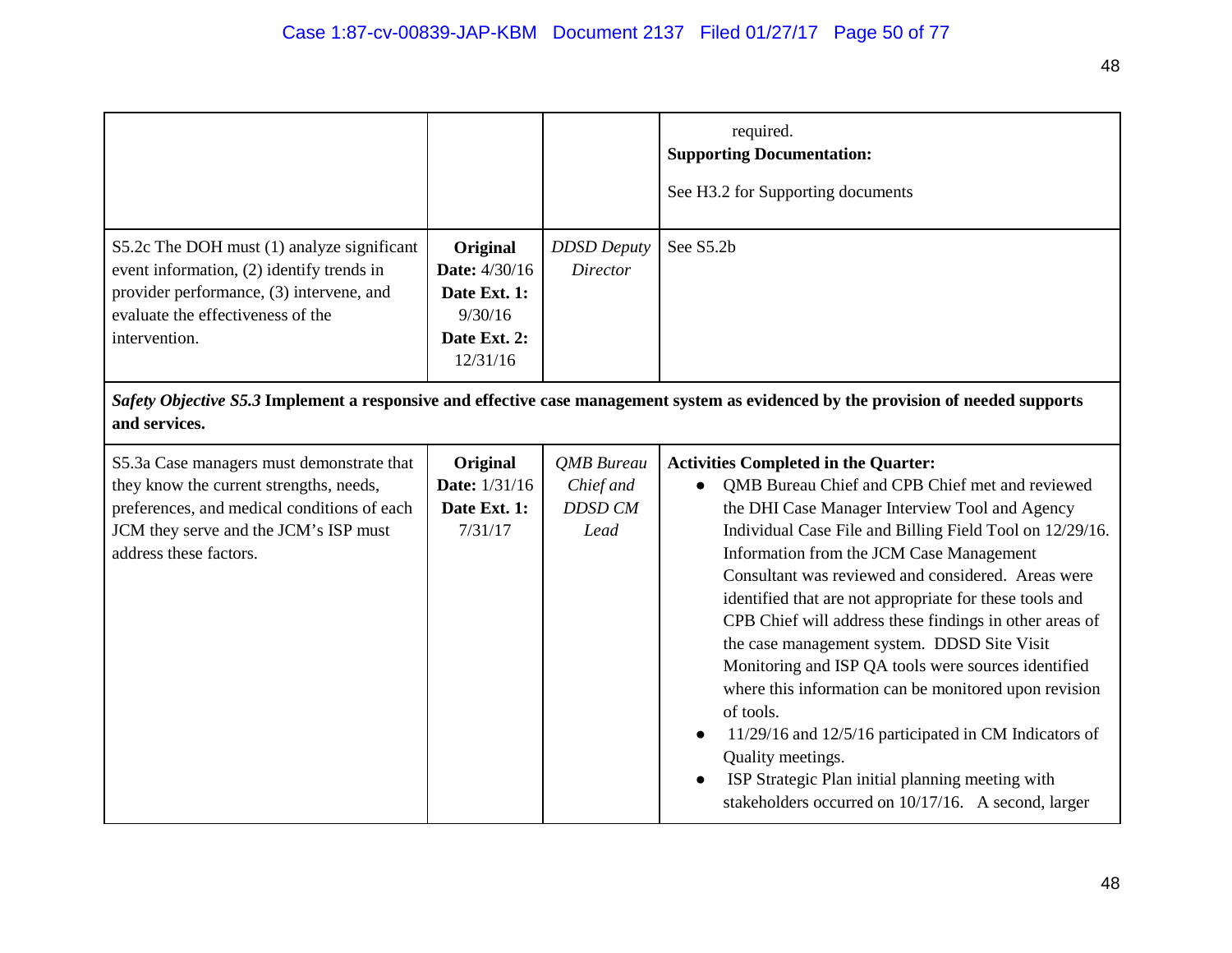| the case management services.<br><b>Supporting Documentation:</b> |  | meeting will be scheduled in March 2017.<br>Met with case managers on $10/27/16$ to review the high<br>level ISP Strategic Plan.<br>Met with Case Management Advocacy and Action<br>Committee (CMAAC) on 11/16/16 to review high level<br>ISP Strategic Plan.<br>High level ISP Strategic Plan updated 9/1/16 and again<br>on 1/18/17. CPB Chief cross-walking 2016 CPR data,<br>DDSD ISP QA and Site Visit Monitoring data from<br>2016, the CMS Final Rule: HCBS Settings<br>Requirements and the Evaluative Components to<br>develop a more detailed ISP Plan that addresses areas of<br>deficiencies, revisions and/or additions to monitoring<br>processes and tools, training needs and resources.<br>Met with the JCA on 11/18/16 to review case<br>management areas of concern.<br>QMB has conducted four (4) case management provider<br>surveys from Oct 1, 2016 through Dec 31, 2016.<br>28 Case Managers received a record review of required<br>trainings and 26 case managers had interviews related to<br>the knowledge of the individual they serve on the QMB<br>survey sample.<br>1 of 28 case managers had one required training which<br>was not completed within the required timeline.<br>It should be noted 90 Individuals were reviewed during |
|-------------------------------------------------------------------|--|------------------------------------------------------------------------------------------------------------------------------------------------------------------------------------------------------------------------------------------------------------------------------------------------------------------------------------------------------------------------------------------------------------------------------------------------------------------------------------------------------------------------------------------------------------------------------------------------------------------------------------------------------------------------------------------------------------------------------------------------------------------------------------------------------------------------------------------------------------------------------------------------------------------------------------------------------------------------------------------------------------------------------------------------------------------------------------------------------------------------------------------------------------------------------------------------------------------------------------------------------------------------|
|-------------------------------------------------------------------|--|------------------------------------------------------------------------------------------------------------------------------------------------------------------------------------------------------------------------------------------------------------------------------------------------------------------------------------------------------------------------------------------------------------------------------------------------------------------------------------------------------------------------------------------------------------------------------------------------------------------------------------------------------------------------------------------------------------------------------------------------------------------------------------------------------------------------------------------------------------------------------------------------------------------------------------------------------------------------------------------------------------------------------------------------------------------------------------------------------------------------------------------------------------------------------------------------------------------------------------------------------------------------|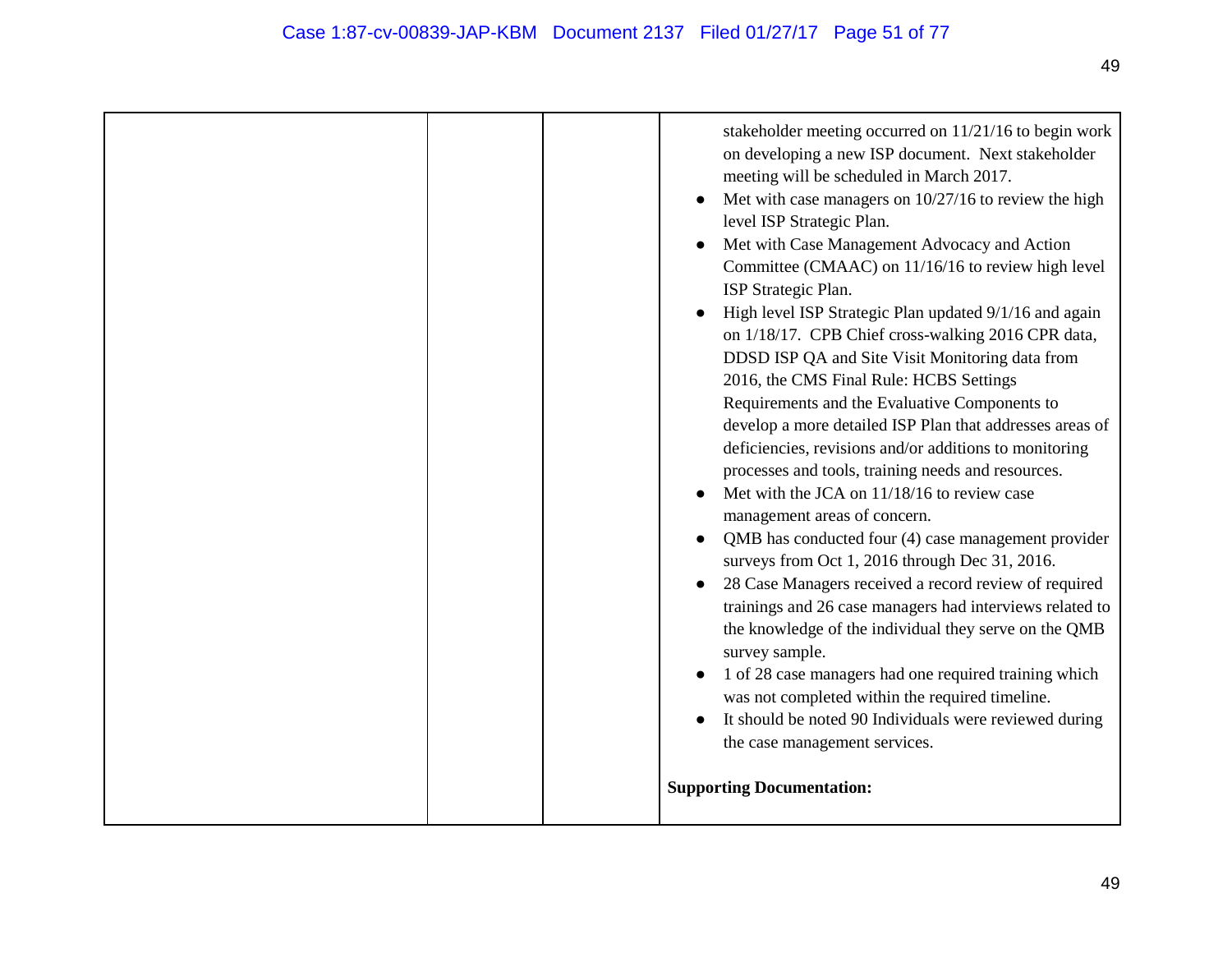|                                                                                                                                                                                                                                                                                                      |                                                             |                                                          | Case Management survey report of findings available<br>upon request                                                                                                                                                                                                                                                                                                                                                                                                                         |
|------------------------------------------------------------------------------------------------------------------------------------------------------------------------------------------------------------------------------------------------------------------------------------------------------|-------------------------------------------------------------|----------------------------------------------------------|---------------------------------------------------------------------------------------------------------------------------------------------------------------------------------------------------------------------------------------------------------------------------------------------------------------------------------------------------------------------------------------------------------------------------------------------------------------------------------------------|
| S5.3b Case Managers must ensure that each<br>JCM's ISP is properly implemented.                                                                                                                                                                                                                      | Original<br><b>Date:</b> 1/31/16<br>Date Ext. 1:<br>7/31/17 | <b>QMB</b> Bureau<br>Chief and<br><b>DDSD CM</b><br>Lead | <b>Activities Completed in the Quarter:</b><br>See S5.3a ISP activities                                                                                                                                                                                                                                                                                                                                                                                                                     |
| S5.3c Case Managers must identify<br>significant risks, needed supports, and<br>unmet needs for each JCM; must convene<br>the IDT promptly whenever a JCM is at risk<br>or a JCM's needs are not being fully<br>addressed; must ensure DOH if the IDT is<br>unable to adequately meet a JCM's needs. | Original<br><b>Date:</b> 1/31/16<br>Date Ext. 1:<br>7/31/17 | <b>QMB</b> Bureau<br>Chief and<br><b>DDSD CM</b><br>Lead | <b>Activities Completed in the Quarter:</b><br>See S5.3a ISP activities<br>QMB has conducted four (4) case management provider<br>surveys from Oct 1, 2016 through Dec 31, 2016.<br>28 Case Managers received a record review of required<br>trainings and 26 case managers had interviews related to<br>the knowledge of the individual they serve on the QMB<br>survey sample.<br><b>Supporting Documentation:</b><br>Case Management survey report of findings available<br>upon request |
| S5.3d The DOH must monitor and evaluate<br>the performance of each case management<br>agency on an annual basis and must use its<br>evaluation to determine whether the case<br>management agency should be enrolled as a<br>DD Waiver provider.                                                     | Original<br><b>Date:</b> 1/31/16<br>Date Ext. 1:<br>7/31/17 | <b>OMB</b> Bureau<br>Chief and<br><b>DDSD CM</b><br>Lead | <b>Activities Completed in the Quarter:</b><br>See S5.3a activities<br>QMB has completed four (4) case management provider<br>surveys from Oct 1, 2016 through Dec 31, 2016.<br>During the QMB compliance surveys three (3) agencies<br>$\bullet$<br>were found in compliance with conditions of<br>participation and one (1) was found in partial<br>compliance. All agencies are required to complete a                                                                                   |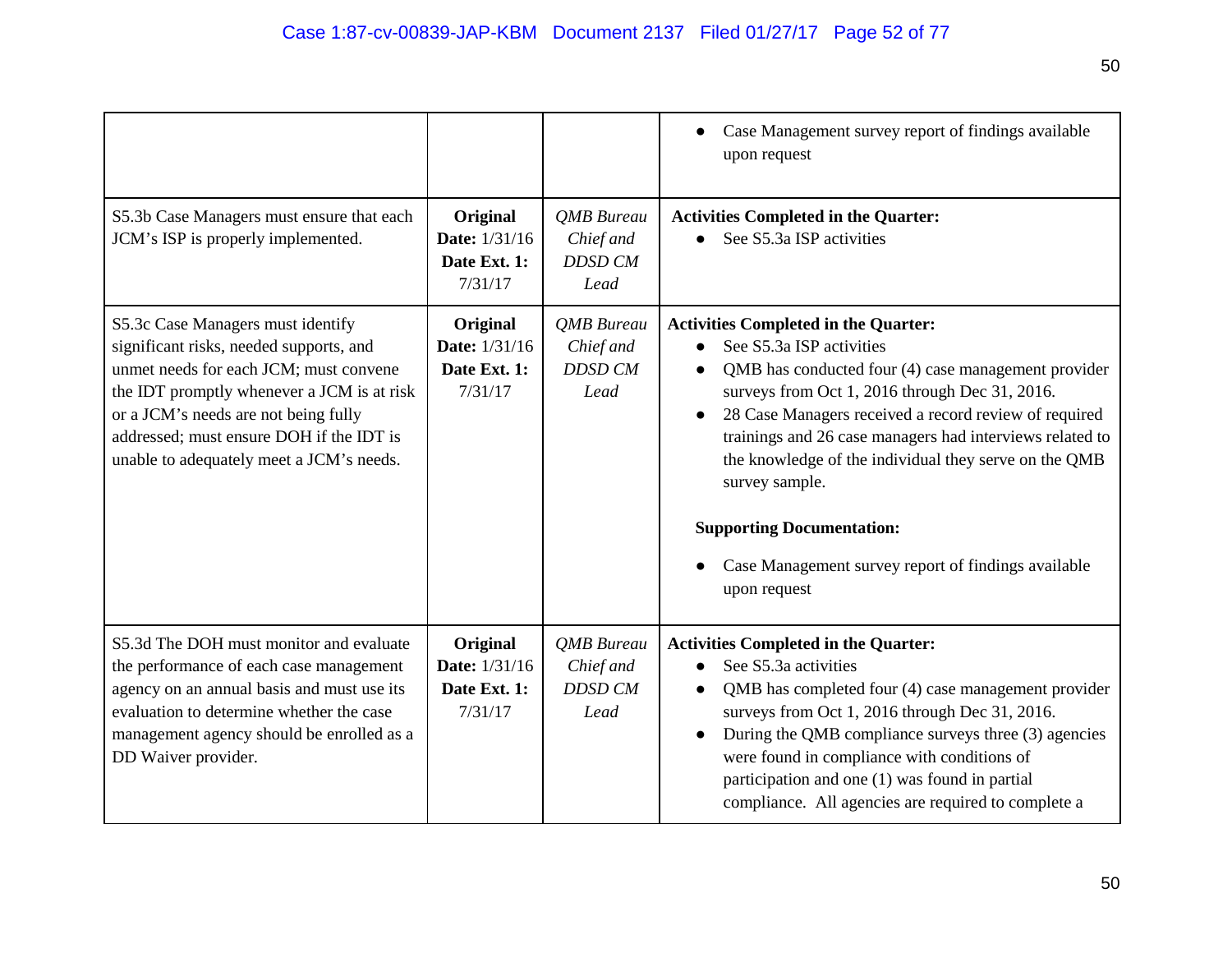| Safety Objective S5.4 Develop and implement an effective, integrated DD Strategic Information Management System.                             |                                                          |                            | plan of correction for deficient practices identified.<br>The agency in partial compliance was New Behavioral<br>Health Institute (NMBHI). NMBHI condition level<br>finding was for Parent / Guardian Abuse, Neglect,<br><b>Exploitation Training.</b><br><b>Supporting Documentation:</b><br>Case Management survey report of findings available upon<br>request                                        |
|----------------------------------------------------------------------------------------------------------------------------------------------|----------------------------------------------------------|----------------------------|----------------------------------------------------------------------------------------------------------------------------------------------------------------------------------------------------------------------------------------------------------------------------------------------------------------------------------------------------------------------------------------------------------|
| S5.4a The DOH must evaluate its<br>information management system's ability to<br>use information related to JCMs in an<br>integrated manner. | Original<br>Date:<br>11/30/15<br>Date Ext. 1:<br>8/31/16 | <b>BSI</b> Bureau<br>Chief | Milestones achieved toward completion:<br>The BSI developed a regularly scheduled Data Hub<br>meeting with pertinent Division managers to discuss<br>data availability, use and needs. The JCA has attended<br>this meeting.<br><b>Activities Completed in the Quarter:</b><br>• Data Hub meeting held on 12/13/16.<br><b>Supporting Documentation:</b><br>Data Hub Summary 12/13/16 (Bates number 0254) |
| S5.4b The DOH must ensure that the "ad-<br>hoc reports pulled from HSD's MMIS" are<br>available from DDSD.                                   | Original<br>Date:<br>12/31/15<br>Date Ext. 1:<br>8/31/16 | <b>BSI</b> Bureau<br>Chief | Milestones achieved toward completion:<br>DDSD is receiving raw data from HSD and BSI is able<br>to generate reports upon request.<br><b>Activities Completed in the Quarter:</b><br>Working on development of an FTP site to facilitate<br>easier transfer of data throughout the Division.<br>Working on development of a DDSD database.                                                               |
| S5.4c Defendants must evaluate the<br>usefulness and gaps in the above described                                                             | Original<br>Date: 4/30/16                                | <b>BSI</b> Bureau<br>Chief | Milestones achieved toward completion:<br>DDSD has met and identified gaps and is creating a data<br>$\bullet$                                                                                                                                                                                                                                                                                           |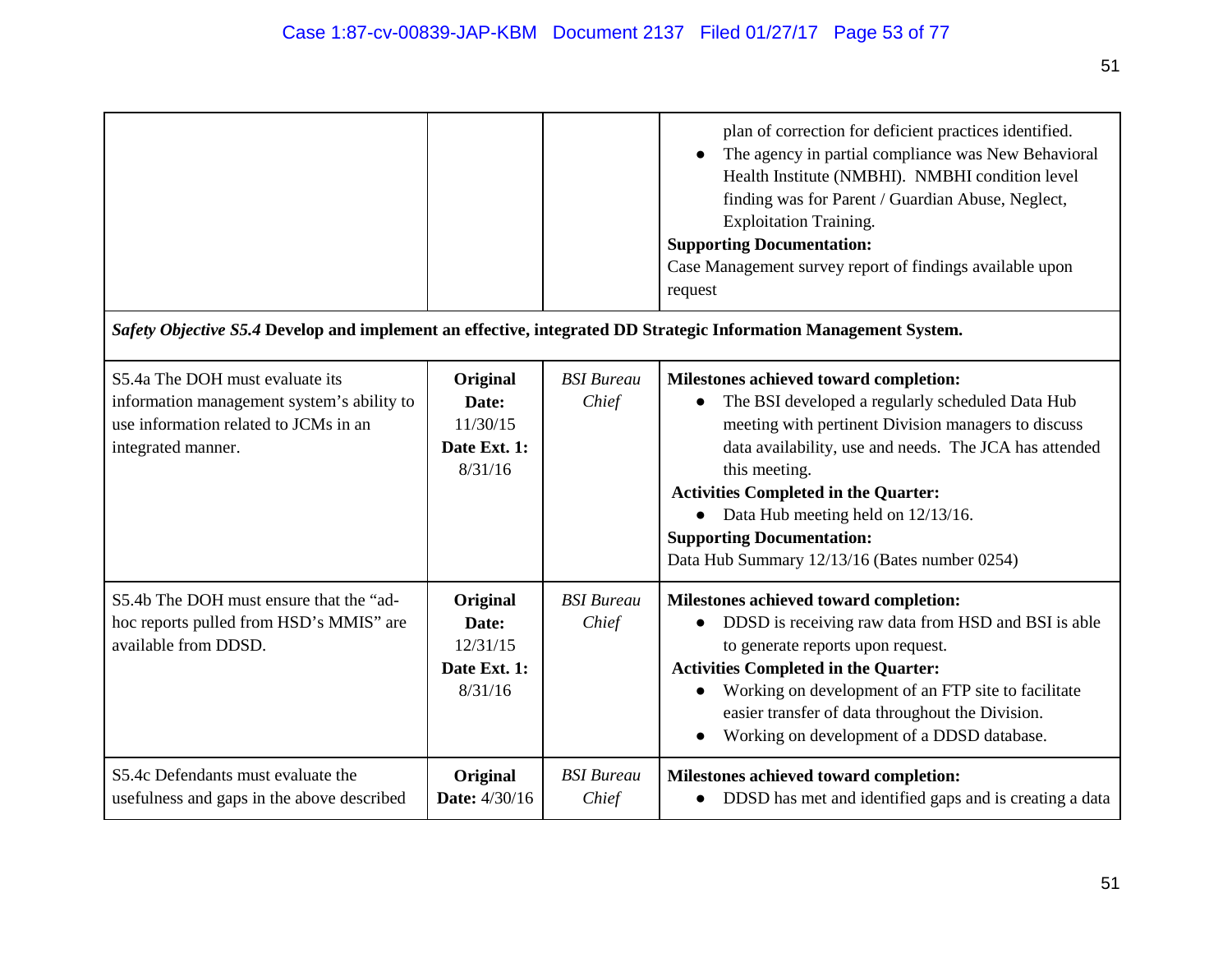| data collection system and must modify or<br>update the system where practicable. | Date Ext. 1:<br>8/31/16                                                                        |                                                              | system to meet our needs.                                                                                                                                                                                                                                                                                                                                                                                                                                                                                                                                                                                                                                                                                                                                                                                                                                                                                                                                                                                                                                                                                                                                                                                                                                                                                                                                            |
|-----------------------------------------------------------------------------------|------------------------------------------------------------------------------------------------|--------------------------------------------------------------|----------------------------------------------------------------------------------------------------------------------------------------------------------------------------------------------------------------------------------------------------------------------------------------------------------------------------------------------------------------------------------------------------------------------------------------------------------------------------------------------------------------------------------------------------------------------------------------------------------------------------------------------------------------------------------------------------------------------------------------------------------------------------------------------------------------------------------------------------------------------------------------------------------------------------------------------------------------------------------------------------------------------------------------------------------------------------------------------------------------------------------------------------------------------------------------------------------------------------------------------------------------------------------------------------------------------------------------------------------------------|
| <b>SUPPORTED EMPLOYMENT PLAN</b>                                                  | <b>Major Strategies:</b><br>1.<br>2.<br>3.<br>employment.<br>4.<br>outcomes.<br>5.<br>6.<br>7. | definitions consistent with WIOA.<br>systemic culture shift. | <b>Employment First Policy/Procedure - Established the vision for competitive</b><br>integrated employment as the preferred outcome, including instituting new<br><b>SELN Database - Established provider accountability for employment outcomes.</b><br><b>Informed Choice Pilot Project - The goal of this project is to increase provider</b><br>capacity relative to discovery. Discovery will be used to guide informed choice about<br>Qualified Provider Project - DDSD is in the process of revising its provider<br>application in order to establish new expectations for providers related to quality<br>Strike Force - This is an extension of the work that has previously been completed.<br>Strike Force is currently focusing on increasing the time spent in community<br>participation and decreasing time in facility-based non-work settings.<br>CLE Project - This is a research project through ThinkWork that is developing a<br>National toolkit to be used to assist providers with Community Life Engagement. It<br>will ultimately assist providers with compliance of the CMS Final Rule and a<br><b>CM Competency Based Training - DDSD is in the process of developing competency</b><br>based training in the broad areas of Employment First, Informed Choice, Person-<br><b>Centered Assessments, Resources and System Drivers.</b> |
|                                                                                   |                                                                                                |                                                              |                                                                                                                                                                                                                                                                                                                                                                                                                                                                                                                                                                                                                                                                                                                                                                                                                                                                                                                                                                                                                                                                                                                                                                                                                                                                                                                                                                      |

*Supported Employment Objective SE 1.1* **Achieve an annual increase of Jackson Class Members working "at criteria," in accordance with information gathered regarding the Jackson Class Members' abilities and desires to be employed, and the guardians' positions on employment of the Jackson Class Members. Defendants must provide technical, supported employment assistance to the Jackson Class Members and support for teams to assist all qualified and willing Jackson Class Members to obtain "at criteria" employment.**

| SE1.1a Defendants must obtain current     | <b>Original</b> | DDSE             | Milestones achieved toward completion:     |
|-------------------------------------------|-----------------|------------------|--------------------------------------------|
| statistics on JCMs who are not working at | Date:           | <i>Supported</i> | The Supported Employment database has been |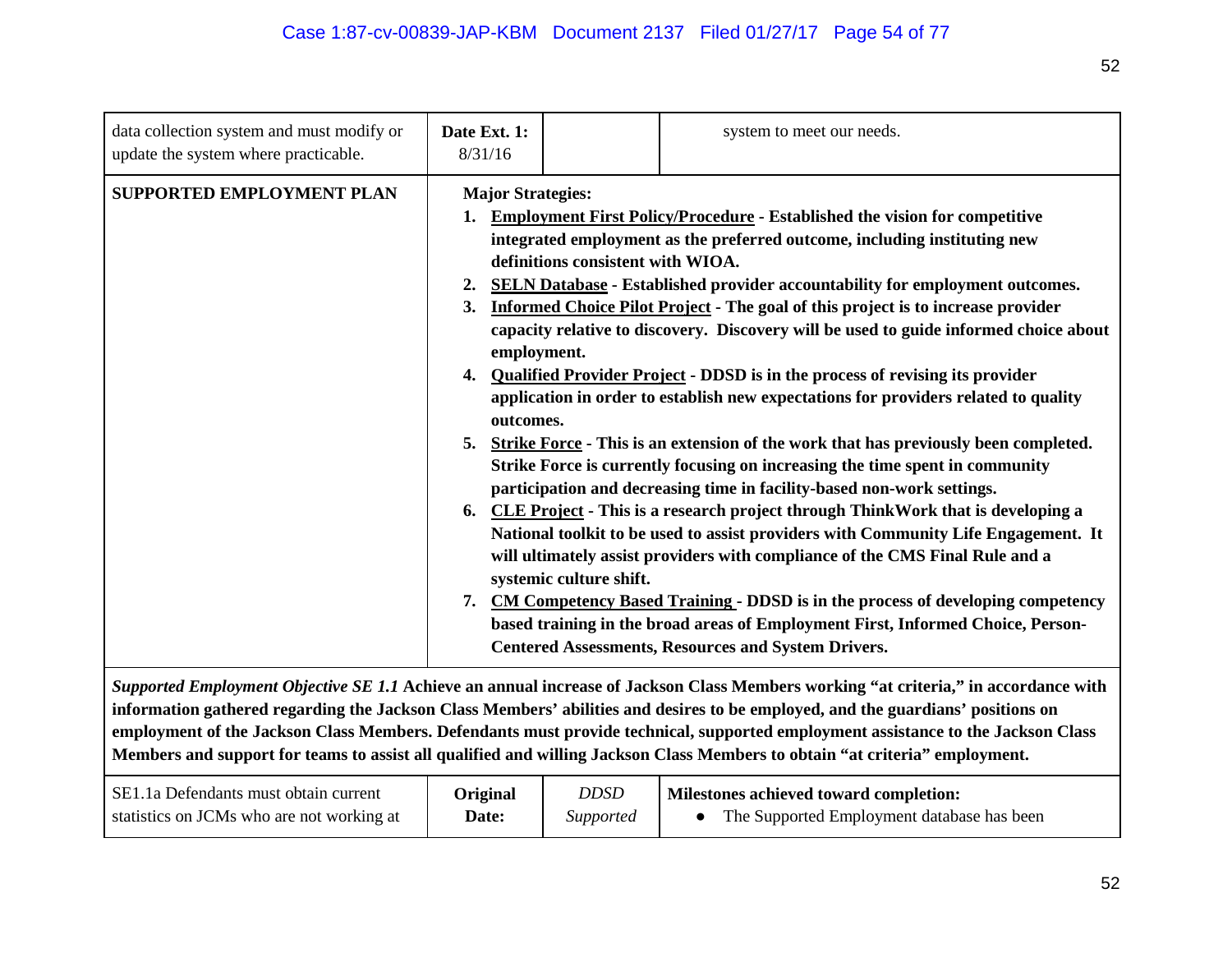| criteria, but who wish to work and are<br>capable of working at criteria, provided the<br>JCMs' guardians support working at criteria.                                       | 10/31/15<br>Date Ext. 1:<br><b>TBD</b>                                             | Employment<br>Lead                             | converted from beta testing and is now in production<br>mode.<br>Three providers are now involved in the Informed<br>$\bullet$<br>Choice project.                                                                                                                                                                                 |  |
|------------------------------------------------------------------------------------------------------------------------------------------------------------------------------|------------------------------------------------------------------------------------|------------------------------------------------|-----------------------------------------------------------------------------------------------------------------------------------------------------------------------------------------------------------------------------------------------------------------------------------------------------------------------------------|--|
| SE1.1b Defendants must provide technical<br>vocational assistance and support through<br>job developers and job coaches for all JCMs<br>identified in SE1.1a.                | Original<br>Date:<br>10/31/15<br>Date Ext. 1:<br><b>TBD</b>                        | <b>DDSD</b><br>Supported<br>Employment<br>Lead | <b>Activities Completed in the Quarter:</b><br>SELN FY17 Q2 data has been collected, validated and<br>imported into the Supported Employment database.<br>Two new providers are involved in the Informed Choice<br>project - Tresco and LifeRoots, Inc. 14 JCMs have been                                                         |  |
| SE1.1c Defendants must achieve an annual<br>increase in the number of JCMs working at<br>criteria, consistent with SE1.1a.                                                   | Original<br>Date: 1/31/16<br>Date Ext. 1:<br>9/30/16<br>Date Ext. 2:<br><b>TBD</b> | <b>DDSD</b><br>Supported<br>Employment<br>Lead | assigned to have Discovery Profiles completed.<br><b>Supporting Documentation:</b><br>JCM Wage and Hour Report 1.23.17 Bates number 0255-0258<br>July 2016 - DDSD Informed Choice Monthly<br>Deliverables Report (Bates number 0259-260)<br>August 2016 - DDSD Informed Choice Monthly Deliverables<br>Report (Bates number 0261) |  |
| SE1.1d Defendants must provide technical<br>assistance to JCMs and their teams to obtain<br>jobs for JCMs consistent with the federal<br>definition of Supported Employment. | Original<br><b>Date:</b> 1/31/16<br>Date Ext. 1:<br><b>TBD</b>                     | <b>DDSD</b><br>Supported<br>Employment<br>Lead | September 2016 - DDSD Informed Choice Monthly<br>Deliverables Report (Bates number 0262-263)<br>October 2016 - DDSD Informed Choice Monthly Deliverables<br>Report (Bates number 0264-266)<br>November 2016 - DDSD Informed Choice Monthly<br>Deliverables Report (Bates number 0267-269)                                         |  |
| Supported Employment Objective SE 1.2 Defendents will increase the number of qualified providers statewide in order to increase the                                          |                                                                                    |                                                |                                                                                                                                                                                                                                                                                                                                   |  |

*Supported Employment Objective SE 1.2* **Defendants will increase the number of qualified providers statewide in order to increase the number of Jackson Class Members earning minimum wage or better, and to increase the average number of hours per week worked by Jackson Class Members. Defendants will develop a plan with time lines to provide quality supported employment at criteria to all priority class members who are determined to be appropriate for work.**

| SE1.2a Defendants must develop a written   | Original             | <b>DDSD Deputy</b> | <b>Activities Completed in the Quarter:</b>           |
|--------------------------------------------|----------------------|--------------------|-------------------------------------------------------|
| strategy and process to recruit and retain | <b>Date:</b> 9/30/15 | Director           | • The Qualified Provider committee met on $1.19.17$ . |
| qualified employment providers for all     | Date Ext. 1:         |                    | Committee members were given assignments to develop   |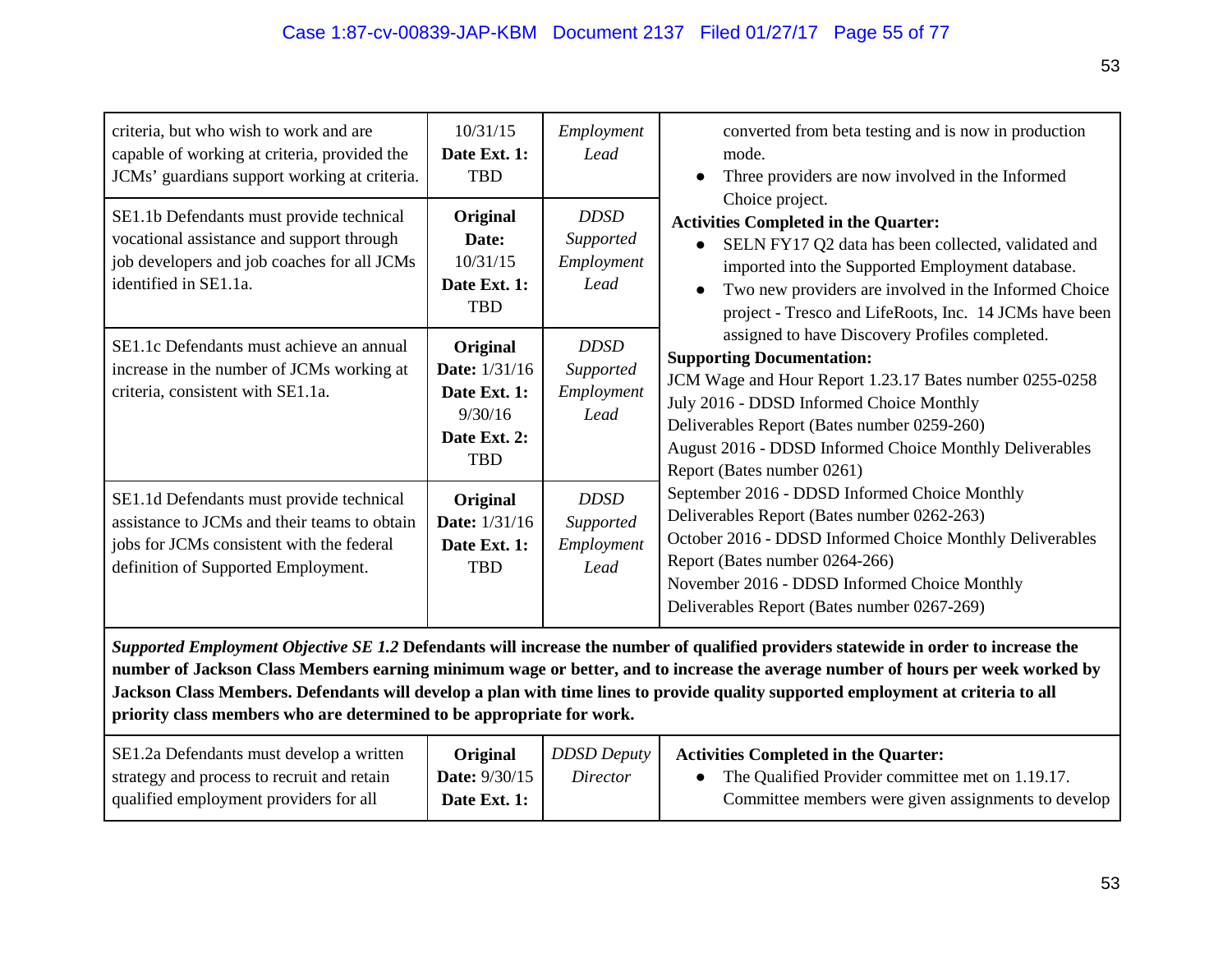| JCMs who wish to and are able to work at<br>criteria, with their guardians' consent.                                                                                                                                                     | 4/30/16<br>Date Ext. 2:<br>6/30/16<br>Date Ext. 3:<br><b>TBD</b>                                           |                                       | portions of the provider application. Linda Rolfe, SME,<br>developed a reporting template. |
|------------------------------------------------------------------------------------------------------------------------------------------------------------------------------------------------------------------------------------------|------------------------------------------------------------------------------------------------------------|---------------------------------------|--------------------------------------------------------------------------------------------|
| SE1.2b Defendants must provide a current<br>written list of qualified employment<br>providers to JCMs and their guardians.                                                                                                               | Original<br>Date: 9/30/15<br>Date Ext. 1:<br>4/30/16<br>Date Ext. 2:<br>6/30/16<br>Date Ext. 3:<br>9/30/16 | <b>DDSD</b> Deputy<br><b>Director</b> | <b>Activities Completed in the Quarter:</b><br>See SE1.2a for updates.                     |
| SE1.2c Defendants must use the list of<br>qualified employment providers to increase<br>the number of JCMs earning minimum wage<br>or better and to increase the number of hours<br>per week worked by JCMs.                             | Original<br>Date: 9/30/15<br>Date Ext. 1:<br>6/30/16<br>Date Ext. 2:<br><b>TBD</b>                         | <b>DDSD</b> Deputy<br><b>Director</b> | <b>Activities Completed in the Quarter:</b><br>See SE1.2a for updates.<br>$\bullet$        |
| SE1.2d Defendants must create and must<br>disseminate a timeline with target dates for<br>the employment at criteria of all JCMs who<br>wish to work, who can work, and who have<br>the consent of the guardians to work at<br>criteria. | Original<br>Date:<br>10/31/15<br>Date Ext. 1:<br>6/30/16<br>Date Ext. 2:<br><b>TBD</b>                     | <b>DDSD</b> Deputy<br><b>Director</b> | <b>Activities Completed in the Quarter:</b><br>See SE1.2a for updates.                     |
| SE1.2e Defendants must maintain and must<br>report annual statistics on the number of $(1)$                                                                                                                                              | Original<br>Date:                                                                                          | <b>DDSD</b> Deputy<br>Director        | <b>Activities Completed in the Quarter:</b><br>See SE1.2a for updates.<br>$\bullet$        |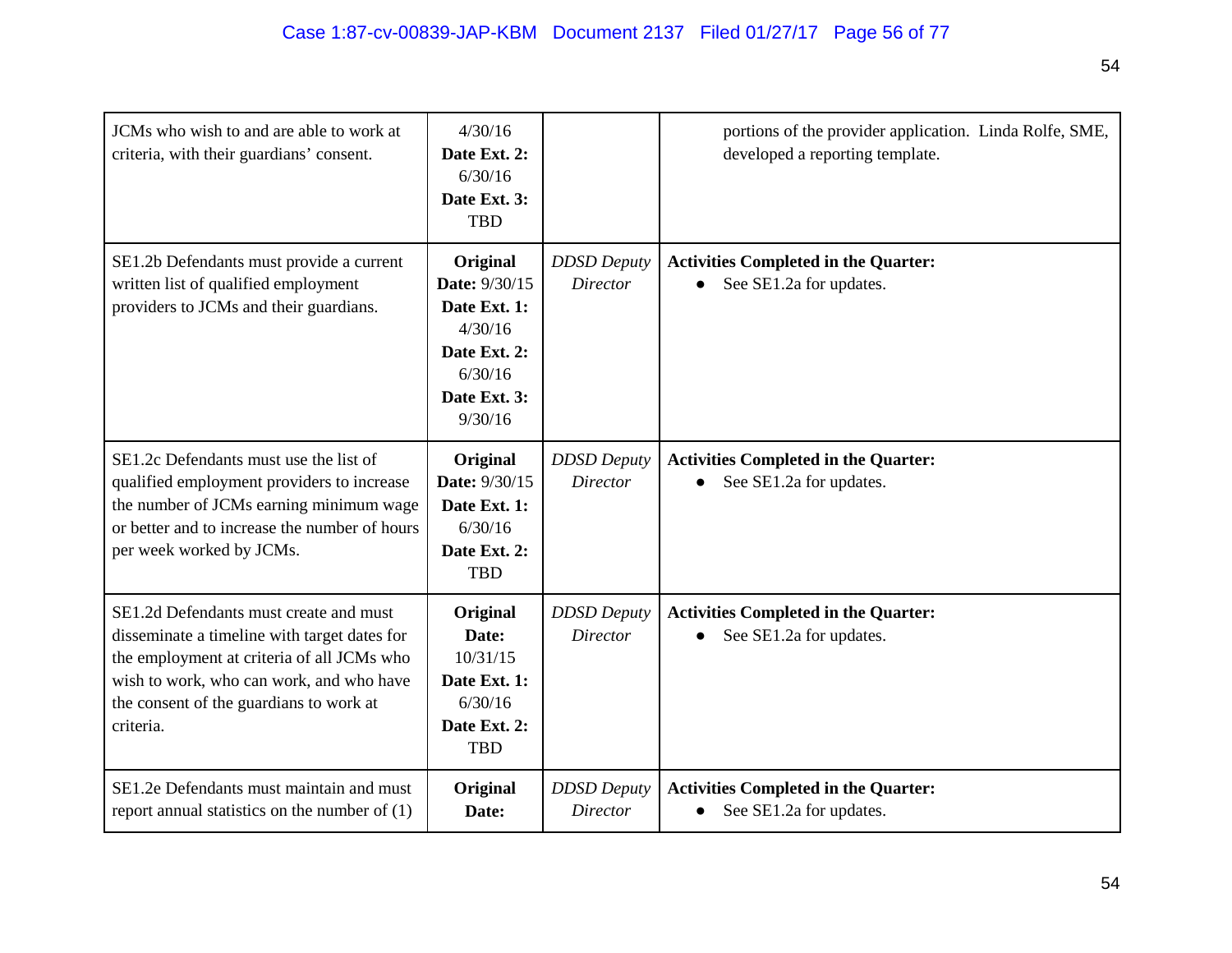| JCMs who wish to work at criteria, (2)<br>JCMs who can work at criteria with their<br>guardians' consent, and (3) JCMs who are<br>working at criteria. Defendants must<br>correlate these annual statistics with the<br>target dates in the timeline. | 12/31/15<br>Date Ext. 1:<br>9/30/16<br>Date Ext. 2:<br><b>TBD</b>                                |                                                             |                                                                                                                                                                                                                                                                                              |  |
|-------------------------------------------------------------------------------------------------------------------------------------------------------------------------------------------------------------------------------------------------------|--------------------------------------------------------------------------------------------------|-------------------------------------------------------------|----------------------------------------------------------------------------------------------------------------------------------------------------------------------------------------------------------------------------------------------------------------------------------------------|--|
| based training based on DDW standards on career development planning.                                                                                                                                                                                 |                                                                                                  |                                                             | Supported Employment Objective SE 1.3 Personnel who develop or implement career development plans will receive and pass competency                                                                                                                                                           |  |
| SE1.3a Defendants must develop<br>competency based training on DDW<br>standards for career development planning.<br>SE1.3b Personnel must have satisfactorily                                                                                         | Original<br>Date:<br>12/31/15<br>Date Ext. 1:<br>6/30/16<br>Date Ext. 2:<br>12/31/16<br>Original | <b>DDSD</b> Deputy<br><b>Director</b><br><b>DDSD</b> Deputy | Milestones achieved toward completion:<br>Four 2-day training sessions on person-centered<br>assessments and career planning were conducted<br>January - March of 2016. .<br><b>Activities Completed in the Quarter:</b><br>Qualified Provider committee was formed and met this<br>quarter. |  |
| passed competency based training on DDW<br>standards for career development planning<br>before providing career development<br>planning to JCMs and their guardians.                                                                                  | <b>Date:</b> 4/30/16<br>Date Ext. 1:<br>9/30/16<br>Date Ext. 2:<br><b>TBD</b>                    | <b>Director</b>                                             |                                                                                                                                                                                                                                                                                              |  |
| Supported Employment Objective SE 1.4 Increase capacity to create traditional and non-traditional paths to employment.                                                                                                                                |                                                                                                  |                                                             |                                                                                                                                                                                                                                                                                              |  |
| SE1.4a The DDSD Deputy Director must<br>develop an approved action plan to deploy<br>an SE expert or experts to work with<br>qualified employment providers to increase<br>the number of traditional and non-traditional                              | Original<br>Date: 7/31/15<br>Date Ext. 1:<br>9/30/16<br>Date Ext. 2:                             | <b>DDSD</b> Deputy<br><b>Director</b>                       | <b>Activities Completed in the Quarter:</b><br>The Informed Choice project continues.<br>Qualified Provider committee was formed and met this<br>quarter.                                                                                                                                    |  |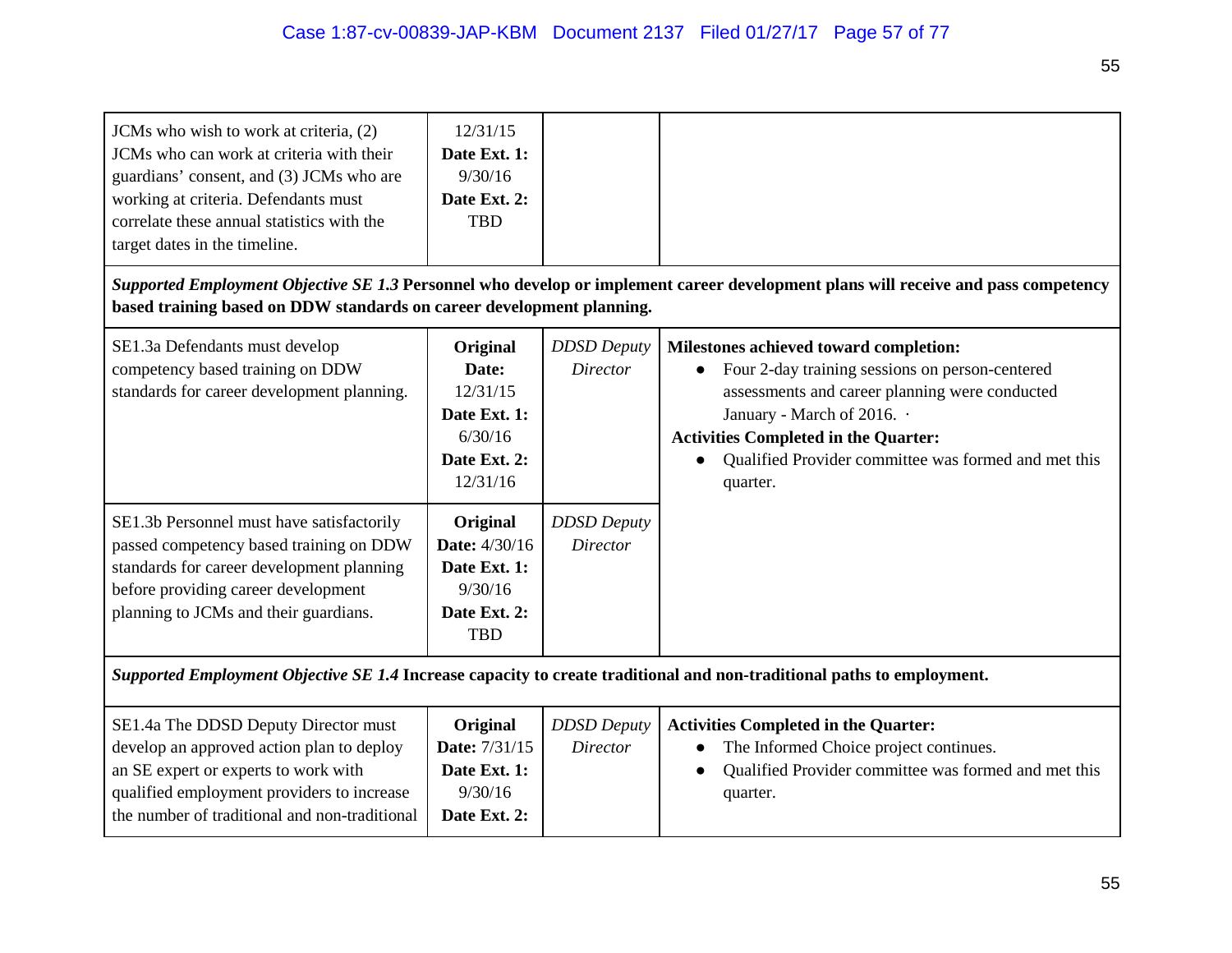| employment opportunities for JCMs to work<br>at criteria.                                                                                                                                                                                                                                                                                         | 12/31/16                                                                                 |                                       |                                                                                                                                                                                                                                                                                                                                                                                                                |  |
|---------------------------------------------------------------------------------------------------------------------------------------------------------------------------------------------------------------------------------------------------------------------------------------------------------------------------------------------------|------------------------------------------------------------------------------------------|---------------------------------------|----------------------------------------------------------------------------------------------------------------------------------------------------------------------------------------------------------------------------------------------------------------------------------------------------------------------------------------------------------------------------------------------------------------|--|
| SE1.4b Defendants, through Partners for<br>Employment, must deliver customized<br>employment training to qualified<br>employment providers in reference to<br>employment of JCMs at criteria.                                                                                                                                                     | Original<br>Date:<br>10/31/15<br>Date Ext. 1:<br>9/30/16<br>Date Ext. 2:<br>12/31/16     | <b>DDSD</b> Deputy<br><b>Director</b> | Milestones achieved toward completion:<br>Informed Choice project started.<br>$\bullet$<br><b>Activities Completed in the Quarter:</b><br>Two new providers are involved in the Informed Choice<br>project - Tresco and LifeRoots, Inc. 14 JCMs have been<br>assigned to have Discovery Profiles completed.<br><b>Supporting Documentation:</b><br>See SE1.1 for PFE Informed Choice supporting documentation. |  |
| SE1.4c Defendants must use funding<br>available through the IGA for the<br>development of JCMs' vocational<br>assessment profiles (VAPs).                                                                                                                                                                                                         | Complete in<br>FY15.<br>Negotiation<br>underway for<br>FY 16.<br>Date Ext. 1:<br>9/30/16 | <b>DDSD</b> Deputy<br>Director        | Milestones achieved toward completion:<br>VAP Policy was rescinded.<br><b>Activities Completed in the Quarter:</b><br>Three providers are learning to do discovery through the<br>Informed Choice project. DVR is involved in the<br>project.                                                                                                                                                                  |  |
| SE1.4d Defendants must demonstrate<br>through annual statistics that they have<br>increased the capacity to provide traditional<br>and non-traditional paths for employment of<br>JCMs at criteria.                                                                                                                                               | Original<br>Date: 1/31/16<br>Date Ext. 1:<br>9/30/16                                     | <b>DDSD</b> Deputy<br><b>Director</b> | Milestones achieved toward completion:<br>Supported Employment database is fully operational.<br><b>Activities Completed in the Quarter:</b><br>See SE1.4c for updates.<br>PFE held 2 Trainings on Customized Employment held<br>in November in Farmington and ABQ.                                                                                                                                            |  |
| Supported Employment Objective SE 1.5 Individual records (including ISPs) of Jackson Class Members will contain accurate employment<br>plans that include information about the Jackson Class Members' desires to work, the Jackson Class Members' skills for existing jobs,<br>and whether the guardians want the Jackson Class Members to work. |                                                                                          |                                       |                                                                                                                                                                                                                                                                                                                                                                                                                |  |
| SE1.5a Defendants, through appropriately                                                                                                                                                                                                                                                                                                          | Original                                                                                 | <b>DDSD</b>                           | Milestones achieved toward completion:                                                                                                                                                                                                                                                                                                                                                                         |  |

56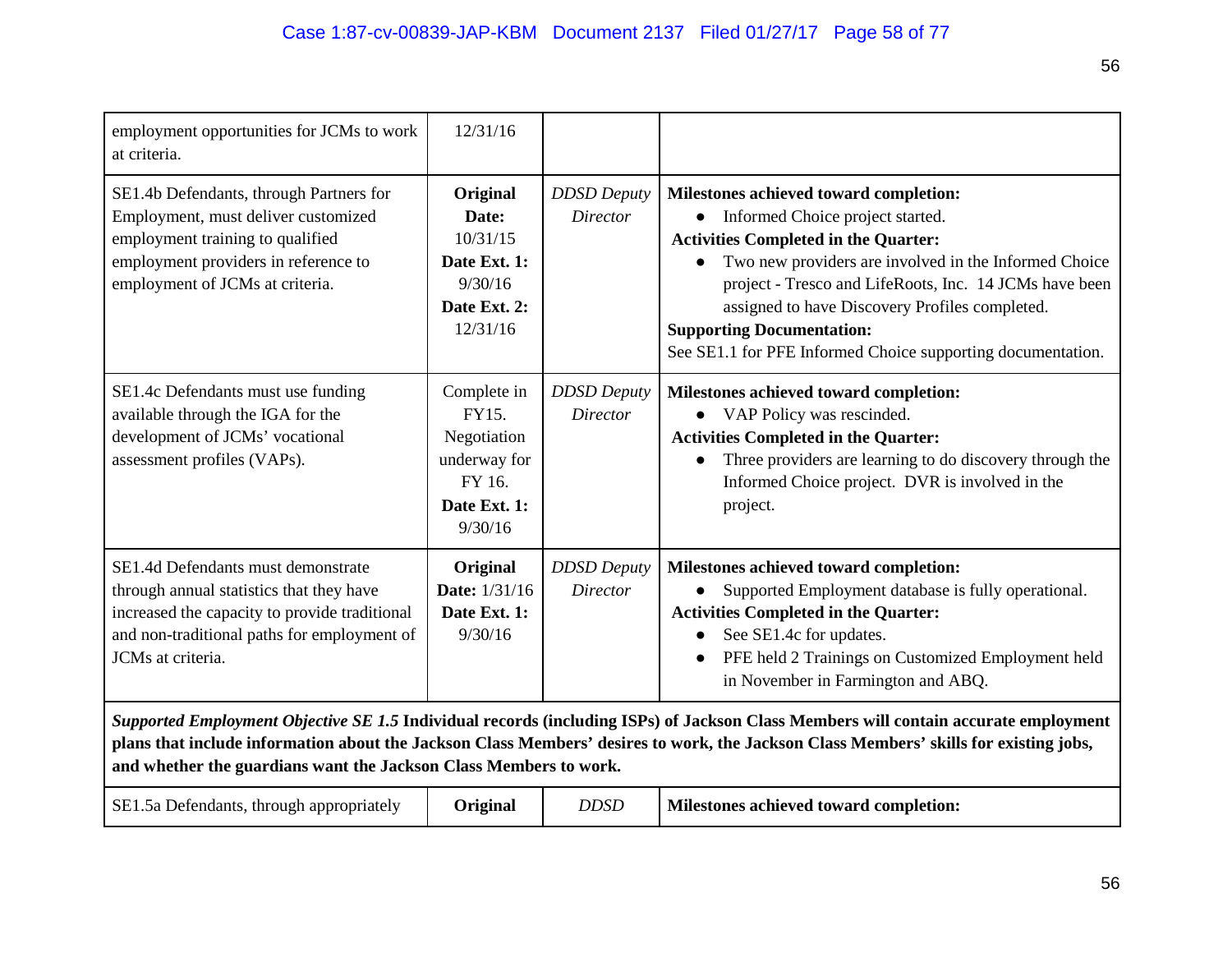| trained personnel, must update each JCM's<br>ISP with a current and accurate employment<br>plan, including information about the JCM's<br>employment goals and whether the JCM<br>wishes to work, has skills for existing work,<br>seeks traditional or nontraditional work, and<br>has the guardian's consent to work. | Date: 4/30/16<br>Date Ext. 1:<br><b>TBD</b>                                      | Supported<br>Employment<br>Lead                | Director's Release rescinding the VAP outlined<br>requirements for career development plans.<br><b>Activities Completed in the Quarter:</b><br>Strike Force reconvened. ISP reviews will continue<br>through that process.<br>Informed Choice pilot project added two new providers.                                     |
|-------------------------------------------------------------------------------------------------------------------------------------------------------------------------------------------------------------------------------------------------------------------------------------------------------------------------|----------------------------------------------------------------------------------|------------------------------------------------|--------------------------------------------------------------------------------------------------------------------------------------------------------------------------------------------------------------------------------------------------------------------------------------------------------------------------|
| meet within 10 days and take action to minimize the disruption to the class member's employment.                                                                                                                                                                                                                        |                                                                                  |                                                | Supported Employment Objective SE 1.6 When there is a change in an individual's life that impacts their employment status, the team will                                                                                                                                                                                 |
| SE1.6a Defendants must have a system in<br>place to minimize the disruption to a JCM's<br>employment when a JCM suffers a "life<br>change" (hospitalization, significant health<br>status change, relocation to another city, loss<br>of employment).                                                                   | Original<br>Date: 9/30/15<br>Date Ext. 1:<br>9/30/16<br>Date Ext. 2:<br>12/31/16 | <b>DDSD</b><br>Supported<br>Employment<br>Lead | Milestones achieved toward completion:<br>• Director's Release sent to the field on 4.1.16.<br><b>Activities Completed in the Quarter:</b><br>CI Coordinators reviewing Out of Home Placement<br>reports.<br><b>Supporting Documentation:</b><br>Supported Employment Communication Matrix (Bates number<br>$0270 - 276$ |
| SE1.6b Defendants must promptly<br>document any life change for a JCM in<br>appropriate forms, including Case<br>Management Site Visit Forms and IDT<br>Meeting minutes.                                                                                                                                                | Original<br>Date: 9/30/15<br>Date Ext. 1:<br>9/30/16<br>Date Ext. 2:<br>12/31/16 | <b>DDSD</b><br>Supported<br>Employment<br>Lead | <b>Activities Completed in the Quarter:</b><br>Strike Force reconvened this quarter. Discussing<br>changes in a JCM's life is part of the review process.                                                                                                                                                                |
| SE1.6c The JCM's team must meet within<br>ten (10) days of a JCM's life change to take<br>appropriate actions to minimize a disruption<br>in the JCM's employment.                                                                                                                                                      | Original<br>Date:<br>10/31/15<br>Date Ext. 1:<br>9/30/16                         | <b>DDSD</b><br>Supported<br>Employment<br>Lead | <b>Activities Completed in the Quarter:</b><br>See SE1.6b for updates.                                                                                                                                                                                                                                                   |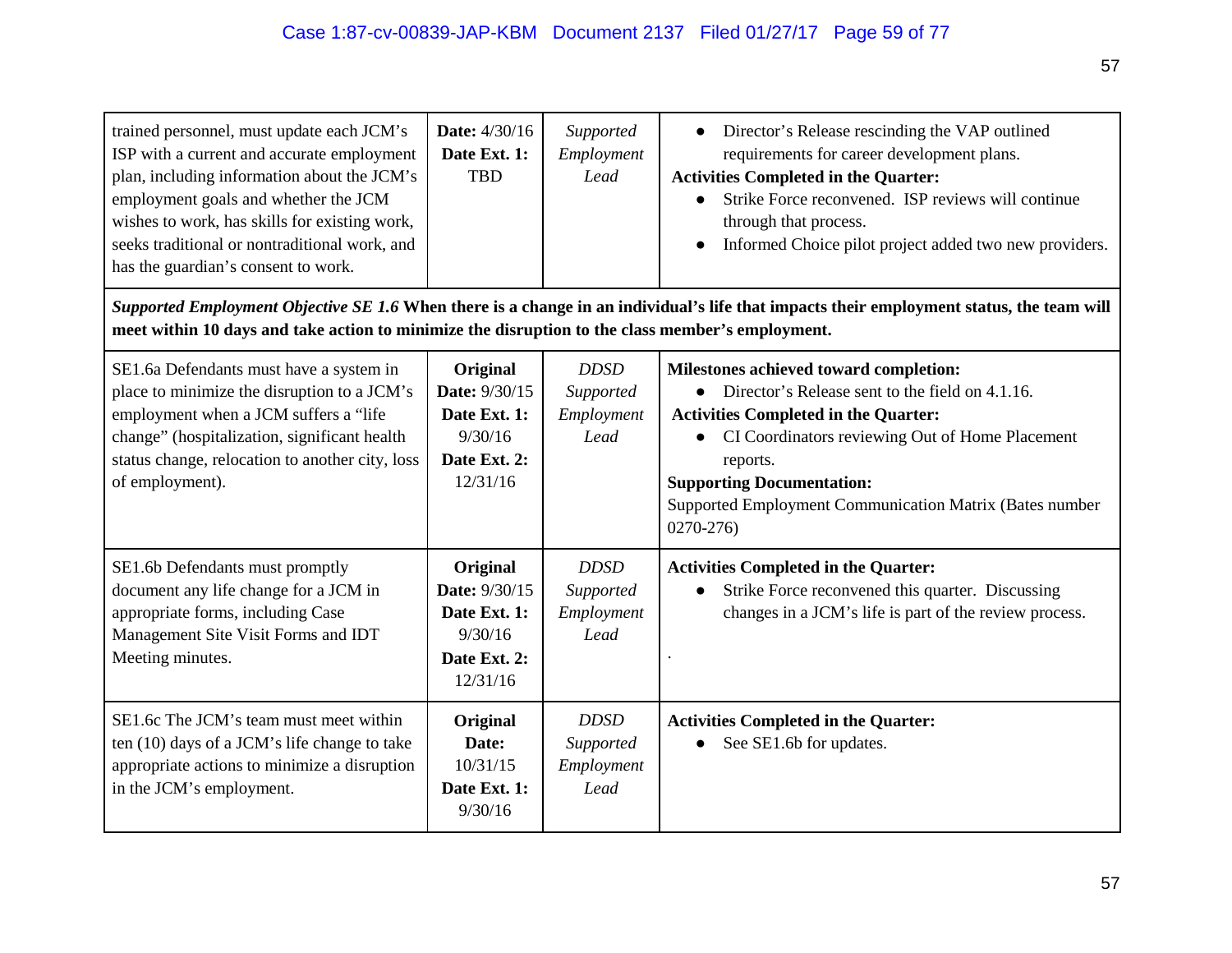|                                                                                                                                                                                                                                                                                                                                                             | Date Ext. 2:<br>12/31/16                                                             |                                       |                                                                                                                                                                                                                                                      |  |  |
|-------------------------------------------------------------------------------------------------------------------------------------------------------------------------------------------------------------------------------------------------------------------------------------------------------------------------------------------------------------|--------------------------------------------------------------------------------------|---------------------------------------|------------------------------------------------------------------------------------------------------------------------------------------------------------------------------------------------------------------------------------------------------|--|--|
| Supported Employment Objective SE2.1 Qualified regional providers will be available in each region for each individual seeking<br>employment.                                                                                                                                                                                                               |                                                                                      |                                       |                                                                                                                                                                                                                                                      |  |  |
| SE2.1a Defendants must develop a process<br>to produce a list of qualified employment<br>providers in all regions of the State for<br>JCMs who seek employment.                                                                                                                                                                                             | Original<br>Date: 9/30/15<br>Date Ext. 1:<br>4/30/16<br>Date Ext. 2:<br>7/31/16      | <b>DDSD</b> Deputy<br><b>Director</b> | <b>Activities Completed in the Quarter:</b><br>The Qualified Provider committee met on 1.19.17.<br>Committee members were given assignments to develop<br>portions of the provider application. Linda Rolfe, SME,<br>developed a reporting template. |  |  |
| SE2.1b Defendants must create written<br>standards that qualified employment<br>providers must meet, including standards<br>addressing employment goals for JCMs.                                                                                                                                                                                           | Original<br>Date: 9/30/15<br>Date Ext. 1:<br>4/30/16<br>Date Ext. 2:<br>12/31/16     | <b>DDSD</b> Deputy<br><i>Director</i> | <b>Activities Completed in the Quarter:</b><br>See SE2.1a for updates.                                                                                                                                                                               |  |  |
| SE2.1c Qualified employment providers that<br>do not meet Defendants' standards must be<br>placed on probation for a period not to<br>exceed six (6) months. If a qualified<br>employment provider does not meet<br>Defendants' standards by the end of the<br>probationary period, Defendants must<br>eliminate that employment provider from<br>the list. | Original<br>Date:<br>12/31/15<br>Date Ext. 1:<br>9/30/16<br>Date Ext. 2:<br>12/31/16 | <b>DDSD</b> Deputy<br><b>Director</b> | <b>Activities Completed in the Quarter:</b><br>See SE2.1a for updates.                                                                                                                                                                               |  |  |
| SE2.1d Defendants must ensure that JCMs<br>in every region of the State have some                                                                                                                                                                                                                                                                           | Original<br>Date:                                                                    | <b>DDSD</b> Deputy<br><b>Director</b> | <b>Activities Completed in the Quarter:</b><br>See SE2.1a for updates.<br>$\bullet$                                                                                                                                                                  |  |  |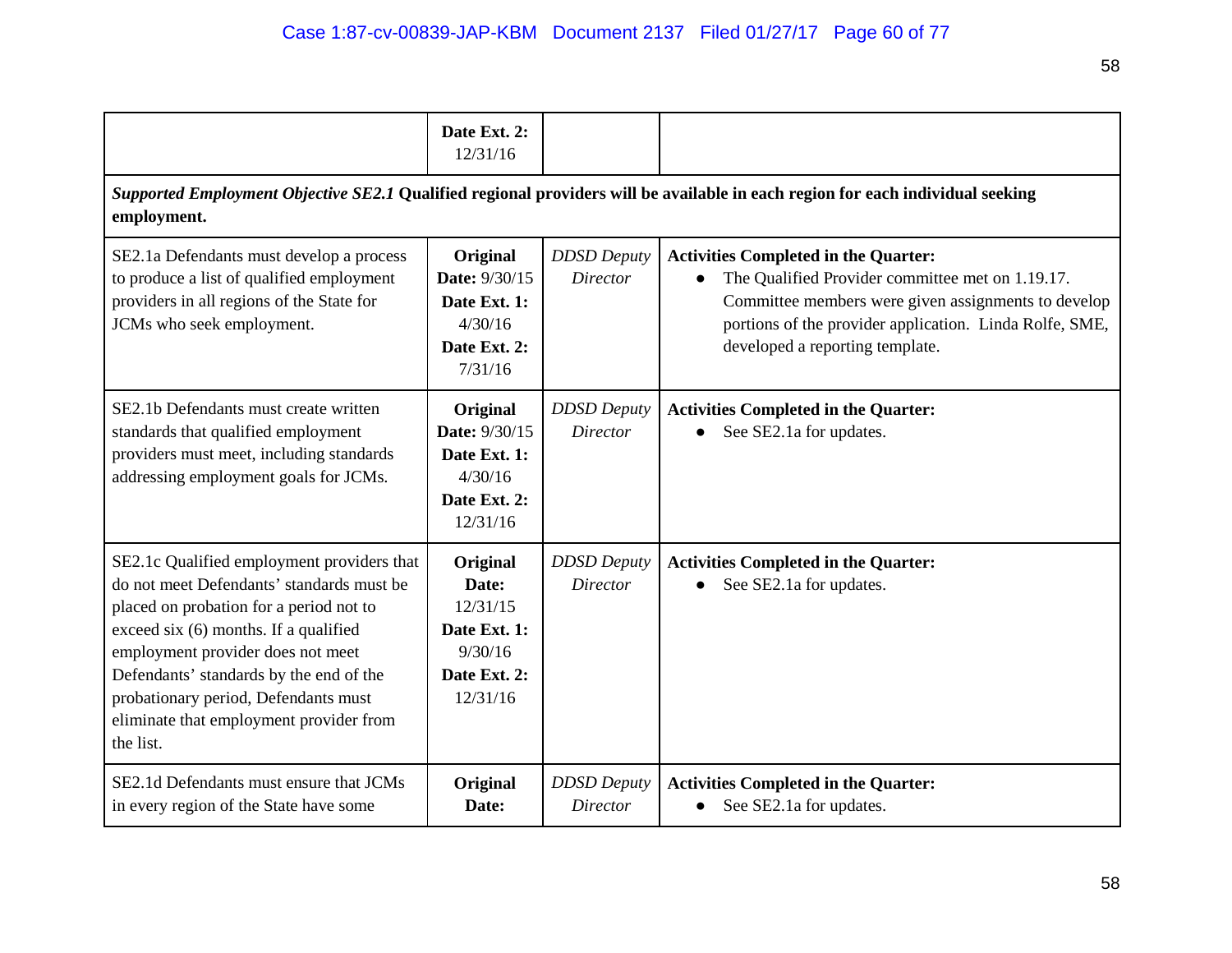| choice of qualified employment providers.<br>Defendants need not provide qualified<br>employment providers in regions of the<br>State where there are no JCMs who seek<br>employment.<br>importance of employment, as well as expectations for employment, in a Jackson Class Member's life. | 12/31/15<br>Date Ext. 1:<br>6/30/16<br>Date Ext. 2:<br>12/31/16                    |                                                | Supported Employment Objective SE2.2 Defendants will implement the Employment First Policy that explicitly sets forth the role and                                                                                                                                                                                                                              |
|----------------------------------------------------------------------------------------------------------------------------------------------------------------------------------------------------------------------------------------------------------------------------------------------|------------------------------------------------------------------------------------|------------------------------------------------|-----------------------------------------------------------------------------------------------------------------------------------------------------------------------------------------------------------------------------------------------------------------------------------------------------------------------------------------------------------------|
| SE2.2a The DOH must develop and must<br>implement an Employment First Policy<br>consistent with professionally accepted<br>standards of practice that apply to a JCM.                                                                                                                        | Original<br>Date: 9/30/15<br>Date Ext. 1:<br>4/30/16<br>Date Ext. 2:<br><b>TBD</b> | <b>DDSD</b><br>Supported<br>Employment<br>Lead | Milestones achieved toward completion:<br>Employment First policy/procedure was completed<br>effective 11.15.2016.<br><b>Activities Completed in the Quarter:</b><br>Employment First policy/procedure was developed.<br><b>Supporting Documentation:</b><br>Employment First Authorization and Implementation Policy and<br>Procedure (Bates number 0277-0282) |
| SE2.2b The Employment First Policy must<br>set forth in writing the role and importance<br>of employment for a JCM and a JCM's<br>expectation of employment.                                                                                                                                 | Original<br>Date: 9/30/15<br>Date Ext. 1:<br>4/30/16<br>Date Ext. 2:<br>9/30/16    | <b>DDSD</b><br>Supported<br>Employment<br>Lead | <b>Activities Completed in the Quarter:</b><br>See SE2.2a for updates.                                                                                                                                                                                                                                                                                          |
| SE2.2c The DOH must make available to a<br>JCM and the JCM's family and guardian<br>information on how to obtain vocational<br>assistance, vocational assessment, assistance<br>for non-traditional employment, and DVR<br>services.                                                         | Original<br>Date:<br>12/31/15<br>Date Ext. 1:<br>9/30/16                           | <b>DDSD</b><br>Supported<br>Employment<br>Lead | Milestones achieved toward completion:<br>Letter about how to obtain assistance with vocational<br>assistance and DVR services sent 1.15.16.<br><b>Activities Completed in the Quarter:</b><br>Employment First policy/procedure was shared with<br>Case Managers, service providers and other interested<br>parties electronically on 11.21.16.                |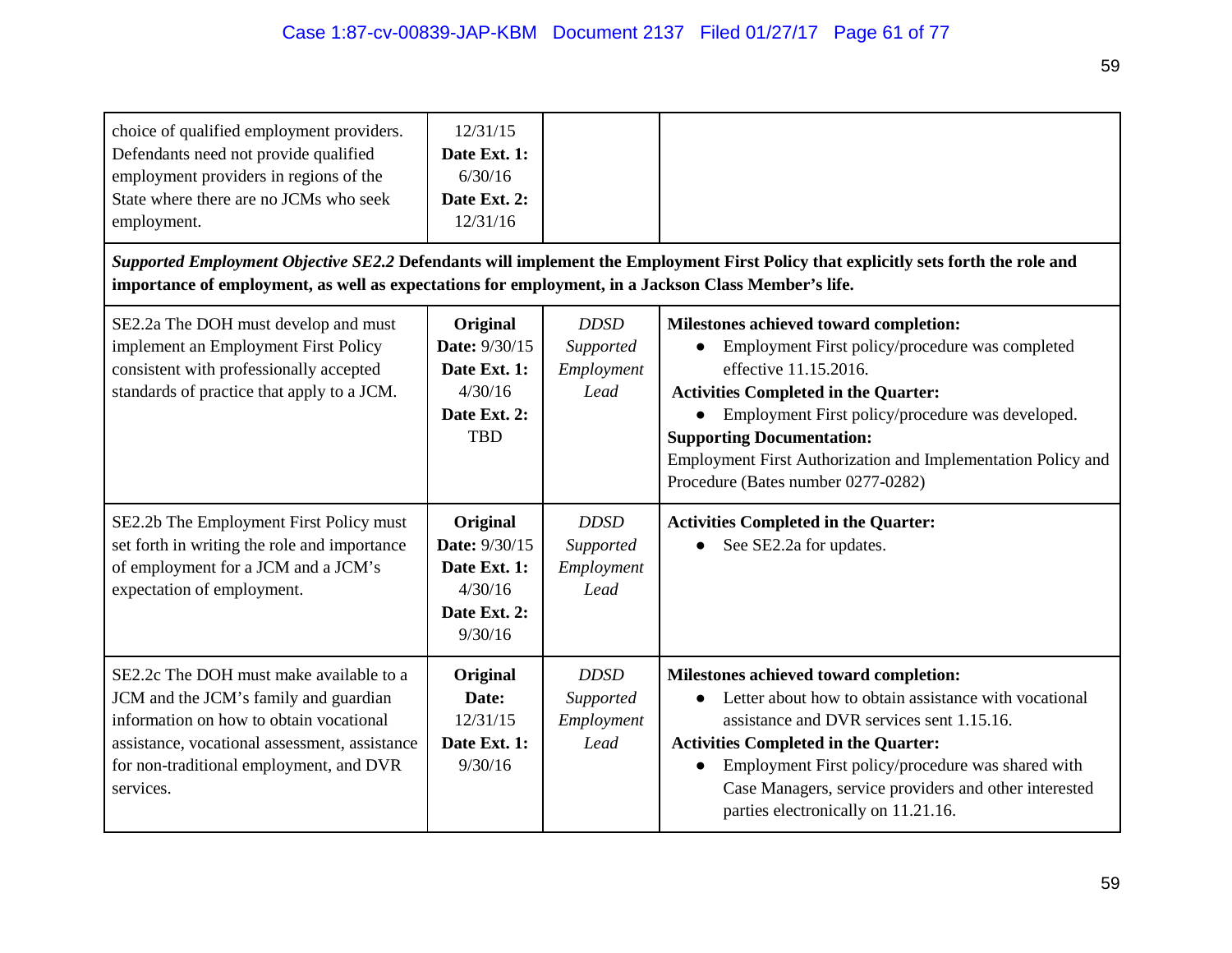|                                                                                                                                                                                                                                                                                   |                                                                                 |                                                | <b>Supporting Documentation:</b><br>See supporting documents in SE 1.6a - Supported Employment<br><b>Communication Matrix</b>                                                                                                                                                                                                                                                                                                                                                                                                                                                                                  |  |
|-----------------------------------------------------------------------------------------------------------------------------------------------------------------------------------------------------------------------------------------------------------------------------------|---------------------------------------------------------------------------------|------------------------------------------------|----------------------------------------------------------------------------------------------------------------------------------------------------------------------------------------------------------------------------------------------------------------------------------------------------------------------------------------------------------------------------------------------------------------------------------------------------------------------------------------------------------------------------------------------------------------------------------------------------------------|--|
| Supported Employment Objective SE2.3 Clarify what the employment first principle means in terms of day-to-day practice for all<br>stakeholders (people with disabilities, family members, providers, guardians, advocates, case managers, DDSD, DVR, Partners for<br>Employment). |                                                                                 |                                                |                                                                                                                                                                                                                                                                                                                                                                                                                                                                                                                                                                                                                |  |
| SE2.3a Defendants must communicate to<br>stakeholders, including pertinent agency<br>personnel, the meaning of New Mexico's<br>Employment First Policy as it relates to day-<br>to-day practice and assistance to JCMs and<br>their guardians.                                    | Original<br>Date: 9/30/15<br>Date Ext. 1:<br>6/30/16<br>Date Ext. 2:<br>8/31/16 | <b>DDSD</b><br>Supported<br>Employment<br>Lead | Milestones achieved toward completion:<br>Employment First PowerPoint with trainers notes has<br>$\bullet$<br>been finalized.<br><b>Activities Completed in the Quarter:</b><br>Employment First PowerPoint with trainers notes was<br>developed in conjunction with Linda Rolfe.<br><b>Supporting Documentation:</b><br>Employment First PPT dated 12.20.16 (Bates number 0283-<br>0298).                                                                                                                                                                                                                     |  |
| SE2.3b Defendants must communicate<br>information about New Mexico's<br>Employment First Policy through formal<br>training sessions, delivery of written<br>materials, or other outreach efforts.                                                                                 | Original<br>Date:<br>12/31/15<br>Date Ext. 1:<br>9/30/16                        | <b>DDSD</b><br>Supported<br>Employment<br>Lead | Milestones achieved toward completion:<br>• Formal trainings about E1st have started.<br><b>Activities Completed in the Quarter:</b><br>Community Inclusion Manager conducted 2 formal<br>$\bullet$<br>training sessions at the NE Regional Provider meeting<br>and the NW Supported Employment Local Leaders<br>(SELL) meeting.<br>Employment First policy/procedure was shared with<br>Case Managers, service providers and other interested<br>parties electronically on 11.21.16.<br><b>Supporting Documentation:</b><br>Employment 1st Presentations Master List dated 1.11.17 (Bates<br>number 0299-300) |  |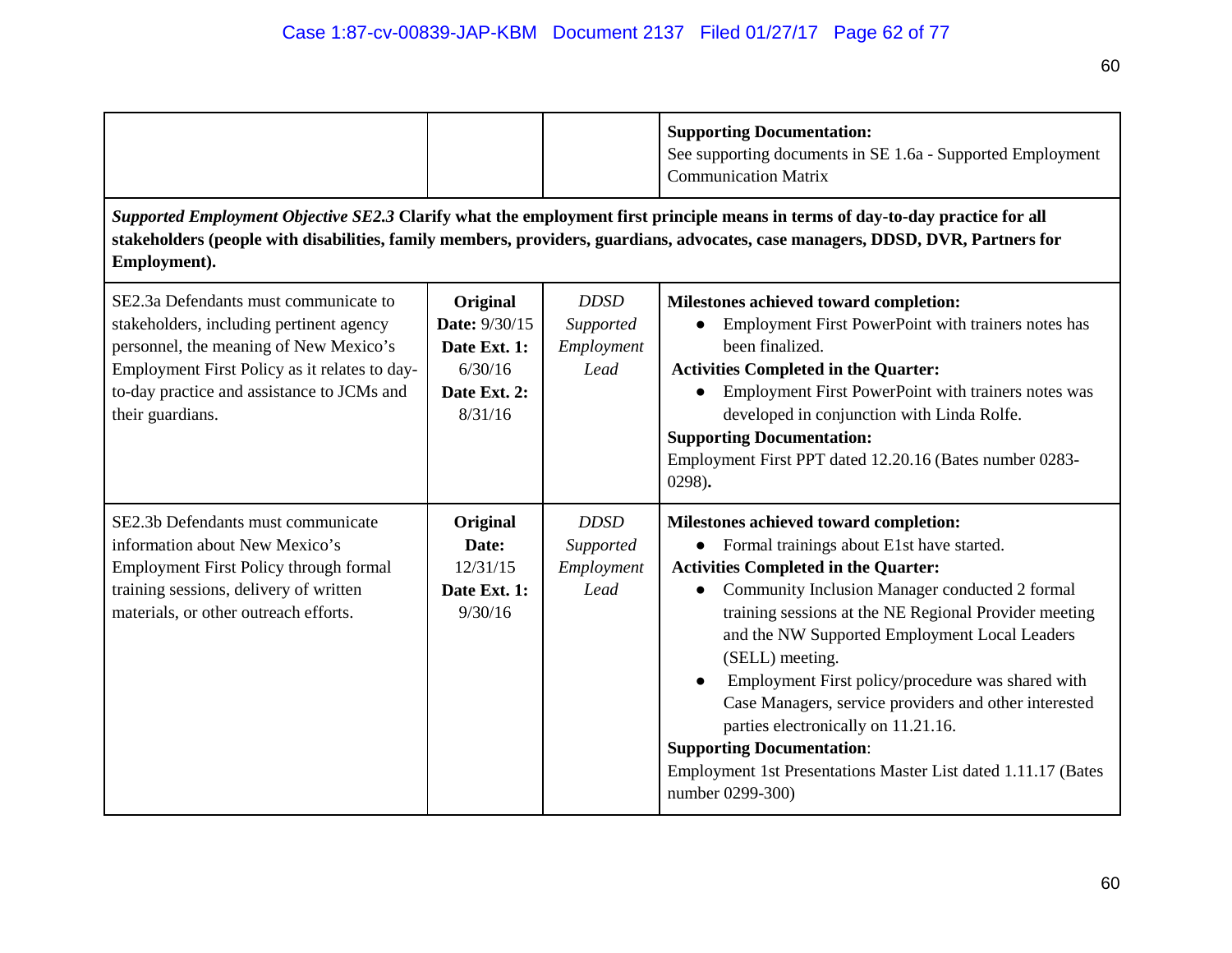| SE2.3c Defendants must use the proposed<br>Communication Matrix-which contains<br>columns indicating audience size, frequency<br>of event, method of communication, key<br>message delivered, and date of<br>communication-to identify communications<br>about New Mexico's Employment First<br>Policy. | Original<br>Date:<br>12/31/15<br>Date Ext. 1:<br>9/30/16 | <b>DDSD</b><br>Supported<br>Employment<br>Lead | <b>Activities Completed in the Quarter:</b><br>See SE2.3b status update.<br><b>Supporting Documentation:</b><br>See supporting documents SE 1.6a                                                                                                                                                                                                                                                              |  |
|---------------------------------------------------------------------------------------------------------------------------------------------------------------------------------------------------------------------------------------------------------------------------------------------------------|----------------------------------------------------------|------------------------------------------------|---------------------------------------------------------------------------------------------------------------------------------------------------------------------------------------------------------------------------------------------------------------------------------------------------------------------------------------------------------------------------------------------------------------|--|
| Supported Employment Objective SE2.4 Identify quality employment providers based on employment outcome data.                                                                                                                                                                                            |                                                          |                                                |                                                                                                                                                                                                                                                                                                                                                                                                               |  |
| SE2.4a Defendants must measure qualified<br>employment providers through employment<br>outcome data that includes each JCM's<br>name, start and end date of each job,<br>employer of record, wages earned, hours<br>worked, and summary of qualified<br>employment providers' assistance.               | Original<br>Date: 9/30/15<br>Date Ext. 1:<br>9/30/16     | <b>DDSD</b> Deputy<br><b>Director</b>          | Milestones achieved toward completion:<br>The Supported Employment database has been<br>converted from beta testing and is now in production<br>mode.<br><b>Activities Completed in the Quarter:</b><br>The Qualified Provider committee met on 1.19.17.<br>Committee members were given assignments to develop<br>portions of the provider application. Linda Rolfe, SME,<br>developed a reporting template. |  |
| Supported Employment Objective SE2.5 Review CPR and other employment data. Analyze data and use the resulting information<br>annually to help make improvements to the employment system and improve provider performance.                                                                              |                                                          |                                                |                                                                                                                                                                                                                                                                                                                                                                                                               |  |
| SE2.5a Defendants, in consultation with the<br>Jackson Employment Expert, must maintain<br>and must analyze current employment data<br>and the CPR.                                                                                                                                                     | Original<br>Date:<br>12/31/15<br>Date Ext. 1:<br>9/30/16 | <b>DDSD</b> Deputy<br><b>Director</b>          | Milestones achieved toward completion:<br>The Supported Employment database has been<br>converted from beta testing and is now in production<br>mode.<br><b>Activities Completed in the Quarter:</b><br>See SE2.5a for updates.<br>$\bullet$                                                                                                                                                                  |  |

● Draft 2016 Community Practice Review report received.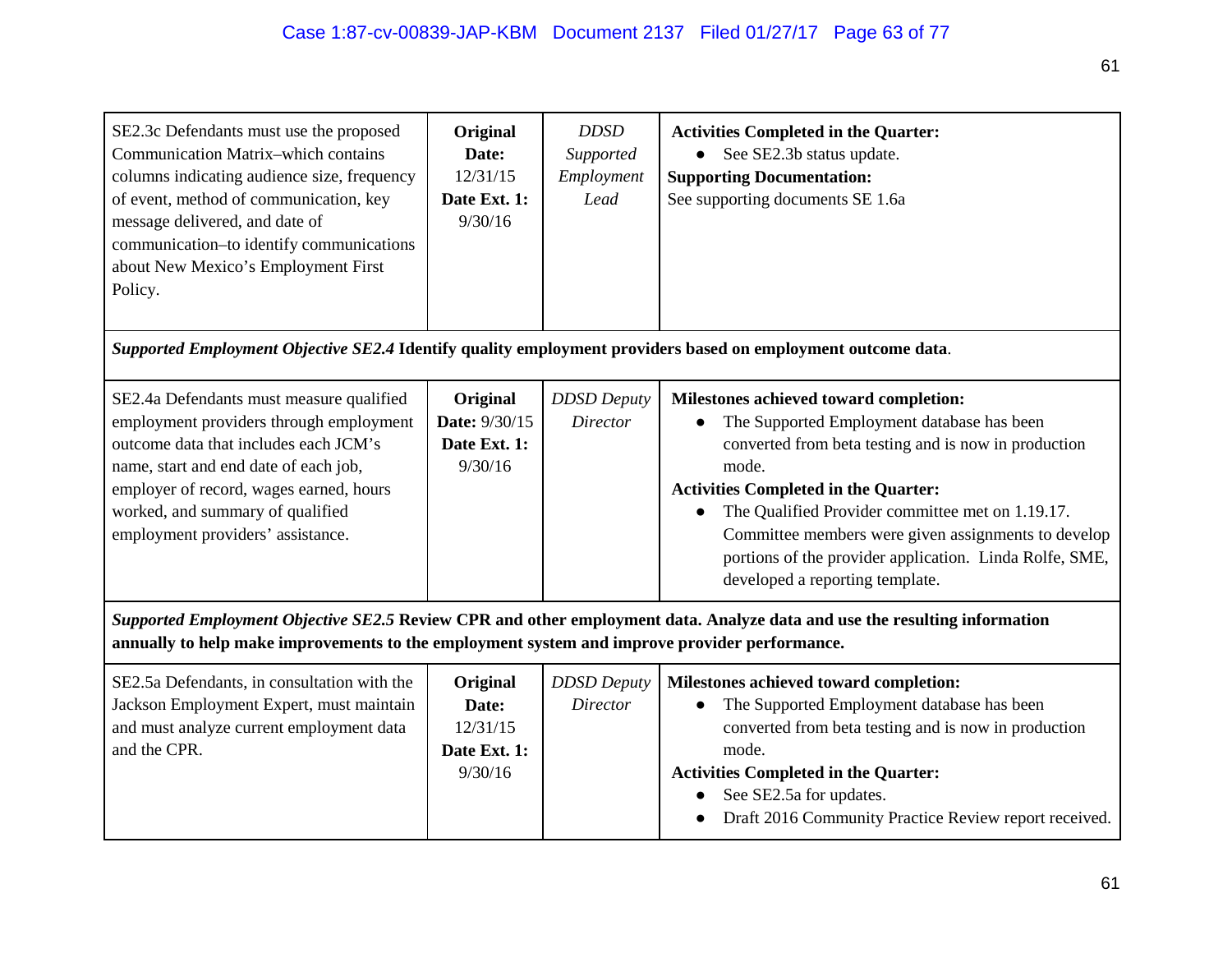| SE2.5b Defendants, through the Statewide | Original     |          | <b>DDSD Deputy</b>   <b>Activities Completed in the Quarter:</b> |
|------------------------------------------|--------------|----------|------------------------------------------------------------------|
| Supported Employment Lead will use the   | Date:        | Director | • Draft 2016 Community Practice Review report received           |
| resulting information to enhance         | 12/31/15     |          | and reviewed with the Community Monitor on 1/18/17.              |
| employment outcomes for individual JCMs  | Date Ext. 1: |          | Defendants are in the process.                                   |
| and the employment system.               | 9/30/16      |          |                                                                  |

*Supported Employment Objective SE2.6* **Increase the number of qualified providers statewide. Qualified providers are defined as those that get people jobs in the community, maintain jobs and help individuals with career advancement.**

No need for evaluative component per court order. Component Manager is DDSD Deputy Director.

Date: 9/30/16

## **Activities Completed in the Quarter:**

● See SE2.1a Qualified providers update.

*Supported Employment Objective SE2.7* **CMs will demonstrate competence in facilitating IDTs regarding employment outcomes for class members. Competence will be demonstrated by passing competency based training regarding DOH employment policies.**

| SE2.7a DOH, in consultation with the<br>Jackson Employment Expert, must provide<br>competency-based training for all JCM case<br>managers.                      | <b>Original</b><br><b>Date:</b> 4/30/16<br>Date Ext. 1:<br>6/30/16<br>Date Ext. 2:<br>12/31/16 | <b>DDSD</b> Deputy<br><i>Director</i> | <b>Activities Completed in the Quarter:</b><br>DDSD met with Case Management Advocacy and<br>Action Council (CMAAC) on 12.21.16 and 1.18.17.<br><b>Supporting Documentation:</b><br>Proposed Training Outline for Case Managers 1.18.17 (Bates<br>number $0301$ ) |
|-----------------------------------------------------------------------------------------------------------------------------------------------------------------|------------------------------------------------------------------------------------------------|---------------------------------------|-------------------------------------------------------------------------------------------------------------------------------------------------------------------------------------------------------------------------------------------------------------------|
| SE2.7b DOH must identify JCM case<br>managers who have not passed the<br>competency-based training and must take<br>appropriate actions until the case managers | Original<br><b>Date:</b> 4/30/16<br>Date Ext. 1:<br>9/30/16                                    | <b>DDSD</b> Deputy<br>Director        | <b>Activities Completed in the Quarter:</b><br>See SE2.7a for updates.                                                                                                                                                                                            |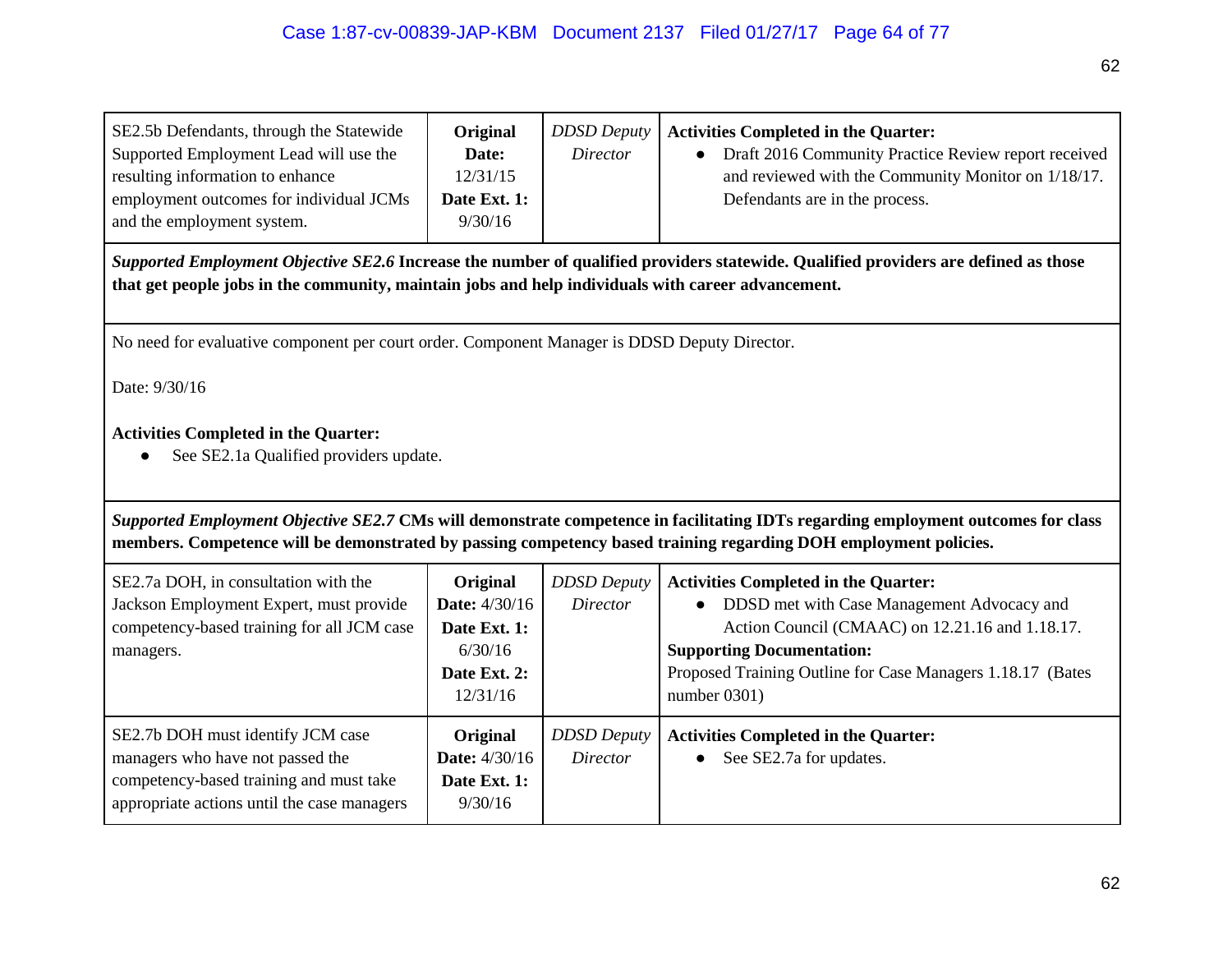| are successful.                                                                                                                                                                                                                                                                                                                                                                                                 | Date Ext. 2:<br>12/31/16                                                             |                                                |                                                                                                                                                                                                                                                                                                                                                                                                           |  |  |
|-----------------------------------------------------------------------------------------------------------------------------------------------------------------------------------------------------------------------------------------------------------------------------------------------------------------------------------------------------------------------------------------------------------------|--------------------------------------------------------------------------------------|------------------------------------------------|-----------------------------------------------------------------------------------------------------------------------------------------------------------------------------------------------------------------------------------------------------------------------------------------------------------------------------------------------------------------------------------------------------------|--|--|
| Supported Employment Objective SE2.8 DOH will disseminate information to CM[s], Providers and IDTs regarding strategies for<br>overcoming identified barriers to employment and will promote use of the RORI system by CMs, providers and IDTs to seek assistance<br>from DOH when they encounter obstacles related to employment. DOH will review and use the information from the RORIs at least<br>annually. |                                                                                      |                                                |                                                                                                                                                                                                                                                                                                                                                                                                           |  |  |
| SE2.8a The DOH must collect annual data<br>and information useful in identifying<br>barriers to employment and in developing<br>strategies for overcoming barriers to<br>employment for JCMs. The data and<br>information may include CPRs, RORIs, and<br>input from JCMs, JCMs' families and<br>guardians, case managers, providers, DDSD<br>personnel, DVR personnel, and advocates.                          | Original<br>Date:<br>12/31/15<br>Date Ext. 1:<br>9/30/16<br>Date Ext. 2:<br>12/31/16 | <b>DDSD</b><br>Supported<br>Employment<br>Lead | Milestones achieved toward completion:<br>Letter sent promoting the use of RORIs on 11.21.15.<br>Employment First policy/procedure was completed on<br>11.15.17.<br><b>Activities Completed in the Quarter:</b><br>Draft 2016 Community Practice Review report<br>received.<br><b>Supporting Documentation:</b><br>See supporting documents SE 1.6a - Supported Employment<br><b>Communication Matrix</b> |  |  |
| SE2.8b The DOH must disseminate the<br>information addressed in SE2.8a to case<br>managers, providers, JCMs, guardians, and<br>IDT <sub>s</sub> .                                                                                                                                                                                                                                                               | Original<br>Date:<br>12/31/15<br>Date Ext. 1:<br>9/30/16<br>Date Ext. 2:<br>12/31/16 | <b>DDSD</b><br>Supported<br>Employment<br>Lead | <b>Activities Completed in the Quarter:</b><br>Training on the Employment First policy/procedure has<br>started. Breaking down barriers is a component of the<br>training.<br><b>Supporting Documentation:</b><br>See SE2.3a - Employment First PPT dated 12.20.16.                                                                                                                                       |  |  |
| SE2.8c The DOH must collect RORI<br>information on an annual basis and must<br>promote RORI use to identify barriers that<br>JCMs encounter in obtaining employment.                                                                                                                                                                                                                                            | Original<br>Date:<br>10/31/15                                                        | <b>DDSD</b><br>Supported<br>Employment<br>Lead | <b>Activities Completed in the Quarter:</b><br>DDSD Community Inclusion Manager is working with<br>$\bullet$<br>the regional office to determine if any RORIs for<br>employment have been filed in calendar year 2016. No                                                                                                                                                                                 |  |  |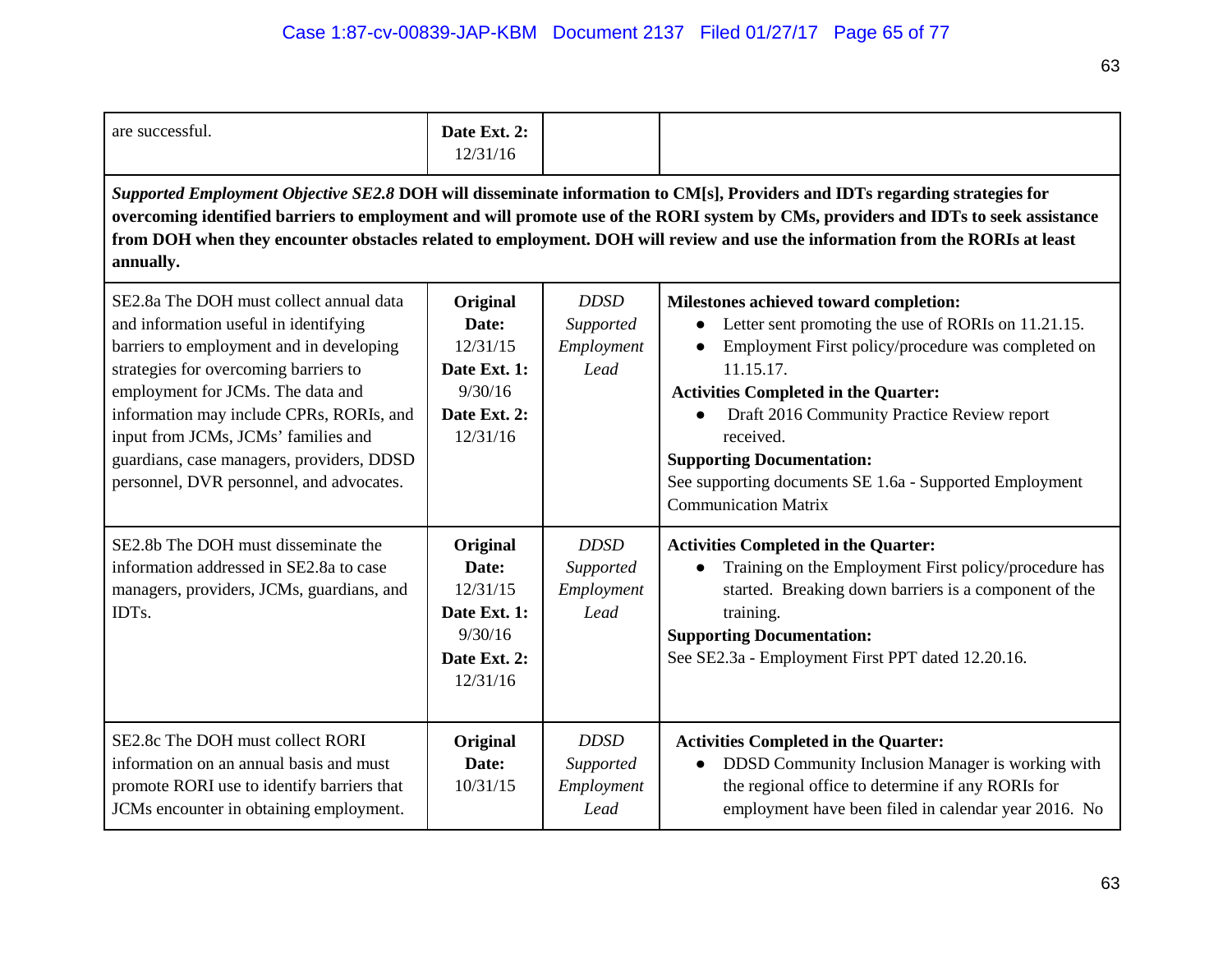|                                                                                                                                                                                                                                                                                                                  |                                                                                                 |                                                | RORIs for employment were filed in calendar year<br>2015.                                                                                                                                                                                                                                                     |  |  |
|------------------------------------------------------------------------------------------------------------------------------------------------------------------------------------------------------------------------------------------------------------------------------------------------------------------|-------------------------------------------------------------------------------------------------|------------------------------------------------|---------------------------------------------------------------------------------------------------------------------------------------------------------------------------------------------------------------------------------------------------------------------------------------------------------------|--|--|
| Supported Employment Objective SE2.9 Qualified employment providers have capacity to do individualized job development.                                                                                                                                                                                          |                                                                                                 |                                                |                                                                                                                                                                                                                                                                                                               |  |  |
| SE2.9a Defendants must provide adequate<br>training for providers that are unable to<br>perform the individualized job development.                                                                                                                                                                              | Original<br><b>Date:</b> 4/30/16<br>Date Ext. 1:<br>9/30/16<br>Date Ext. 2:<br>12/31/16         | <b>DDSD</b> Deputy<br><b>Director</b>          | · Activities Completed in the Quarter:<br>PFE held 2 Trainings on Customized Employment held<br>in November in Farmington and ABQ.<br>Three providers are learning to do discovery through the<br>Informed Choice project. They are LLCP, LifeRoots<br>and Tresco.                                            |  |  |
| Supported Employment Objective SE2.10 Qualified employment providers have the capacity to provide individualized job supports to<br>JCMs.                                                                                                                                                                        |                                                                                                 |                                                |                                                                                                                                                                                                                                                                                                               |  |  |
| SE2.10a For JCM's who need job supports,<br>Defendants will ensure qualified supported<br>employment providers can supply the<br>required job supports.                                                                                                                                                          | Original<br>Date: 9/30/15<br>Date Ext. 1:<br>9/30/16<br>Date Ext. 2:<br>12/31/16                | <b>DDSD</b> Deputy<br><b>Director</b>          | <b>Activities Completed in the Quarter:</b><br>The Qualified Providers committee met on 1.19.17.<br>Three providers are learning to do discovery through the<br>Informed Choice project. DVR is involved in the<br>project.                                                                                   |  |  |
| Supported Employment Objective SE2.11 Provider agencies use outcome data to improve practice.                                                                                                                                                                                                                    |                                                                                                 |                                                |                                                                                                                                                                                                                                                                                                               |  |  |
| SE2.11a Defendants must identify outcome<br>data related to employment of JCMs that<br>will assist provider agencies to improve<br>their services to JCMs. That data may<br>include information concerning provider<br>agencies that are successfully developing<br>jobs for JCMs at criteria or above criteria, | Original<br>Date: 1/31/16<br>Date Ext. 1:<br>4/30/16<br>Date Ext. 2:<br>6/30/16<br>Date Ext. 3: | <b>DDSD</b><br>Supported<br>Employment<br>Lead | Milestones achieved toward completion:<br>The Supported Employment database has been<br>converted from beta testing and is now in production<br>mode.<br><b>Activities Completed in the Quarter:</b><br>The Supported Employment database was completed to<br>provide accountability for employment outcomes. |  |  |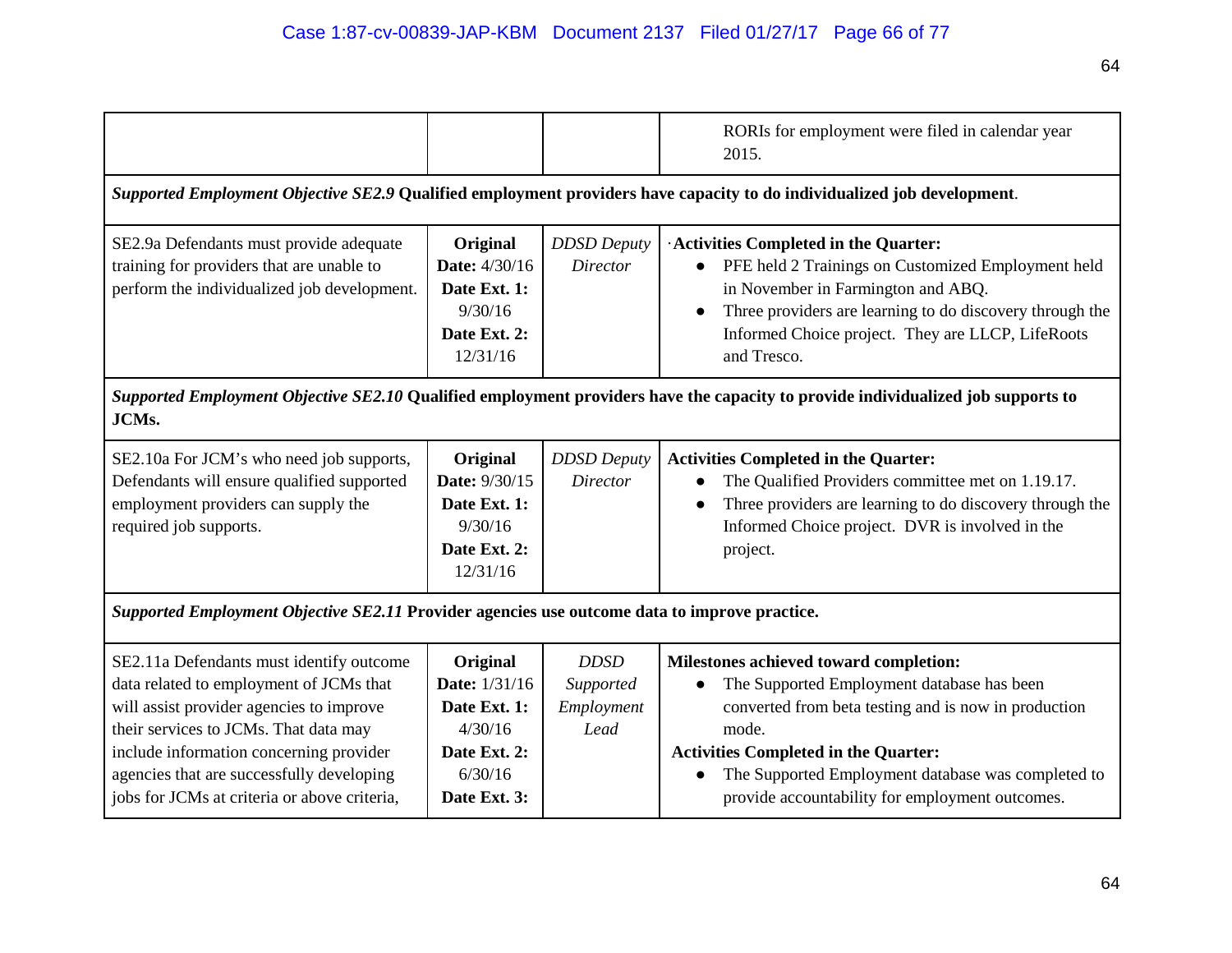| provider agencies that are successfully<br>supporting JCMs in maintaining community<br>based jobs at criteria or above criteria, and<br>provider agencies that are enabling JCMs to<br>work more hours, receive higher wages, and<br>obtain greater levels of social integration.                                       | 7/31/16                                                                                                           |                                                | Three providers are learning to do discovery through the<br>Informed Choice project.<br>The Qualified Providers committee met on 1.19.17.                                                                                                   |  |
|-------------------------------------------------------------------------------------------------------------------------------------------------------------------------------------------------------------------------------------------------------------------------------------------------------------------------|-------------------------------------------------------------------------------------------------------------------|------------------------------------------------|---------------------------------------------------------------------------------------------------------------------------------------------------------------------------------------------------------------------------------------------|--|
| SE2.11b Defendants must disseminate to<br>provider agencies annual outcome data that<br>Defendants deem helpful for use by provider<br>agencies to improve services to JCMs.                                                                                                                                            | Original<br><b>Date:</b> 1/31/16<br>Date Ext. 1:<br>4/30/16<br>Date Ext. 2:<br>6/30/16<br>Date Ext. 3:<br>7/31/16 | <b>DDSD</b><br>Supported<br>Employment<br>Lead | <b>Activities Completed in the Quarter:</b><br>FY17 Q2 data was uploaded to the Supported<br>Employment database. Three quarters of data are now<br>available.                                                                              |  |
| SE2.11c Provider agencies must use "the<br>required QA/QI agency plan in regards to<br>ISP implementation specific to Supported<br>Employment."                                                                                                                                                                         | Original<br><b>Date:</b> 4/30/16<br>Date Ext. 1:<br>9/30/16<br>Date Ext. 2:<br>12/31/16                           | <b>DDSD</b><br>Supported<br>Employment<br>Lead | <b>Activities Completed in the Quarter:</b><br>DDSD developed a draft QA/QI plan that is being tested<br>internally. It will be incorporated into the provider<br>application process and the work of the Qualified<br>Providers committee. |  |
| Supported Employment Objective SE3.1 Defendants will inform employment providers where to refer Jackson Class Members for a<br>complete, person-centered vocational assessment, and employment providers will understand the requisite elements of a person-centered<br>vocational assessment as defined by Defendants. |                                                                                                                   |                                                |                                                                                                                                                                                                                                             |  |
|                                                                                                                                                                                                                                                                                                                         |                                                                                                                   |                                                |                                                                                                                                                                                                                                             |  |

| SE3.1a Defendants must identify            | Original             |          | <b>DDSD Deputy</b>   Milestones achieved toward completion: |
|--------------------------------------------|----------------------|----------|-------------------------------------------------------------|
| appropriate tools, e.g., the "Assessment"  | <b>Date:</b> 9/30/15 | Director | Letter about how to obtain assistance with vocational       |
| Toolkit," for employment providers,        | Date Ext. 1:         |          | assistance and DVR services sent 1.15.16. (same as          |
| including information about where to refer | 6/30/16              |          | SE2.2c                                                      |
| JCMs for a complete person-centered        | Date Ext. 2:         |          | <b>Activities Completed in the Quarter:</b>                 |
|                                            |                      |          |                                                             |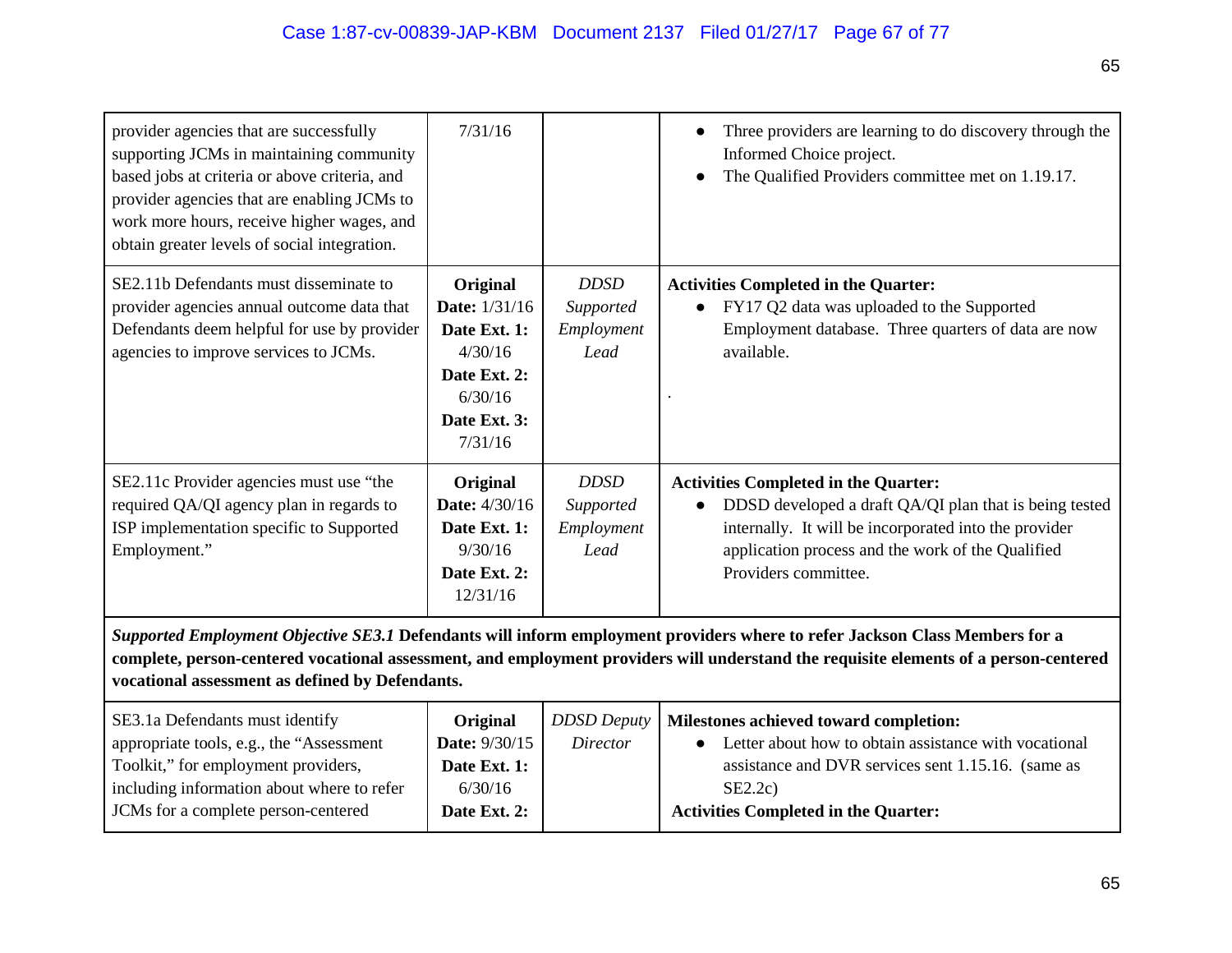| vocational assessment.                                                                                                                                                                            | <b>TBD</b>                                                                         |                                       | DDSD and DVR continue to meet to discuss<br>$\bullet$<br>collaboration related to the IGA revisions and guidance<br>to the field about how to best access both service<br>systems.                                                                                                                                                                                                     |
|---------------------------------------------------------------------------------------------------------------------------------------------------------------------------------------------------|------------------------------------------------------------------------------------|---------------------------------------|----------------------------------------------------------------------------------------------------------------------------------------------------------------------------------------------------------------------------------------------------------------------------------------------------------------------------------------------------------------------------------------|
| SE3.1b Defendants must develop training on<br>how to use the Assessment Toolkit, and<br><b>DDSD Supported Employment Coordinators</b><br>and other pertinent staff must receive that<br>training. | Original<br>Date: 9/30/15<br>Date Ext. 1:<br>9/30/16<br>Date Ext. 2:<br><b>TBD</b> | <b>DDSD</b> Deputy<br><b>Director</b> | Milestones achieved toward completion:<br>VAP rescinded on 1.15.16 per Director's Release.<br>Guidance released about minimum requirements for<br>person-centered assessments.<br><b>Activities Completed in the Quarter:</b><br>See SE3.1a for updates.<br><b>Supporting Documentation:</b><br>See supporting documents SE 1.6a - Supported Employment<br><b>Communication Matrix</b> |
| SE3.1c Defendants must provide training to<br>employment providers on how to use the<br><b>Assessment Toolkit.</b>                                                                                | Original<br>Date: 9/30/15<br>Date Ext. 1:<br>9/30/16<br>Date Ext. 2:<br><b>TBD</b> | <b>DDSD</b> Deputy<br><i>Director</i> | <b>Activities Completed in the Quarter:</b><br>·See SE3.1a for updates.                                                                                                                                                                                                                                                                                                                |
| SE3.1d Defendants must inform<br>employment providers that they may<br>schedule follow-up meetings with<br>Defendants about the use of the Assessment<br>Toolkit.                                 | Original<br>Date: 9/30/15<br>Date Ext. 1:<br>9/30/16<br>Date Ext. 2:<br><b>TBD</b> | <b>DDSD Deputy</b><br><b>Director</b> | <b>Activities Completed in the Quarter:</b><br>·See SE3.1a for updates.                                                                                                                                                                                                                                                                                                                |

*Supported Employment Objective SE3.2* **IDTs are informed about the importance of accommodations to increase independent performance in the workplace.**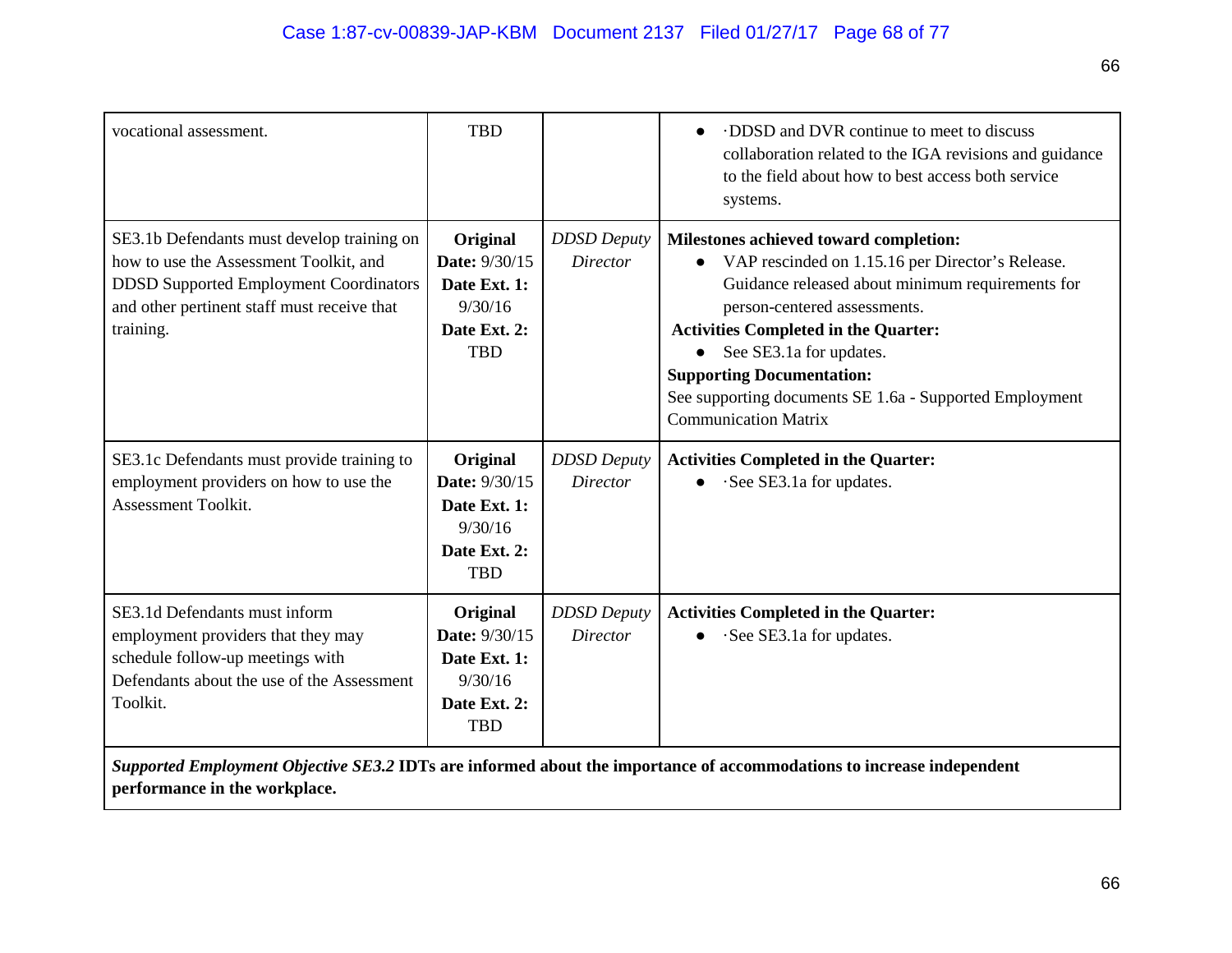| SE3.2a IDTs, case managers, and qualified<br>employment providers must complete<br>competency based training regarding the<br>importance of accommodations, supports,<br>and assistive technology for a JCM so as to<br>maximize a JCM's independent<br>performance in the workplace. | Original<br><b>Date:</b> 4/30/16<br>Date Ext. 1:<br>9/30/16 | <b>DDSD</b><br>Supported<br>Employment<br>Lead | Milestones achieved toward completion:<br>Letter regarding the importance accommodations at the<br>work site sent 8.14.15.<br><b>Activities Completed in the Quarter:</b><br>·No data to report.                                                                      |
|---------------------------------------------------------------------------------------------------------------------------------------------------------------------------------------------------------------------------------------------------------------------------------------|-------------------------------------------------------------|------------------------------------------------|-----------------------------------------------------------------------------------------------------------------------------------------------------------------------------------------------------------------------------------------------------------------------|
| SE3.2b IDTs, case managers, and qualified<br>employment providers must understand,<br>through training and written<br>communications, the availability of<br>accommodations, supports, and assistive<br>technology for use by a JCM in the<br>workplace.                              | Original<br><b>Date:</b> 4/30/16<br>Date Ext. 1:<br>9/30/16 | <b>DDSD</b><br>Supported<br>Employment<br>Lead | Milestones achieved toward completion:<br>$\bullet$ See SE 3.2a.<br><b>Activities Completed in the Quarter:</b><br>No data to report.                                                                                                                                 |
| SE3.2c Defendants must document the<br>transmittal of information about the<br>importance of accommodations and supports<br>for a JCM to IDTs, case managers, and<br>qualified employment providers.                                                                                  | Original<br><b>Date:</b> 7/31/15                            | <b>DDSD</b><br>Supported<br>Employment<br>Lead | Milestones achieved toward completion:<br>See SE3.2a.<br>$\bullet$<br><b>Activities Completed in the Quarter:</b><br>No data to report-<br><b>Supporting Documentation:</b><br>See supporting documents SE 1.6a - Supported Employment<br><b>Communication Matrix</b> |
| Supported Employment Objective SE3.3 Use the statewide employment institute to provide training and technical assistance to the field to                                                                                                                                              |                                                             |                                                |                                                                                                                                                                                                                                                                       |

## **advance employment opportunities for class members.**

| SE3.3a The DOH and University of New     | Original            | <b>DDSD</b> | <b>Milestones achieved toward completion:</b>           |
|------------------------------------------|---------------------|-------------|---------------------------------------------------------|
| Mexico must have a formal agreement that | <b>Date:</b> 7/1/15 | Supported   | • Contracts with PFE for FY14, FY15, FY16, FY17.        |
| requires Partners for Employment to      | Date Ext. 1:        | Employment  | <b>Activities Completed in the Quarter:</b>             |
| respond to requests for employment       | 7/31/16             | Lead        | • TA was provided to individuals in the Informed Choice |
| information and consultation.            |                     |             | project.                                                |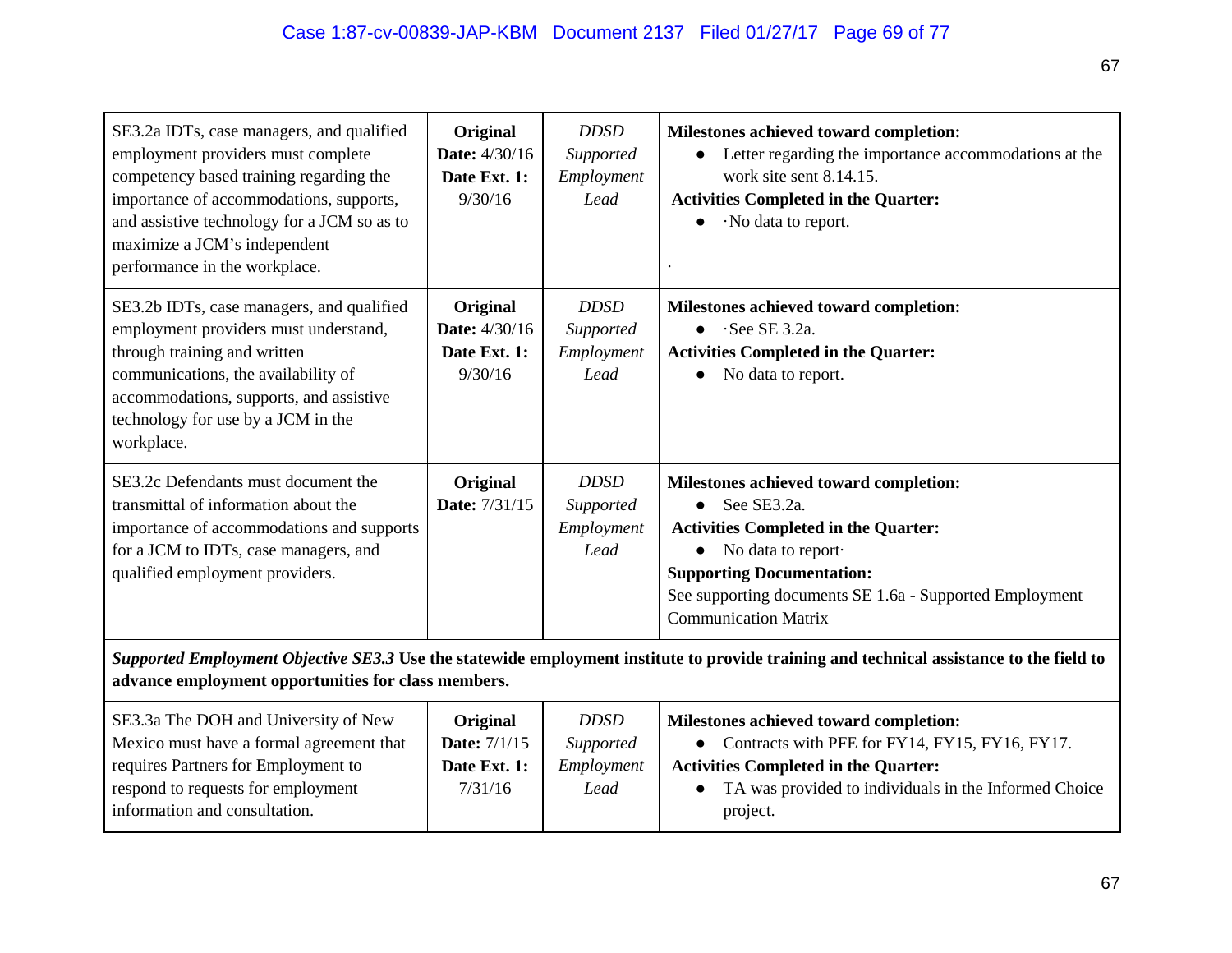| SE3.3b Partners for Employment must<br>provide training, technical assistance,<br>information, and support to employment<br>providers, JCMs and their families and<br>guardians, and the IDTs in order to advance<br>employment opportunities for JCMs. | Original<br>Date: 9/30/15<br>Date Ext. 1:<br><b>TBD</b> | <b>DDSD</b><br>Supported<br>Employment<br>Lead | 4 SELL Meetings held. SW in September; Gallup,<br>Farmington and ABQ in November<br>2 Trainings on Customized Employment held in<br>$\bullet$<br>November - Farmington and ABQ.<br><b>Supporting Documentation:</b><br>September 2016 - PFE Monthly Deliverables Report (Bates<br>number 0302-310) |  |
|---------------------------------------------------------------------------------------------------------------------------------------------------------------------------------------------------------------------------------------------------------|---------------------------------------------------------|------------------------------------------------|----------------------------------------------------------------------------------------------------------------------------------------------------------------------------------------------------------------------------------------------------------------------------------------------------|--|
| SE3.3c Defendants must report quarterly the<br>requests for information about employment,<br>training, technical assistance, consultation,<br>and support made to Partners for<br>Employment that it provided regarding<br>JCMs.                        | Original<br>Date: 9/30/15<br>Date Ext. 1:<br>9/30/16    | <b>DDSD</b><br>Supported<br>Employment<br>Lead | October 2016 - PFE Monthly Deliverables Report (Bates<br>number 0311-0320)<br>November 2016 - PFE Monthly Deliverables Report (Bates<br>number 0321-329)                                                                                                                                           |  |
| SE3.3d Defendants quarterly reports must<br>disclose Partner's for Employment's success<br>in assisting the advancement of employment<br>opportunities for JCMs. When feasible, the<br>reports will include quantitative information.                   | Original<br>Date: 9/30/15<br>Date Ext. 1:<br>9/30/16    | <b>DDSD</b><br>Supported<br>Employment<br>Lead |                                                                                                                                                                                                                                                                                                    |  |
| Supported Employment Objective SE3.4 DDSD will provide technical assistance to teams as requested for individuals whom they support<br>to access employment opportunities.                                                                              |                                                         |                                                |                                                                                                                                                                                                                                                                                                    |  |
| SE3.4a DDSD must identify necessary<br>technical assistance and information to<br>provide to IDTs and JCMs and their<br>guardians for purposes of responding to<br>JCMs' employment inquiries and issues.                                               | Original<br>Date: 7/31/15<br>Date Ext. 1:<br>9/30/16    | <b>DDSD</b><br>Supported<br>Employment<br>Lead | Milestones achieved toward completion:<br>Letter sent 1.15.16.<br><b>Activities Completed in the Quarter:</b><br>No data to report.<br><b>Supporting Documentation:</b><br>See supporting documents SE 1.6a - Supported Employment<br><b>Communication Matrix</b>                                  |  |
| SE3.4b DDSD must respond to inquiries                                                                                                                                                                                                                   | Original                                                | <b>DDSD</b>                                    | <b>Activities Completed in the Quarter:</b>                                                                                                                                                                                                                                                        |  |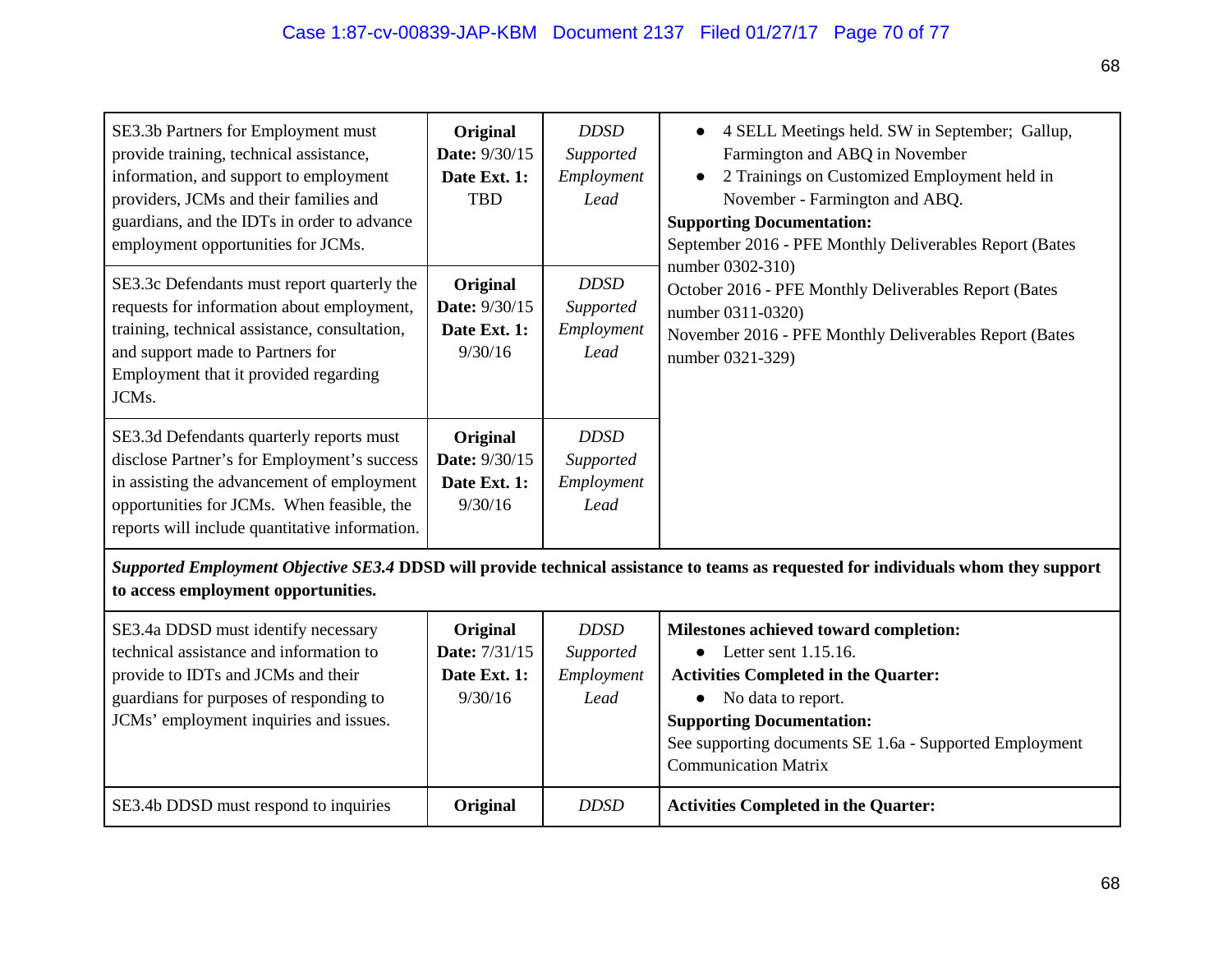| about employment opportunities and<br>provide appropriate job-related technical<br>assistance and information that may include<br>job coaching, mentoring, and problem<br>solving to IDTs and JCMs and their<br>guardians.                                                                              | <b>Date: 9/30/15</b><br>Date Ext. 1:<br>12/31/16                                                                                                                                                                                                                                                                                                                             | Supported<br>Employment<br>Lead                | DDSD continues to provide technical assistance as<br>requested. TA that is provided by DDSD Community<br>Inclusion Coordinators can now be formally captured<br>through the SE database.         |  |
|---------------------------------------------------------------------------------------------------------------------------------------------------------------------------------------------------------------------------------------------------------------------------------------------------------|------------------------------------------------------------------------------------------------------------------------------------------------------------------------------------------------------------------------------------------------------------------------------------------------------------------------------------------------------------------------------|------------------------------------------------|--------------------------------------------------------------------------------------------------------------------------------------------------------------------------------------------------|--|
| Supported Employment Objective SE3.5 Defendants, through UNM/CDD Partners for Employment will provide training for people with<br>disabilities, family members, providers, guardians, advocates, case managers, DDSD and DVR consistent with the Employment First<br>Principle. Preparing disengagement |                                                                                                                                                                                                                                                                                                                                                                              |                                                |                                                                                                                                                                                                  |  |
| <b>Supported Employment Objective SE3.6</b><br>Defendants will provide training to<br>employment providers and case managers<br>on evidence based practices in Supported<br>Employment.                                                                                                                 | Original Date: 12/31/15 date of completion-no evaluative components.<br>Date Ext. 1: 12/31/16<br>Component Manager: DDSD Supported Employment Lead<br><b>Activities Completed this Quarter:</b><br>All evaluative components regarding training of Case managers to be grouped as<br>$\bullet$<br>appropriate. No data on this EC this quarter.<br>See SE 3.7.a for updates. |                                                |                                                                                                                                                                                                  |  |
| <b>Supported Employment Objective SE3.7</b><br>Defendant(s) will work with Partners for<br><b>Employment (formerly known as</b><br><b>Employment Institute) to maintain an</b><br>ongoing learning collaborative.                                                                                       | This Objective is under preparation for review by the JCA for possible disengagement.                                                                                                                                                                                                                                                                                        |                                                |                                                                                                                                                                                                  |  |
| SE3.7a Defendants must continue to fund<br>and support Partners for Employment in<br>accordance with an active formal agreement<br>between DDSD and UNM, pertinent state                                                                                                                                | 7/31/15                                                                                                                                                                                                                                                                                                                                                                      | <b>DDSD</b><br>Supported<br>Employment<br>Lead | Milestones achieved toward completion:<br>Contracts with PFE for FY14, FY15, FY16, FY17.<br><b>Activities Completed in the Quarter:</b><br>TA was provided to individuals in the Informed Choice |  |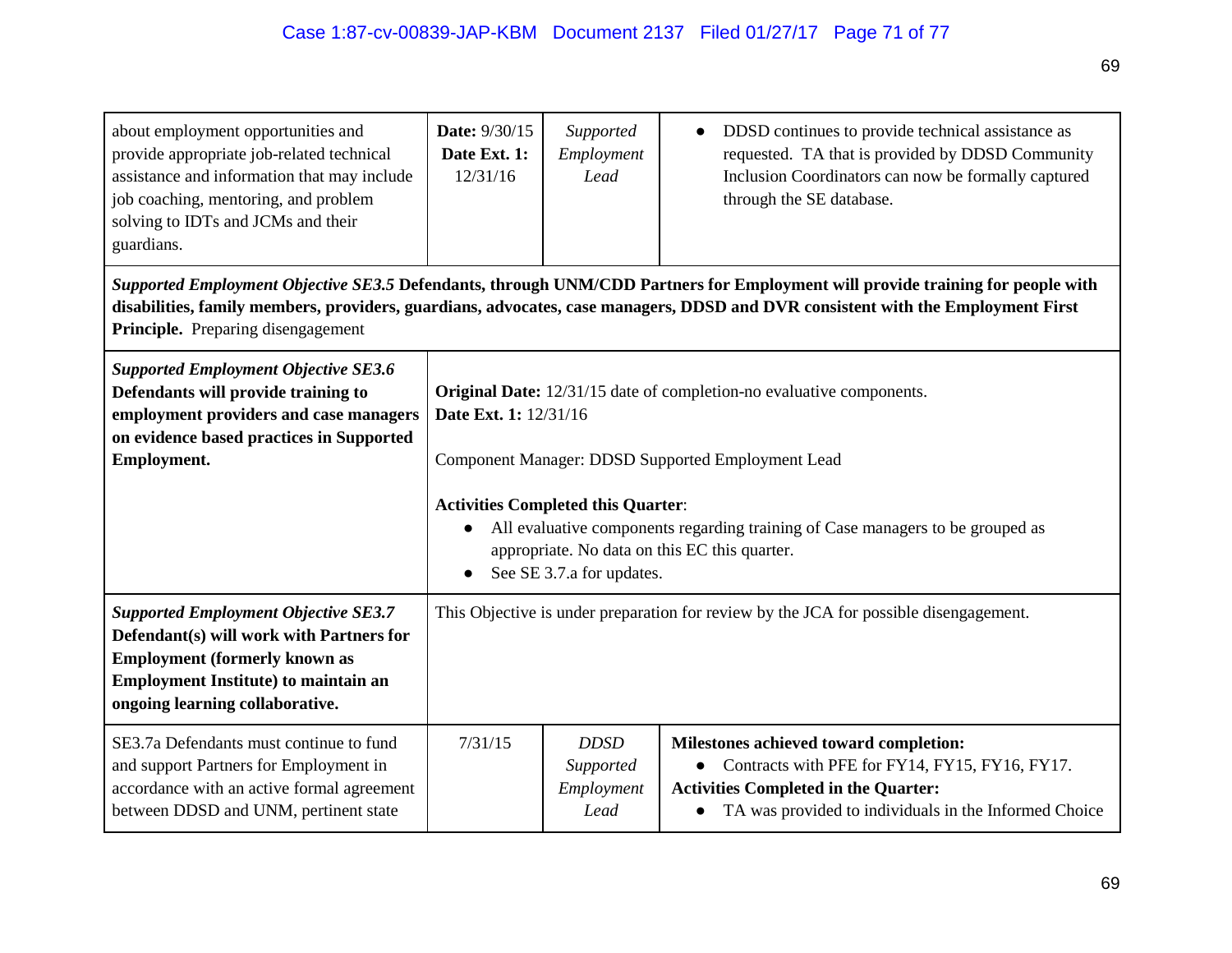| procurement rules, and funding appropriated<br>by the state legislature.<br>SE3.7b The Partners for Employment<br>program is intended to provide a learning<br>collaborative that enhances employment | 10/31/15                                                                           | <b>DDSD</b><br>Supported<br>Employment         | project.<br>4 SELL Meetings held. SW in September; Gallup,<br>$\bullet$<br>Farmington and ABQ in November<br>2 Trainings on Customized Employment held in<br>November - Farmington and ABQ.<br><b>Supporting Documentation:</b>                                                                                                                                                                                                                                                           |
|-------------------------------------------------------------------------------------------------------------------------------------------------------------------------------------------------------|------------------------------------------------------------------------------------|------------------------------------------------|-------------------------------------------------------------------------------------------------------------------------------------------------------------------------------------------------------------------------------------------------------------------------------------------------------------------------------------------------------------------------------------------------------------------------------------------------------------------------------------------|
| opportunities for JCMs.                                                                                                                                                                               |                                                                                    | Lead                                           | See SE3.3 for updates about PFE deliverable reports.                                                                                                                                                                                                                                                                                                                                                                                                                                      |
| SE3.7c Defendants must annually evaluate<br>the outcomes and efficacy of Partners for<br>Employment as the program relates to<br>employment services for JCMs.                                        | Original<br>Date: 4/30/16<br>Date Ext. 1:<br>9/30/16                               | <b>DDSD</b><br>Supported<br>Employment<br>Lead |                                                                                                                                                                                                                                                                                                                                                                                                                                                                                           |
| SE3.7d Defendants must communicate the<br>results of the annual evaluation with<br>Partners for Employment.                                                                                           | Original<br><b>Date:</b> 4/30/16                                                   | <b>DDSD</b><br>Supported<br>Employment<br>Lead |                                                                                                                                                                                                                                                                                                                                                                                                                                                                                           |
| Supported Employment Objective SE4.1 Class members are able to explore community work experiences including job sampling, trial<br>work experiences and volunteering.                                 |                                                                                    |                                                |                                                                                                                                                                                                                                                                                                                                                                                                                                                                                           |
| SE4.1a Defendants must identify JCMs who<br>wish to do job sampling, trial work, or<br>volunteering, provided the JCMs have their<br>guardians' consent to do this type of work.                      | Original<br>Date: 9/30/15<br>Date Ext. 1:<br>9/30/16<br>Date Ext. 2:<br><b>TBD</b> | <b>DDSD</b><br>Supported<br>Employment<br>Lead | Milestones achieved toward completion:<br>Work Experience Grant was developed in FY15. 10<br>JCMs have received funding from the Work Experience<br>grant.<br>New Mexico was awarded the Community Life<br>Engagement (CLE) project.<br>Informed Choice Pilot project initiated.<br><b>Activities Completed in the Quarter:</b><br>Work experience grant application was updated and<br>$\bullet$<br>distributed via Tammy Barth to providers and Case<br>Management agencies on 1.23.17. |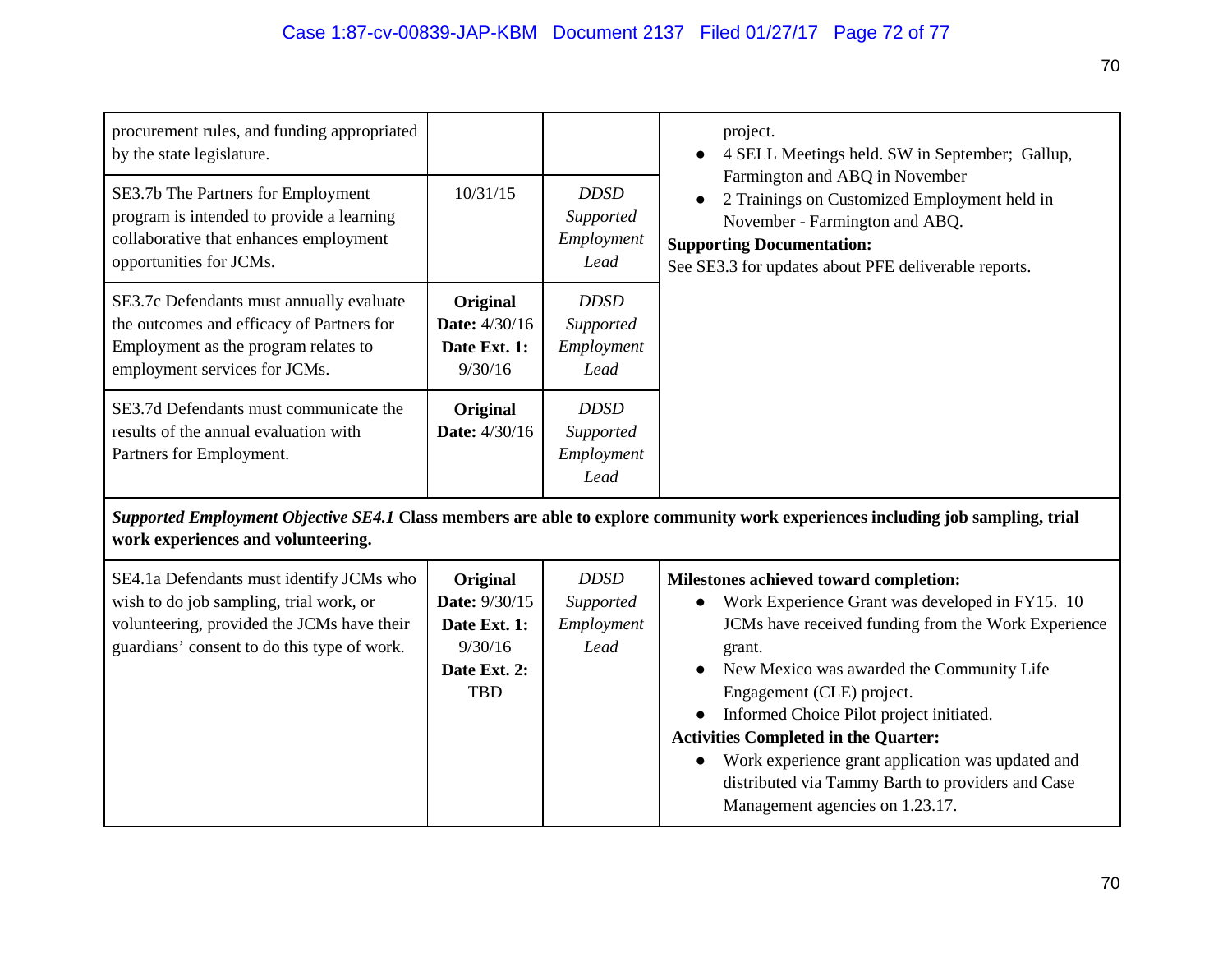|                                                                                                                                                                                                                                               |                                                                                           |                                                | DDSD and each of the four provider agencies developed<br>actions plans with goals for the project.<br>Monthly CLE project training has started. RTC in<br>Minnesota trained on the Friend Workbook.<br><b>Supporting Documentation:</b><br>Work Experience Grant 1.23.17 (Bates number 0330-332), See<br>SE1.1 for Informed Choice updates                |
|-----------------------------------------------------------------------------------------------------------------------------------------------------------------------------------------------------------------------------------------------|-------------------------------------------------------------------------------------------|------------------------------------------------|-----------------------------------------------------------------------------------------------------------------------------------------------------------------------------------------------------------------------------------------------------------------------------------------------------------------------------------------------------------|
| SE4.1b Defendants must identify processes<br>that encourage job sampling, trial work<br>experience, and volunteer opportunities for<br>JCMs identified in SE4.1a.                                                                             | Original<br>Date: 9/30/15<br>Date Ext. 1:<br><b>TBD</b>                                   | <b>DDSD</b><br>Supported<br>Employment<br>Lead | <b>Activities Completed in the Quarter:</b><br>See SE4.1a for update.<br><b>Supporting Documentation:</b><br>See SE4.1a for Work Experience Grant Updates, See SE1.1 for<br>Informed Choice updates.                                                                                                                                                      |
| SE4.1c Defendants must communicate<br>processes identified in SE4.1b to JCMs and<br>their guardians, IDTs, case managers, and<br>qualified employment providers.                                                                              | Original<br>Date: 9/30/15<br>Date Ext. 1:<br><b>TBD</b>                                   | <b>DDSD</b><br>Supported<br>Employment<br>Lead | Milestones achieved toward completion:<br>See SE4.1a for update.<br>$\bullet$<br><b>Activities Completed in the Quarter:</b><br>See SE4.1a for update.<br><b>Supporting Documentation:</b><br>See SE4.1a for Work Experience Grant Updates, See SE1.1 for<br>Informed Choice updates. See SE 1.6a for Supported<br><b>Employment Communication Matrix</b> |
| SE4.1d Defendants must ensure that there<br>are qualified employment providers in each<br>region that will afford opportunities for job<br>sampling, trial work experiences, and<br>volunteer opportunities for JCMs identified<br>in SE4.1a. | Original<br><b>Date:</b> 4/30/16<br>Date Ext. 1:<br>9/30/16<br>Date Ext. 2:<br><b>TBD</b> | <b>DDSD</b><br>Supported<br>Employment<br>Lead | Milestones achieved toward completion:<br>See SE4.1a for update.<br><b>Activities Completed in the Quarter:</b><br>The Qualified Provider committee met on 1.19.17.<br><b>Supporting Documentation:</b><br>See SE4.1a for Work Experience Grant Updates                                                                                                   |

*Supported Employment Objective SE4.2* **Decrease the amount of time class members spend in congregated, segregated settings for persons with D/D and work with IDTs to promote participation in community activities and generic resources that are comparable to those used**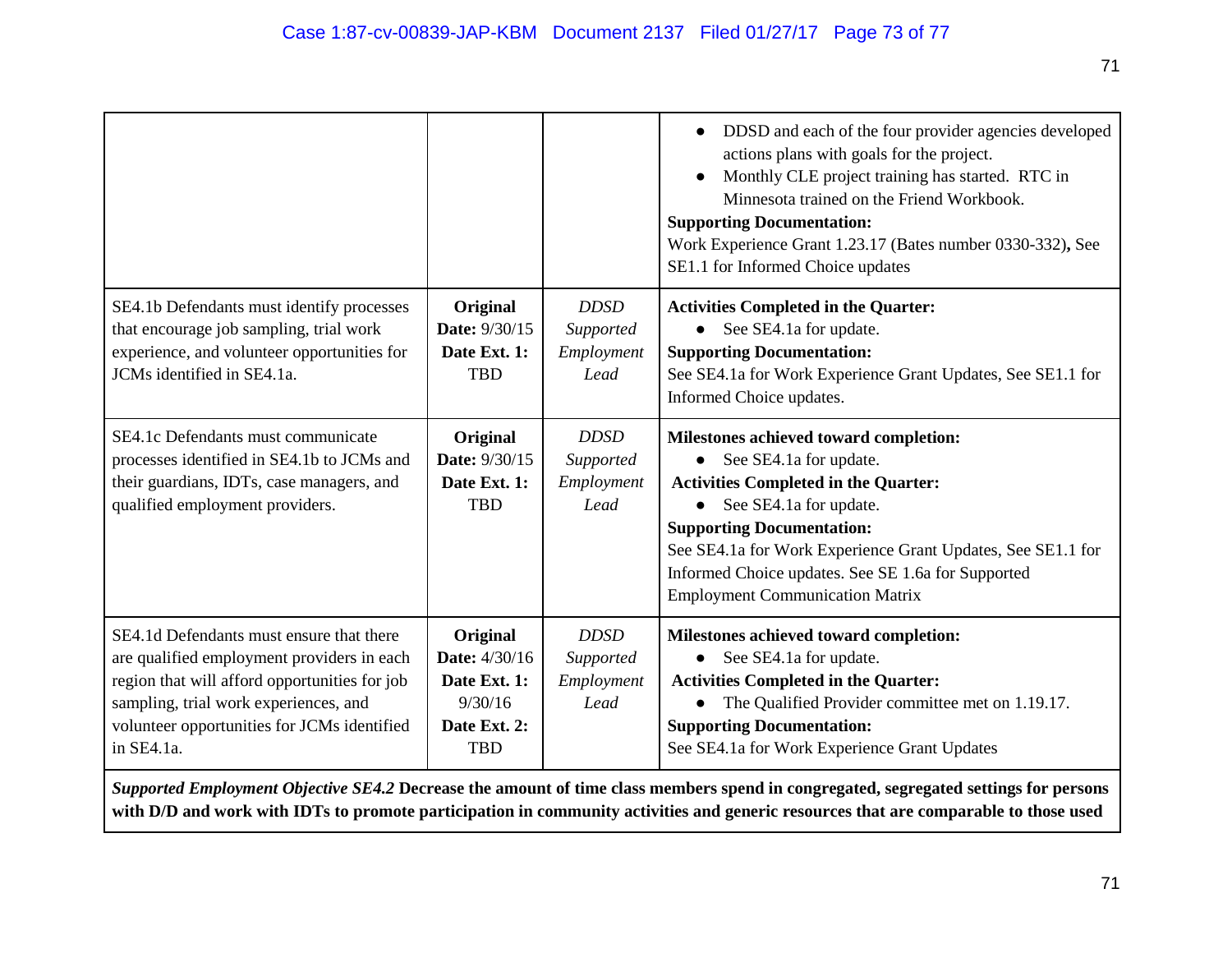| by non-disabled persons of the same age.                                                                                                                                                                                                                                                  |                                                                                    |                                       |                                                                                                                                                                                                                                                                                                                                                                                                                                                                                                                                                                                                                                                                        |  |
|-------------------------------------------------------------------------------------------------------------------------------------------------------------------------------------------------------------------------------------------------------------------------------------------|------------------------------------------------------------------------------------|---------------------------------------|------------------------------------------------------------------------------------------------------------------------------------------------------------------------------------------------------------------------------------------------------------------------------------------------------------------------------------------------------------------------------------------------------------------------------------------------------------------------------------------------------------------------------------------------------------------------------------------------------------------------------------------------------------------------|--|
| SE4.2a Defendants must identify JCMs who<br>are in "congregated, segregated settings for<br>persons with D/D" and who do not wish to<br>be in these settings.                                                                                                                             | Original<br>Date: 4/30/16<br>Date Ext. 1:<br>6/30/16<br>Date Ext. 2:<br><b>TBD</b> | <b>DDSD</b><br>Meaningful<br>Day Lead | Milestones achieved toward completion:<br>New Mexico was awarded the Community Life<br>$\bullet$<br>Engagement (CLE) project.<br>Informed Choice Pilot project initiated.<br><b>Activities Completed in the Quarter:</b><br>Jackson Strike Force has reconvened with a focus on<br>increasing outcomes with community participation.<br>Three providers are learning to do discovery through the<br>Informed Choice project<br>Draft 2016 Community Practice Review report<br>received. It will be reviewed in order to examine<br>findings related to community participation.<br><b>Supporting Documentation:</b><br>2017 Strike Force Tool (Bates number 0333-0335) |  |
| SE4.2b For those JCMs identified in SE4.2a,<br>Defendants must take steps to decrease the<br>amount of time the JCMs spend in<br>congregated, segregated settings, provided<br>the JCMs' guardians agree.                                                                                 | Original<br>Date: 4/30/16<br>Date Ext. 1:<br>9/30/16<br>Date Ext. 2:<br><b>TBD</b> | <b>DDSD</b><br>Meaningful<br>Day Lead | <b>Activities Completed in the Quarter:</b><br>·See SE4.2a for updates.                                                                                                                                                                                                                                                                                                                                                                                                                                                                                                                                                                                                |  |
| SE4.2c Defendants must provide education<br>and competency-based training to IDTs and<br>pertinent personnel concerning the<br>importance of having JCMs participate in<br>integrated community activities and<br>reducing the time spent by JCMs in<br>congregated, segregated settings. | Original<br>Date: 4/30/16<br>Date Ext. 1:<br>9/30/16<br>Date Ext. 2:<br><b>TBD</b> | <b>DDSD</b><br>Meaningful<br>Day Lead | <b>Activities Completed in the Quarter:</b><br>See SE4.2a for updates.                                                                                                                                                                                                                                                                                                                                                                                                                                                                                                                                                                                                 |  |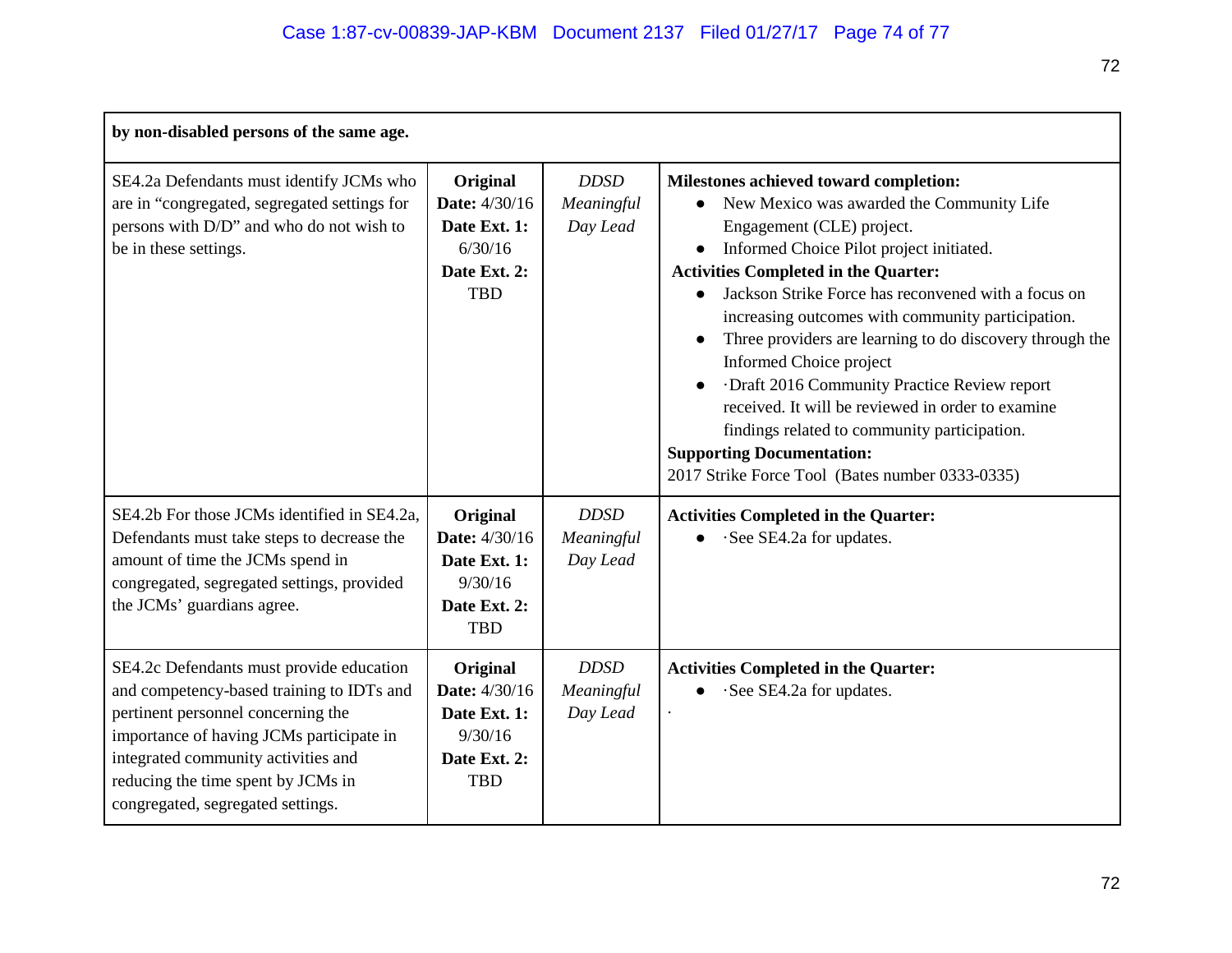| SE4.2d Defendants must annually identify<br>and monitor those JCMs who wish to reduce<br>time spent in congregated segregated<br>settings and those JCMs who spent reduced<br>hours in congregated, segregated settings. | Original<br>Date: 4/30/16<br>Date Ext. 1:<br>9/30/16<br>Date Ext. 2:<br><b>TBD</b>                                                                                                                                                                                           | <b>DDSD</b><br>Meaningful<br>Day Lead | <b>Activities Completed in the Quarter:</b><br>See SE4.2a for updates.<br>$\bullet$                                                                                                                                              |  |  |
|--------------------------------------------------------------------------------------------------------------------------------------------------------------------------------------------------------------------------|------------------------------------------------------------------------------------------------------------------------------------------------------------------------------------------------------------------------------------------------------------------------------|---------------------------------------|----------------------------------------------------------------------------------------------------------------------------------------------------------------------------------------------------------------------------------|--|--|
| <b>OUTCOME E ISP: People will receive</b><br>appropriate services / supports through<br>integrated and meaningful ISP's                                                                                                  | <b>JCA and Community Monitor have been meeting with DDSD Deputy Director and</b><br>Community Programs Bureau Chief in developing the ISP Strategic Plan. An initial<br>stakeholder meeting was held in October 2016. CPB submitted a revised ISP Strategic Plan             |                                       |                                                                                                                                                                                                                                  |  |  |
| <b>Individual Service Planning</b><br><b>OUTCOME C: Identify and correct ISP</b><br>deficiencies, both individual and systemic,<br>using the community audit information                                                 | to the JCA and Community Monitor on 1/19/17.                                                                                                                                                                                                                                 |                                       |                                                                                                                                                                                                                                  |  |  |
| <b>OUTCOME K ASSISTIVE</b><br><b>TECHNOLOGY: People will have access</b><br>to appropriate Assistive Technology                                                                                                          | Plaintiffs' Counsel rejected Defendants' AT plan. Plaintiffs' Counsel letter to Defendants'<br>Counsel of November 17, 2015 states Plaintiffs' Counsel would defer to the JCA to<br>determine Defendant's' compliance with Assistive Technology. JCA has requested a meeting |                                       |                                                                                                                                                                                                                                  |  |  |
| <b>Assistive Technology</b><br><b>OUTCOME A: Enhance and expand the</b><br><b>Assistive Technology Initiative statewide.</b>                                                                                             | with DDSD Director to discuss this issue the week of April 25. Division Director provided<br>JCA with draft AT proposal on June 28, 2016. Awaiting JCA response. No new information<br>at this time.                                                                         |                                       |                                                                                                                                                                                                                                  |  |  |
| 2005 Appendix A to the Plan of Action<br><b>MEANINGFUL DAY SERVICES</b>                                                                                                                                                  |                                                                                                                                                                                                                                                                              |                                       | DDSD Director informed JCA that state will proceed with disengagement motion of<br>Appendix A. DDSD Deputy will discuss current initiatives and impact of CMS final rule on<br>day services at meeting April 25 2016. No update. |  |  |
| 2005 Appendix A to the Plan of Action<br><b>DIVISION OF VOCATIONAL</b><br><b>REHABILITATION</b>                                                                                                                          |                                                                                                                                                                                                                                                                              | DVR initiatives is February 8, 2017.  | DVR has been meeting regularly with the JCA. Next scheduled check in meeting to discuss                                                                                                                                          |  |  |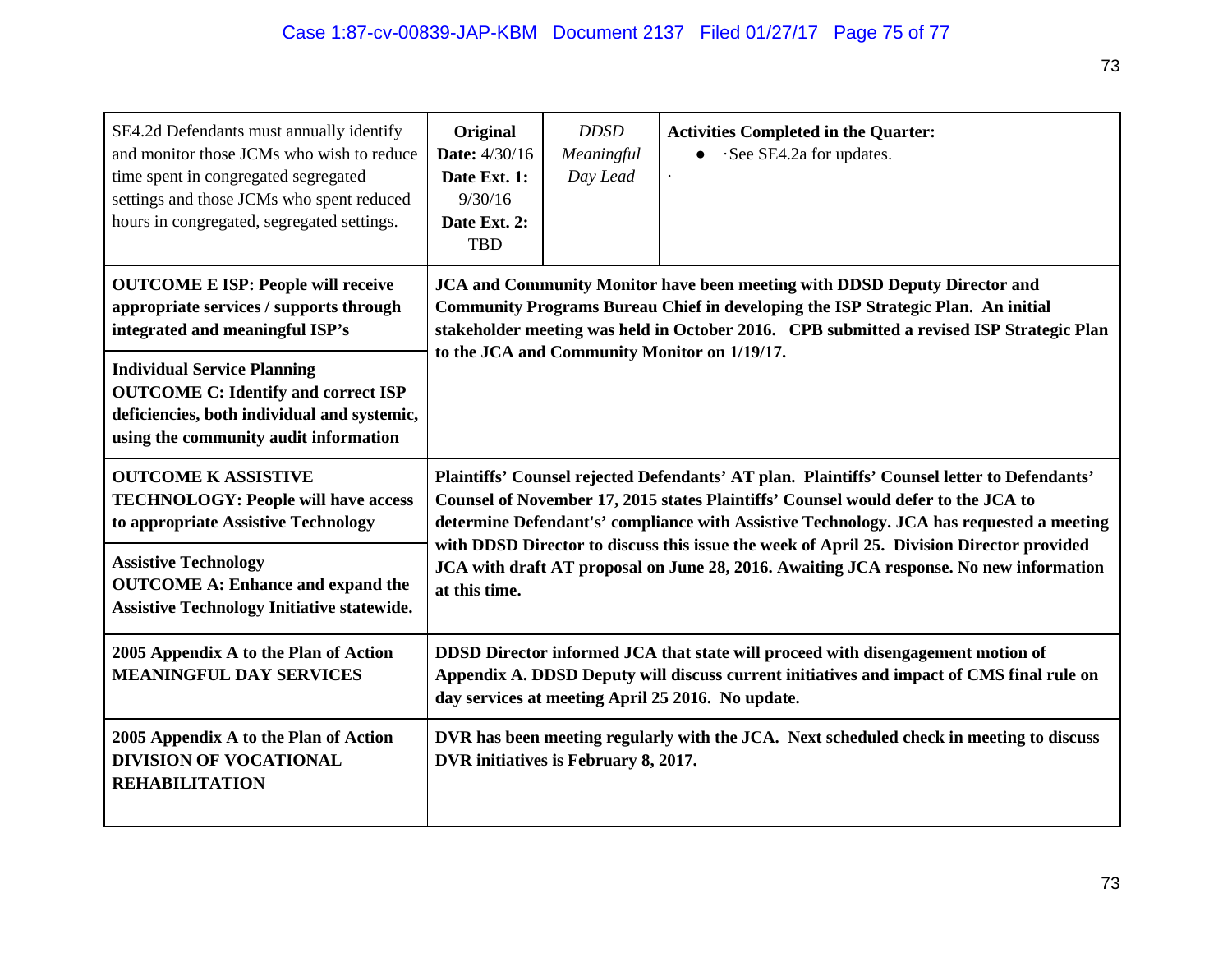| <b>JSD Continuous Improvement</b>           | Discussions still ongoing about remaining Employment Continuous Improvement items and<br>their incorporation into the Individual Quality Review. |  |  |  |
|---------------------------------------------|--------------------------------------------------------------------------------------------------------------------------------------------------|--|--|--|
| <b>ISP JSD Paragraph 35</b>                 |                                                                                                                                                  |  |  |  |
| Metro:                                      |                                                                                                                                                  |  |  |  |
| <b>Total Program Adequate</b>               | <b>DISENGAGED Doc. 2069</b>                                                                                                                      |  |  |  |
| Adequate Use of Generic Services            |                                                                                                                                                  |  |  |  |
| Person Integrated Into Community            |                                                                                                                                                  |  |  |  |
| Southeast:                                  |                                                                                                                                                  |  |  |  |
| <b>Total Program Adequate</b>               | Doc. 2074 Plaintiffs Opposed Response, Doc. 2077 Reply in Support of the Motion to<br><b>Disengage</b>                                           |  |  |  |
| Southwest:                                  |                                                                                                                                                  |  |  |  |
| Person Integrated into Community            |                                                                                                                                                  |  |  |  |
| <b>Behavioral Supports JSD Paragraph 36</b> |                                                                                                                                                  |  |  |  |
| Northeast:                                  |                                                                                                                                                  |  |  |  |
| Behavior Services Integrated into ISP       |                                                                                                                                                  |  |  |  |
| Northwest:                                  |                                                                                                                                                  |  |  |  |
| Behavior Services Integrated into ISP       |                                                                                                                                                  |  |  |  |
| Southeast:                                  |                                                                                                                                                  |  |  |  |

74